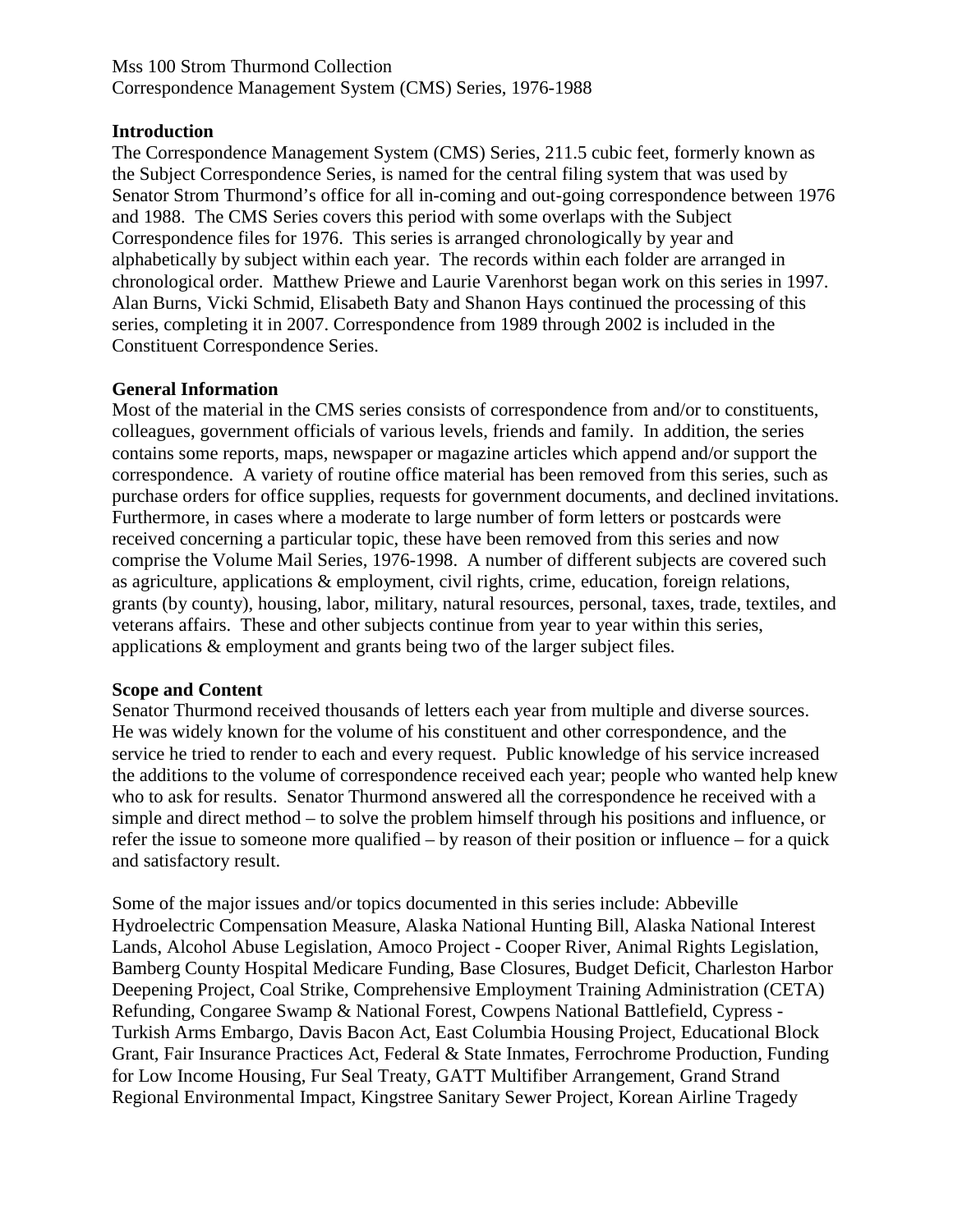Mss 100 Strom Thurmond Collection Correspondence Management System (CMS) Series, 1976-1988

(KAL 007), Martin Luther King Holiday Bill, National Republic of China - Taiwan, National Aeronautics & Space Administration (NASA), Natural Gas Policy Act, Nuclear Power, Old Ninety Six - Star Fort National Historic Park, Pomaria Bicentennial Festival, Rabon Creek Rural Water System, Richard Russell Dam & Lake Project, Roadless Area and Review Examination (RARE II) Legislation, Rhodesia - Lifting Economic Sanctions, SALT II Treaty, Small Business Administration, Soil Conservation Service, South Carolina - I-85 near Spartanburg Controversy, South Carolina Continental Line Revolutionary War Enthusiasts, South Carolina Private Microwave System, Stonewall Jackson, Strom Thurmond Federal Building - Columbia, Syria - Lebanon Crisis, Textile & Apparel Trade Enforcement Act, The Disincentivization of America, Toxic Substance Control, and Waccamaw Regional Laboratory.

Correspondents in this series include: James B. Allen, Roone Arledge, Lee Atwater, Malcolm Baldrige, Lloyd Bentsen, Sol Blatt, Jr., Bill Bradley, Edmund G. Brown, George Bush, Earl L. Butz, Harry Byrd, Frank Carlucci, James Clardy, Carroll A. Campbell, William S. Cohen, Alan Cranston, John Danforth, Tom Daschle, Harry Dent, Bob Dole, Pete Domenici, James B. Edwards, Cliff Finch, Gerald R. Ford, Palmer Freeman, Robert C. Edwards, T. Ed Garrison, Barry Goldwater, Alexander M. Haig, Vance Hartke, Arthur Hartman, Thomas Hartnett, Orrin G. Hatch, Jesse Helms, Ernest F. Hollings, Bob Jones III, Delbert Latta, John F. Lehman, Phil P. Leventis, Burton Levin, J. William Lewis, Bruce C. Littlejohn, Trent Lott, James R. Mann, Charles Mathias, John McCain, Edwin Messe III, Edward C. Meyer, Robert Michel, J. William Middendorf II, Roger Milliken, Paul R. Moore, Earl E. Morris, John L. Napier, Don Nickles, Trudy Huskamp Peterson, Henry Ponder, William Proxmire, Melvin Price, Jennings Randolph, Ronald Reagan, Donald Regan, Joseph R. Riley, Richard W. Riley, Arnold Schwartzenegger, Richard Schweiker, William E. Simon, John M. Spratt, John Stennis, Ted Stevens, David Stockton, Herman E. Talmadge, Auggie Tantillo, John Tower, Morris K. Udall, James M. Waddell, Brian Waggonseller, Casper W. Weinberger, David Wilkins, Pete Wilson, Kenneth P. Woodington, and Milton R. Young.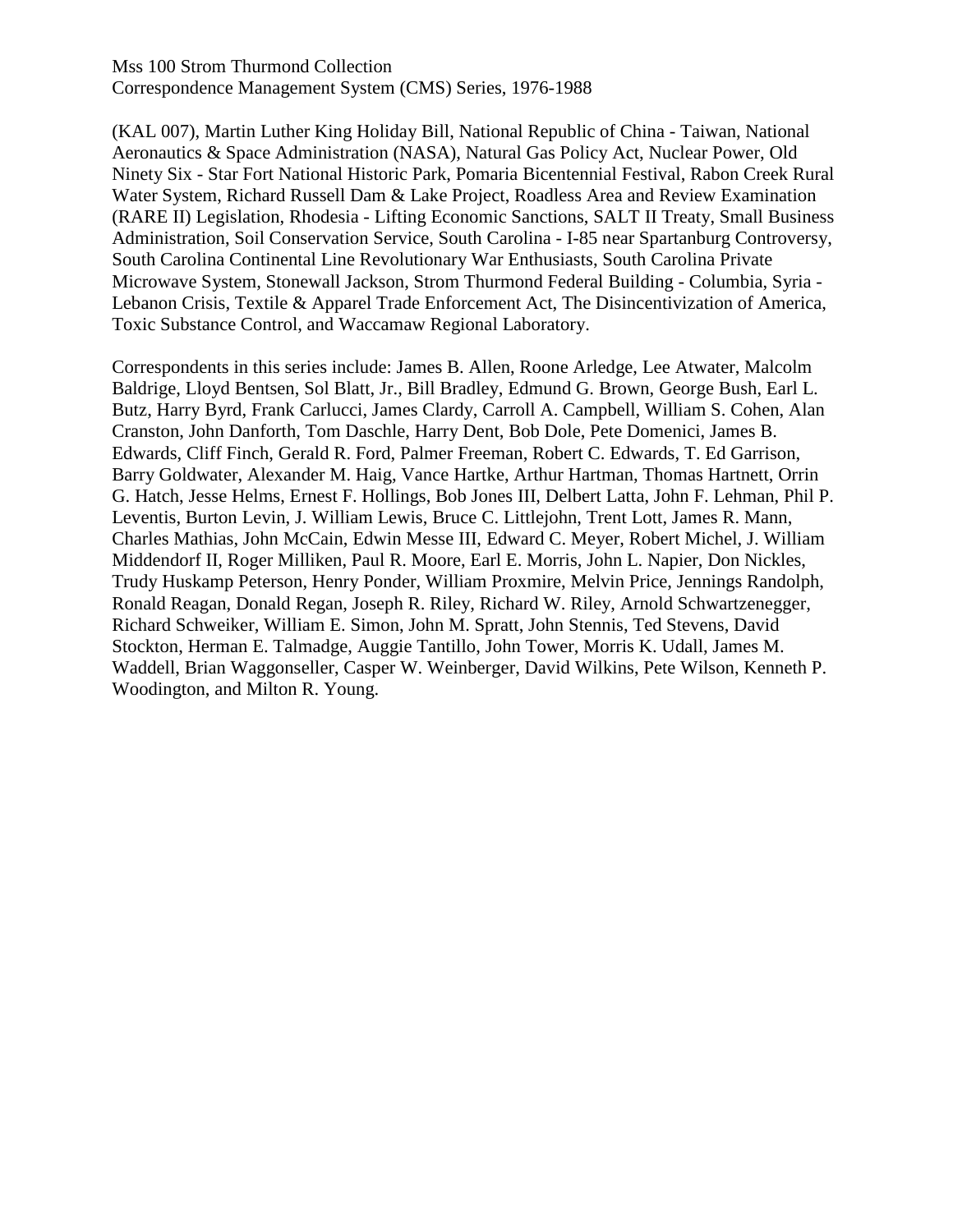| Box | <b>Folder</b> | <u>Title</u>                                               |
|-----|---------------|------------------------------------------------------------|
| 1   |               | <b>Agriculture</b>                                         |
|     | 1             | April 1976                                                 |
|     | 2             | May 1976                                                   |
|     | 3             | June 4, 1976                                               |
|     | 4             | June 7-25, 1976                                            |
|     | 5             | July 2 - August 18, 1976                                   |
|     | 6             | September 3-December 29, 1976                              |
|     |               | Applications $\&$ Employment (A&E)                         |
|     | 7             | Employment- July 22, 1976                                  |
|     |               | Military                                                   |
|     | 8             | April 19-May 4, 1976                                       |
|     | 9             | June 29-August 10, 1976                                    |
|     | 10            | October 1976                                               |
|     |               | <b>Other Assistance</b>                                    |
|     | 11            | January-April 1976                                         |
|     | 12            | May 1976                                                   |
| 2   | 13            | <b>June 1976</b>                                           |
|     | 14            | <b>July 1976</b>                                           |
|     | 15            | August 1976                                                |
|     | 16            | October 6-7, 1976                                          |
|     | 17            | October 28, 1976                                           |
|     | 18            | November-December 1976                                     |
|     | 19            | Patronage: September - November, 1976                      |
|     | 20            | Veterans-August-November 1976                              |
|     |               | <b>Appropriations</b>                                      |
|     | 21            | April-June 1976                                            |
|     | 22            | July-September 1976                                        |
|     | 23            | <b>Atomic Energy- April-October 1976</b>                   |
|     | 24            | <b>Aviation- March-December 1976</b>                       |
|     | 25            | <b>Beverages-May-December 1976</b>                         |
| 3   | 26            | <b>Bicentennial-April-June 1976</b>                        |
|     |               | <b>Civil Rights</b>                                        |
|     | 27            | January-October 1976                                       |
|     | 28-29         | Duke, Lois L.-November 1976                                |
|     | 30            | <b>Civil Service-May-August 1976</b>                       |
|     | 31            | <b>Committees &amp; Organizations- April-December 1976</b> |
|     | 32            | <b>Communications-April-December 1976</b>                  |
|     | 33            | <b>Consumer Affairs-April-October 1976</b>                 |
|     |               |                                                            |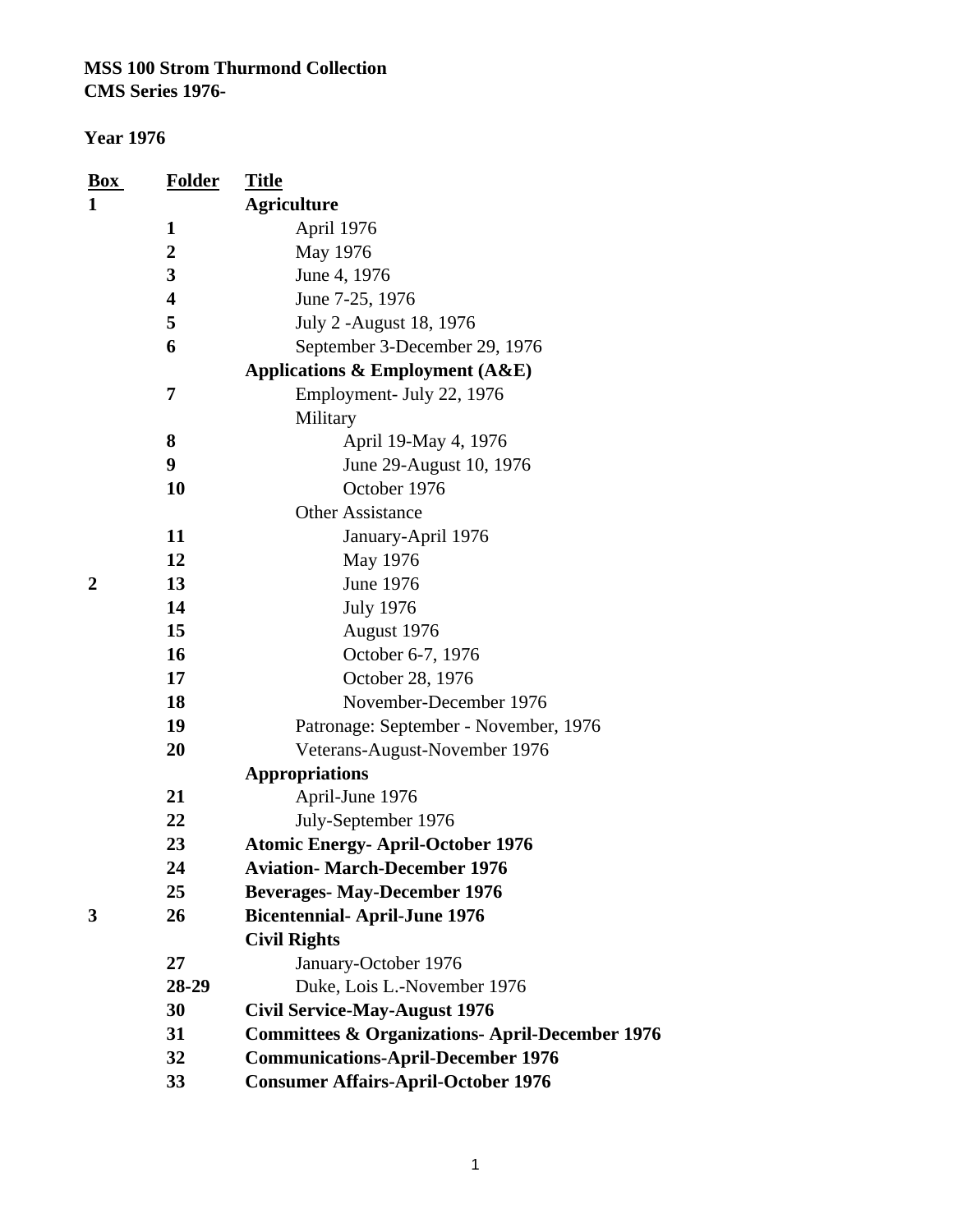| <u>Box</u> | <b>Folder</b> | <b>Title</b>                                    |
|------------|---------------|-------------------------------------------------|
| 4          | 34            | <b>Contracts-April-September 1976</b>           |
|            |               | <b>Crime</b>                                    |
|            | 35            | January 1976                                    |
|            | 36            | February-April 1976                             |
|            | 37            | May-June 1976                                   |
|            | 38            | July-December 1976                              |
|            |               | <b>Education</b>                                |
|            | 39            | April-June 1976                                 |
|            | 40            | July-December 1976                              |
|            | 41            | <b>Federal Government- January-October 1976</b> |
|            |               | <b>Finance</b>                                  |
|            | 42            | April 12-29, 1976                               |
|            | 43            | April 29-May 7, 1976                            |
| 5          | 44            | May 7-10, 1976                                  |
|            | 45            | May 12-June 30, 1976                            |
|            | 46            | July 2-20, 1976                                 |
|            | 47            | July 20-22, 1976                                |
|            | 48            | August 4-November 30, 1976                      |
|            | 49            | December 10, 1976                               |
|            | 50            | December 13-30, 1976                            |
|            | 51            | December 30, 1976                               |
|            | 51A           | Marlboro County Public Library                  |
|            |               | October-December 1976                           |
|            |               | <b>Foreign Relations</b>                        |
|            | 52            | February 26-July 20, 1976                       |
|            | 53            | August 11-December 13, 1976                     |
|            |               | <b>Grants</b>                                   |
| 6          | 54            | Abbeville County-May 4-13, 1976                 |
|            | 55            | Aiken County-April 7-21, 1976                   |
|            | 56            | Allendale County- June 24-September 17, 1976    |
|            | 57            | Anderson County- March 31-September 28, 1976    |
|            | 58            | Bamberg County-May 4-August 11, 1976            |
|            | 59            | Barnwell County- March 31-September 28, 1976    |
|            | 60            | Beaufort County- March 31-October 15, 1976      |
|            | 61            | Berkeley County-April 12-October 1, 1976        |
|            | 62            | Calhoun County-October 14, 1976                 |
|            | 63            | Charleston County-April 12-October 26, 1976     |
|            | 64            | Cherokee County-April 20-July 6, 1976           |
|            | 65            | Chester County- April 16-September 23, 1976     |

|        | ۰. | ۰,<br>۰.<br>۰. |  |
|--------|----|----------------|--|
| $\sim$ |    |                |  |
|        |    |                |  |
|        |    |                |  |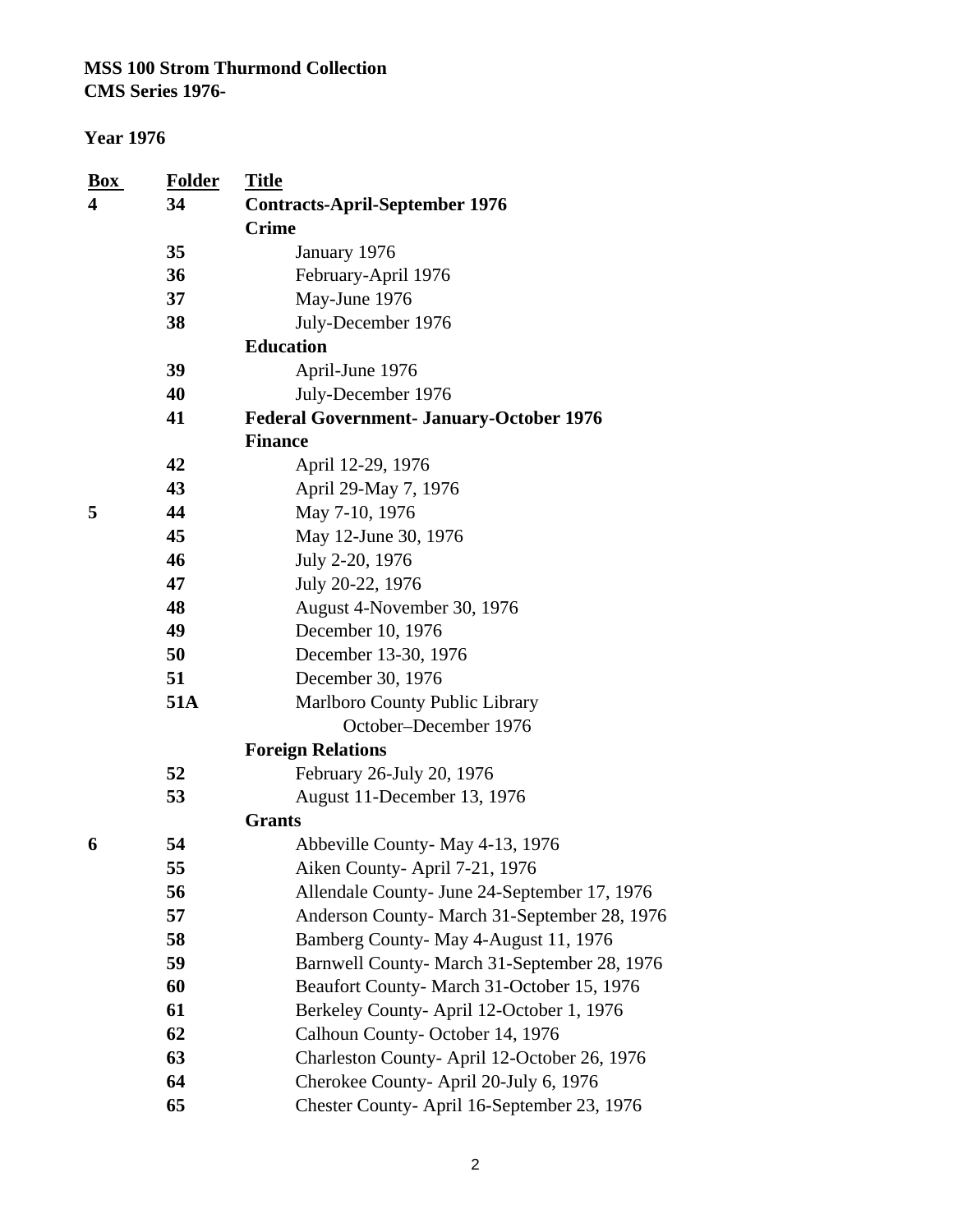| <b>Box</b> | <b>Folder</b> | <b>Title</b> |                                                |
|------------|---------------|--------------|------------------------------------------------|
|            | 66            |              | Chesterfield County-May 6-August 4, 1976       |
|            | 67            |              | Clarendon County- July 19-August 13, 1976      |
|            | 68            |              | Colleton County-April 30-September 21, 1976    |
|            | 69            |              | Darlington County-May 4-September 14, 1976     |
|            | 70            |              | Dillon County-May 11-June 7, 1976              |
|            | 71            |              | Dorchester County- April 12-September 22, 1976 |
|            | 72            |              | Fairfield County- June 18-October 6, 1976      |
|            | 73            |              | Florence County-April 16-October 21, 1976      |
|            | 74            |              | Georgetown County- September 8-28, 1976        |
|            | 75            |              | Greenville County- April 12-October 26, 1976   |
|            | 76            |              | Greenwood County-May 6-October 21, 1976        |
|            | 77            |              | Hampton County- June 23, 1976                  |
|            | 78            |              | Horry County-April 12-October 21, 1976         |
|            | 79            |              | Jasper County-April 19, 1976                   |
|            | 80            |              | Kershaw County-May 11-September 20, 1976       |
|            | 81            |              | Lancaster County- July 1-August 24, 1976       |
|            | 82            |              | Laurens County-May 6-October 21, 1976          |
|            | 83            |              | Lee County-April 7-June 10, 1976               |
| 7          | 84            |              | Lexington County-April 12-September 24, 1976   |
|            | 85            |              | Marion County- June 2-September 30, 1976       |
|            | 86            |              | Marlboro County- May 11-June 24, 1976          |
|            | 87            |              | McCormick County-August 13, 1976               |
|            | 88            |              | Newberry County-May 4-September 20, 1976       |
|            | 89            |              | Oconee County- June 25-October 6, 1976         |
|            | 90            |              | Orangeburg County-March 31-October 1, 1976     |
|            | 91            |              | Pickens County-April 12-October 21, 1976       |
|            |               |              | <b>Richland County</b>                         |
|            | 92            |              | April 12-June 18, 1976                         |
|            | 93            |              | June 21-July 26, 1976                          |
|            | 94            |              | August 3-November 16, 1976                     |
|            | 95            |              | Saluda County- June 24, 1976                   |
|            | 96            |              | Spartanburg County-March 31-October 21, 1976   |
|            | 97            |              | Sumter County- April 16-August 20, 1976        |
|            | 98            |              | Union County-September 9, 1976                 |
|            | 99            |              | Williamsburg County- May 6-July 2, 1976        |
|            | <b>100</b>    |              | York County- May 3-October 27, 1976            |
|            |               |              | <b>Health and Welfare</b>                      |
|            | 101           |              | April 19-May 7, 1976                           |
|            | 102           |              | May 10-June 8, 1976                            |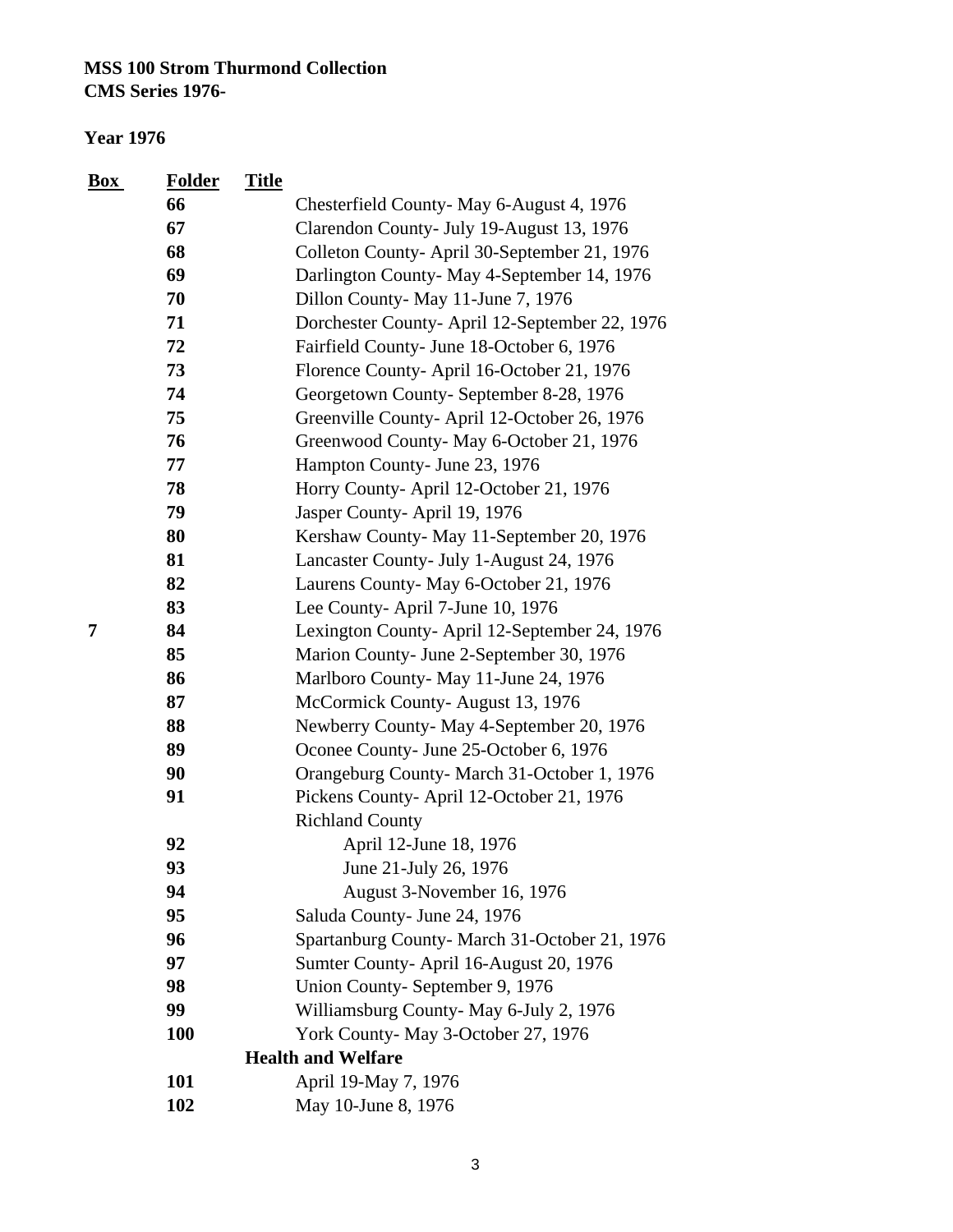#### **Year 1976**

| <b>Box</b> | <b>Folder</b> | <b>Title</b>                                              |
|------------|---------------|-----------------------------------------------------------|
| 8          | 103           | June 10-July 30, 1976                                     |
|            | 104           | August -September 1976                                    |
|            | <b>104A</b>   | October – December 1976                                   |
|            | 104B          | Anderson County Water and Sewer Authority                 |
|            |               | November – December 1976                                  |
|            | 104C          | <b>Edgefield County Water and Sewer Authority</b>         |
|            |               | September – December 1976                                 |
|            | 105           | <b>Housing-May 3-July 29, 1976</b>                        |
|            | 106           | <b>Immigration and Naturalization-September 6, 1976</b>   |
|            | 107           | <b>Institutions-April 20-November 10, 1976</b>            |
|            | 108           | <b>Insurance and Retirement- May 14-November 10, 1976</b> |
|            |               | Labor                                                     |
|            | 109           | April 9-June 18, 1976                                     |
|            | 110           | June 21-December 17, 1976                                 |
|            | 111           | Legislation-May 10-November 18, 1976                      |
|            | 112           | Loans-April 7-October 28, 1976                            |
|            |               | <b>Memorials</b>                                          |
|            | 113           | April 26-June 15, 1976                                    |
|            | 113A          | Cowpens National Battlefield- May – June 1976             |
|            |               | <b>Military</b>                                           |
| 9          | 114           | March-May 1976                                            |
|            | 115           | June-December 1976                                        |
|            |               | <b>Natural Resources</b>                                  |
|            | 116           | Animal Rights Legislation- March 25-November 9, 1976      |
|            |               | Congaree Swamp                                            |
|            | 117           | Sampling Forms-1975-1976                                  |
|            | 118           | December 2, 1975-April 30, 1976                           |
|            | 119           | May 10-November 23, 1976                                  |
|            | <b>120</b>    | Electric Utilities - June 17-August 17, 1976              |
|            | 121           | Energy Conservation-April 20-October 13, 1976             |
|            | 122           | Energy Research and Development-April 13-October 13, 1976 |
| <b>10</b>  | 123           | Health and Environment: Toxic Substance Control           |
|            |               | April 22-December 13, 1976                                |
|            | 124           | Natural Gas-April 30-August 11, 1976                      |
|            | 125           | Timber-October 3-13, 1976                                 |
|            | 126           | Water Resources- June 1-October 13, 1976                  |
|            | 127           | Nominations- May 12-September 24, 1976                    |
|            | 128           | Parks and Forests-April 7-July 6, 1976                    |
|            |               |                                                           |

4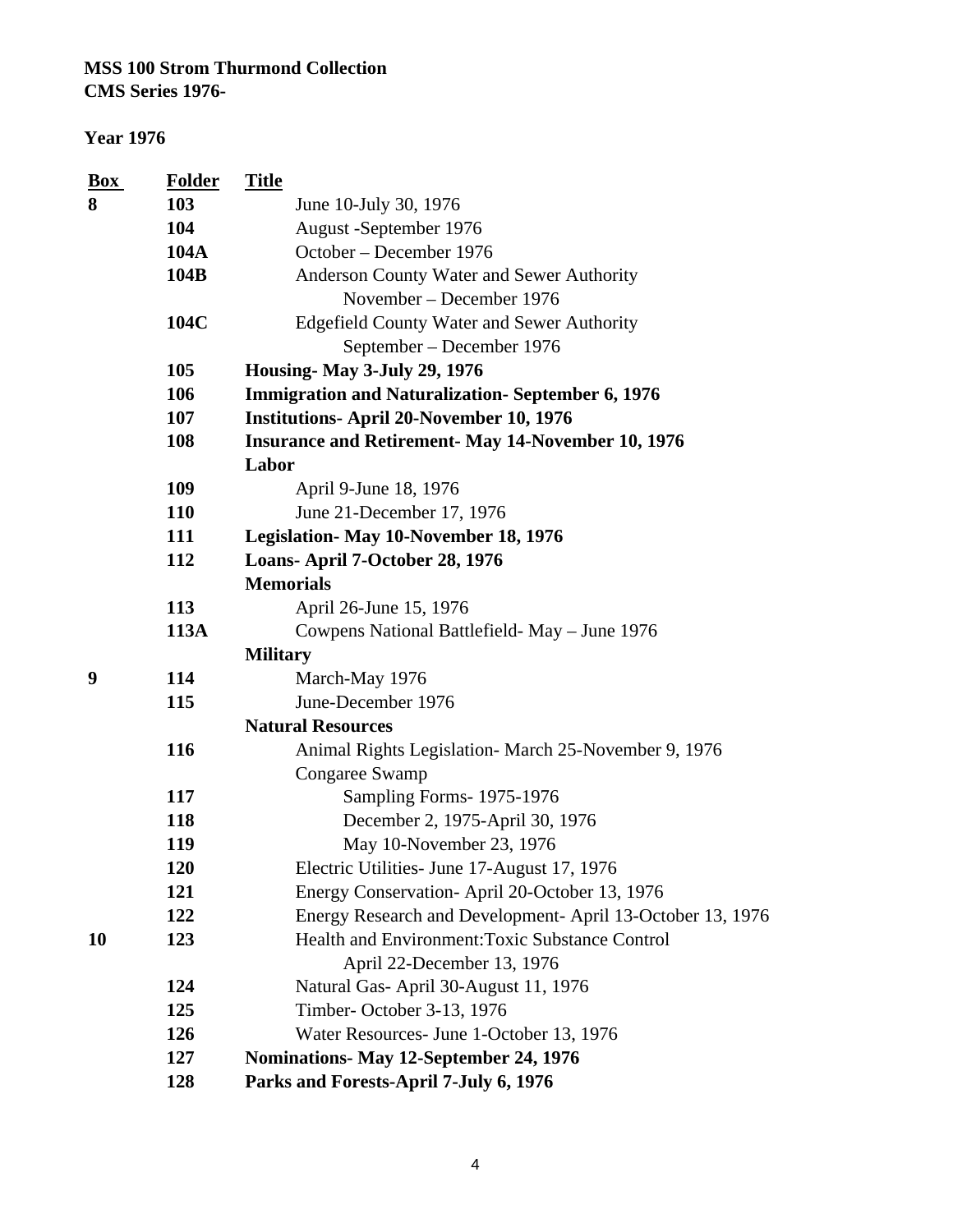**CMS Series 1976-**

| <b>Box</b> | <b>Folder</b> | <b>Title</b>                                                          |
|------------|---------------|-----------------------------------------------------------------------|
|            | 129           | Old Ninety Six -Star Fort -National Historic Park                     |
|            |               | May 15-November 4, 1976                                               |
|            |               | <b>Personal</b>                                                       |
|            | 130           | January 12-April 30, 1976                                             |
|            | 131           | May 1-28, 1976                                                        |
| 11         | 132           | June1-30, 1976                                                        |
|            | 133           | July-August 1976                                                      |
|            | 134           | September 1976                                                        |
|            | 135           | October-December 1976                                                 |
|            | 136           | <b>Political Affairs-1976</b>                                         |
|            |               | <b>Postal Affairs</b>                                                 |
|            | 137           | April-June 1976                                                       |
|            | 138           | <b>July 1976</b>                                                      |
|            | 139           | August 1976                                                           |
|            | 140           | October-November 1976                                                 |
|            | 141           | <b>Projects (in South Carolina) - March-October 1976</b>              |
|            |               | <b>Public Relations</b>                                               |
| 12         | 142           | April-May 1976                                                        |
|            | 143           | June-August 1976                                                      |
|            | 144           | September-December 1976                                               |
|            | 145           | Pomaria Bicentennial Festival-August 14, 1976                         |
|            | 146           | <b>Recreation-April-June 1976</b>                                     |
|            | 147           | <b>Religion-May-October 1976</b>                                      |
|            | 148           | <b>Reports and Statistics-Census Legislation: May-September, 1976</b> |
|            |               | <b>Rivers and Harbors</b>                                             |
|            |               | Amoco Project-Cooper River                                            |
|            | 149           | March-July 1976                                                       |
|            | 150           | April 1976-October 1977                                               |
|            | 151           | Chicago Bridge and Iron-May 1976-March 1978                           |
|            | 152           | Georgetown Harbor- April 1976                                         |
|            |               | Lake Hartwell                                                         |
|            | 153           | February-June 1976                                                    |
|            | 154           | July-November 1976                                                    |
|            | 155           | Feasibility Report- September 1975                                    |
| 13         | 156           | Minutes of Public Meeting-September 27, 1976                          |
|            | 157           | Newspaper Clippings- February-August 1976                             |
|            | 158           | Mississippi River Locks and Dam- June 1976                            |
|            | 159           | Murrells Inlet-December 1975-October 1976                             |
|            | 160           | New River-North Carolina/Virginia- August 1976                        |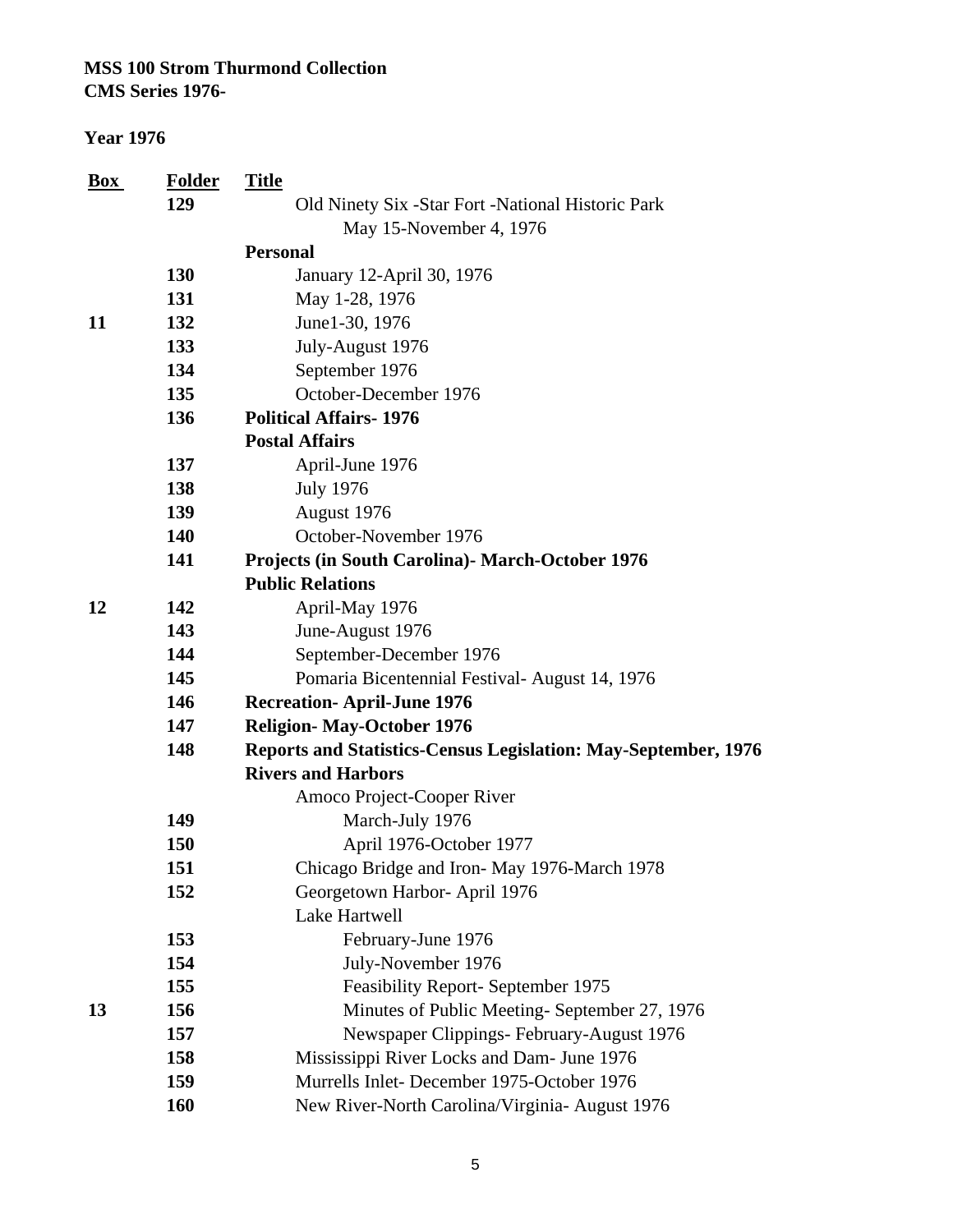**CMS Series 1976-**

| <b>Box</b> | <b>Folder</b> | <b>Title</b>                                                 |
|------------|---------------|--------------------------------------------------------------|
|            | 161           | South Tyger River Watershed- April-May 1976                  |
|            | 162           | Upper New River Watershed- October 1974-August 20, 1976      |
|            | 163           | Wando Terminal Project: April 1976-December 1977             |
|            | 164           | <b>Roads-February-November 1976</b>                          |
|            | 165           | <b>Salaries-Congressional Pay Raises-April-December 1976</b> |
|            | 166           | <b>Social Security- March-December 1976</b>                  |
|            | 167           | <b>State Government-April-July 1976</b>                      |
|            |               | <b>Taxes</b>                                                 |
|            | 168           | January-April 1976                                           |
| 14         | 169           | May-June 1976                                                |
|            | 170           | <b>July 1976</b>                                             |
|            | 171           | August 1976                                                  |
|            | 172           | September 1976                                               |
|            | 173           | October-December 1976                                        |
|            |               | <b>Trade</b>                                                 |
|            | 174           | April-June 1976                                              |
|            | 175           | August-September 1976                                        |
|            |               | <b>Textiles</b>                                              |
|            | 176           | Gatt Multifiber Arrangement-1976                             |
|            | 177           | Imports-September 1973-April 1976                            |
|            | 178           | <b>Transportation, 1976</b>                                  |
| 15         | 179           | <b>Un-American Activities- January-November 1976</b>         |
|            |               | <b>Veterans Affairs</b>                                      |
|            | 180           | January-April 1976                                           |
|            | 181           | May 1976                                                     |
|            | 182           | June 1976                                                    |
|            | 183           | <b>July 1976</b>                                             |
|            | 184           | August 1976                                                  |
|            | 185           | September-December 1976                                      |
|            |               |                                                              |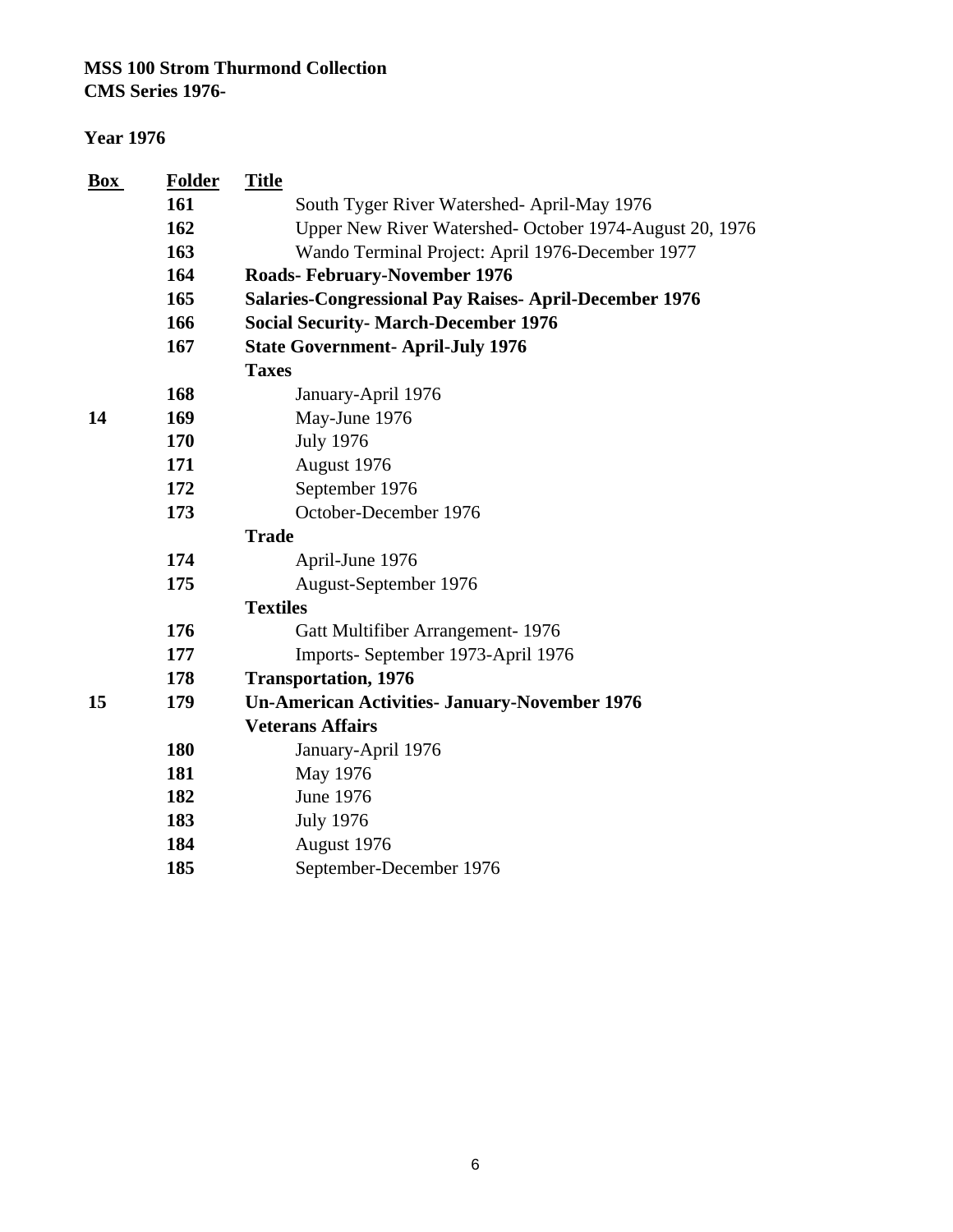#### **Year 1977**

| <b>Box</b>  | <b>Folder</b>           | <b>Title</b>                                   |
|-------------|-------------------------|------------------------------------------------|
| 1           | 1                       | <b>Administrative-1977</b>                     |
|             | $\overline{2}$          | <b>Agriculture-February – December 1977</b>    |
|             |                         | <b>Applications and Employment (A&amp;E)</b>   |
|             |                         | General                                        |
|             | 3                       | October 1974 – February 1977                   |
|             | $\overline{\mathbf{4}}$ | March - May 1977                               |
|             | 5                       | June – December 1977                           |
|             |                         | Military                                       |
|             | 6                       | January – December 1977                        |
|             | 7                       | Armed Forces Hymnal Book: April-May 1977       |
| $\mathbf 2$ | 8                       | Military Traffic Management Command:           |
|             |                         | September 1977-August 1978                     |
|             |                         | New York City Traffic Violations               |
|             | 9                       | October 1976 – March 1977                      |
|             | 10                      | April – May 1977                               |
|             |                         | Other Assistance-Title IX                      |
|             | 11                      | March 1976 – October 1977                      |
|             | 12                      | <b>Appropriations- January - October 1977</b>  |
|             | 13                      | <b>Atomic Energy- March - August 1977</b>      |
|             | 14                      | <b>Aviation-December 1977</b>                  |
|             | 15                      | <b>Beverages- January - August 1977</b>        |
|             | 16                      | <b>Civil Rights-Equal Rights Amendment-</b>    |
|             |                         | Busing, January – October 1977                 |
|             |                         | <b>Committees and Organizations</b>            |
|             | 17                      | January – March 1977                           |
|             | 18                      | April – September 1977                         |
|             | 19                      | <b>Communications- January – December 1977</b> |
| 3           | 20                      | <b>Congress-September 1977</b>                 |
|             | 21                      | <b>Consumer Affairs- July - December 1977</b>  |
|             |                         | <b>Contracts</b>                               |
|             | 22                      | Aiken County-1977                              |
|             | 23                      | <b>Barnwell County-1977</b>                    |
|             | 24                      | <b>Beaufort County-1977</b>                    |
|             | 25                      | Berkeley County-1977                           |
|             | 26                      | <b>Charleston County-1977</b>                  |
|             | 27                      | Cherokee County-1977                           |
|             | 28                      | Colleton County-1977                           |
|             | 29                      | Florence County-1977                           |
|             | 30                      | Georgetown County-1977                         |
|             |                         |                                                |

1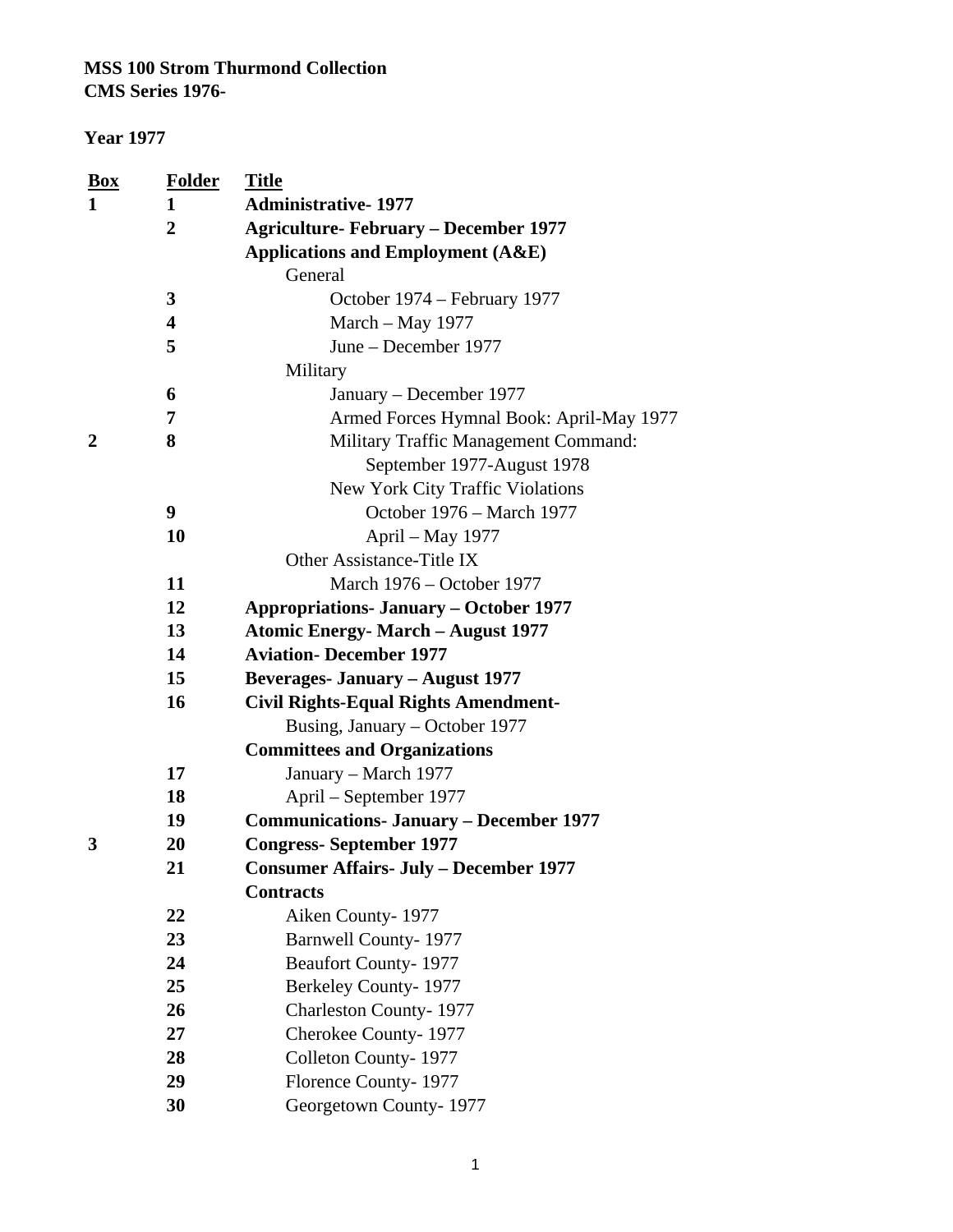| Box | <b>Folder</b> | <b>Title</b>                                           |
|-----|---------------|--------------------------------------------------------|
|     | 31            | Greenville County-1977                                 |
|     | 32            | Hampton County-1977                                    |
|     | 33            | Horry County-1977                                      |
|     | 34            | Jasper County-1977                                     |
|     | 35            | Marion County-1977                                     |
|     | 36            | McCormick County-1977                                  |
|     | 37            | Newberry County-1977                                   |
|     | 38            | Pickens County-1977                                    |
|     | 39            | Richland County-1977                                   |
|     | 40            | Spartanburg County-1977                                |
|     | 41            | Sumter County-1977                                     |
|     | 42            | Crime- January – October 1977                          |
|     | 43            | Disasters, September - November 1977                   |
|     |               | <b>Education</b>                                       |
|     | 44            | January – March 1977                                   |
|     | 45            | April – August 1977                                    |
|     | 46            | September – December 1977                              |
|     | 47            | Library Grant Awards- July 1977                        |
|     | 48            | Nursing Student Loan Program-August 1977               |
|     | 49            | Pay raise Scholarship-March - July 1977                |
|     | 50            | <b>Energy-September – December 1977</b>                |
|     |               | <b>Federal Government</b>                              |
| 4   | 51            | January – March 1977                                   |
|     | 52            | Environmental Protection Agency: March-September 1977  |
|     | 53            | General- July – November 1977                          |
|     |               | <b>Finance</b>                                         |
|     | 54            | City of North Charleston, SC,                          |
|     |               | January – October 1977                                 |
|     |               | General                                                |
|     | 55            | January – May 1977                                     |
|     | 56            | June - August 1977                                     |
|     | 57            | September – December, 1977                             |
|     | 58            | Marlboro County Public Library: June-August 1977       |
|     | 59            | Westminster Water Treatment Plant: June 1976-July 1977 |
|     |               | <b>Foreign Relations</b>                               |
| 5   | 60            | January 1977                                           |
|     | 61            | February – March, 1977                                 |
|     | 62            | April 1977                                             |
|     | 63            | May 1977                                               |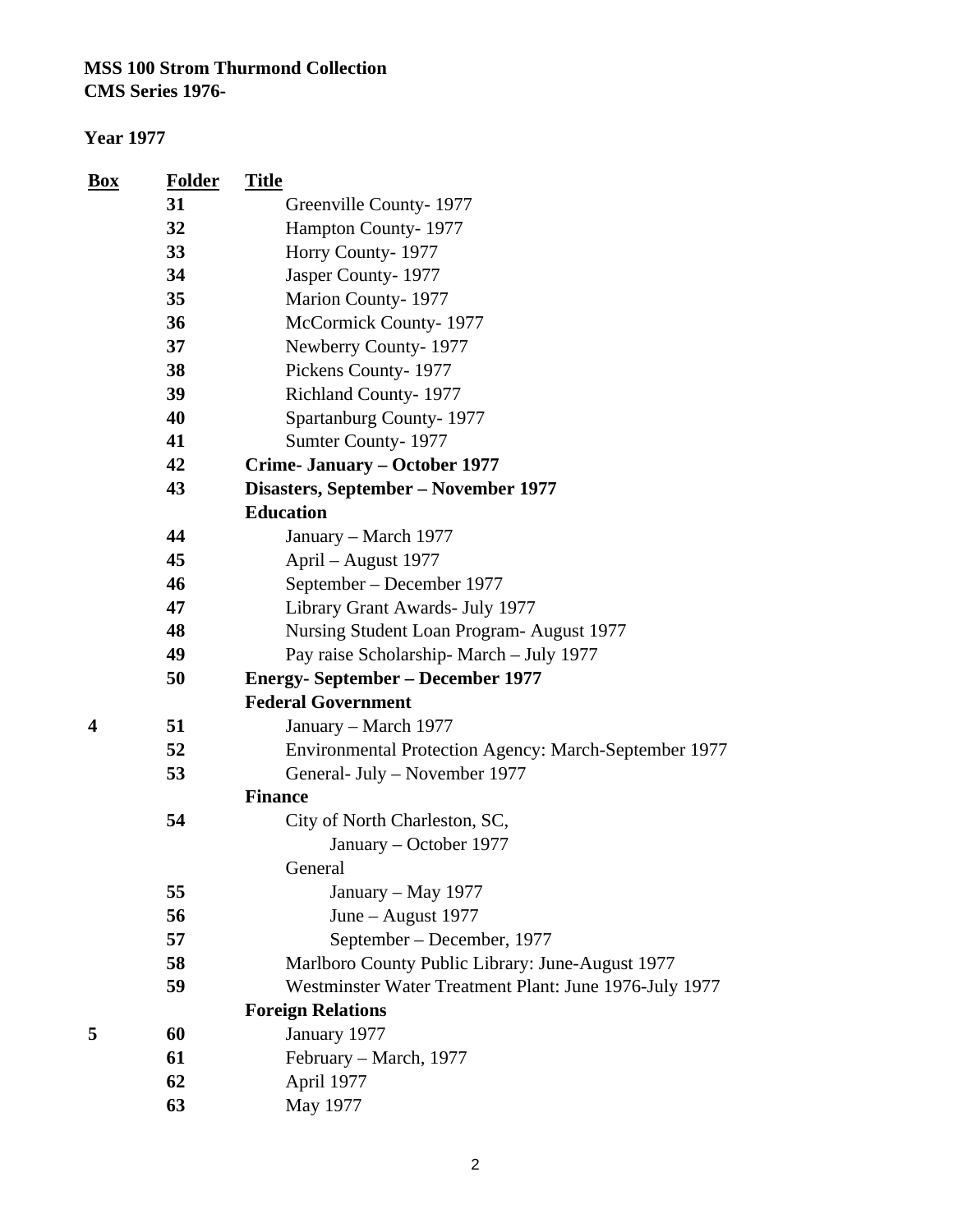| <b>Box</b> | <b>Folder</b> | <u>Title</u>                |
|------------|---------------|-----------------------------|
|            | 64            | June $-$ July 1977          |
|            | 65            | August 1977                 |
|            | 66            | September 1-15, 1977        |
|            | 67            | September 16-30, 1977       |
|            | 68            | October 1977                |
|            | 69            | November – December, 1977   |
| 6          |               | <b>Grants</b>               |
|            | 70            | Abbeville County-1977       |
|            | 71            | Aiken County-1977           |
|            | 72            | Allendale County-1977       |
|            | 73            | Anderson County-1977        |
|            | 74            | <b>Bamberg County-1977</b>  |
|            | 75            | <b>Barnwell County-1977</b> |
|            | 76            | <b>Beaufort County-1977</b> |
|            | 77            | Berkeley County-1977        |
|            |               | <b>Charleston County</b>    |
|            | 78            | January - July 1977         |
|            | 79            | August - December 1977      |
|            | 80            | Cherokee County-1977        |
|            | 81            | <b>Chester County-1977</b>  |
|            | 82            | Chesterfield County-1977    |
|            | 83            | Clarendon County-1977       |
|            | 84            | Colleton County-1977        |
|            | 85            | Darlington County-1977      |
| 7          | 86            | Dillon County-1977          |
|            | 87            | Dorchester County-1977      |
|            | 88            | Edgefield County-1977       |
|            | 89            | Enoree County-1977          |
|            | 90            | Fairfield County-1977       |
|            | 91            | Florence County-1977        |
|            | 92            | Georgetown County-1977      |
|            |               | Greenville County           |
|            | 93            | January - July 1977         |
|            | 94            | August – December 1977      |
|            | 95            | Greenwood County-1977       |
|            | 96            | Hampton County-1977         |
|            | 97            | Horry County-1977           |
|            | 98            | Jasper County-1977          |
|            | 99            | Kershaw County-1977         |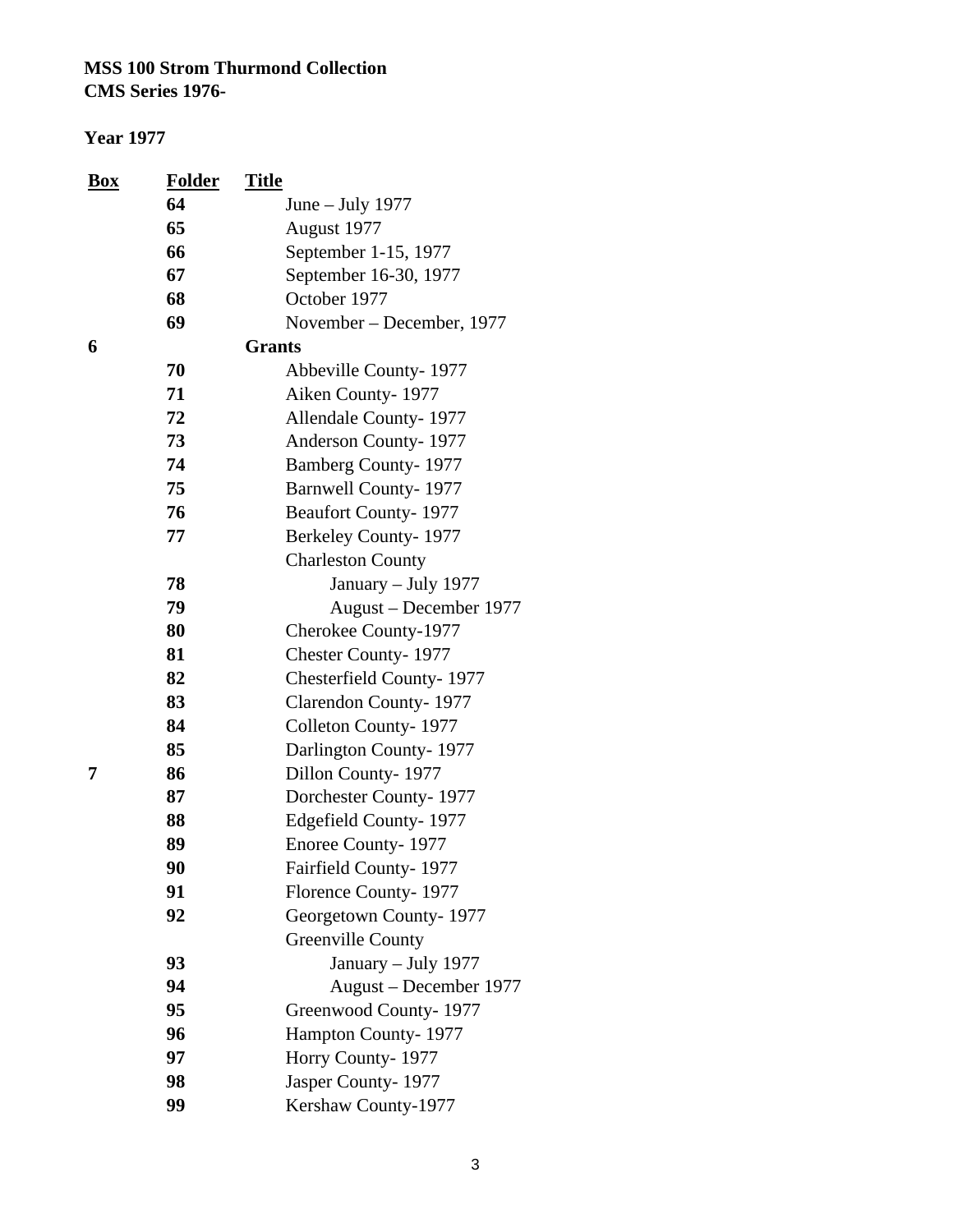**Year 1977**

| <u>Box</u> | <b>Folder</b> | <b>Title</b>                                              |
|------------|---------------|-----------------------------------------------------------|
|            | <b>100</b>    | <b>Lancaster County-1977</b>                              |
|            | 101           | Laurens County,-1977                                      |
|            | 102           | Lee County-1977                                           |
| 8          | 103           | Lexington County-1977                                     |
|            | 104           | Marion County-1977                                        |
|            | 105           | Marlboro County-1977                                      |
|            | 106           | McCormick County-1977                                     |
|            | 107           | Newberry County-1977                                      |
|            | 108           | Oconee County-1977                                        |
|            | 109           | Orangeburg County-1977                                    |
|            | 110           | Pickens County-1977                                       |
|            |               | <b>Richland County</b>                                    |
|            | 111           | January - March 1977                                      |
|            | 112           | April - May 1977                                          |
|            | 113           | June 1977                                                 |
|            | 114           | July - August 1977                                        |
|            | 115           | September 1977                                            |
|            | 116           | October - December 1977                                   |
| 9          | 117           | Saluda County-1977                                        |
|            | 118           | Spartanburg County, 1977                                  |
|            | 119           | Sumter County-1977                                        |
|            | 120           | <b>Union County-1977</b>                                  |
|            | 121           | Williamsburg County-1977                                  |
|            | 122           | York County-1977                                          |
|            |               | <b>Health and Welfare</b>                                 |
|            | 123           | Anderson County Water and Sewer Authority-                |
|            |               | March - July 1977                                         |
|            | 124           | Edgefield County Water and Sewer Authority: March 1977    |
|            |               | General                                                   |
|            | 125           | January – May 1977                                        |
|            | 126           | June $-$ July 1977                                        |
|            | 127           | August – December 1977                                    |
|            | 128           | <b>Grand Strand Region Environmental Impact</b>           |
|            |               | Statement: February 1977                                  |
| 10         | 129           | Kingstree Sanitary Sewer Project: November 1976-June 1977 |
|            | 130           | Sea Island Comprehensive Health Care                      |
|            |               | Corporation: August 1976 - April 1977                     |
|            | 131           | Waccamaw Regional Laboratory: November 1976-May 1977      |
|            | 132           | <b>Housing-August 1977</b>                                |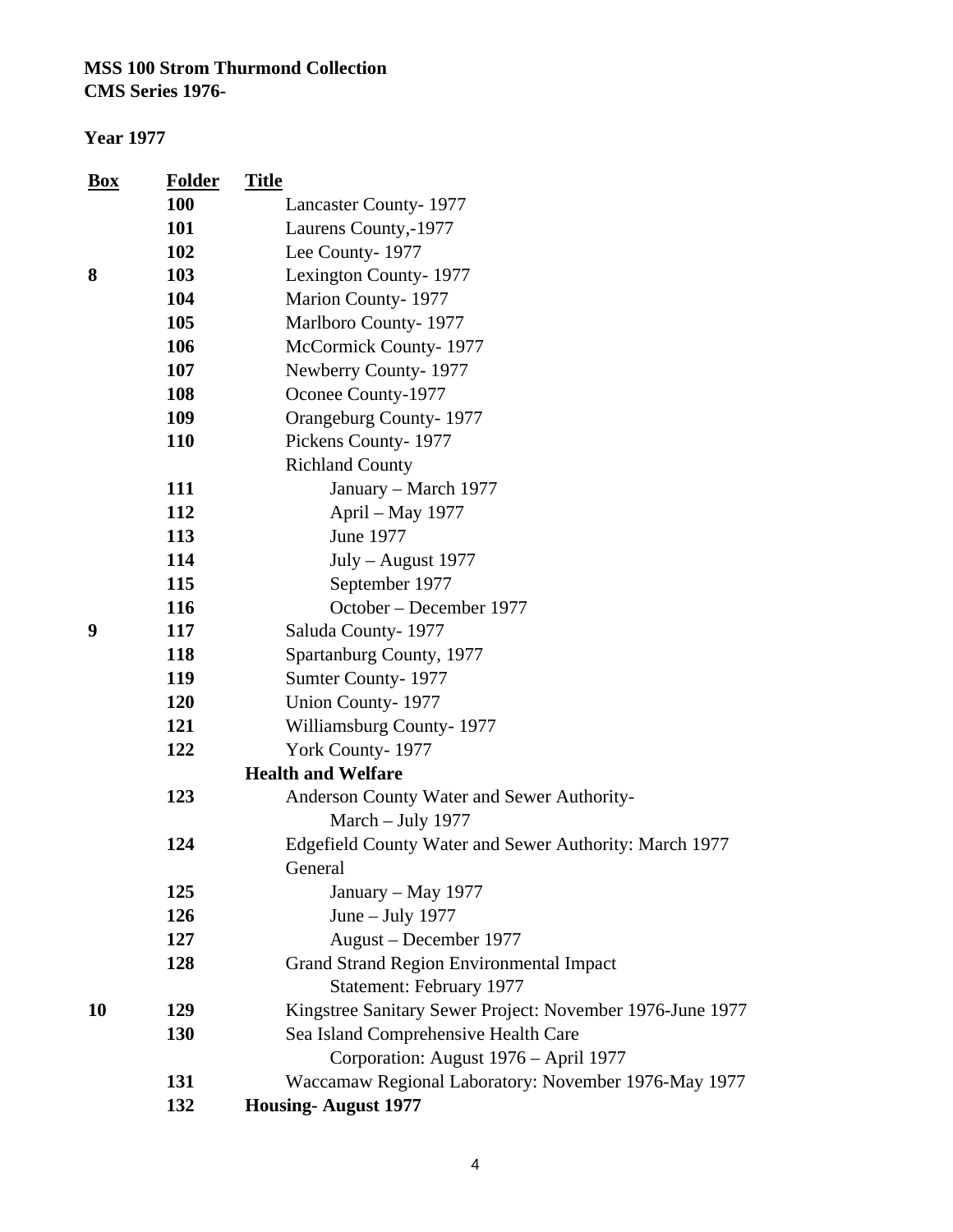| $\underline{Box}$ | <b>Folder</b><br>133 | <b>Title</b>                                                                   |
|-------------------|----------------------|--------------------------------------------------------------------------------|
|                   |                      | <b>Immigration and Naturalization: March-April 1977</b><br><b>Institutions</b> |
|                   | 134                  | General, 1977                                                                  |
|                   | 135                  | Youth Camp Safety Act- March - July 1977                                       |
|                   | 136                  | <b>Insurance and Retirement: January - November 1977</b>                       |
|                   |                      | Labor                                                                          |
|                   |                      | General                                                                        |
|                   | 137                  | January – February 1977                                                        |
|                   | 138                  | March - May 1977                                                               |
|                   | 139                  | June - August 1977                                                             |
|                   | 140                  | September, 1977                                                                |
|                   | 141                  | October – December 1977                                                        |
|                   | 142                  | OSHA-April – June 1977                                                         |
|                   | 143                  | Thomas, Josie W. October 1976 – February 1977                                  |
| 11                |                      | Legislation                                                                    |
|                   | 144                  | January – May 1977                                                             |
|                   | 145                  | June – September 1977                                                          |
|                   | 146                  | October – December 1977                                                        |
|                   |                      | Loans                                                                          |
|                   | 147                  | Abbeville County-1977                                                          |
|                   | 148                  | Aiken County-1977                                                              |
|                   | 149                  | Anderson County-1977                                                           |
|                   | 150                  | <b>Bamberg County-1977</b>                                                     |
|                   | 151                  | <b>Barnwell County-1977</b>                                                    |
|                   | 152                  | <b>Beaufort County-1977</b>                                                    |
|                   | 153                  | <b>Charleston County-1977</b>                                                  |
|                   | 154                  | Cherokee County-1977                                                           |
|                   | 155                  | Chesterfield County -1977                                                      |
|                   | 156                  | Colleton County-1977                                                           |
|                   | 157                  | Darlington County-1977                                                         |
|                   | 158                  | Dorchester County-1977                                                         |
|                   | 159                  | Florence County-1977                                                           |
|                   | 160                  | Greenville County-1977                                                         |
|                   | 161                  | Horry County-1977                                                              |
|                   | 162                  | Lancaster County-1977                                                          |
|                   | 163                  | Laurens County-1977                                                            |
|                   | 164                  | Lee County-1977                                                                |
|                   | 165                  | Lexington County-1977                                                          |
|                   | 166                  | Marlboro County-1977                                                           |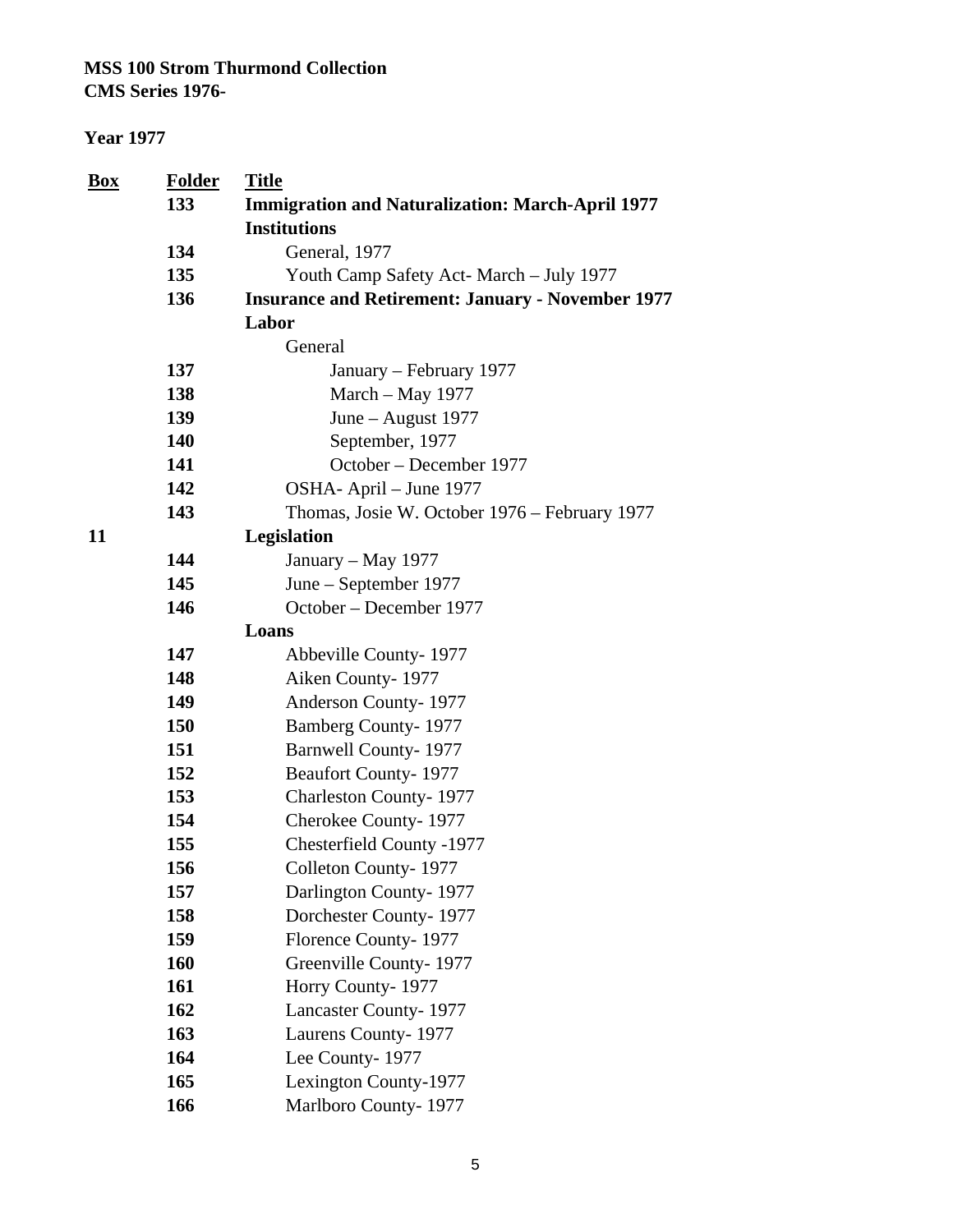| Box | <b>Folder</b> | <b>Title</b>                           |
|-----|---------------|----------------------------------------|
|     | 167           | McCormick County-1977                  |
|     | 168           | Orangeburg County-1977                 |
|     | 169           | Pickens County-1977                    |
|     | <b>170</b>    | Polk County-1977                       |
|     | 171           | <b>Richland County-1977</b>            |
|     | 172           | Saluda County-1977                     |
|     | 173           | Spartanburg County-1977                |
|     | 174           | Sumter County-1977                     |
|     | 175           | Union County-1977                      |
|     | 176           | Williamsburg County-1977               |
|     |               | <b>Memorials</b>                       |
|     | 177           | January – November 1977                |
|     | 178           | Cowpens National Battlefield- May 1977 |
|     |               |                                        |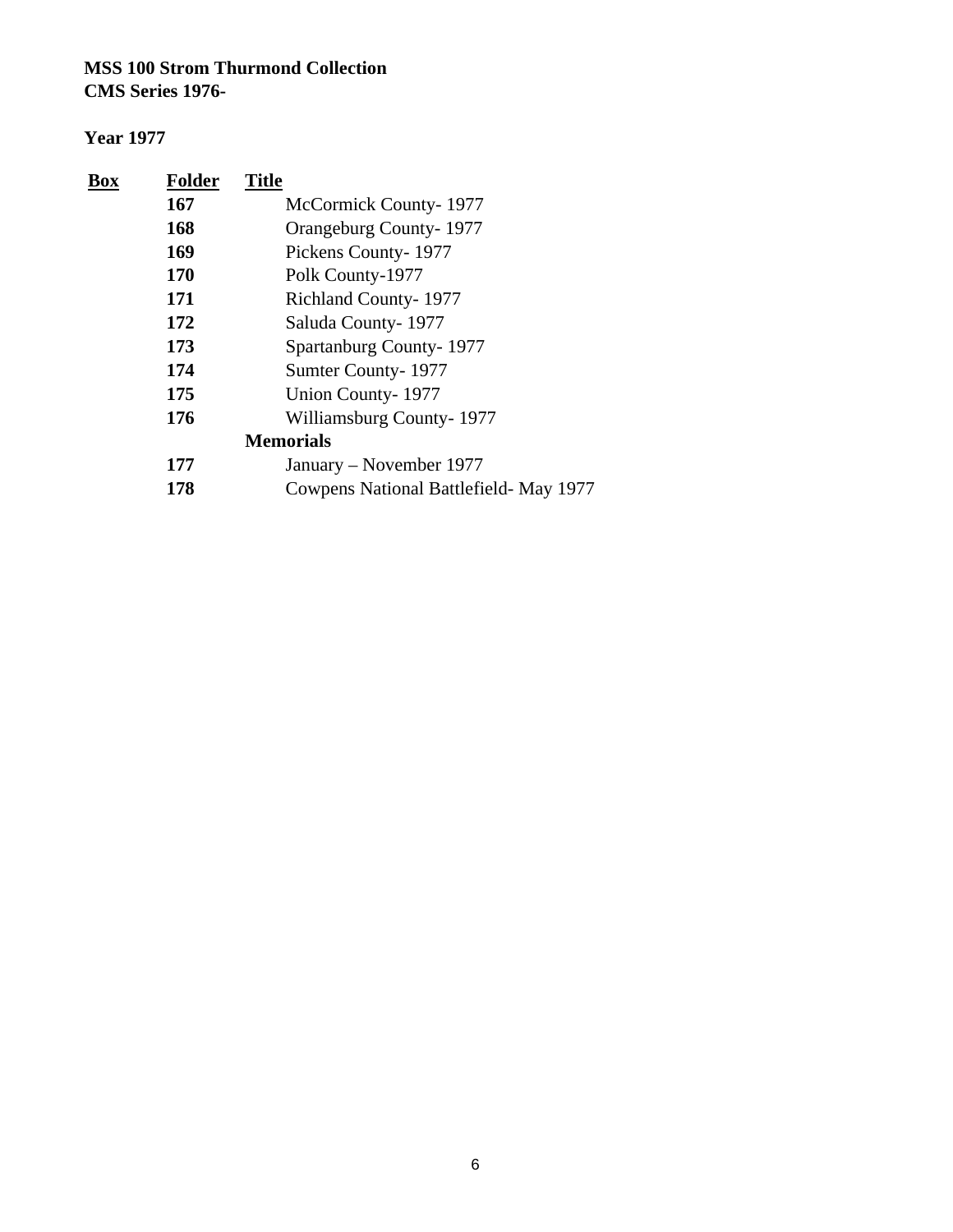| <b>Box</b> | <b>Folder</b> | <b>Title</b>                                               |
|------------|---------------|------------------------------------------------------------|
| 12         |               | <b>Military</b>                                            |
|            | 179           | January 1977                                               |
|            | <b>180</b>    | February – March 1977                                      |
|            | 181           | April 1977                                                 |
|            | 182           | May 1977                                                   |
|            | 183           | June 1977                                                  |
|            | 184           | <b>July 1977</b>                                           |
|            | 185           | August 1977                                                |
|            | 186           | September – October 1977                                   |
|            | 187           | November – December 1977                                   |
|            |               | <b>Natural Resources</b>                                   |
|            | 188           | January – May 1977                                         |
|            | 189           | June – November 1977                                       |
| 13         | <b>190</b>    | <b>Nominations- January – October 1977</b>                 |
|            | 191           | Parks and Forests, October - November 1977                 |
|            |               | <b>Personal</b>                                            |
|            | 192           | January 1977                                               |
|            | 193           | February 1977                                              |
|            | 194           | March 1977                                                 |
|            | 195           | April 1977                                                 |
|            | 196           | May 1977                                                   |
|            | 197           | June 1977                                                  |
|            | 198           | <b>July 1977</b>                                           |
| 14         | 199           | August 1977                                                |
|            | 200           | September 1977                                             |
|            | 201           | October-December 1977                                      |
|            |               | <b>Political Affairs</b>                                   |
|            | 202           | January - May 1977                                         |
|            | 203           | June – August 1977                                         |
|            | 204           | September - November 1977                                  |
|            | 205           | Projects - South Carolina,                                 |
|            |               | February – September 1977                                  |
|            |               | <b>Public Relations</b>                                    |
|            | 206           | January - August 1977                                      |
| 15         | 207           | September – December 1977                                  |
|            | 208           | <b>Recreation – Youth Camp Safety Act - September 1977</b> |
|            | 209           | <b>Religion- January – October 1977</b>                    |
|            | 210           | <b>Reservation - Funding for Low Income Housing -</b>      |
|            |               | September 1977                                             |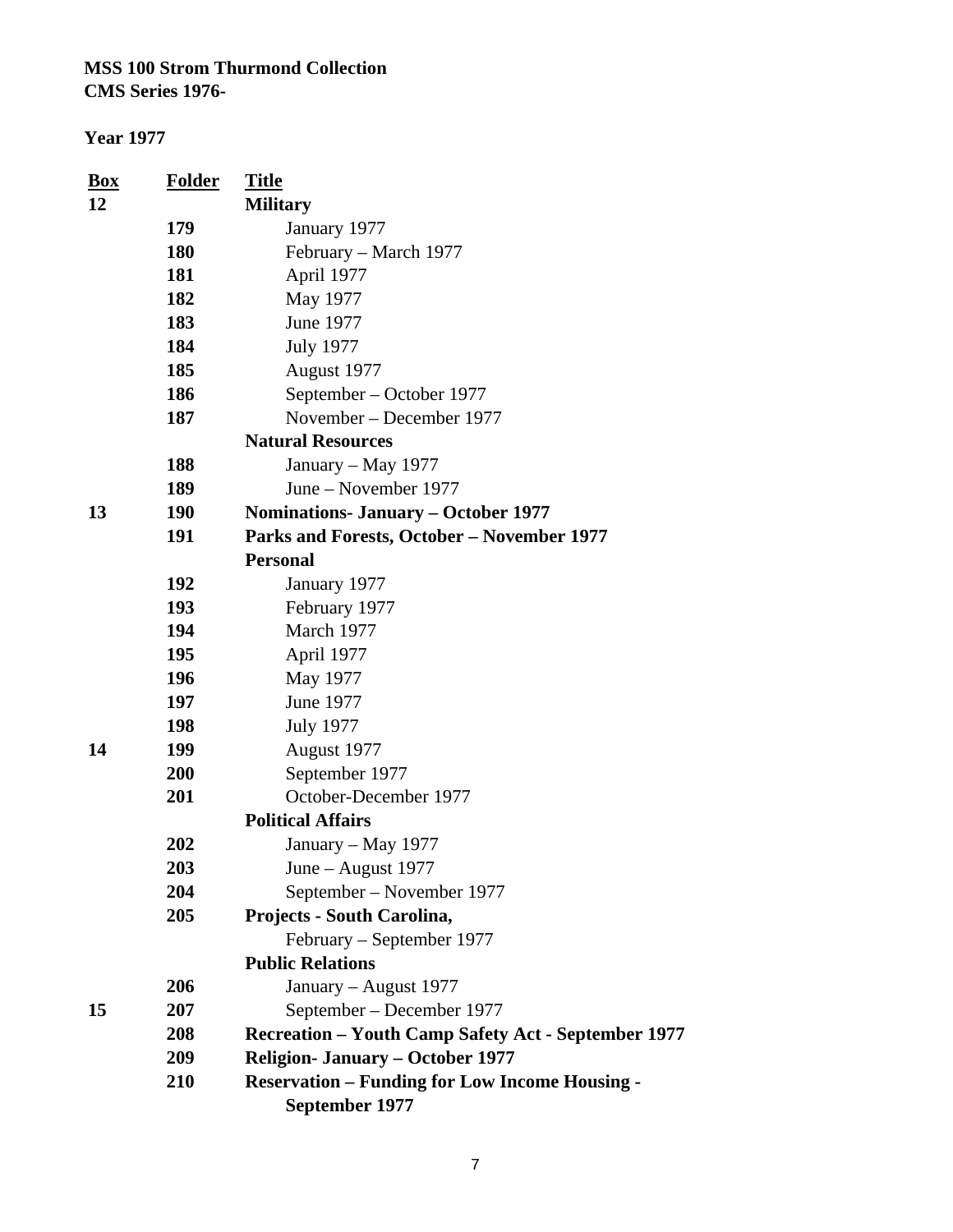| <b>Box</b> | <b>Folder</b> | <b>Title</b>                                    |  |
|------------|---------------|-------------------------------------------------|--|
|            | 211           | <b>Rivers and Harbors- March - April 1977</b>   |  |
|            | 212           | <b>Roads-February - June 1977</b>               |  |
|            | 213           | <b>Salaries- January – October 1977</b>         |  |
|            |               | <b>Social Security</b>                          |  |
|            | 214           | January – June 1977                             |  |
|            | 215           | July – November 1977                            |  |
|            | 216           | <b>State Government-1977</b>                    |  |
|            |               | <b>Taxes</b>                                    |  |
|            | 217           | January – February 1977                         |  |
|            | 218           | March - April 1977                              |  |
|            | 219           | May - December 1977                             |  |
| 16         | 220           | <b>Textiles-September 1977</b>                  |  |
|            |               | <b>Trade</b>                                    |  |
|            | 221           | General-1977                                    |  |
|            | 222           | GATT Multifiber Agreement: April - October 1977 |  |
|            | 223           | Steel Industry-November 1977                    |  |
|            | 224           | <b>Transportation-April 1977 – August 1978</b>  |  |
|            | 225           | <b>Un-American Activities-1977</b>              |  |
|            |               | <b>Veterans Affairs</b>                         |  |
|            | 226           | January – February 1977                         |  |
|            | 227           | March - May 1977                                |  |
|            | 228           | <b>June 1977</b>                                |  |
|            | 229           | <b>July 1977</b>                                |  |
|            | 230           | August 1977                                     |  |
|            | 231           | September 1977                                  |  |
|            | 232           | October – December 1977                         |  |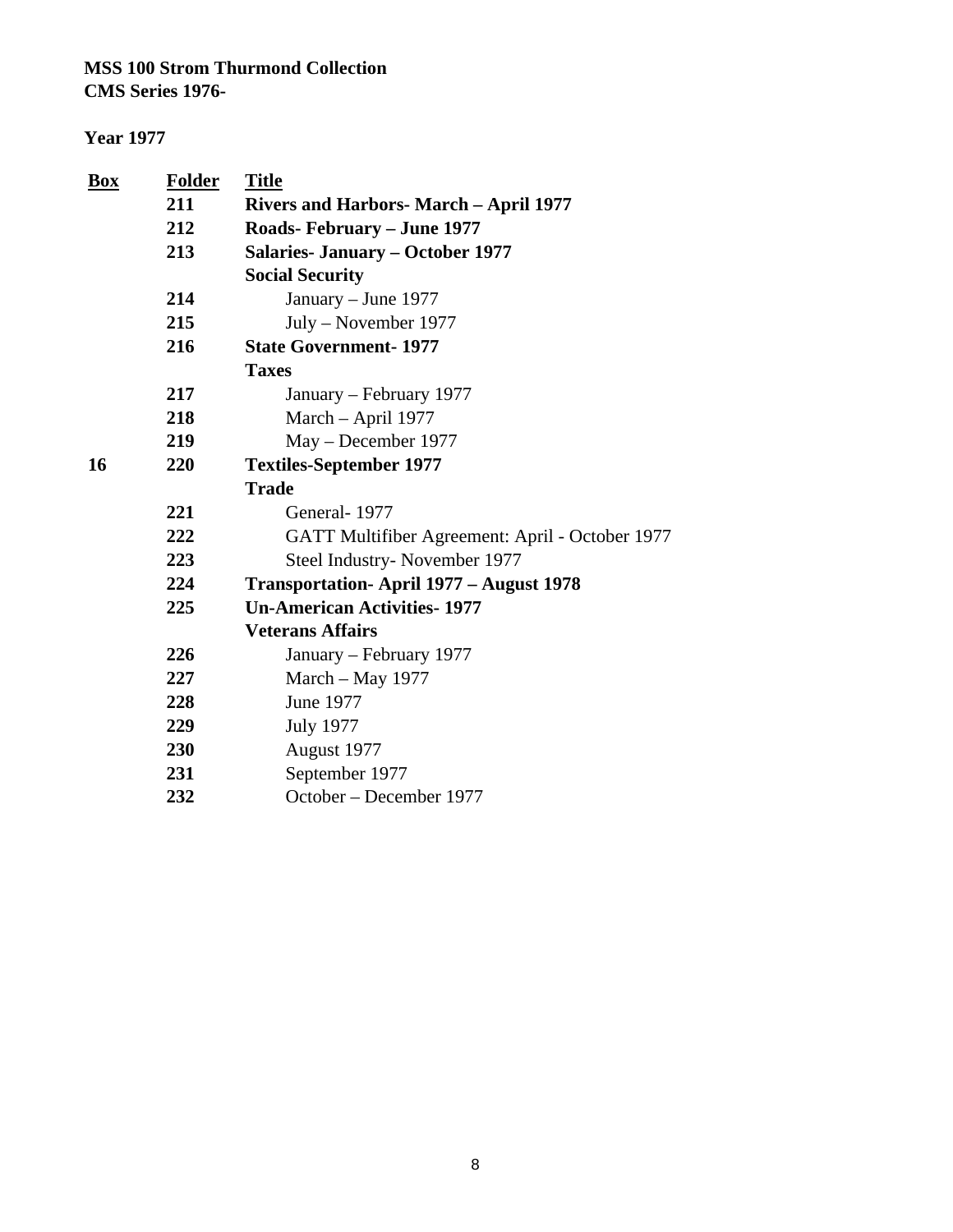#### **Year 1978**

| <u>Box</u> | <b>Folder</b>           | <b>Title</b>                                                 |  |  |  |
|------------|-------------------------|--------------------------------------------------------------|--|--|--|
| 1          | 1                       | <b>Administrative - 1978</b>                                 |  |  |  |
|            | $\boldsymbol{2}$        | <b>Administrative practice - 1978</b>                        |  |  |  |
|            | 3                       | <b>Agriculture - 1978</b>                                    |  |  |  |
|            |                         | <b>Applications and Employment (A&amp;E)</b>                 |  |  |  |
|            | $\overline{\mathbf{4}}$ | Employment - 1978                                            |  |  |  |
|            |                         | Military                                                     |  |  |  |
|            | 5                       | January – March 1978                                         |  |  |  |
|            | 6                       | April - December 1978                                        |  |  |  |
|            |                         | <b>Other Assistance</b>                                      |  |  |  |
|            | 7                       | January 1978                                                 |  |  |  |
|            | 8                       | February 1978                                                |  |  |  |
|            | 9                       | March - April 1978                                           |  |  |  |
|            | 10                      | May - June 1978                                              |  |  |  |
|            | 11                      | July - August 1978                                           |  |  |  |
|            | 12                      | September 1978                                               |  |  |  |
|            | 13                      | October - December 1978                                      |  |  |  |
|            | 14                      | Appalachian Council of Government                            |  |  |  |
|            | 15                      | <b>McCormick County Community</b>                            |  |  |  |
|            |                         | <b>Development Block Grant</b>                               |  |  |  |
| 2          | 16                      | Stonewall Jackson Apartments (Removed and added to CMS 1979) |  |  |  |
|            | 17                      | Veterans - 1978                                              |  |  |  |
|            | 18                      | William Buford                                               |  |  |  |
|            | 19                      | <b>Appropriations - 1978</b>                                 |  |  |  |
|            | 20                      | <b>Atomic Energy - 1978</b>                                  |  |  |  |
|            | 21                      | <b>Aviation - 1978</b>                                       |  |  |  |
|            | 22                      | Civil Rights - 1978                                          |  |  |  |
|            | 23                      | <b>Communications - 1978</b>                                 |  |  |  |
|            | 24                      | <b>Communities and Organizations - 1978</b>                  |  |  |  |
|            | 25                      | $Congress - 1978$                                            |  |  |  |
|            | 26                      | <b>Constitutional Affairs - 1978</b>                         |  |  |  |
|            | 27                      | Contracts - 1978                                             |  |  |  |
|            | 28                      | <b>Crime - 1978</b>                                          |  |  |  |
|            | 29                      | Disaster - 1978                                              |  |  |  |
|            |                         | <b>Education</b>                                             |  |  |  |
|            | 30                      | January – February 1978                                      |  |  |  |
|            | 31                      | March - May 1978                                             |  |  |  |
|            | 32                      | August – November 1978                                       |  |  |  |
|            | 33                      | <b>Equal Rights Amendment - 1978</b>                         |  |  |  |

1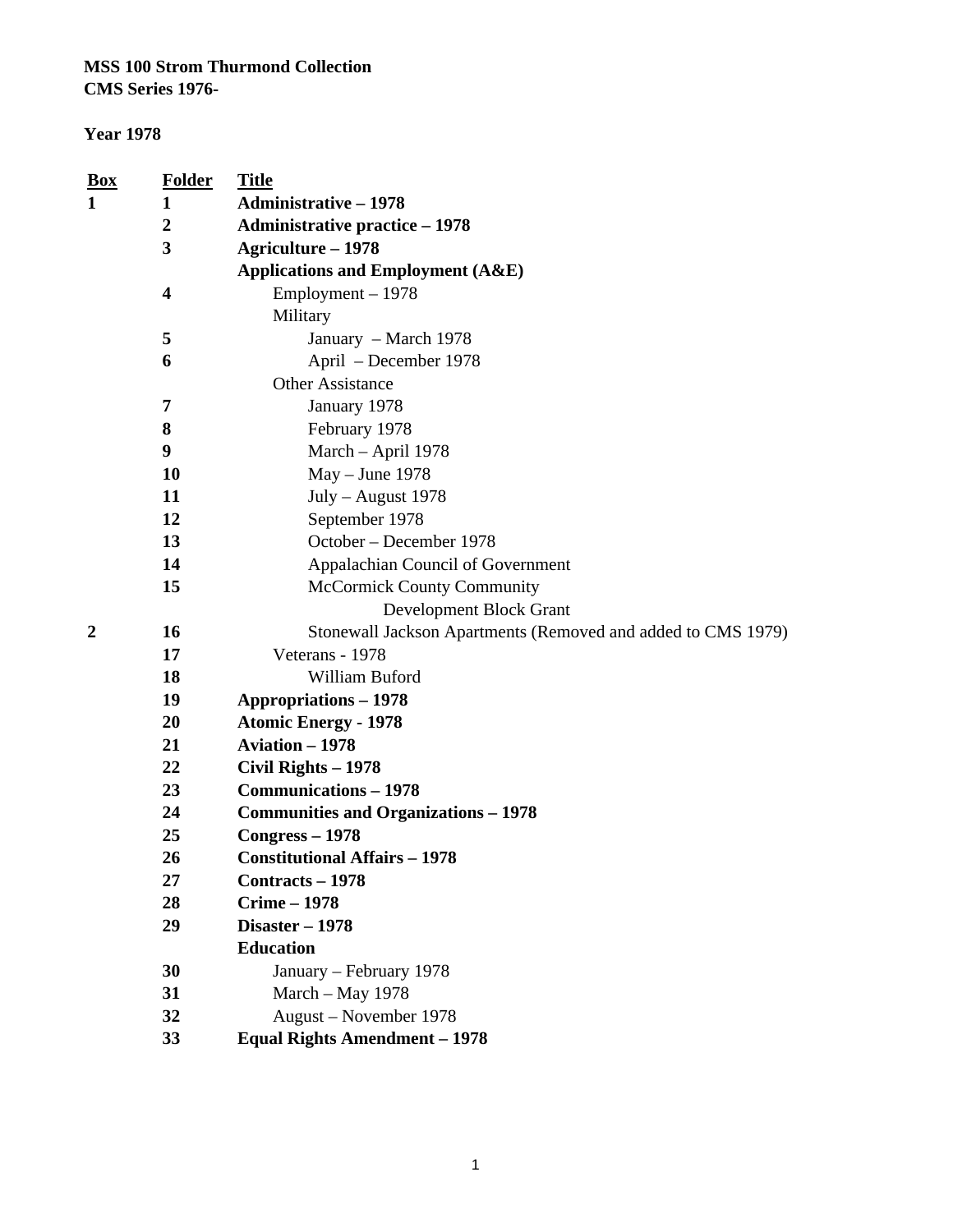**CMS Series 1976-**

| <b>Box</b>       | <b>Folder</b> | <b>Title</b>                               |
|------------------|---------------|--------------------------------------------|
|                  |               | <b>Federal Government</b>                  |
|                  | 34            | January – August 1978                      |
|                  | 35            | September – December 1978                  |
|                  | 36            | Civil Service Reform Act-1978              |
|                  |               | <b>Finance</b>                             |
| 3                | 37            | February – March 1978                      |
|                  | 38            | April – June 1978                          |
|                  | 39            | <b>July 1978</b>                           |
|                  | 40            | August 1978                                |
|                  | 41            | September 1978                             |
|                  | 42            | October 1978                               |
|                  | 43            | November – December 1978                   |
|                  | 44            | Export-Import Bank-1978                    |
|                  | 45            | <b>Foreign Policy - 1978</b>               |
|                  |               | <b>Foreign Relations</b>                   |
|                  | 46            | January 1978                               |
|                  | 47            | February 1978                              |
| $\boldsymbol{4}$ | 48            | March - August 1978                        |
|                  | 49            | September – December 1978                  |
|                  | 50            | Cyprus - Turkish Arms Embargo-1978         |
|                  | 51            | National Republic of China – Taiwan-1978   |
|                  | 52            | Rhodesia – Lifting Economic Sanctions-1978 |
|                  | 53            | Syria - Lebanon Crisis-1978                |
|                  |               | <b>Grants</b>                              |
|                  | 54            | Abbeville County $-1978$                   |
|                  | 55            | Aiken County - 1978                        |
|                  | 56            | Allendale County - 1978                    |
|                  | 57            | Anderson County - 1978                     |
|                  | 58            | Bamberg County - 1978                      |
|                  | 59            | Barnwell County - 1978                     |
|                  | 60            | Beaufort County – 1978                     |
|                  | 61            | Berkeley County - 1978                     |
|                  | 62            | Calhoun County - 1978                      |
|                  |               | <b>Charleston County</b>                   |
|                  | 63            | January - April 1978                       |
|                  | 64            | May - August 1978                          |
|                  | 65            | September 1978                             |
| 5                | 66            | October - December 1978                    |
|                  | 67            | Cherokee County - 1978                     |
|                  | 68            | Chester County - 1978                      |
|                  | 69            | Chesterfield County - 1978                 |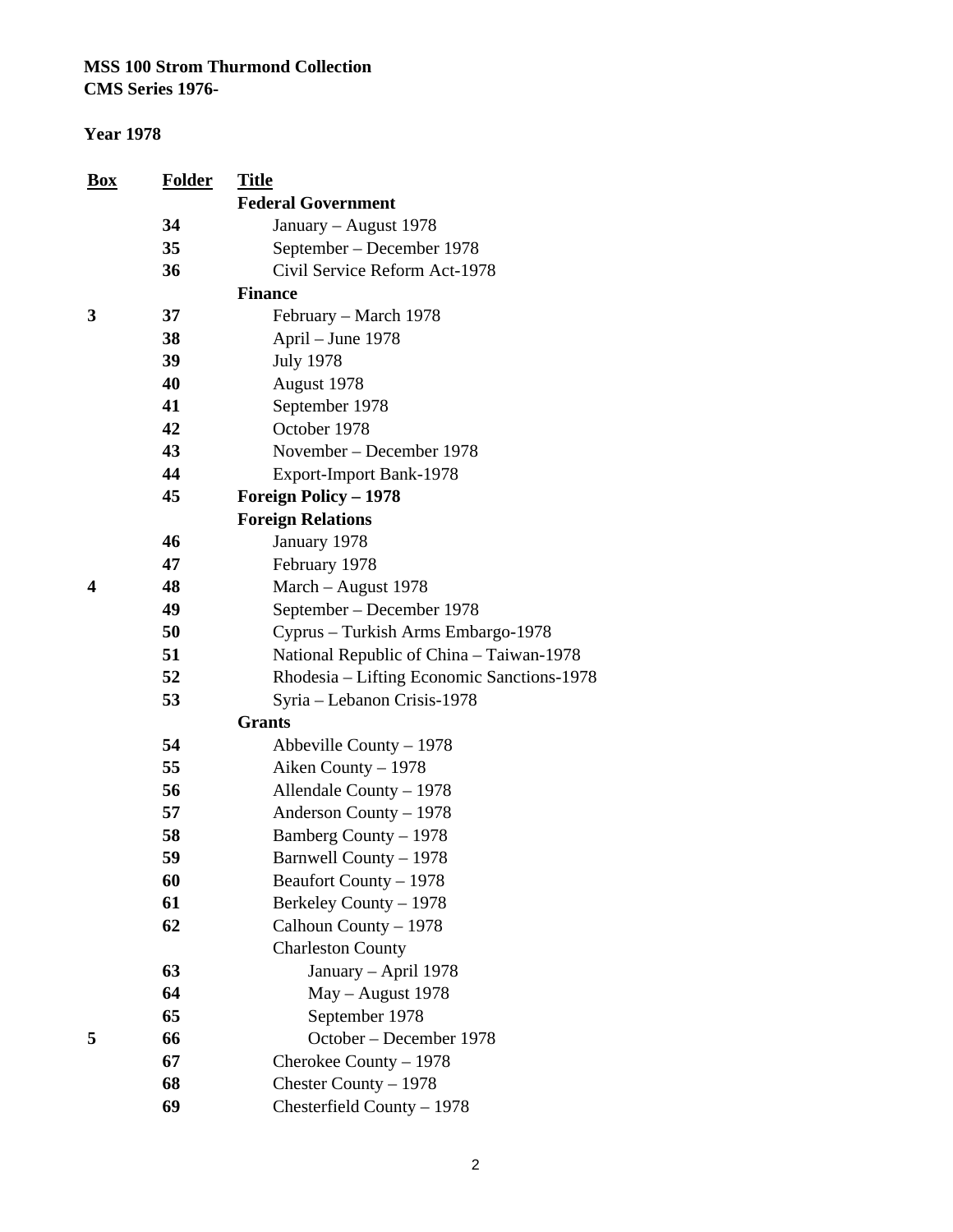| <b>Box</b> | <b>Folder</b> | <b>Title</b>             |
|------------|---------------|--------------------------|
|            | 70            | Clarendon County - 1978  |
|            | 71            | Colleton County - 1978   |
|            | 72            | Darlington County - 1978 |
|            | 73            | Dillon County - 1978     |
|            | 74            | Dorchester County - 1978 |
|            | 75            | Edgefield County - 1978  |
|            | 76            | Fairfield County - 1978  |
|            | 77            | Florence County - 1978   |
|            | 78            | Georgetown County - 1978 |
|            |               | Greenville County        |
|            | 79            | January - May 1978       |
|            | 80            | June - August 1978       |
|            | 81            | September--1978          |
|            | 82            | October – December 1978  |
|            | 83            | Greenwood County - 1978  |
|            | 84            | Hampton County - 1978    |
|            | 85            | Horry County - 1978      |
|            | 86            | Jasper County - 1978     |
|            | 87            | Kershaw County - 1978    |
| 6          | 88            | Lancaster County - 1978  |
|            | 89            | Laurens County - 1978    |
|            | 90            | Lee County $-1978$       |
|            | 91            | Lexington County $-1978$ |
|            | 92            | Marion County - 1978     |
|            | 93            | Marlboro County - 1978   |
|            | 94            | McCormick County - 1978  |
|            | 95            | Newberry County – 1978   |
|            | 96            | Oconee County - 1978     |
|            | 97            | Orangeburg County - 1978 |
|            | 98            | Pickens County - 1978    |
|            |               | <b>Richland County</b>   |
|            | 99            | January 1978             |
|            | 100           | February 1978            |
|            | 101           | March 1978               |
|            | 102           | April 1978               |
|            | 103           | May 1978                 |
|            | 104           | <b>June 1978</b>         |
|            | 105           | <b>July 1978</b>         |
|            | 106           | August 1978              |
|            | 107           | September 1978           |
| 7          | 108           | October 1978             |

|    |   | ٧<br>٠ | I<br>۰. |
|----|---|--------|---------|
|    | ٠ | í      |         |
| i, |   |        | I<br>۰. |
|    |   | ۰,     | ۰,      |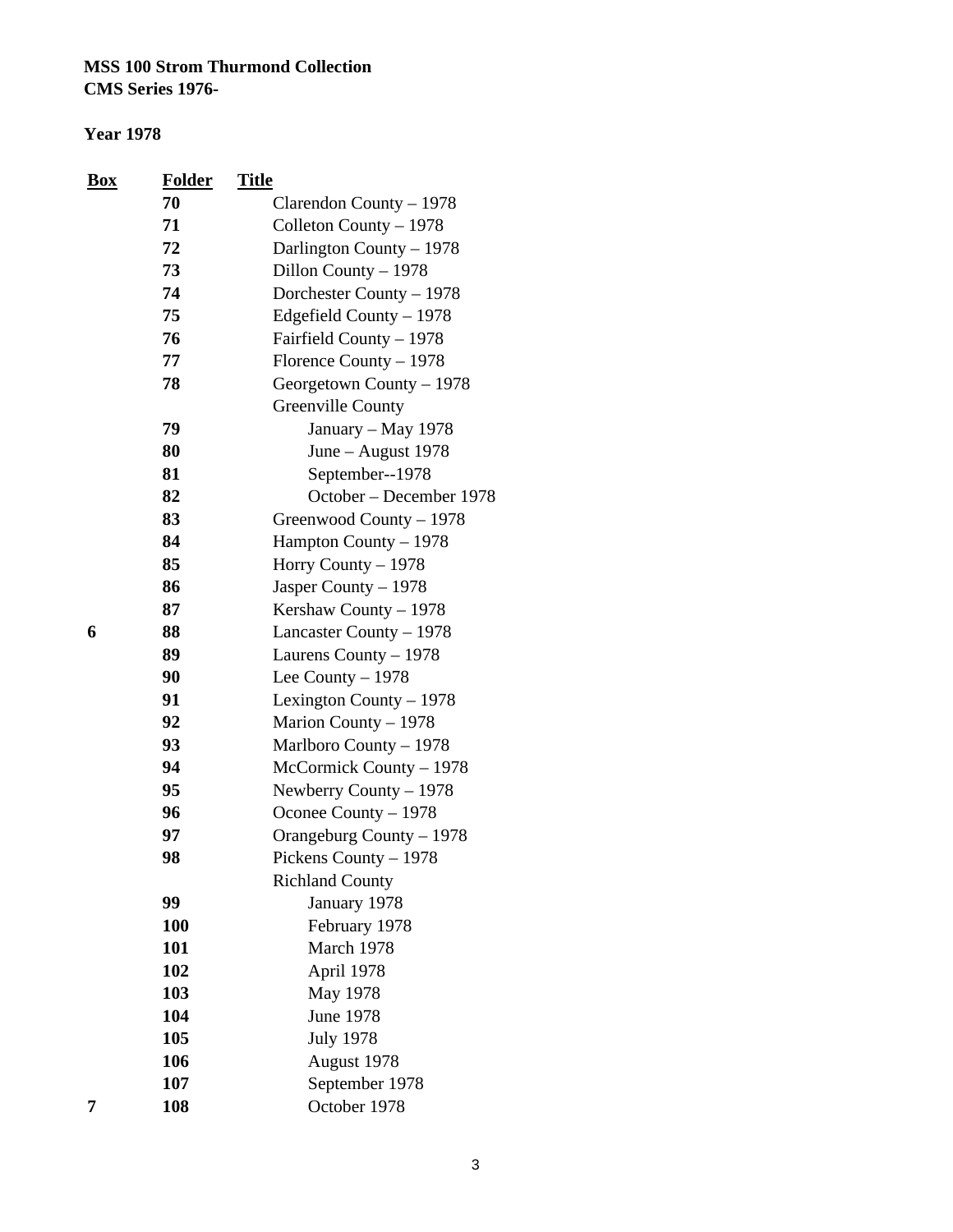**CMS Series 1976-**

| Box        | <b>Folder</b> | <b>Title</b>                                                            |  |  |
|------------|---------------|-------------------------------------------------------------------------|--|--|
|            | 109           | November 1978                                                           |  |  |
| <b>110</b> |               | December 1978                                                           |  |  |
|            | 111           | Saluda County - 1978                                                    |  |  |
|            |               | <b>Spartanburg County</b>                                               |  |  |
|            | 112           | January - July 1978                                                     |  |  |
|            | 113           | August – September 1978                                                 |  |  |
|            | 114           | October – December 1978                                                 |  |  |
|            | 115           | Sumter County - 1978                                                    |  |  |
|            | 116           | Union County - 1978                                                     |  |  |
|            | 117           | Williamsburg County - 1978                                              |  |  |
|            | 118           | York County $-1978$                                                     |  |  |
|            | 119           | Out of State $-1978$                                                    |  |  |
|            | 120           | Handicapped - 1978                                                      |  |  |
|            |               | <b>Health and Welfare</b>                                               |  |  |
|            | 121           | January - June 1978                                                     |  |  |
|            | 122           | July - August 1978                                                      |  |  |
|            | 123           | September 1978                                                          |  |  |
| 8          | 124           | October 1978                                                            |  |  |
|            | 125           | November – December 1978                                                |  |  |
|            | 126           | Environmental Protection Agency Power Plant Regulations: July-Sept 1978 |  |  |
|            | 127           | Rabon Creek Rural Water System-1978                                     |  |  |
|            |               | <b>Housing</b>                                                          |  |  |
|            | 128           | February – March 1978                                                   |  |  |
|            | 129           | East Columbia Housing Project-1978                                      |  |  |
|            |               | <b>Indian Affairs</b>                                                   |  |  |
|            | 130           | Catawba Indian Reservation-1978                                         |  |  |
|            | 131           | <b>Institutions - 1978</b>                                              |  |  |
|            |               | <b>Insurance and Retirement</b>                                         |  |  |
|            | 132           | January – November 1978                                                 |  |  |
|            | 133           | <b>Bamberg County Hospital Medicare Funding-1978</b>                    |  |  |
|            |               | Labor                                                                   |  |  |
|            | 134           | January – February 1978                                                 |  |  |
|            | 135           | March - June 1978                                                       |  |  |
|            | 136           | August - December 1978                                                  |  |  |
|            | 137           | <b>Comprehensive Employment Training</b>                                |  |  |
|            |               | Administration (CETA) Refunding-1978                                    |  |  |
|            | 138           | Coal strike-1978                                                        |  |  |
|            |               | Legislation                                                             |  |  |
| 9          | 139           | January - February 1978                                                 |  |  |
|            | 140           | April - September 1978                                                  |  |  |
|            | 141           | October - December 1978                                                 |  |  |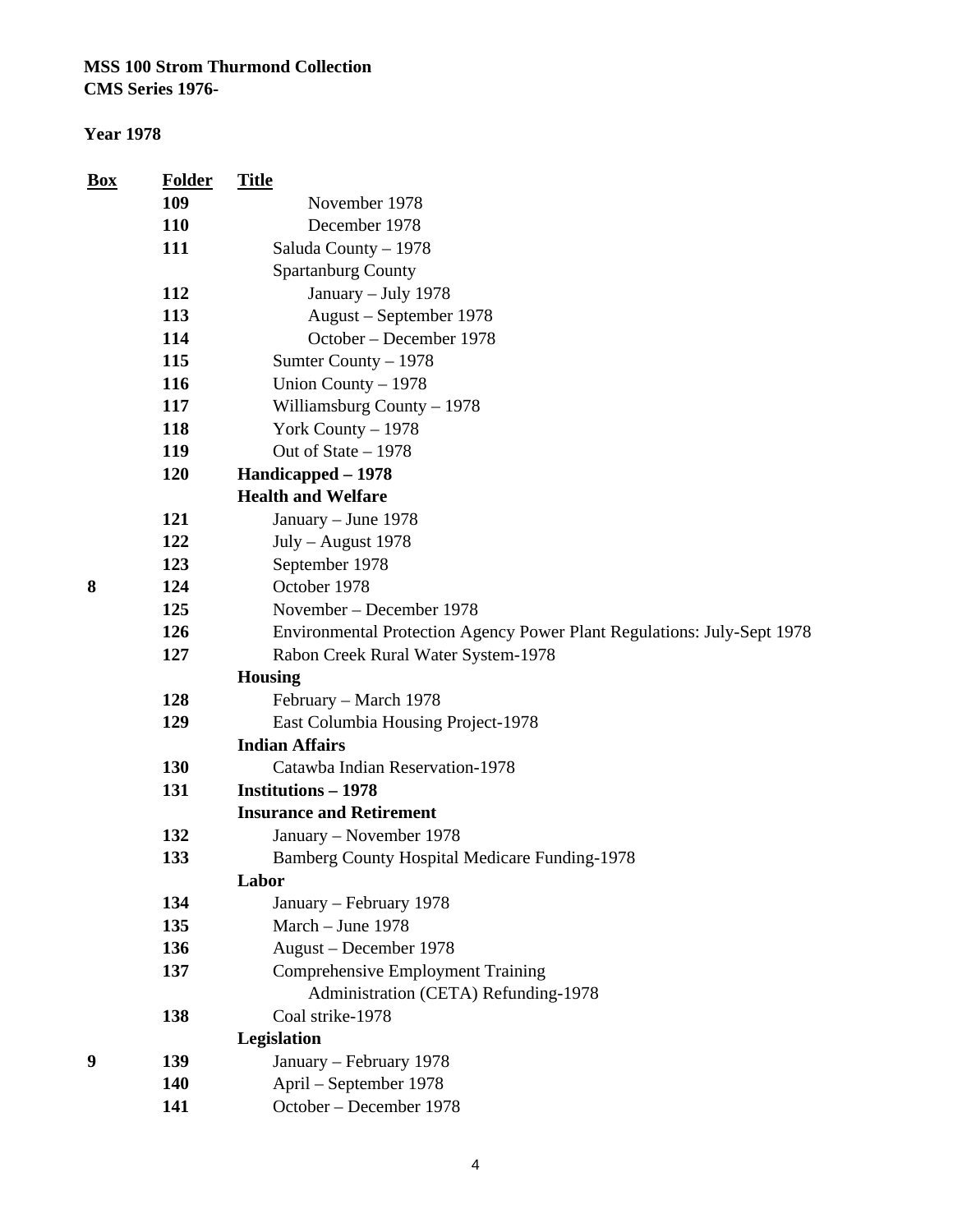| <u>Box</u> | <b>Folder</b> | <b>Title</b>             |
|------------|---------------|--------------------------|
|            |               | Loan                     |
|            | 142           | Abbeville County $-1978$ |
|            | 143           | Aiken County - 1978      |
|            | 144           | Allendale County - 1978  |
|            | 145           | Anderson County - 1978   |
|            | 146           | Bamberg County - 1978    |
|            | 147           | Barnwell County - 1978   |
|            | 148           | Berkeley County - 1978   |
|            | 149           | Calhoun County - 1978    |
|            | 150           | Charleston County - 1978 |
|            | 151           | Cherokee County - 1978   |
|            | 152           | Chester County - 1978    |
|            | 153           | Colleton County - 1978   |
|            | 154           | Dillon County - 1978     |
|            | 155           | Dorchester County - 1978 |
|            | 156           | Edgefield County - 1978  |
|            | 157           | Georgetown County - 1978 |
|            | 158           | Greenville County - 1978 |
|            | 159           | Greenwood County - 1978  |
|            | 160           | Hampton County - 1978    |
|            | 161           | Horry County - 1978      |
|            | 162           | Jasper County - 1978     |
|            | 163           | Laurens County - 1978    |
|            | 164           | Lee County $-1978$       |
|            | 165           | Lexington County - 1978  |
|            | 166           | Marion County - 1978     |
|            | 167           | McCormick County - 1978  |
|            | 168           | Newberry County - 1978   |
|            | 169           | Oconee County - 1978     |
|            | 170           | Orangeburg County - 1978 |
|            | 171           | Pickens County - 1978    |
|            | 172           | Richland County - 1978   |
|            | 173           | Saluda County - 1978     |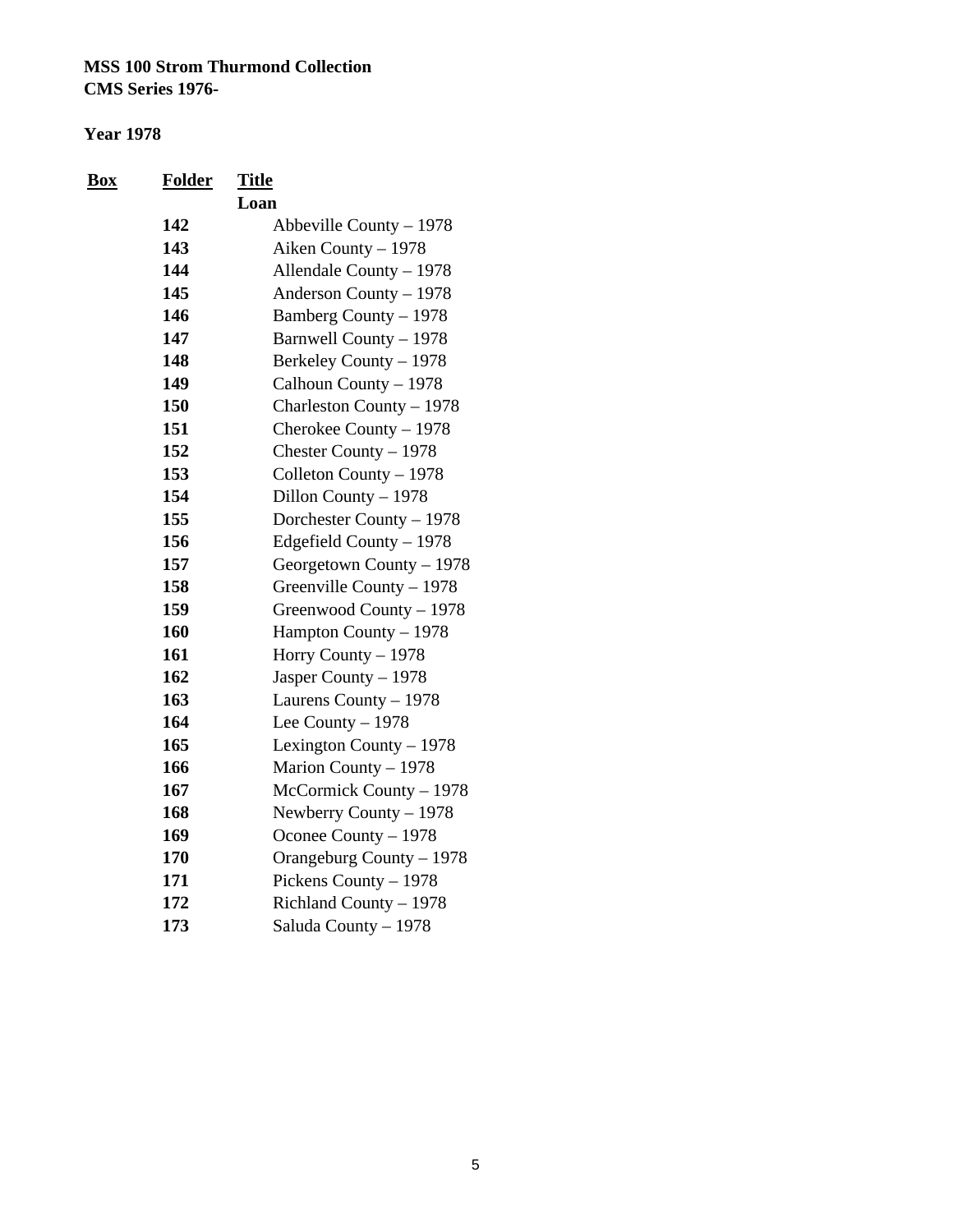**CMS Series 1976-**

| <b>Box</b> | <b>Folder</b> | <b>Title</b>                                                      |  |  |  |
|------------|---------------|-------------------------------------------------------------------|--|--|--|
|            | 174           | Spartanburg County - 1978                                         |  |  |  |
|            | 175           | Sumter County - 1978                                              |  |  |  |
|            | 176           | Williamsburg County - 1978                                        |  |  |  |
|            | 177           | York County - 1978                                                |  |  |  |
|            | 178           | <b>Metals</b>                                                     |  |  |  |
|            |               | <b>Military</b>                                                   |  |  |  |
|            | 179           | January 1978                                                      |  |  |  |
|            | 180           | February – March 1978                                             |  |  |  |
|            | 181           | April 1978                                                        |  |  |  |
|            | 182           | May 1978                                                          |  |  |  |
|            | 183           | <b>June 1978</b>                                                  |  |  |  |
|            | 184           | <b>July 1978</b>                                                  |  |  |  |
| 10         | 185           | August 1978                                                       |  |  |  |
|            | 186           | September 1978                                                    |  |  |  |
|            | 187           | October 1978                                                      |  |  |  |
|            | 188           | November – December 1978                                          |  |  |  |
|            |               | <b>Natural Resources</b>                                          |  |  |  |
|            | 189           | January - March 1978                                              |  |  |  |
|            | <b>190</b>    | April - June 1978                                                 |  |  |  |
|            | 191           | July – September 1978                                             |  |  |  |
|            | 192           | October - December 1978                                           |  |  |  |
|            | 193           | Natural Gas Conference Report - 1978                              |  |  |  |
|            | 194           | Natural Gas Policy Act - 1978                                     |  |  |  |
|            | 195           | Roadless Area and Review Examination (RARE II) Legislation - 1978 |  |  |  |
|            | 196           | Nominations - 1978                                                |  |  |  |
|            |               | <b>Parks and Forests</b>                                          |  |  |  |
|            | 197           | May 1978<br>May-78                                                |  |  |  |
|            | 198           | Congaree Swamp National Forest Redesignation: May-June 1978       |  |  |  |
|            |               | <b>Personal</b>                                                   |  |  |  |
|            | 199           | January – May 1978                                                |  |  |  |
|            | 200           | June - July 1978                                                  |  |  |  |
| 11         | 201           | August 1978                                                       |  |  |  |
|            | 202           | September 1978                                                    |  |  |  |
|            | 203           | October - December 1978                                           |  |  |  |
|            | 204           | <b>Political Affairs - 1978</b>                                   |  |  |  |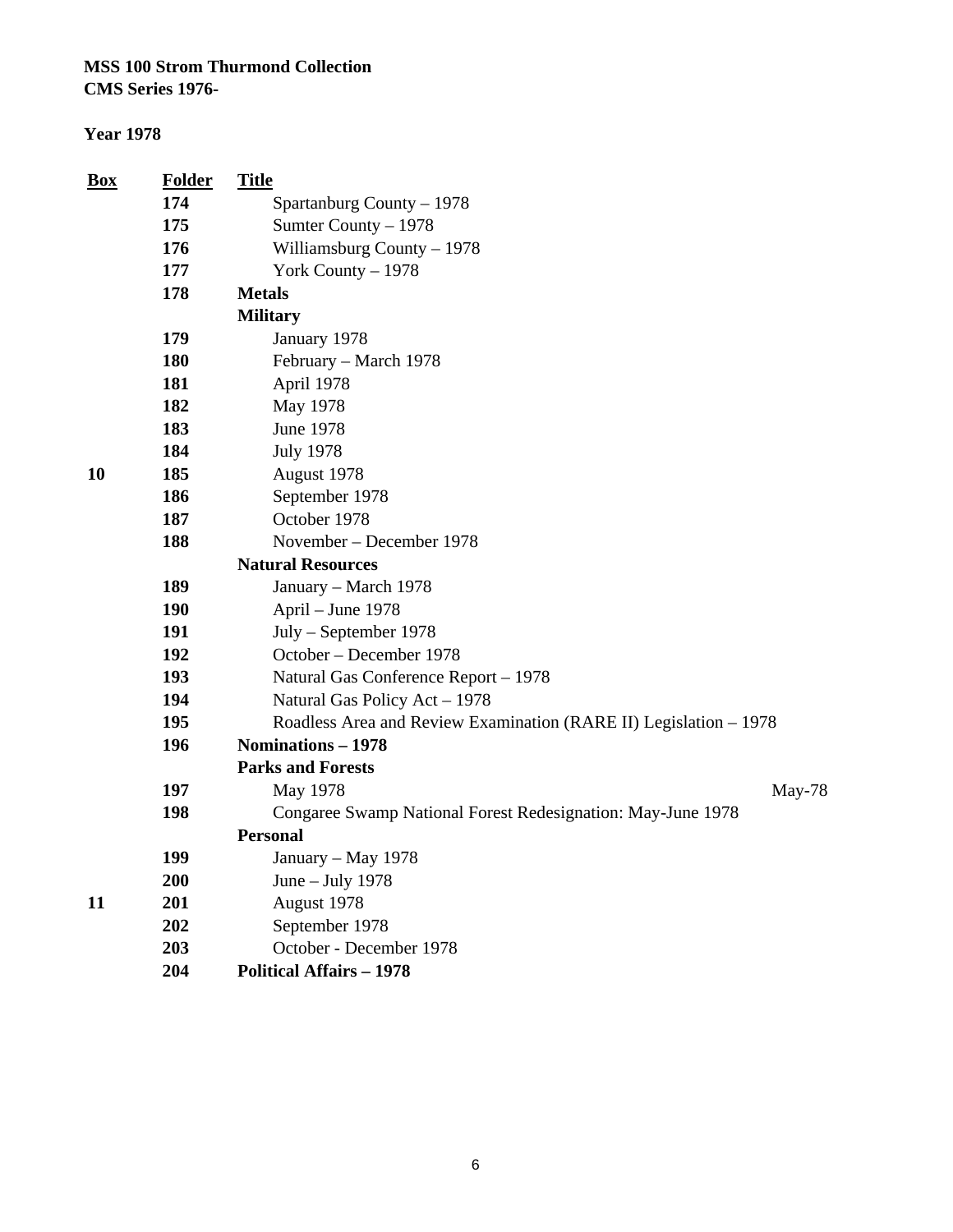| <u>Box</u> | <b>Folder</b> | <b>Title</b>                   |
|------------|---------------|--------------------------------|
|            |               | Projects                       |
|            | 205           | Abbeville County $-1978$       |
|            | 206           | Aiken County - 1978            |
|            | 207           | Bamberg County - 1978          |
|            | 208           | Barnwell County - 1978         |
|            | 209           | Beaufort County - 1978         |
|            | 210           | Berkeley County - 1978         |
|            | 211           | Charleston County - 1978       |
|            | 212           | Cherokee County - 1978         |
|            | 213           | Colleton County - 1978         |
|            | 214           | Dorchester County - 1978       |
|            | 215           | Florence County - 1978         |
|            | 216           | Georgetown County - 1978       |
|            | 217           | Greenville County - 1978       |
|            | 218           | Greenwood County - 1978        |
|            | 219           | Hampton County - 1978          |
|            | 220           | Horry County - 1978            |
|            | 221           | Jasper County - 1978           |
|            | 222           | Lancaster County - 1978        |
|            | 223           | Laurens County - 1978          |
|            | 224           | Lexington County - 1978        |
|            | 225           | Marion County - 1978           |
|            | 226           | Marlboro County - 1978         |
|            | 227           | Orangeburg County - 1978       |
|            | 228           | Pickens County - 1978          |
|            | 229           | Richland County - 1978         |
|            | 230           | Spartanburg County - 1978      |
|            | 231           | Sumter County - 1978           |
|            | 232           | Union County - 1978            |
|            | 233           | York County - 1978             |
|            |               | <b>Public Relations</b>        |
|            | 234           | January 1978                   |
|            | 235           | February 1978                  |
|            | 236           | March - June 1978              |
|            | 237           | July - November 1978           |
|            | 238           | <b>Religion 1978</b>           |
|            | 239           | <b>Rivers and Harbors 1978</b> |
|            | 240           | <b>Roads 1978</b>              |
|            | 241           | <b>Salaries 1978</b>           |
|            | 242           | <b>Social Security 1978</b>    |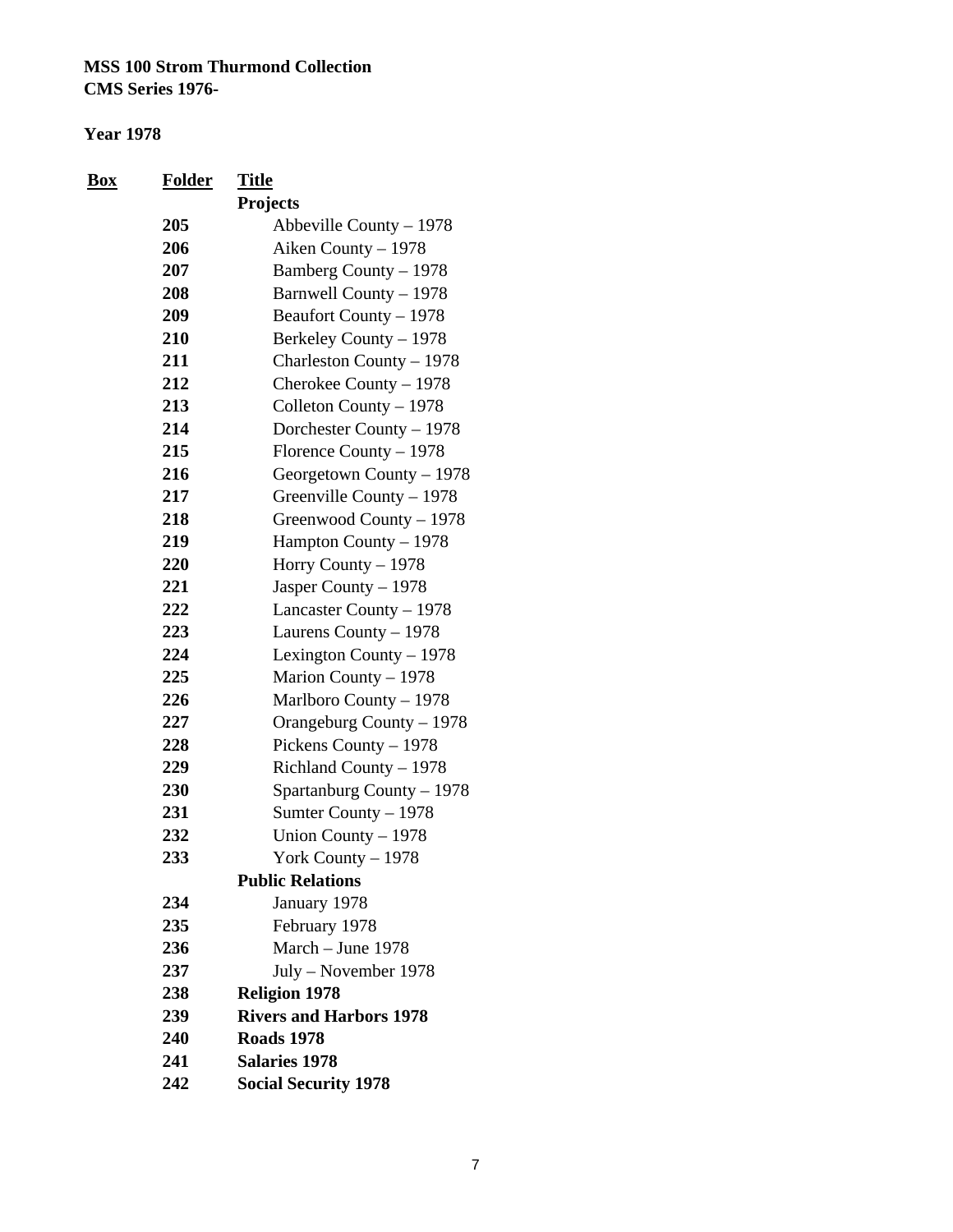**CMS Series 1976-**

| <b>Box</b> | <b>Folder</b> | <b>Title</b>                                              |
|------------|---------------|-----------------------------------------------------------|
|            |               | <b>Taxes</b>                                              |
| 12         | 243           | March $-$ May 1978                                        |
|            | 244           | June $-$ July 1978                                        |
|            | 245           | August 1978                                               |
|            | 246           | September 1978                                            |
|            | 247           | October 1978                                              |
|            | 248           | November 1978                                             |
|            | 249           | The Disincentivization of America - W.R.Grace - July 1978 |
|            | <b>250</b>    | Internal Revenue Service-1978-1979                        |
|            | 251           | <b>Trade 1978</b>                                         |
|            | 252           | <b>Transportation 1978</b>                                |
|            |               | <b>Veterans</b>                                           |
|            | 253           | January 1978                                              |
| 13         | 254           | February 1978                                             |
|            | 255           | March - December 1978                                     |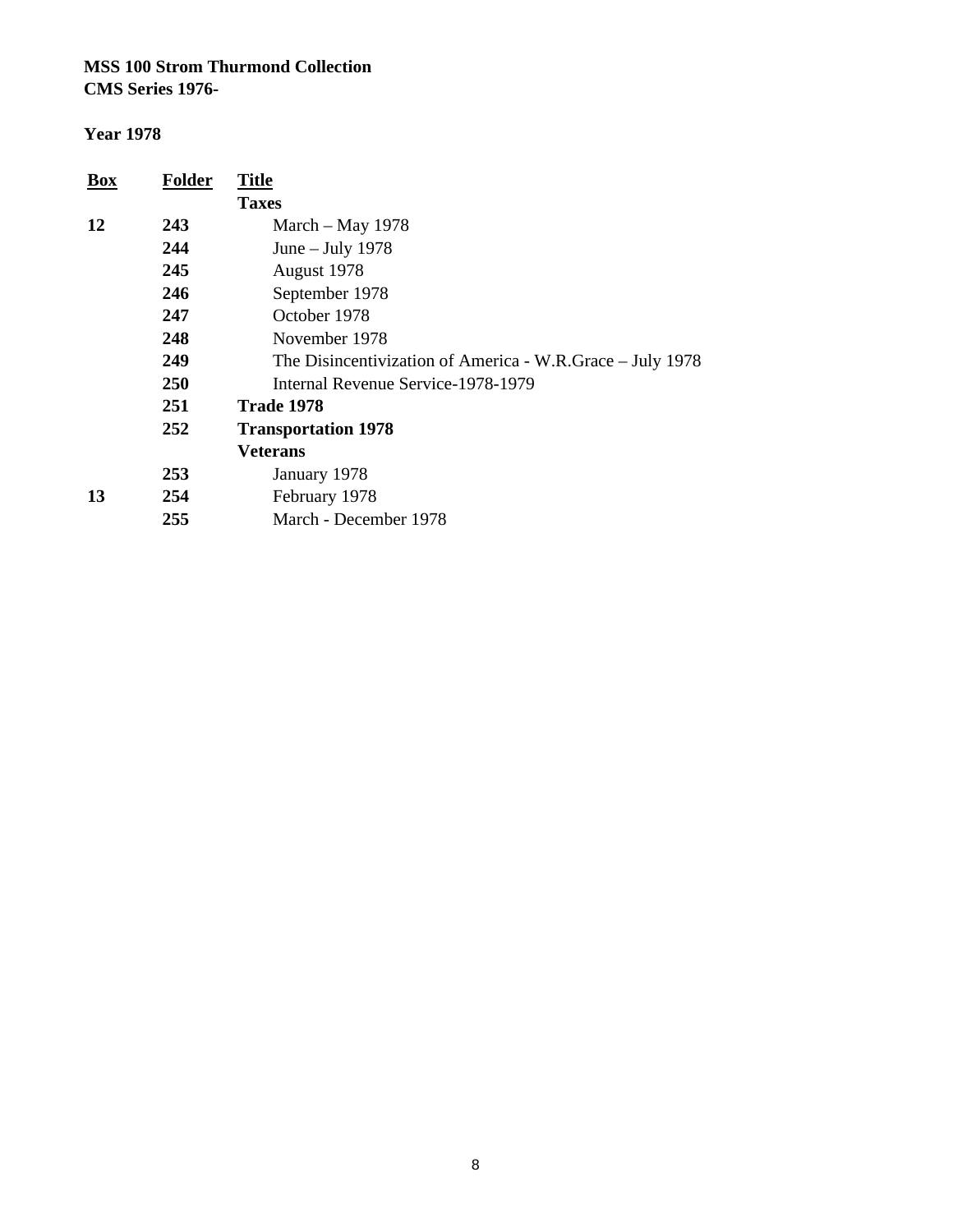| <u>Box</u>                        | <b>Folder</b>           | <b>Title</b>                                                      |
|-----------------------------------|-------------------------|-------------------------------------------------------------------|
| <b>Administrative - 1979</b><br>1 |                         |                                                                   |
|                                   |                         | <b>Agriculture</b>                                                |
|                                   | <b>1A</b>               | February – September 1979                                         |
|                                   | $\boldsymbol{2}$        | October - December 1979                                           |
|                                   | 3                       | Soil Conservation Service - 1979                                  |
|                                   |                         | <b>Applications and Employment (A&amp;E)</b>                      |
|                                   | 3A                      | Employment - 1979                                                 |
|                                   | $\overline{\mathbf{4}}$ | Military $-1979$                                                  |
|                                   |                         | <b>Other Assistance</b>                                           |
|                                   | 5                       | January – May 1979                                                |
|                                   | 6                       | Bamberg Post Office Postmaster - 1979                             |
|                                   | 7                       | Cedar Creek Marina Complex - 1979                                 |
|                                   | <b>7A</b>               | Stonewall Jackson Apartments (Relocated from CMS 1978)            |
|                                   | 8                       | Strom Thurmond Federal Building, Columbia - 1979                  |
|                                   | 9                       | <b>Appropriations - 1979</b>                                      |
|                                   | 10                      | <b>Atomic Energy - 1979</b>                                       |
| 2                                 | 11                      | <b>Aviation - 1979</b>                                            |
|                                   | 12                      | <b>Beverages</b> – 1979                                           |
|                                   | 13                      | Civil Rights - 1979                                               |
|                                   | 14                      | <b>Communications – 1979</b>                                      |
|                                   | 15                      | <b>Communities and Organizations – 1979</b>                       |
|                                   |                         | <b>Constituent Response</b>                                       |
|                                   | 16                      | June – September 1979                                             |
|                                   | 17                      | October - 1979                                                    |
|                                   | 18                      | November - 1979                                                   |
|                                   | 19                      | December - 1979                                                   |
|                                   | 20                      | Congaree Swamp Air Quality Redesignation: Sept-Oct 1979           |
|                                   | 21                      | South Carolina Continental Line Revolutionary War Enthusiasts-197 |
|                                   | 22                      | <b>Consumer Affairs – 1979</b>                                    |
|                                   | 23                      | <b>Contract--Charleston Naval Shipyard - 1979</b>                 |
|                                   | 24                      | <b>Crime - 1979</b>                                               |
| 3                                 |                         | <b>Education</b>                                                  |
|                                   | 25                      | January – May 1979                                                |
|                                   | 26                      | June – December 1979                                              |
|                                   |                         | <b>Energy</b>                                                     |
|                                   | 27                      | March - May 1979                                                  |
|                                   | 28                      | June $-1979$                                                      |
|                                   | 29                      | $July - 1979$                                                     |
|                                   | 30                      | August – September 1979                                           |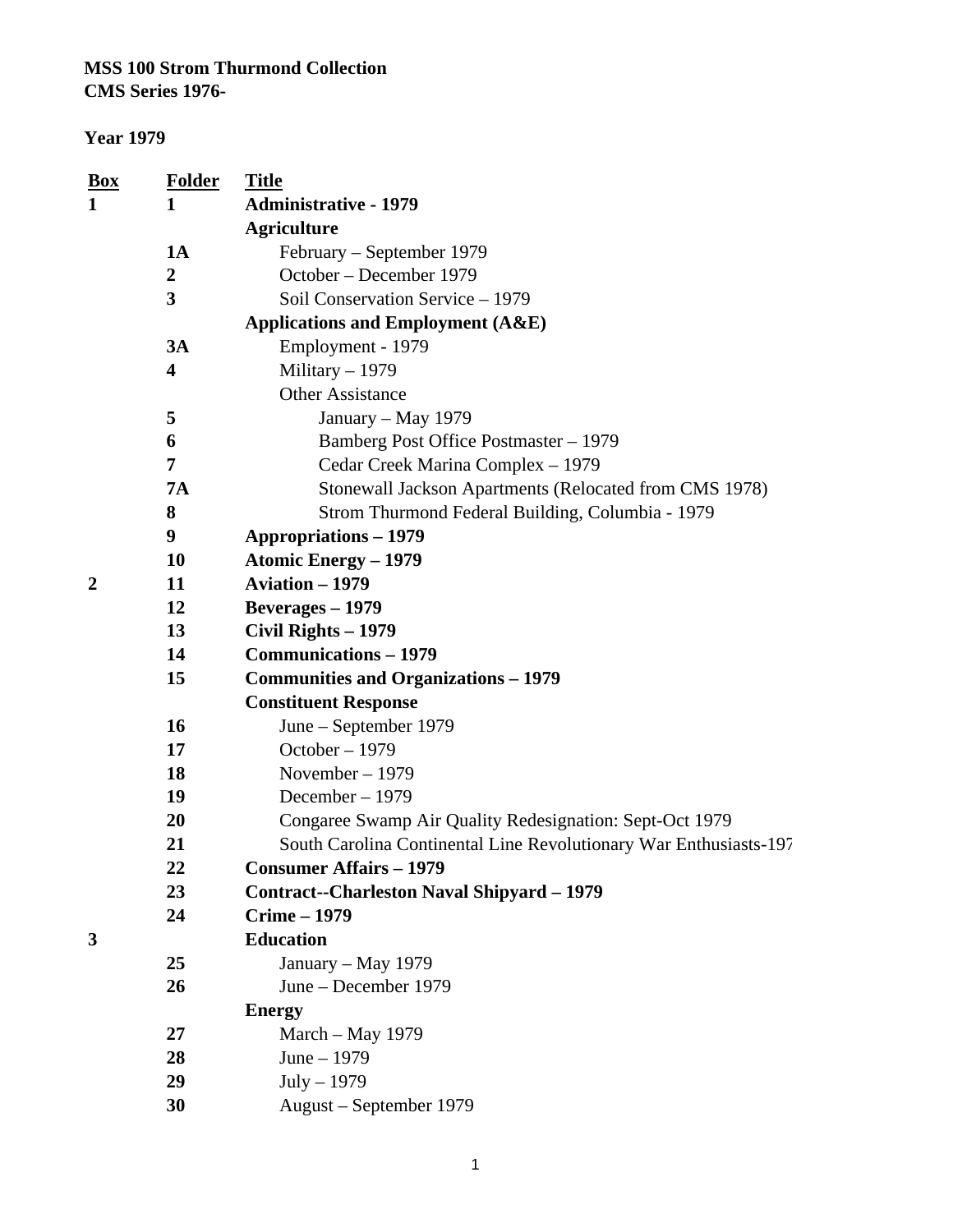**CMS Series 1976-**

| <b>Box</b> | <b>Folder</b> | <b>Title</b>                                     |
|------------|---------------|--------------------------------------------------|
|            | 31            | October $-1979$                                  |
|            | 32            | November - 1979                                  |
|            | 33            | December - 1979                                  |
|            | 34            | Alaska National Interest Lands: April - May 1979 |
|            |               | <b>Federal Government</b>                        |
|            | 35            | January – February 1979                          |
|            | 36            | March - 1979                                     |
|            | 37            | April - 1979                                     |
| 4          | 38            | May - July 1979                                  |
|            | 39            | August – September 1979                          |
|            | 40            | October – December 1979                          |
|            | 41            | Cloture-- Senate Rule - January - March 1979     |
|            |               | <b>Finance</b>                                   |
|            | 42            | January $-1979$                                  |
|            | 43            | February – March 1979                            |
|            | 44            | April - 1979                                     |
|            | 45            | $May - 1979$                                     |
|            | 46            | June - July 1979                                 |
|            | 47            | August – September 1979                          |
|            | 48            | October – November 1979                          |
|            | 49            | December $-1979$                                 |
|            | 50            | <b>Foreign Policy - 1979</b>                     |
|            |               | <b>Foreign Relations</b>                         |
|            | 51            | January – July 1979                              |
| 5          | 52            | October - 1979                                   |
|            | 53            | November $-1979$                                 |
|            | 54            | December - 1979                                  |
|            | 55            | China - Taiwan 1979                              |
|            | 56            | Israel – Egypt Peace Treaty 1979                 |
|            |               | <b>Grants</b>                                    |
|            | 57            | Anderson County – 1979                           |
|            | 58            | Barnwell County - 1979                           |
|            | 59            | Charleston County – 1979                         |
|            | 60            | Cherokee County - 1979                           |
|            | 61            | Chester County $-1979$                           |
|            | 62            | Chesterfield County $-1979$                      |
|            | 63            | Clarendon County - 1979                          |
|            | 64            | Colleton County - 1979                           |
|            | 65            | Darlington County - 1979                         |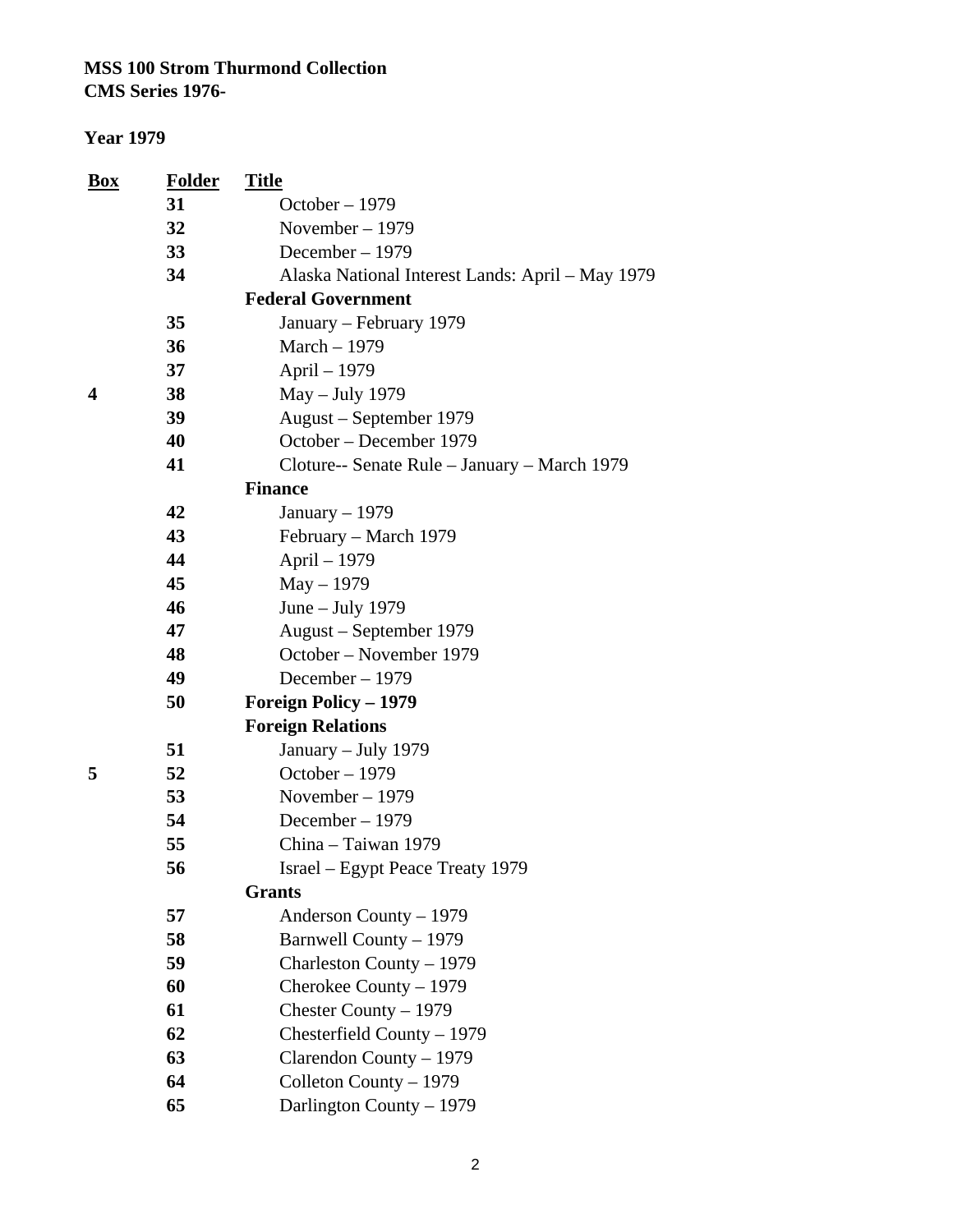| <b>Box</b> | <b>Folder</b> | <b>Title</b>                                  |
|------------|---------------|-----------------------------------------------|
|            | 66            | Dillon County - 1979                          |
|            | 67            | Fairfield County – 1979                       |
|            | 68            | Florence County – 1979                        |
|            | 69            | Georgetown County - 1979                      |
|            | 70            | Greenville County - 1979                      |
|            | 71            | Horry County – 1979                           |
|            | 72            | Jasper County - 1979                          |
|            | 73            | Kershaw County $-1979$                        |
|            | 74            | Lancaster County – 1979                       |
|            | 75            | Lee County $-1979$                            |
|            | 76            | Lexington County $-1979$                      |
|            | 77            | Marion County – 1979                          |
|            | 78            | Marlboro County - 1979                        |
|            | 79            | McCormick County – 1979                       |
|            | 80            | Newberry County $-1979$                       |
|            | 81            | Oconee County - 1979                          |
|            | 82            | Orangeburg County – 1979                      |
|            | 83            | Pickens County – 1979                         |
|            | 84            | Richland County – 1979                        |
|            | 85            | Spartanburg County – 1979                     |
|            | 86            | Sumter County - 1979                          |
|            | 87            | Union County - 1979                           |
|            | 88            | Williamsburg County - 1979                    |
|            | 89            | Handicapped -- 1979                           |
|            |               | <b>Health and Welfare</b>                     |
|            | 90            | January $-1979$                               |
|            | 91            | February - April 1979                         |
|            | 92            | $May - 1979$                                  |
|            | 93            | June – July 1979                              |
| 6          | 94            | August – October 1979                         |
|            | 95            | November – December 1979                      |
|            | 96            | Hospital Cost Containment - 1979              |
|            | 97            | $Housing - 1979$                              |
|            | 98            | <b>Immigration and Naturalization -- 1979</b> |
|            | 99            | <b>Indian Affairs - 1979</b>                  |
|            | 100           | <b>Insurance and Retirement – 1979</b>        |
|            | 101           | <b>Invention - 1979</b>                       |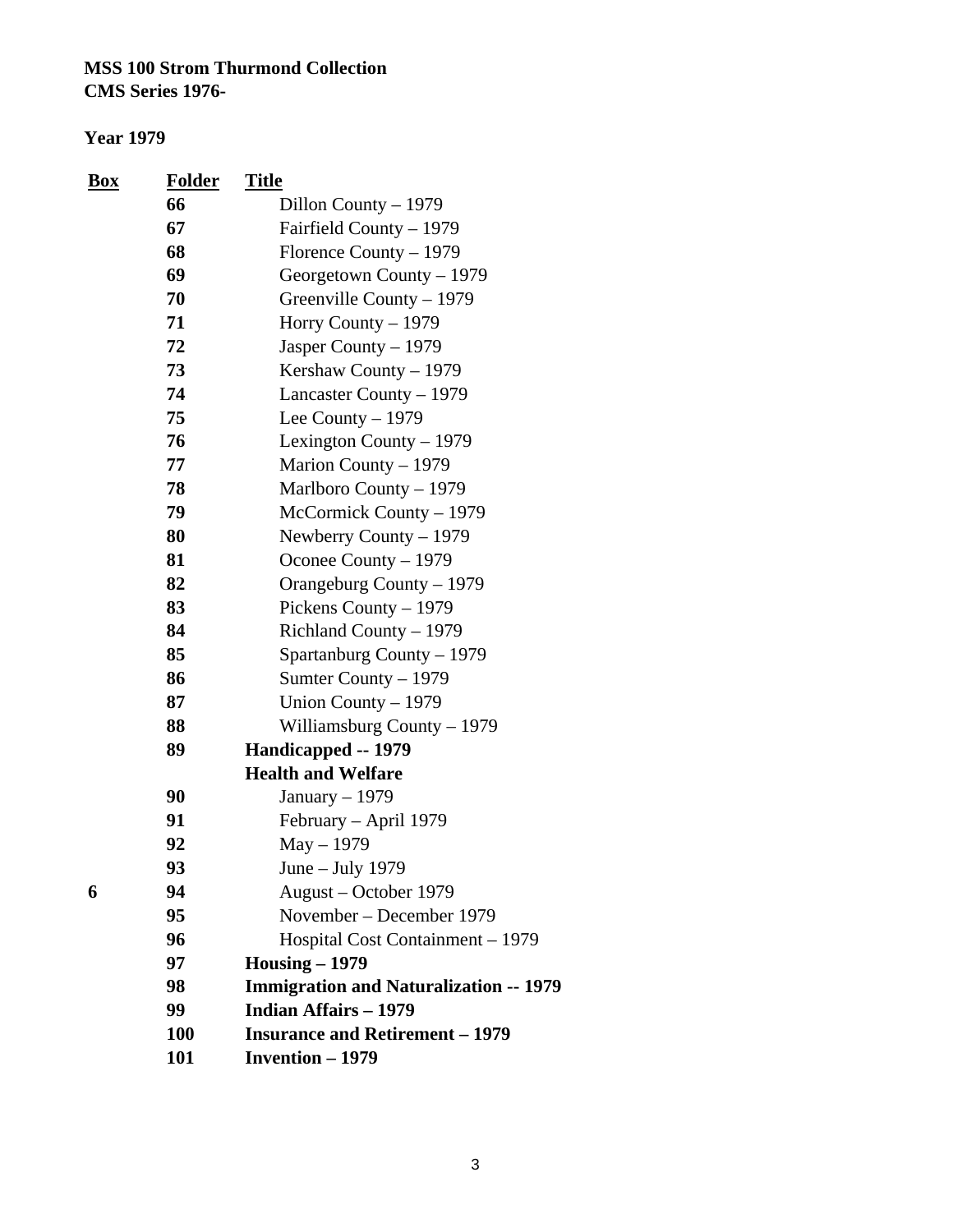| <u>Box</u> | <b>Folder</b> | <b>Title</b>                                                   |
|------------|---------------|----------------------------------------------------------------|
|            |               | Labor                                                          |
|            | 102           | March - April 1979                                             |
|            | 103           | June - August 1979                                             |
|            | 104           | September – December 1979                                      |
|            |               | Legislation                                                    |
|            | 105           | January $-1979$                                                |
|            | 106           | February - March 1979                                          |
|            | 107           | April - July 1979                                              |
| 7          | 108           | August - December 1979                                         |
|            | 109           | Alcohol Abuse Legislation - 1979                               |
|            | <b>110</b>    | Federal Bureau of Investigation - Ervin Robertson, 1979-1980   |
|            | 111           | Federal Congressional Elections - 1979                         |
|            |               | Loans                                                          |
|            | <b>112</b>    | Chesterfield County $-1979$                                    |
|            | 113           | Darlington County - 1979                                       |
|            | 114           | Edgefield County - 1979                                        |
|            |               | <b>Military</b>                                                |
|            | 115           | January 1979                                                   |
|            | 116           | February - April 1979                                          |
|            | 117           | May - 1979                                                     |
|            | 118           | June - July 1979                                               |
|            | 119           | August - 1979                                                  |
|            | <b>120</b>    | September - 1979                                               |
| 8          | 121           | October - 1979                                                 |
|            | 122           | November - 1979                                                |
|            | 123           | December - 1979                                                |
|            | 124           | Administrative Pay, National Guard & Reserve Commanders - 1979 |
|            | 125           | <b>Salt II Treaty</b>                                          |
|            |               | May – July 1979                                                |
|            | 126           | August – December 1979                                         |
|            |               | <b>Natural Resources</b>                                       |
|            | 127           | January – February 1979                                        |
|            | 128           | March - November 1979                                          |
|            | 129           | Gas Station Closings - 1979                                    |
|            |               | Richard Russell Dam and Lake Project                           |
|            | <b>130</b>    | January - June 1978                                            |
| 9          | 131           | July - December 1978                                           |
|            | 132           | Correspondence, Press Releases: January 1979-March 1982        |
|            | 133           | Draft Environmental Impact Statement for Addition of Pumped    |
|            |               |                                                                |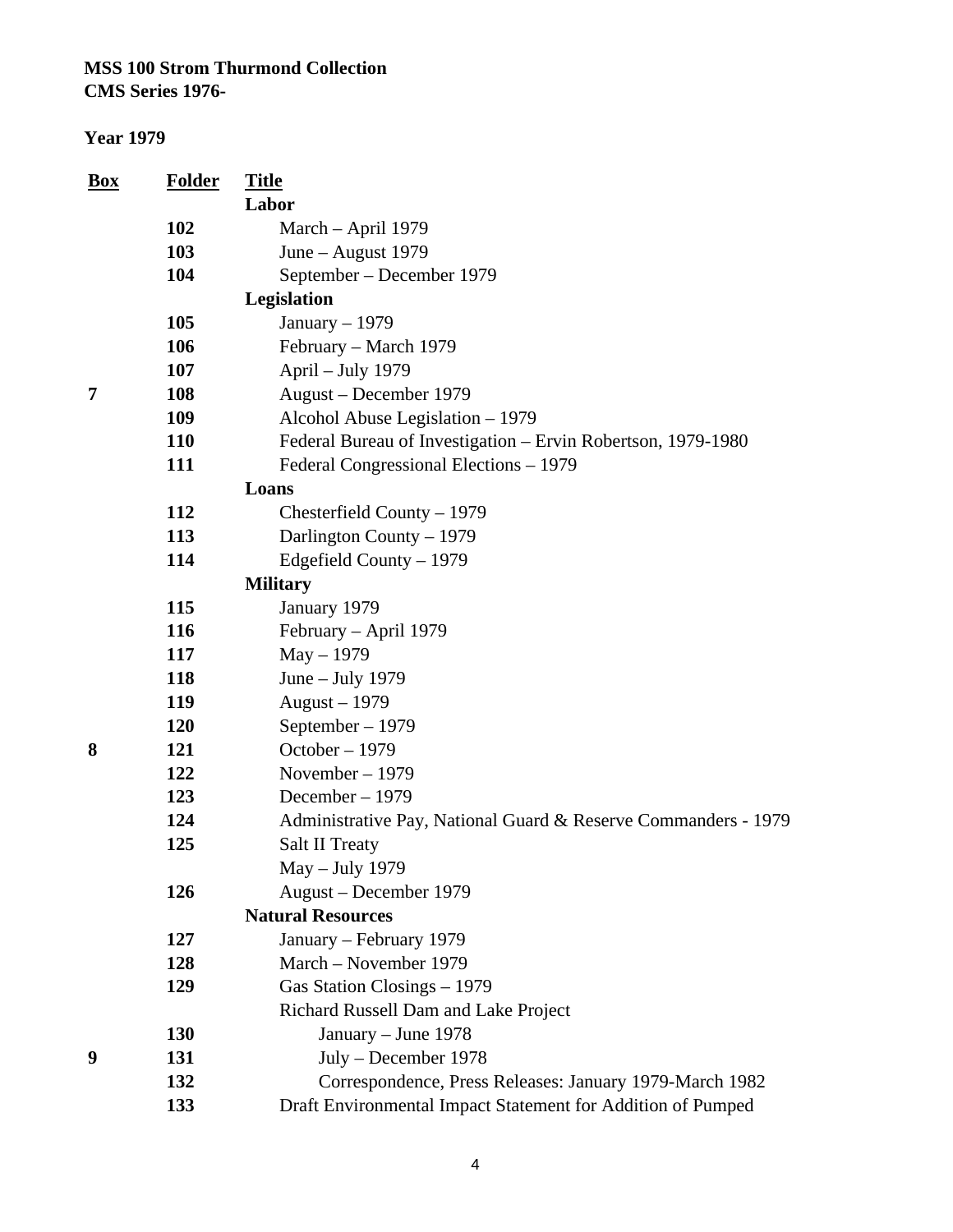**CMS Series 1976-**

| <u>Box</u> | <b>Folder</b> | <b>Title</b>                                                                       |
|------------|---------------|------------------------------------------------------------------------------------|
|            |               | Storage - May 1978                                                                 |
|            |               | Public Meeting-October 1977                                                        |
|            | 134           | Environmental Statements: October 1978 and September 1979                          |
|            | 135           | Feasibility Report – Inclusion of Pumped Storage - June 1978                       |
|            | 136           | General Information and Clippings (ND)-February 1977-May 1978                      |
|            | 137           | Late Stage Public Meeting on Pumped Storage - May 1978                             |
|            | 138           | Master Plan and Summary-March 1980                                                 |
|            |               | Fish and Wildlife Mitigation Report-September 1980 (has been<br>moved to CMS 1980) |
|            | 139           | Master Plan for Resource Development and Management -                              |
|            |               | September 1981 (has been moved to CMS 1981)                                        |
|            | 140           | <b>Statements by Strom Thurmond and Ernest Hollings</b>                            |
|            |               | April 1978-September 1979                                                          |
|            | 141           | Nominations - 1979                                                                 |
|            | 142           | <b>Parks and Forests - 1979</b>                                                    |
|            | 143           | Personal - 1979                                                                    |
| 10         | 144           | <b>Political Affairs - 1979</b>                                                    |
|            | 145           | <b>Postal Affairs - 1979</b>                                                       |
|            |               | <b>Projects</b>                                                                    |
|            | 146           | Barnwell County - 1979                                                             |
|            | 147           | Florence County $-1979$                                                            |
|            | 148           | Greenville County - 1979                                                           |
|            | 149           | Geenwood County - 1979                                                             |
|            | 150           | Newberry County $-1979$                                                            |
|            | 151           | Richland County - 1979                                                             |
|            | 152           | Williamsburg County $-1979$                                                        |
|            |               | <b>Public Relations</b>                                                            |
|            | 153           | January – August 1979                                                              |
|            | 154           | September – October 1979                                                           |
|            | 155           | November – December 1979                                                           |
|            | 156           | Religion - 1979                                                                    |
|            | 157           | <b>Rivers and Harbors - 1979</b>                                                   |
|            | 158           | Salaries - 1979                                                                    |
|            | 159           | Social Security - 1979                                                             |
|            | 160           | <b>Social Services - 1979</b>                                                      |
|            |               | <b>Taxes</b>                                                                       |
|            | 161           | January - April 1979                                                               |
|            | 162           | May – October 1979                                                                 |
| 11         | 163           | November – December 1979                                                           |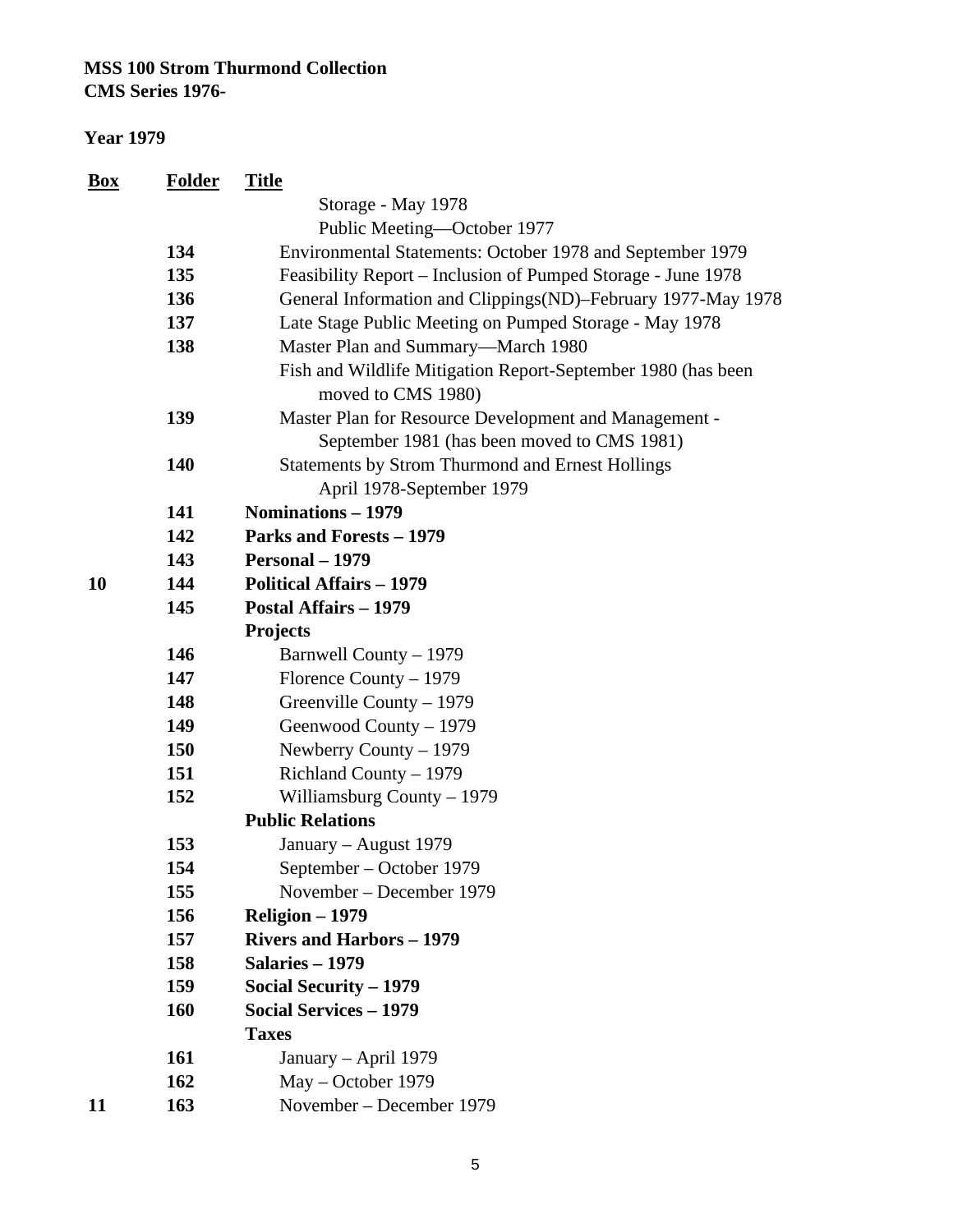| <u>Box</u> | <b>Folder</b> | <b>Title</b>                 |  |
|------------|---------------|------------------------------|--|
|            | 164           | <b>Trade – 1979</b>          |  |
|            | 165           | <b>Transportation – 1979</b> |  |
|            |               | <b>Veterans</b>              |  |
|            | 166           | January – June 1979          |  |
|            |               | September – December 1979    |  |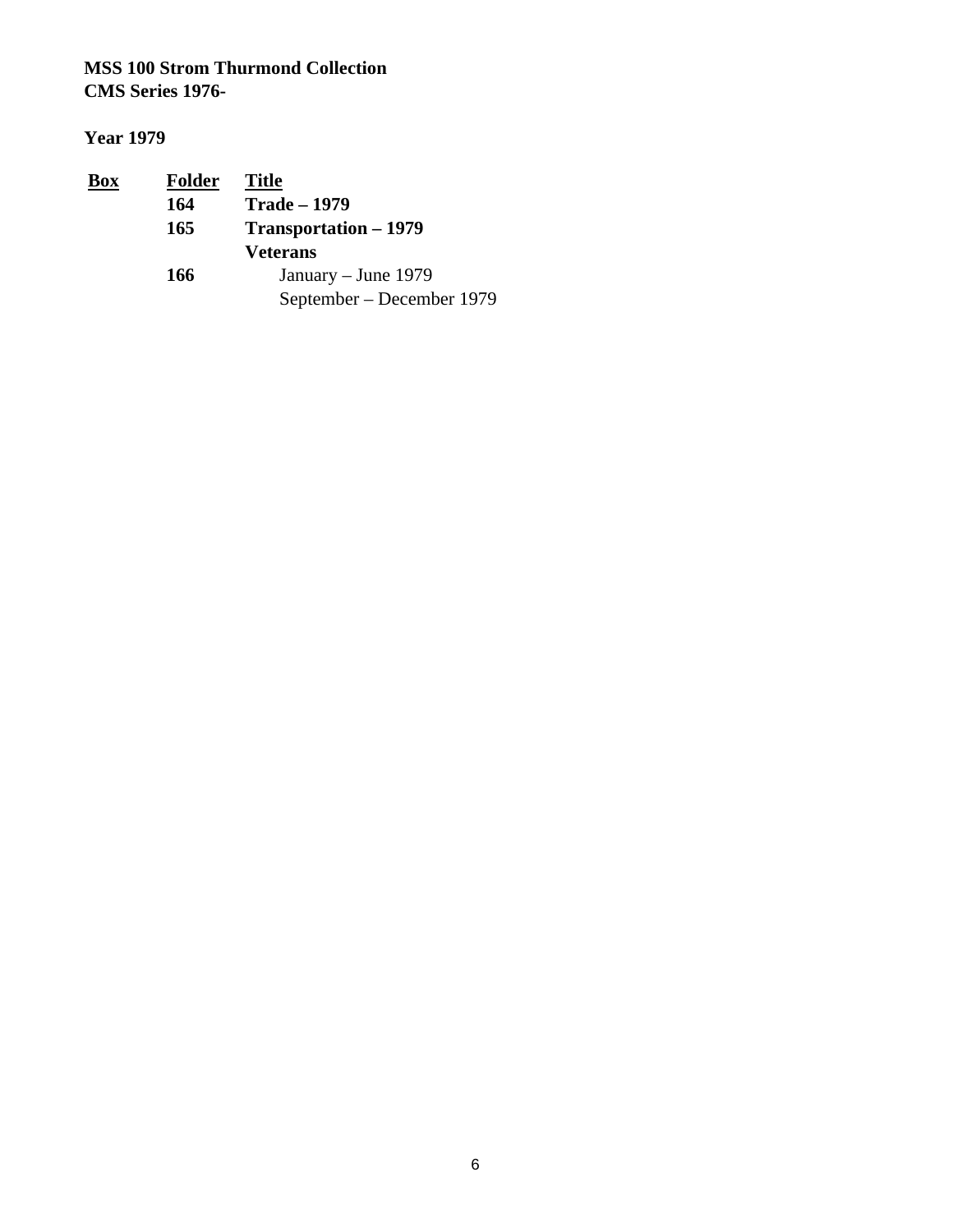#### **Year 1980**

| <b>Box</b> | <u>Folder</u>           | <u>Title</u>                                 |
|------------|-------------------------|----------------------------------------------|
| 1          |                         | <b>Administration</b>                        |
|            | 1                       | April – September 1980                       |
|            | $\overline{2}$          | October - December 1980                      |
|            |                         | <b>Agriculture</b>                           |
|            | 3                       | January - April 1980                         |
|            | $\overline{\mathbf{4}}$ | May - August 1980                            |
|            | 5                       | September - December 1980                    |
|            |                         | <b>Applications and Employment (A&amp;E)</b> |
|            | 6                       | Military $-1980$                             |
|            | 7                       | Other Assistance – 1980                      |
|            | 8                       | <b>Appropriations – 1980</b>                 |
|            | 9                       | <b>Aviation - 1980</b>                       |
| 2          | 10                      | Beverages - 1980                             |
|            | 11                      | Civil Rights - 1980                          |
|            | 12                      | <b>Communications - 1980</b>                 |
|            | 13                      | <b>Communities and Organizations – 1980</b>  |
|            |                         | <b>Constituent Response</b>                  |
|            | 14                      | January $-1980$                              |
|            | 15                      | February $-1980$                             |
|            | 16                      | March - 1980                                 |
|            | 17                      | April - 1980                                 |
|            | 18                      | $May - June 1980$                            |
| 3          | 19                      | $July - September 1980$                      |
|            | 20                      | October – December 1980                      |
|            | 21                      | <b>Consumer Affairs - 1980</b>               |
|            | 22                      | <b>Crime - 1980</b>                          |
|            |                         | <b>Education</b>                             |
|            | 23                      | January – April 1980                         |
|            | 24                      | $May - June 1980$                            |
|            | 25                      | $July - 1980$                                |
|            | 26                      | August – October 1980                        |
|            | 27                      | November – December 1980                     |
| 4          | 28                      | <b>Employment – 1980</b>                     |
|            |                         | <b>Energy</b>                                |
|            | 29                      | January – March 1980                         |
|            | 30                      | April - June 1980                            |
|            | 31                      | July - August 1980                           |
|            | 32                      | September – December 1980                    |
|            | 33                      | <b>Environment - 1980</b>                    |

1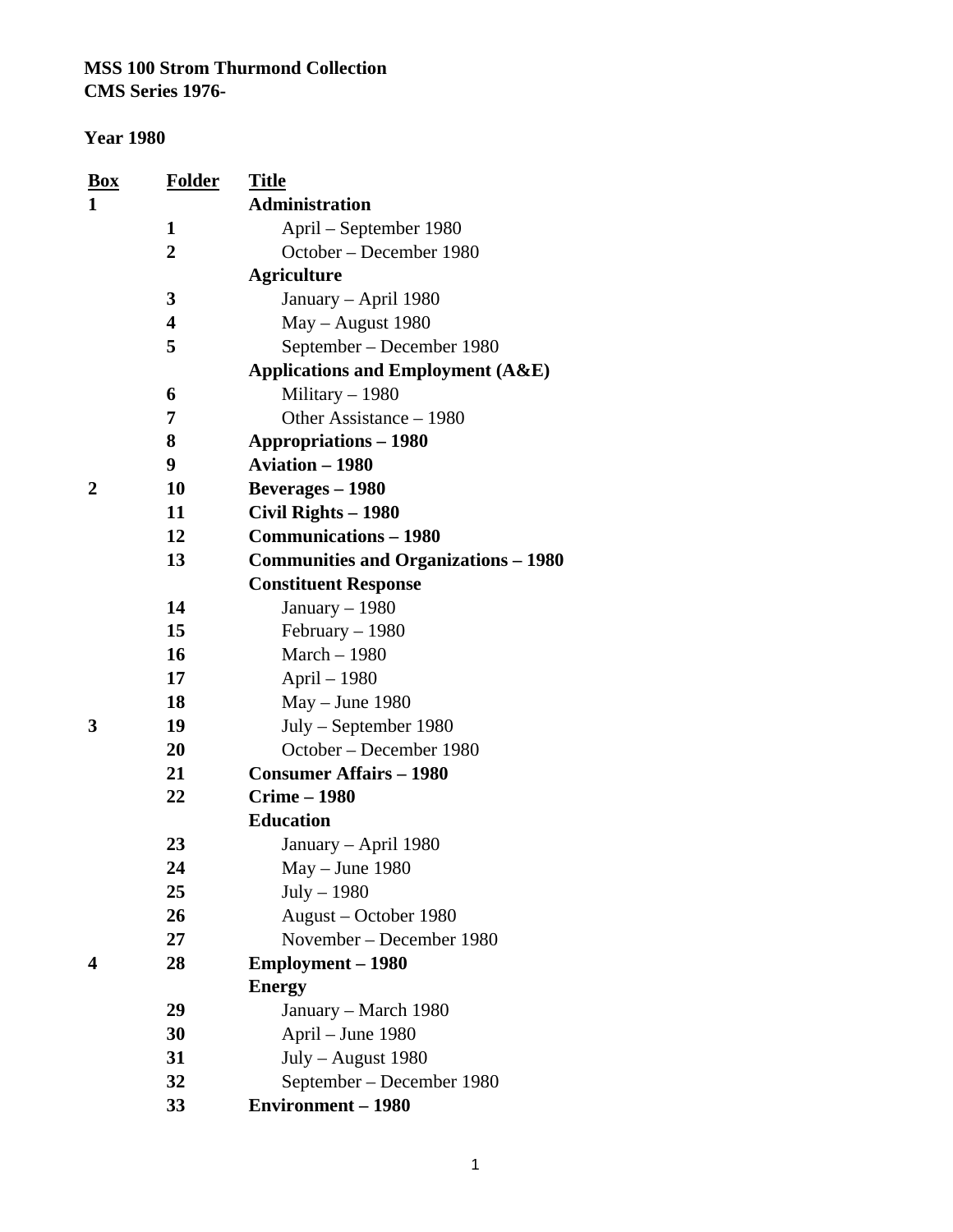| <u>Box</u> | <b>Folder</b> | <u>Title</u>                                                    |
|------------|---------------|-----------------------------------------------------------------|
|            |               | <b>Federal Government</b>                                       |
|            | 34            | January - March 1980                                            |
|            | 35            | April - May 1980                                                |
|            | 36            | June $-$ July 1980                                              |
|            | 37            | August - December 1980                                          |
| 5          |               | <b>Finance</b>                                                  |
|            | 38            | January $-1980$                                                 |
|            | 39            | February – March 1980                                           |
|            | 40            | April - 1980                                                    |
|            | 41            | $May - 1980$                                                    |
|            | 42            | June $-$ July 1980                                              |
| 6          | 43            | August – September 1980                                         |
|            | 44            | October – December 1980                                         |
|            |               | <b>Foreign Relations</b>                                        |
|            | 45            | January - February 1980                                         |
|            | 46            | March - April 1980                                              |
|            | 47            | $May - June 1980$                                               |
|            | 48            | $July - September 1980$                                         |
|            | 49            | October – December 1980                                         |
|            | 50            | <b>Grants - 1980</b>                                            |
| 7          | 51            | Handicapped – 1980                                              |
|            |               | <b>Health and Welfare</b>                                       |
|            | 52            | January – March 1980                                            |
|            | 53            | April-December 1980                                             |
|            | 54            | <b>Black River</b>                                              |
|            |               | <b>Housing</b>                                                  |
|            | 55            | March - 1980                                                    |
|            | 56            | April - 1980                                                    |
|            | 57            | May – December 1980                                             |
|            | 58            | <b>Village Creek Apartments</b><br><b>Indian Affairs - 1980</b> |
| 8          | 59            |                                                                 |
|            | 60<br>61      | <b>Institution - 1980</b>                                       |
|            | 62            | <b>Insurance and Retirement – 1980</b>                          |
|            |               | Judiciary - 1980<br>Labor                                       |
|            | 63            |                                                                 |
|            | 64            | January – May 1980<br>June – August $1980$                      |
|            | 65            | September – December 1980                                       |
|            | 66            | <b>Legislation - 1980</b>                                       |
|            |               |                                                                 |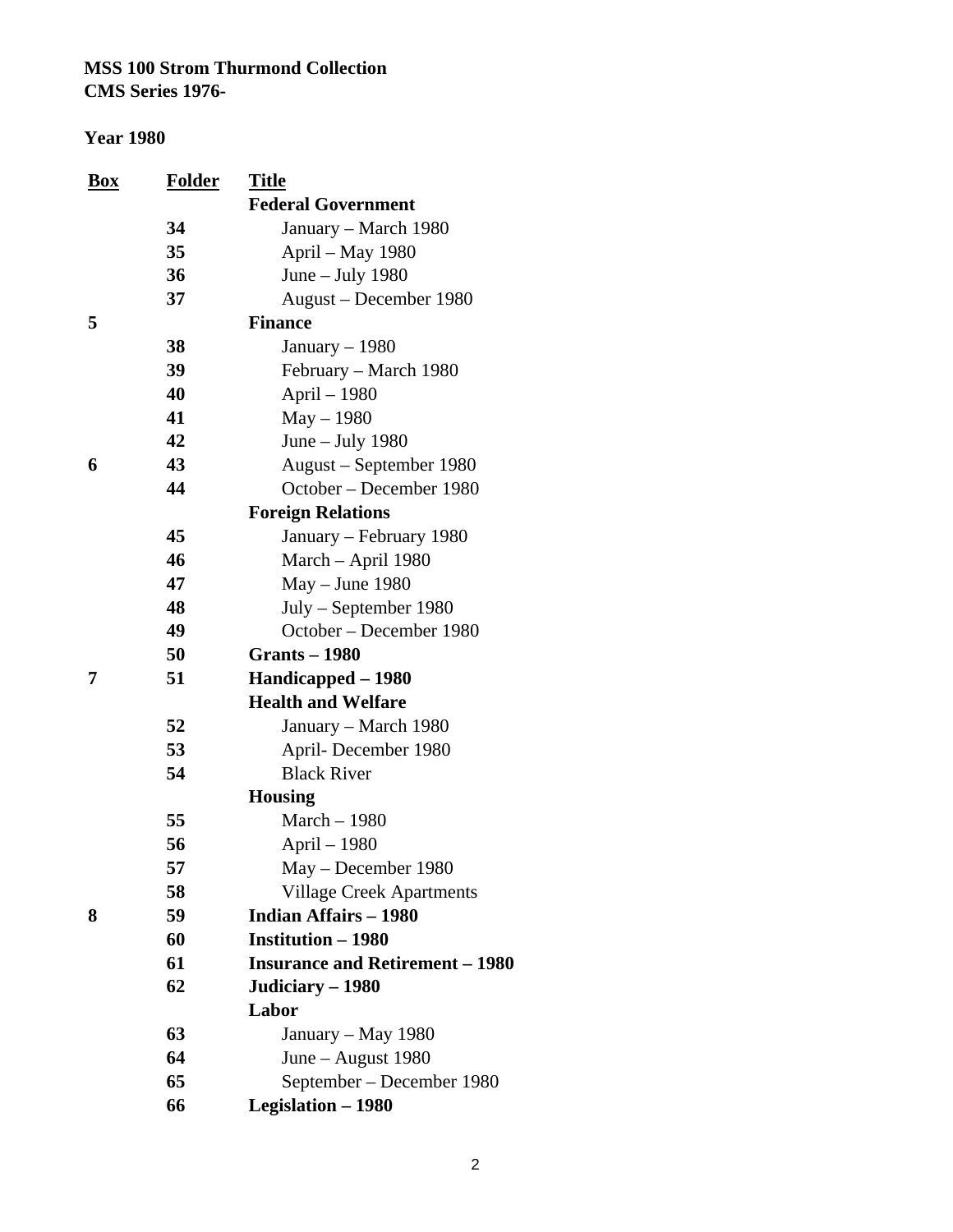| <u>Box</u> | <b>Folder</b> | <b>Title</b>                                                  |
|------------|---------------|---------------------------------------------------------------|
|            | 67            | <b>Loans</b> - 1980                                           |
|            |               | <b>Military</b>                                               |
|            | 68            | January - 1980                                                |
| 9          | 69            | February $-1980$                                              |
|            | 70            | March 1 - March 17, 1980                                      |
|            | 71            | March 18 – March 31, 1980                                     |
|            | 72            | April 1 – April 17, 1980                                      |
|            | 73            | April 18 – April 30, 1980                                     |
|            | 74            | May $1 -$ May 15, 1980                                        |
| 10         | 75            | May 16 – May 30, 1980                                         |
|            | 76            | June $1 -$ June 10, 1980                                      |
|            | 77            | June $12 -$ June 30, 1980                                     |
|            | 78            | July 1 - July 15, 1980                                        |
|            | 79            | July 17 – July 31, 1980                                       |
| 11         | 80            | August $-1980$                                                |
|            | 81            | September-1980                                                |
|            | 82            | October-1980                                                  |
|            | 83            | November $-1980$                                              |
|            | 84            | December $-1980$                                              |
|            | 85            | $SALT - II$                                                   |
|            | 86            | <b>Natural Resources - 1980</b>                               |
|            | 87            | Nominations - 1980                                            |
|            | 88            | <b>Organizations - 1980</b>                                   |
|            | 89            | <b>Parks and Recreation - 1980</b>                            |
|            | 90            | Personal - 1980                                               |
| 12         | 91            | <b>Political Affairs - 1980</b>                               |
|            | 92            | <b>Postal Affairs - 1980</b>                                  |
|            | 93            | Project - 1980                                                |
|            |               | <b>Public Relations</b>                                       |
|            | 94            | January – February 1980                                       |
|            | 95            | March - May 1980                                              |
|            | 96            | June $-$ July 1980                                            |
|            | 97            | August – September 1980                                       |
| 13         | 98            | October - 1980                                                |
|            | 99            | November – December 1980                                      |
|            | <b>100</b>    | Religion - 1980                                               |
|            | 101           | <b>Retirement - 1980</b>                                      |
|            | <b>101A</b>   | Richard B Russell Dam & Lake Project - Master Plan & Summary: |
|            |               | March 1980; Fish & Wildlife Migration Report: September 1980  |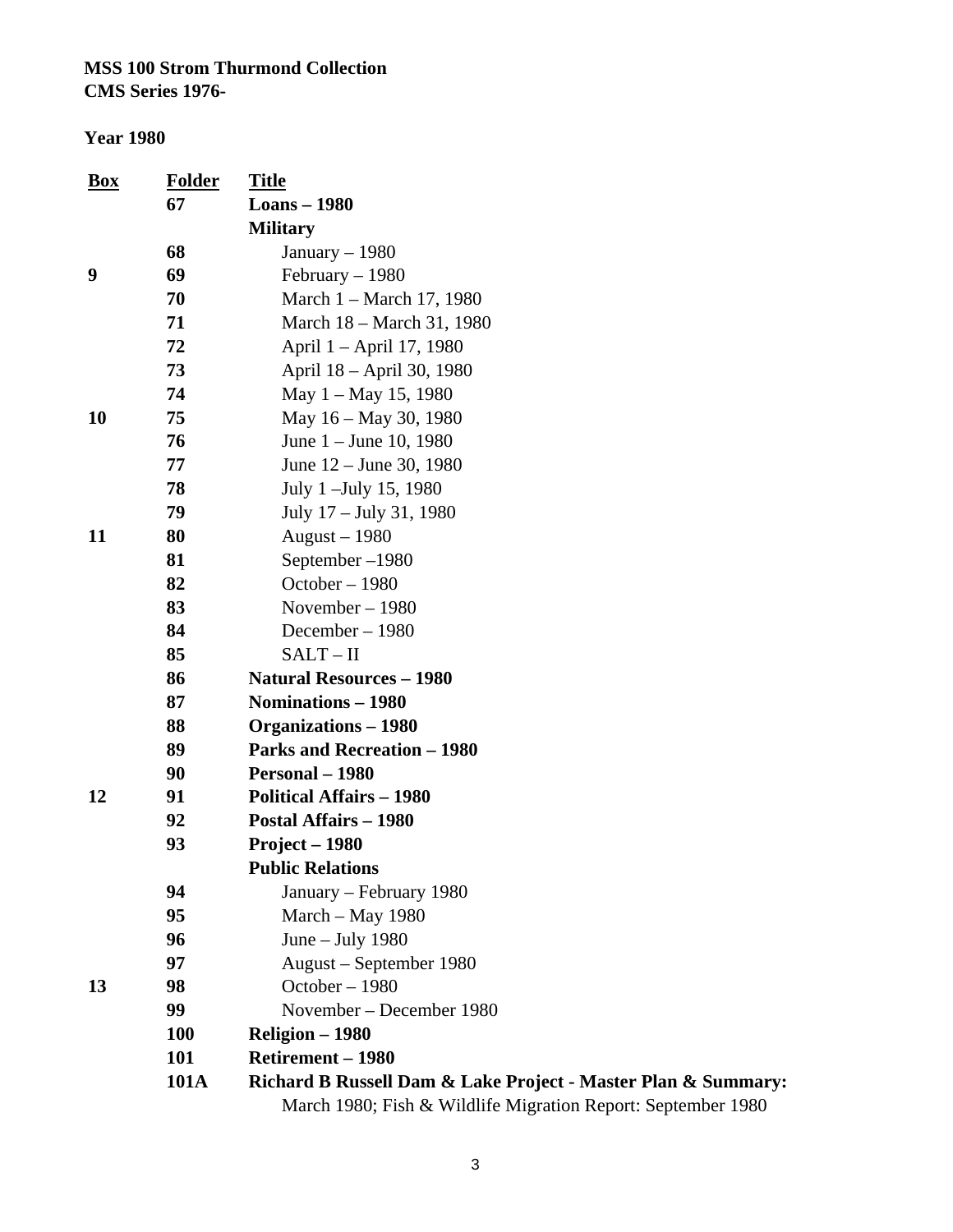| <b>Box</b> | <b>Folder</b> | <b>Title</b>                   |
|------------|---------------|--------------------------------|
|            |               | <b>Social Security</b>         |
|            | 102           | January - June 1980            |
|            | 103           | July - December 1980           |
|            | 104           | Social Services - 1980         |
|            | 105           | <b>State Government - 1980</b> |
|            |               | <b>Taxes</b>                   |
|            | 106           | January - February 1980        |
|            | 107           | March - April 1980             |
| 14         | 108           | May - June 1980                |
|            | 109           | July - August 1980             |
|            | <b>110</b>    | September 1980                 |
|            | 111           | October - December 1980        |
|            | 112           | Textiles - 1980                |
|            | 113           | <b>Trade – 1980</b>            |
|            | 114           | Transportation – 1980          |
|            |               | <b>Veterans</b>                |
|            | 115           | January - May 1980             |
| 15         | 116           | June - August 1980             |
|            | 117           | September - December 1980      |
|            | 118           | Wildlife - 1980                |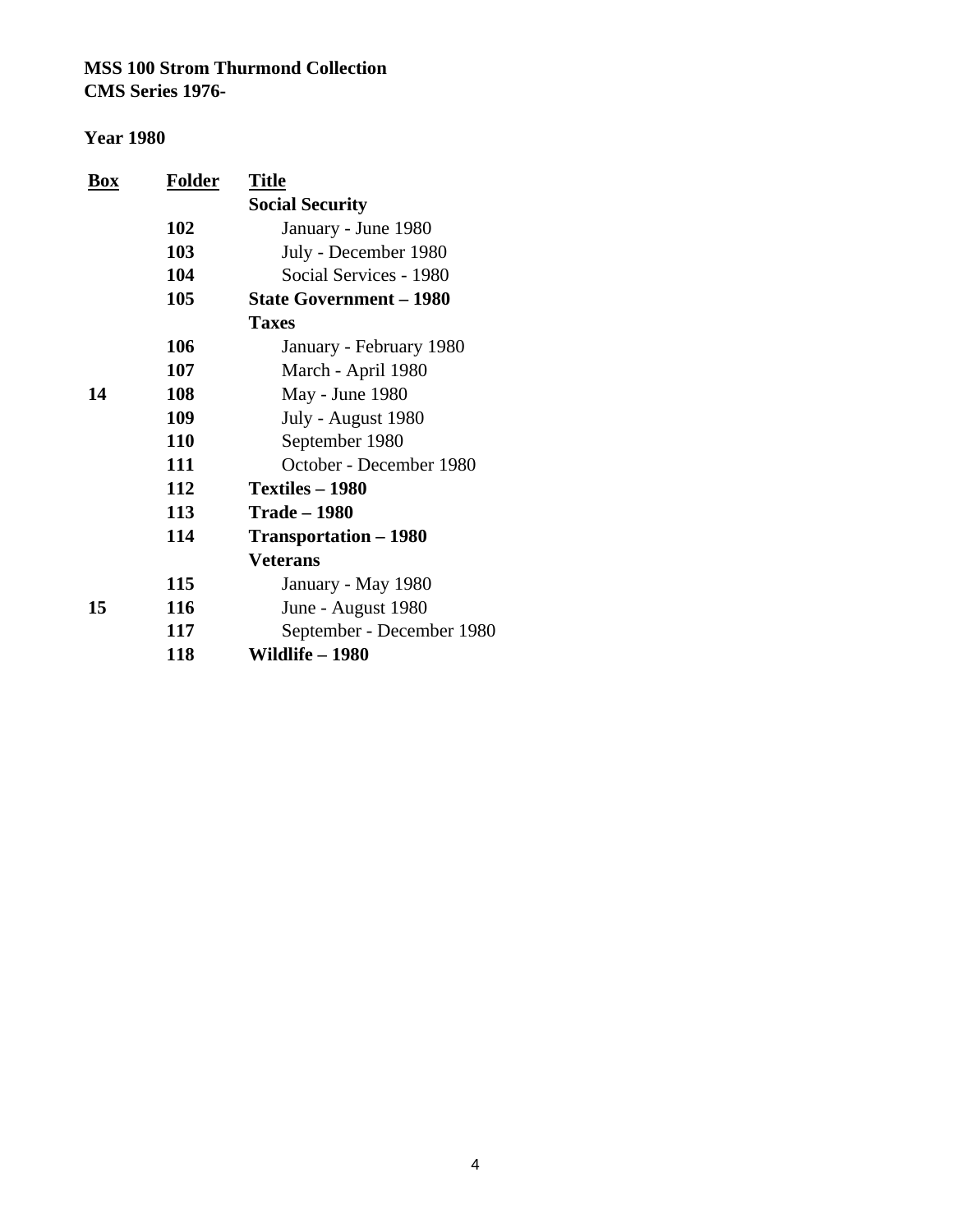**CMS Series 1976-**

#### **Year 1981**

| Box | Folder         | <b>Title</b>                                 |
|-----|----------------|----------------------------------------------|
| 1   |                | <b>Administration</b>                        |
|     | 1              | January - April 1981                         |
|     | $\overline{2}$ | May – December 1981                          |
|     |                | <b>Agriculture</b>                           |
|     | 3              | January - March 1981                         |
|     | 4              | April – June 1981                            |
|     | 5              | July - December 1981                         |
|     |                | <b>Applications and Employment (A&amp;E)</b> |
|     | 6              | Employment - 1981                            |
|     |                | Military                                     |
|     | 7              | January – April 1981                         |
|     | 8              | May 1981                                     |
| 2   | 9              | June - August 1981                           |
|     | 10             | September - 1981                             |
|     | 11             | October - December 1981                      |
|     | <b>11A</b>     | Chemical Protective Butyl Gloves-1981        |
|     | 12             | Other Assistance - 1981                      |
|     | 13             | <b>Appropriations - 1981</b>                 |
|     | 14             | <b>Aviation - 1981</b>                       |
|     | 15             | Beverages - 1981                             |
|     | 16             | Civil Defense - 1981                         |
|     | 17             | Civil Rights - 1981                          |
|     | 18             | Committee - 1981                             |
|     | 19             | <b>Communications - 1981</b>                 |
|     |                | <b>Constituent Response</b>                  |
|     | 20             | January - March 1981                         |
| 3   | 21             | April - May 1981                             |
|     | 22             | June - August 1981                           |
|     | 23             | September - October 1981                     |
|     | 24             | November – December 1981                     |
|     | 25             | <b>Construction - 1981</b>                   |
|     | 26             | <b>Crime – 1981</b>                          |
|     |                | <b>Education</b>                             |
|     | 27             | January - March 1981                         |
|     | 28             | April - May 14, 1981                         |
| 4   | 29             | May 15 - May 31, 1981                        |
|     | 30             | June - 1981                                  |
|     | 31             | July - December 1981                         |
|     | 32             | Election - 1981                              |
|     | 33             | Employment - 1981                            |

1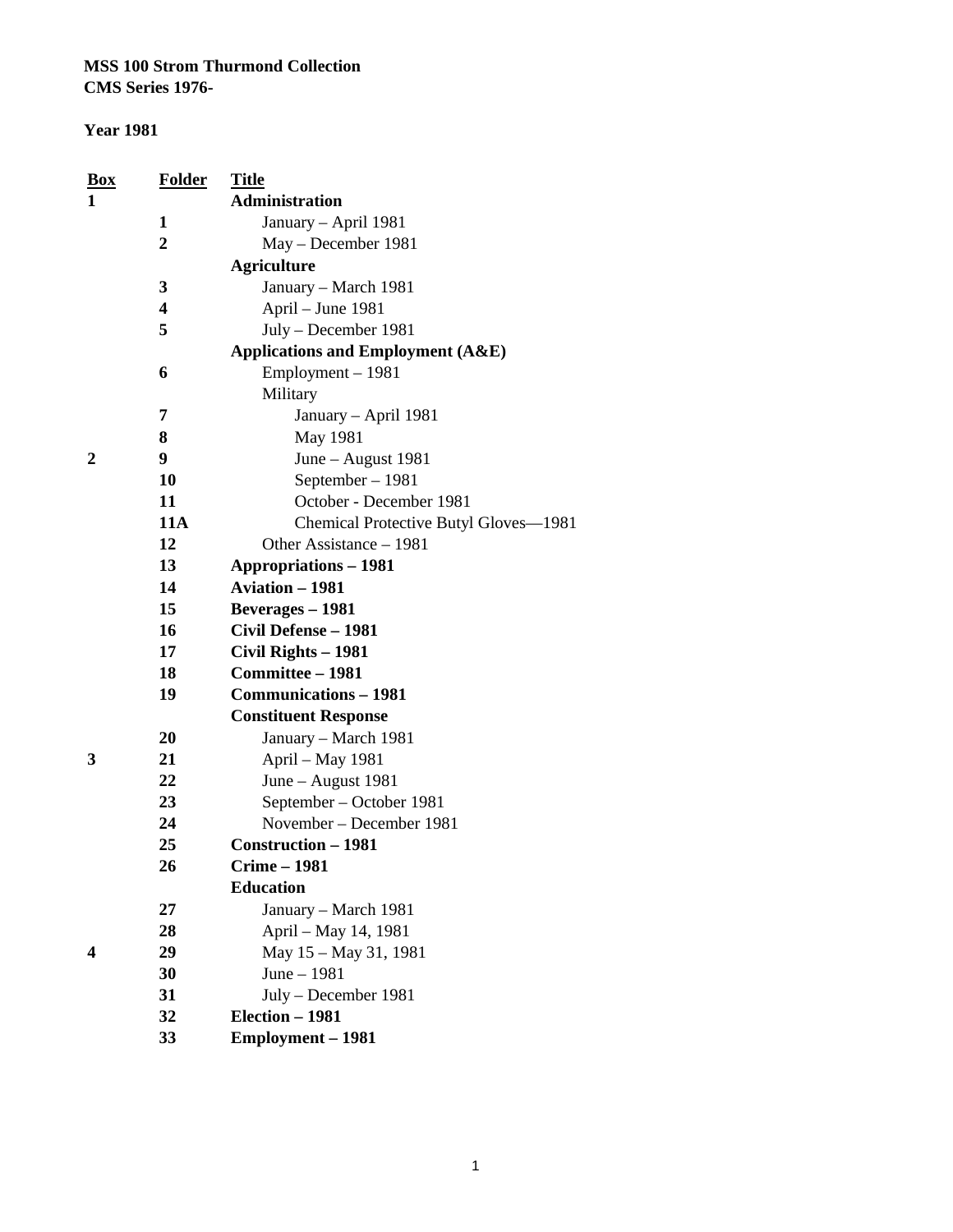**CMS Series 1976-**

| Box | Folder     | <b>Title</b>                         |
|-----|------------|--------------------------------------|
|     |            | <b>Energy</b>                        |
| 4   | 34         | January – February 1981              |
|     | 35         | March - May 1981                     |
|     | 36         | June – December 1981                 |
| 5   |            | <b>Environment</b>                   |
|     | 37         | February – April 1981                |
|     | 38         | May – December 1981                  |
|     | 39         | <b>Federal Government - 1981</b>     |
|     |            | <b>Finance</b>                       |
|     | 40         | January - February 1981              |
|     | 41         | March - 1981                         |
| 6   | 42         | April - 1981                         |
|     | 43         | May 1-15, 1981                       |
|     | 44         | May 16-30, 1981                      |
|     | 45         | June - 1981                          |
|     | 46         | July - August 1981                   |
|     | 47         | September - 1981                     |
| 7   | 48         | October-1981                         |
|     | 49         | November – December 1981             |
|     |            | <b>Foreign Relations</b>             |
|     | 50         | January $-1981$                      |
|     | 51         | February - March 1981                |
|     | 52         | April - July 1981                    |
|     | 53         | August – December 1981               |
| 8   |            | <b>Grants</b>                        |
|     | 54         | Education - 1981                     |
|     | 55         | Handicapped - 1981                   |
|     |            | <b>Health and Welfare</b>            |
|     | 56         | January – February 1981              |
|     | 57         | March - 1981                         |
|     | 58         | April - May 1981                     |
|     | 59         | June $-$ July 1981                   |
|     | 60         | August - December 1981               |
|     | <b>60A</b> | Opthalmology, Military 1981          |
|     | 61         | <b>Historic Preservation - 1981</b>  |
| 9   | 62         | $Housing - 1981$                     |
|     | 63         | Housing - Project--Cheraw, SC - 1981 |
|     | 64         | <b>Immigration--1981</b>             |
|     | 65         | <b>Indian Affairs - 1981</b>         |
|     |            | <b>Insurance and Retirement</b>      |
|     | 66         | January - June 1981                  |
|     | 67         | July - December 1981                 |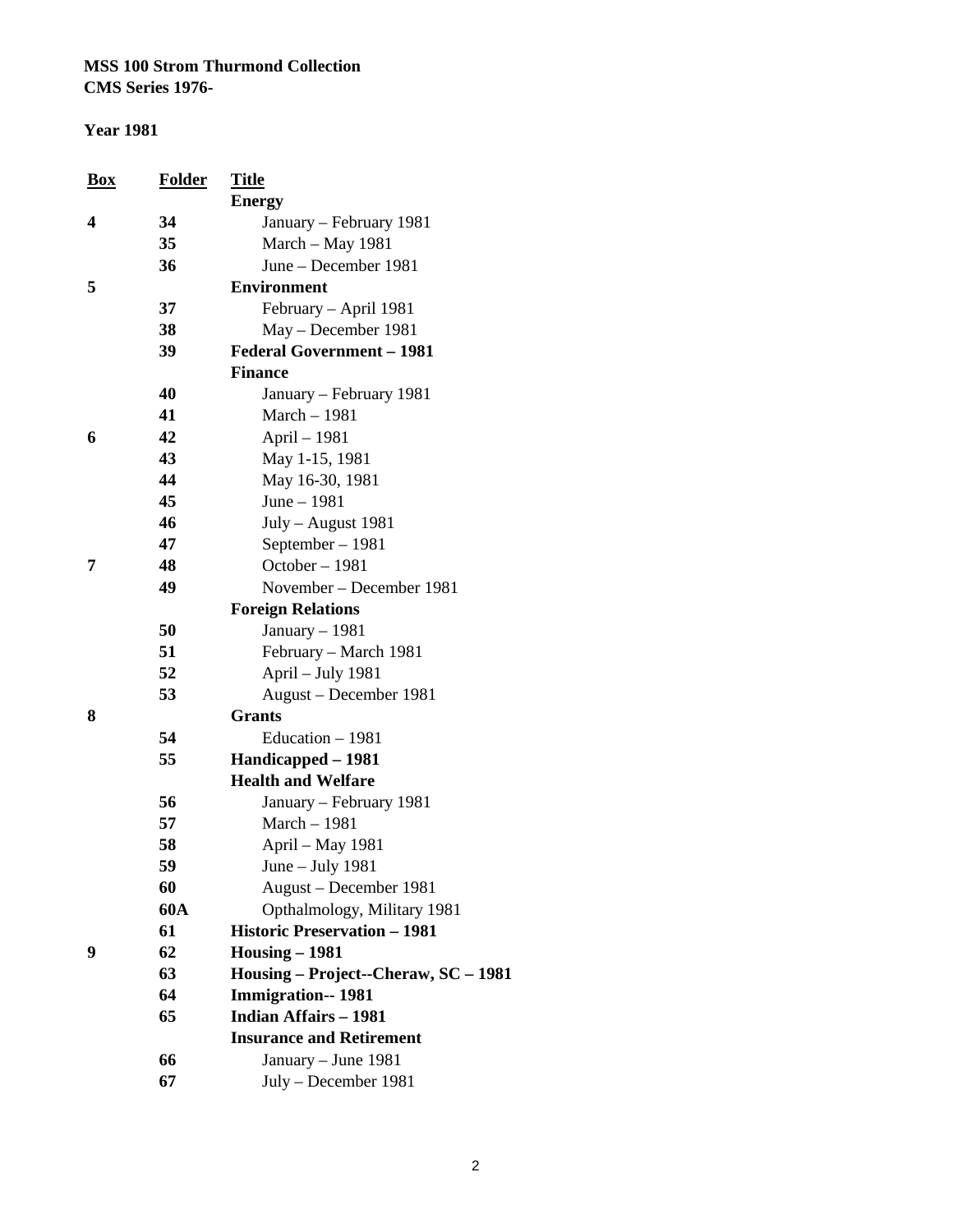**CMS Series 1976-**

#### **Year 1981**

| Box | Folder     | <b>Title</b><br>Labor                                                      |
|-----|------------|----------------------------------------------------------------------------|
| 9   | 68         | January - April 1981                                                       |
|     | 69         | May - December 1981                                                        |
|     | 70         | Law enforcement - 1981                                                     |
|     | 71         | <b>Legal</b> – 1981                                                        |
|     |            | Legislation                                                                |
|     | 72         | January - June 1981                                                        |
|     | 73         | July - August 1981                                                         |
|     | 74         | September – October 1981                                                   |
|     | 75         | November – December 1981                                                   |
| 10  | 76         | Library-- Books - 1981                                                     |
|     | 77         | <b>Loans</b> - 1981                                                        |
|     | 78         | <b>Memorial - 1981</b>                                                     |
|     |            | <b>Military</b>                                                            |
|     | 79         | January – March 1981                                                       |
|     | 80         | April – September 1981                                                     |
|     | 81         | October - December 1981                                                    |
|     | 82         | Norton company - 1981                                                      |
|     | 83         | <b>National Aeronautics and Space Program - 1981</b>                       |
|     | 84         | <b>Natural Resources - 1981</b>                                            |
|     | 85         | Nominations - 1981                                                         |
| 11  | 86         | <b>Parks and Recreation - 1981</b>                                         |
|     | <b>86A</b> | Patronage - 1981                                                           |
|     |            | <b>Personal</b>                                                            |
|     | 87         | January – February 1981                                                    |
|     | 88         | March - April 1981                                                         |
|     | 89         | May - December 1981                                                        |
|     | 90         | <b>Political Affairs - 1981</b>                                            |
|     | 91         | <b>Postal Services - 1981</b>                                              |
|     | 92         | <b>Postal Services - Neighborhood Deliveries and Collection Boxes 1981</b> |
|     |            | <b>Projects</b>                                                            |
|     | 93         | Administrative Funding - 1981                                              |
|     | 94         | Economic and Community Development - 1981                                  |
|     | 95         | Economic and Community Development - Fort Sumter Docking Facility 1981     |
| 12  | 96         | Government National Mortgage Association - Housing - Jan/Feb 1981          |
|     |            | <b>Public Relations</b>                                                    |
|     | 97         | January - March 1981                                                       |
|     | 98         | April - June 1981                                                          |
|     | 99         | July - December 1981                                                       |
|     | <b>100</b> | <b>Recommendations - 1981</b>                                              |
|     | 101        | Clyde Hamilton - United States District County Judgeship - 1981            |
|     | 102        | Religion - 1981                                                            |

3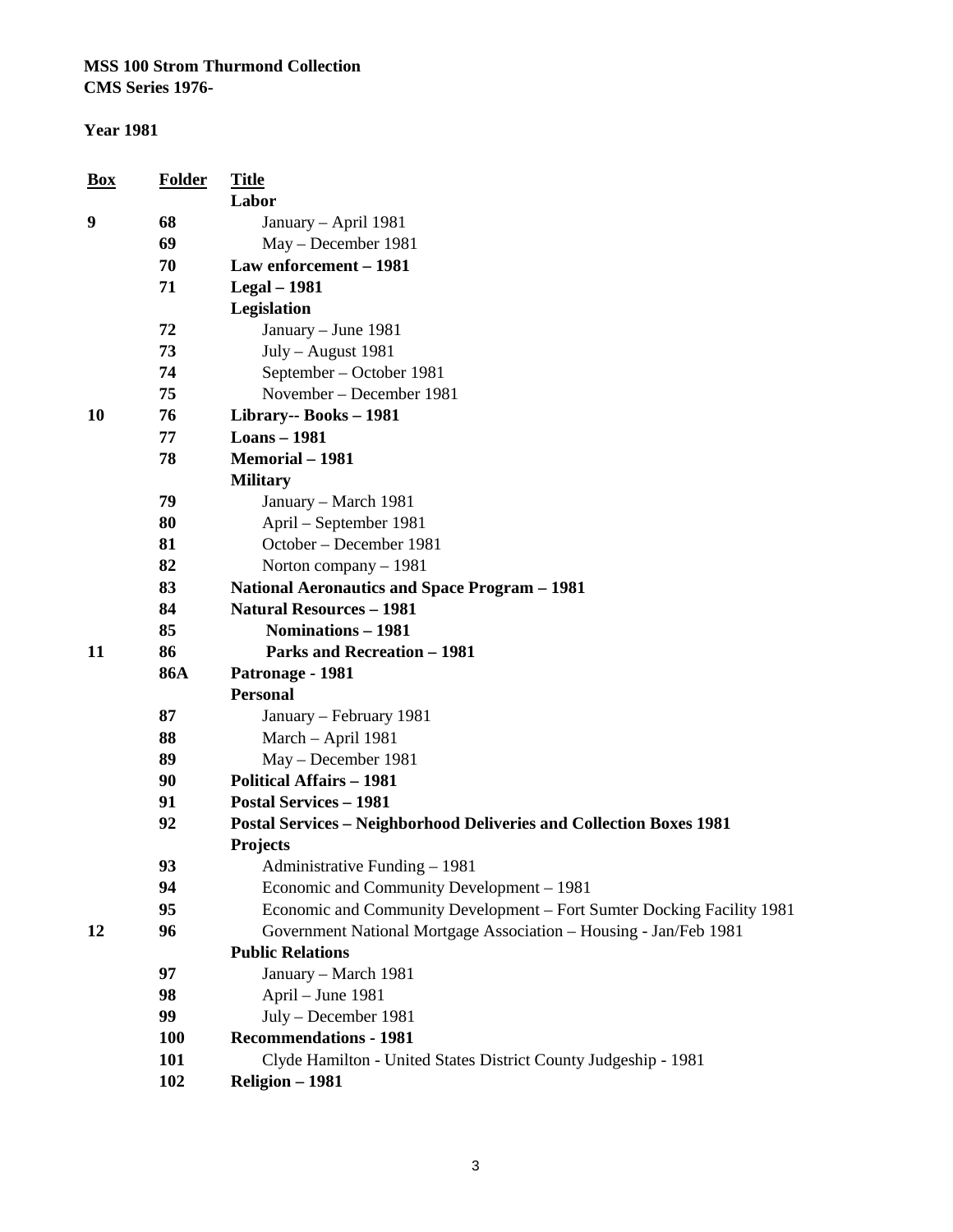**CMS Series 1976-**

#### **Year 1981**

| Box | Folder     | <b>Title</b>                                                    |  |
|-----|------------|-----------------------------------------------------------------|--|
| 12  | 102A       | Richard B Russell Dam & Lake Project - Master Plan for Resource |  |
|     |            | <b>Development and Management: September 1981</b>               |  |
|     | 103        | <b>Rivers and Harbors - 1981</b>                                |  |
|     | 104        | Salaries - 1981                                                 |  |
|     | 105        | Science and Technology - 1981                                   |  |
| 13  |            | <b>Social Security</b>                                          |  |
|     | 106        | January – May 1981                                              |  |
|     | 107        | June - August 1981                                              |  |
|     | 108        | September - October 1981                                        |  |
|     | 109        | November – December 1981                                        |  |
|     | <b>110</b> | <b>Social Services - 1981</b>                                   |  |
|     | 111        | <b>South Carolina State Government</b>                          |  |
|     |            | <b>Taxes</b>                                                    |  |
|     | 112        | January – February 1981                                         |  |
|     | 113        | March - April 1981                                              |  |
|     | 114        | $May - June 1981$                                               |  |
| 14  | 115        | $July-1981$                                                     |  |
|     | 116        | August – 1981                                                   |  |
|     | 117        | September – December 1981                                       |  |
|     | 118        | <b>Textiles - 1981</b>                                          |  |
|     | 119        | <b>Trade - 1981</b>                                             |  |
|     |            | <b>Transportation</b>                                           |  |
|     | 120        | January – May 1981                                              |  |
|     | 121        | June $-$ July 1981                                              |  |
| 15  | 122        | August – November 1981                                          |  |
|     |            | <b>Veterans Affairs</b>                                         |  |
|     | 123        | January - May 1981                                              |  |
|     | 124        | June – September 1981                                           |  |
|     | 125        | October - December 1981                                         |  |
|     | 126        | Wildlife - 1981                                                 |  |
|     |            |                                                                 |  |

4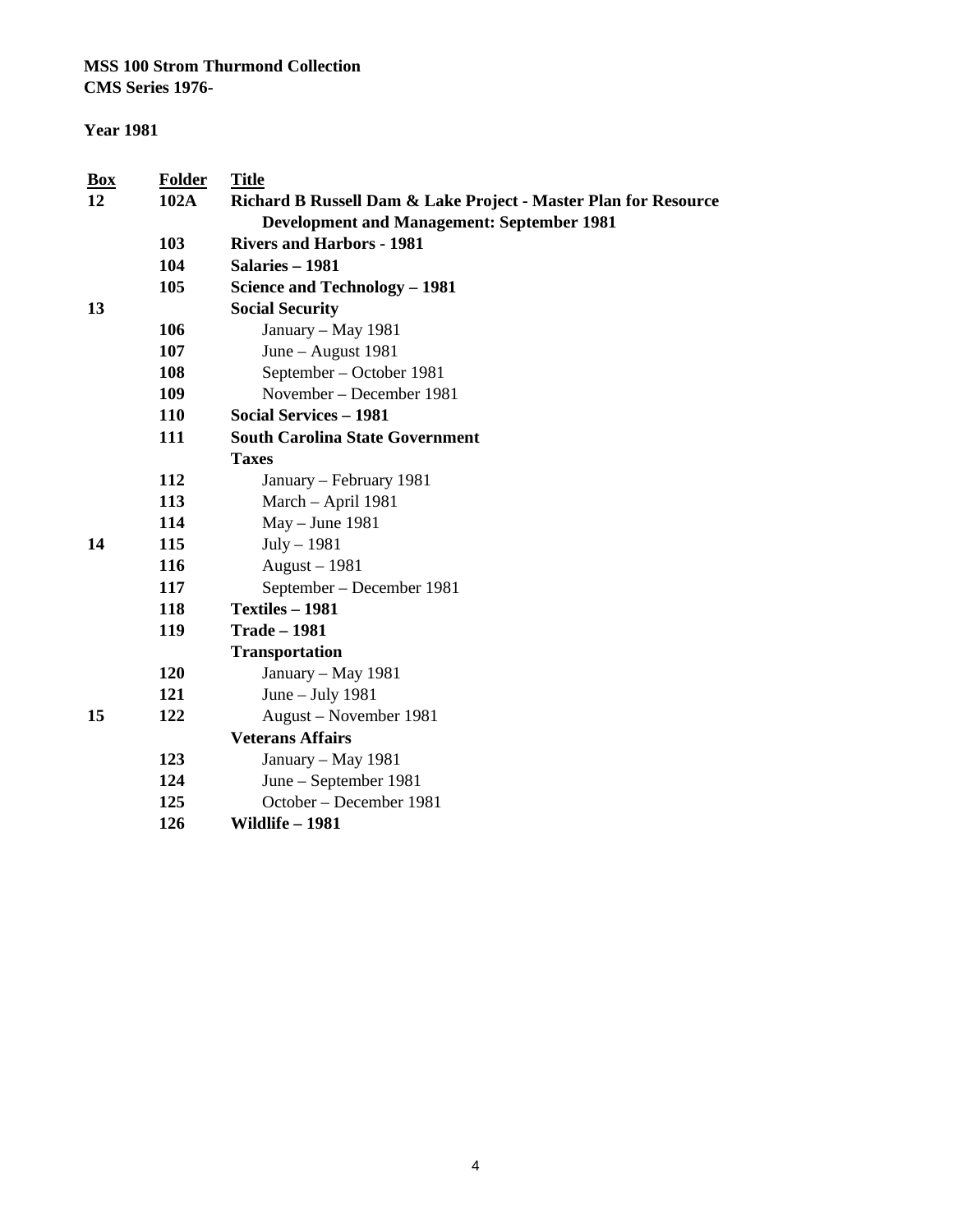| <b>Box</b>     | <b>Folder</b>           | <u>Title</u>                       |
|----------------|-------------------------|------------------------------------|
| 1              | 1                       | Abortion - 1982                    |
|                | $\overline{2}$          | <b>Administration - 1982</b>       |
|                |                         | <b>Agriculture</b>                 |
|                | 3                       | January – June 1982                |
|                | $\overline{\mathbf{4}}$ | July – December 1982               |
|                |                         | <b>Applications and Employment</b> |
|                |                         | Employment                         |
|                | 5                       | January – June 1982                |
|                | 6                       | July – December 1982               |
|                |                         | Military                           |
|                | 7                       | January – March 14, 1982           |
|                | 8                       | March 15 – March 31, 1982          |
| $\overline{2}$ | 9                       | April - May 5, 1982                |
|                | 10                      | May 6 – May 18, 1982               |
|                | 11                      | June $-1982$                       |
|                | 12                      | $July - September 1982$            |
|                | 13                      | October - 1982                     |
|                | 14                      | November – December 1982           |
|                | 15                      | New Dimensions Papers $-1982$      |
|                | 15A                     | Peregrine, $Hwa - 1982$            |
|                |                         | <b>Other Assistance</b>            |
|                | 16                      | January – March 1982               |
| 3              | 17                      | April - May 1982                   |
|                | 18                      | June $-1982$                       |
|                | 19                      | July - September 1982              |
|                | 20                      | October – December 1982            |
|                |                         | Veterans                           |
|                | 21                      | March – May 1982                   |
|                | 22                      | June - December 1982               |
|                | 22A                     | <b>Appropriations - 1982</b>       |
| 4              | 23                      | <b>Beverages</b> – 1982            |
|                | 23A                     | <b>Business/Economics - 1982</b>   |
|                | 24                      | <b>Communications - 1982</b>       |
|                |                         | <b>Constituent Response</b>        |
|                | 25                      | January – April 1982               |
|                | 26                      | May – November 1982                |
|                | 27                      | <b>Crime - 1982</b>                |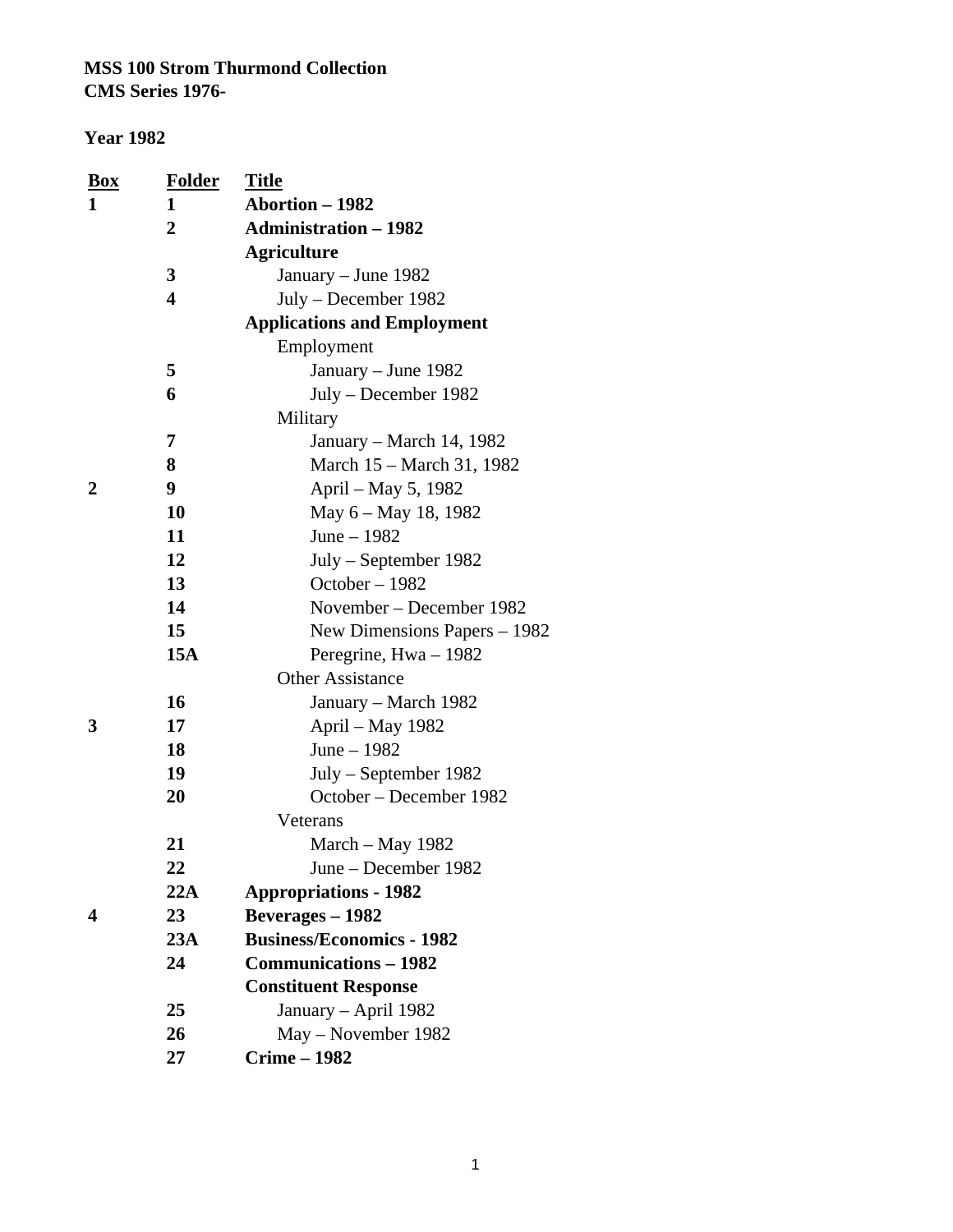**CMS Series 1976-**

| <b>Folder</b> | <b>Title</b>                                                           |
|---------------|------------------------------------------------------------------------|
|               | <b>Education</b>                                                       |
| 28            | January - May 1982                                                     |
| 29            | June – December 1982                                                   |
| 30            | <b>Employment – Salaries – 1982</b>                                    |
| 31            | <b>Energy - Including Coal Distribution and Utilization Act - 1982</b> |
|               | <b>Environment</b>                                                     |
| 32            | January – December 1982                                                |
| 33            | Hazardous Waste Landfill - Anson County, North Carolina - 1982         |
|               | <b>Federal Government</b>                                              |
| 34            | January – March 1982                                                   |
| 35            | April – July 1982                                                      |
| 36            | August – December 1982                                                 |
|               | <b>Finance</b>                                                         |
| 37            | January – April 1982                                                   |
| 38            | $May - June 1982$                                                      |
| 39            | July – December 1982                                                   |
|               | <b>Foreign Relations</b>                                               |
| 40            | January – March 1982                                                   |
| 41            | April - June 1982                                                      |
| 42            | July - August 1982                                                     |
| 43            | September 1982                                                         |
| 44            | October – December 1982                                                |
|               | <b>Grants</b>                                                          |
| 45            | Economic - 1982                                                        |
|               | Education                                                              |
| 46            | February – June 1982                                                   |
| 47            | July – December 1982                                                   |
| 48            | Handicapped - 1982                                                     |
|               | <b>Health and Welfare</b>                                              |
| 49            | January - June 1982                                                    |
|               | July – December 1982                                                   |
| 51            | <b>Historic Preservation - 1982</b>                                    |
|               | Housing - 1982                                                         |
|               | <b>Immigration and Naturalization</b>                                  |
| 53            | January-February-1982                                                  |
| 54            | March-1982                                                             |
|               | April--1982                                                            |
| 56            | May-June-1982                                                          |
| 57            | $July-1982$                                                            |
|               | 50<br>52<br>55                                                         |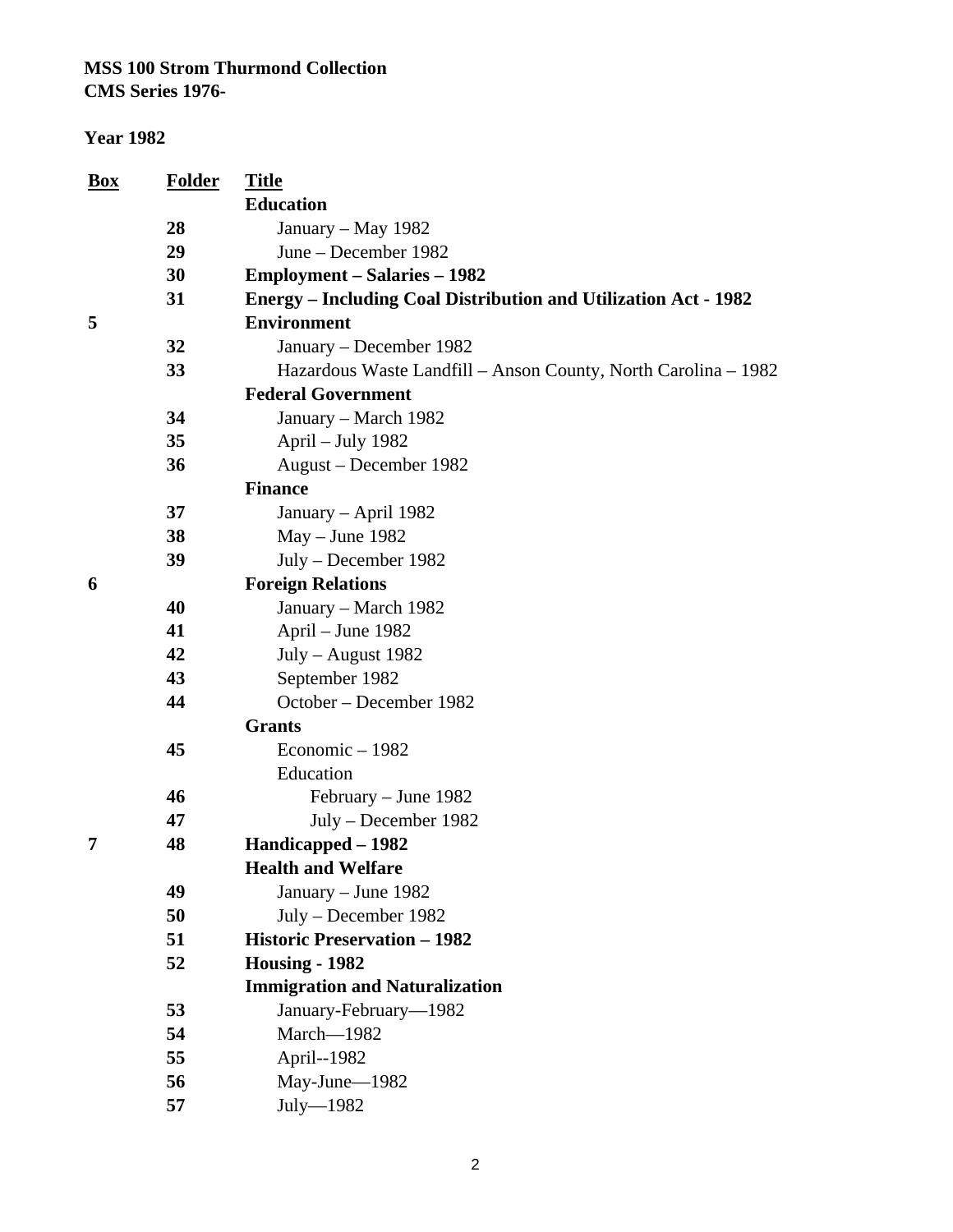| <b>Box</b> | <b>Folder</b>             | <b>Title</b>                                                |  |  |  |
|------------|---------------------------|-------------------------------------------------------------|--|--|--|
| 8          | 58                        | August $-1982$                                              |  |  |  |
|            | 59                        | September-1982                                              |  |  |  |
|            | 60                        | October-1982                                                |  |  |  |
|            | 61                        | November-1982                                               |  |  |  |
|            | 62                        | December-1982                                               |  |  |  |
|            | 63                        | <b>Indian Affairs - 1982</b>                                |  |  |  |
|            | 64                        | <b>Insurance and Retirement - 1982</b>                      |  |  |  |
|            | 65<br><b>Labor – 1982</b> |                                                             |  |  |  |
|            |                           | Legislation                                                 |  |  |  |
|            | 66                        | February – May 1982                                         |  |  |  |
| 9          | 67                        | June $-$ July 1982                                          |  |  |  |
|            | 68                        | August – September 1982                                     |  |  |  |
|            | 69                        | October – December 1982                                     |  |  |  |
|            | 70                        | <b>Loans</b> – 1982                                         |  |  |  |
|            | 71                        | <b>Memorials - 1982</b>                                     |  |  |  |
|            |                           | <b>Military</b>                                             |  |  |  |
|            | 72                        | January - June 1982                                         |  |  |  |
|            | 73                        | $July - September 1982$                                     |  |  |  |
|            | 74                        | October-1982                                                |  |  |  |
|            | 75                        | November -- December – 1982                                 |  |  |  |
|            | 76                        | <b>National Aeronautics and Space Program (NASA) - 1982</b> |  |  |  |
|            | 77                        | <b>Natural Resources - 1982</b>                             |  |  |  |
| <b>10</b>  | 78                        | Nominations - 1982                                          |  |  |  |
|            | 79                        | <b>Nuclear Energy – 1982</b>                                |  |  |  |
|            | 80                        | <b>Parks and Recreation - 1982</b>                          |  |  |  |
|            | <b>80A</b>                | Patronage - 1982                                            |  |  |  |
|            |                           | <b>Personal</b>                                             |  |  |  |
|            | 81                        | January – June 1982                                         |  |  |  |
|            | 82                        | $July - October 1982$                                       |  |  |  |
|            | 83                        | November – December 1982                                    |  |  |  |
|            | 84                        | <b>Postal Affairs - 1982</b>                                |  |  |  |
|            |                           | <b>Projects</b>                                             |  |  |  |
|            | 85                        | January – December 1982                                     |  |  |  |
|            | 86                        | List of South Carolina Projects Securing Federal            |  |  |  |
|            | 87                        | <b>Public Relations - 1982</b>                              |  |  |  |
|            | 88                        | <b>Recommendations--1982</b>                                |  |  |  |
|            | 89                        | Religion - 1982                                             |  |  |  |
| 11         | 90                        | <b>Rivers and Harbors - 1982</b>                            |  |  |  |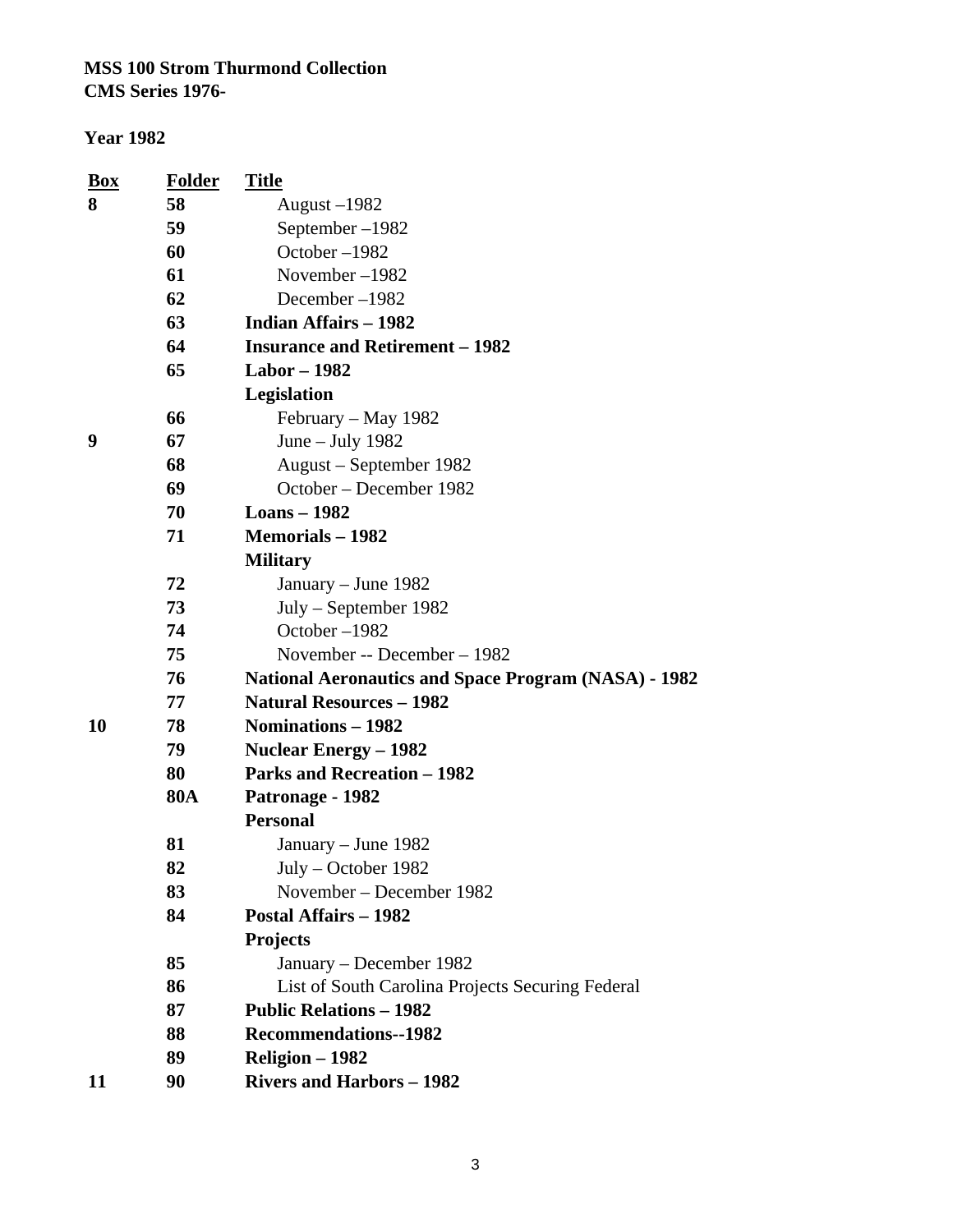| Box | Folder | <b>Title</b>                    |
|-----|--------|---------------------------------|
|     |        | <b>Social Security</b>          |
|     | 91     | January – July 1982             |
|     | 92     | August – October 1982           |
|     | 93     | November – December 1982        |
|     | 94     | <b>Social Services - 1982</b>   |
|     |        | <b>Taxes</b>                    |
|     | 95     | January – July 1982             |
|     | 96     | August – October 1982           |
|     | 97     | November – December 1982        |
| 12  |        | <b>Trade Including Textiles</b> |
|     | 98     | January – August 1982           |
|     | 99     | September – December 1982       |
|     | 100    | Transportation – 1982           |
|     |        | <b>Veterans</b>                 |
|     | 101    | January – June 1982             |
|     | 102    | July – December 1982            |
|     | 103    | Wildlife – 1982                 |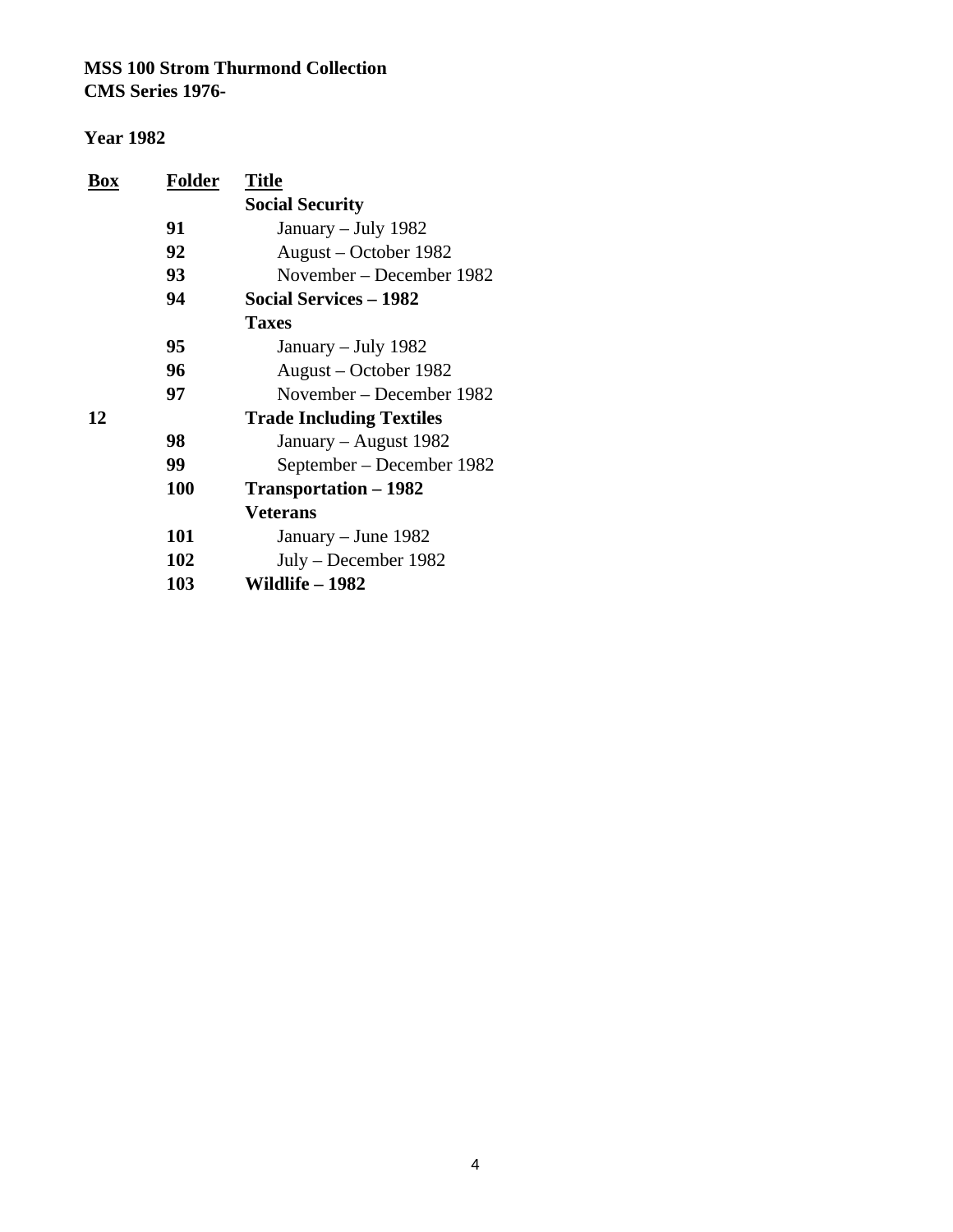| <b>Box</b>  | <b>Folder</b>           | <u>Title</u>                       |
|-------------|-------------------------|------------------------------------|
| 1           |                         | <b>Agriculture</b>                 |
|             | $\mathbf{1}$            | January – February 1983            |
|             | $\boldsymbol{2}$        | March 3 – March 17, 1983           |
|             | 3                       | March 18 – March 29, 1983          |
|             | $\overline{\mathbf{4}}$ | April - May 1983                   |
|             | 5                       | June – August 1983                 |
|             | 6                       | September – October 1983           |
|             | 7                       | November - December 1983           |
|             |                         | <b>Applications and Employment</b> |
|             |                         | Employment                         |
|             | 8                       | January $-1983$                    |
|             | 9                       | February $-1983$                   |
| $\mathbf 2$ | 10                      | March 1 - March 8, 1983            |
|             | 11                      | March 9 – March 15, 1983           |
|             | 12                      | March 16 – March 22, 1983          |
|             | 13                      | March 23 – March 31, 1983          |
|             | 14                      | April – 1983                       |
|             | 15                      | $May - 1983$                       |
| 3           | 16                      | June $-$ July 1983                 |
|             | 17                      | August $-1983$                     |
|             | 18                      | September - 1983                   |
|             | 19                      | October 3 – October 12, 1983       |
|             | 20                      | October 13 – October 27, 1983      |
|             | 21                      | November $-1983$                   |
|             | 22                      | December $1 -$ December 13, 1983   |
|             | 23                      | December 16 - December 31, 1983    |
|             |                         | Military                           |
|             | 24                      | January 1 - January 17, 1983       |
| 4           | 25                      | January 18 – January 21, 1983      |
|             | 26                      | January 22 – January 31, 1983      |
|             | 27                      | February 1 - February 15, 1983     |
|             | 28                      | February 16 – February 25, 1983    |
|             | 29                      | February 26 – February 29, 1983    |
|             | 30                      | March 1 – March 10, 1983           |
|             | 31                      | March 11 – March 15, 1983          |
|             | 32                      | March 16 – March 29, 1983          |
| 5           | 33                      | March 30 – March 31, 1983          |
|             | 34                      | April 1 – April 6, 1983            |
|             | 35                      | April 7 – April 12, 1983           |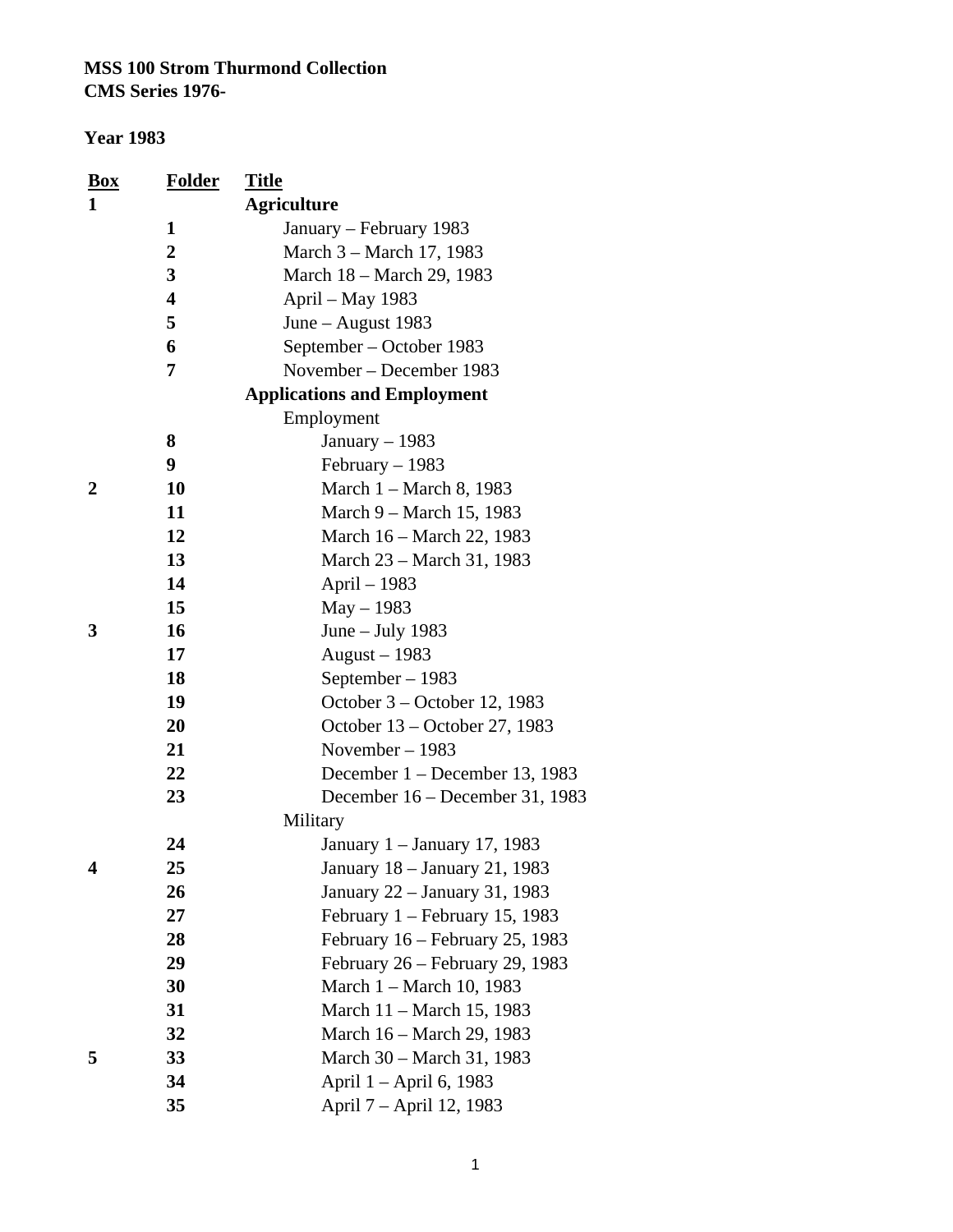| <b>Box</b> | <b>Folder</b> | <b>Title</b> |                                   |
|------------|---------------|--------------|-----------------------------------|
|            | 36            |              | April 13 – April 21, 1983         |
|            | 37            |              | April 22 - April 25, 1983         |
|            | 38            |              | April 26 - April 30, 1983         |
|            | 39            |              | May $1 -$ May 4, 1983             |
| 6          | 40            |              | May 5 – May 10, 1983              |
|            | 41            |              | May 11 – May 20, 1983             |
|            | 42            |              | May 23 – May 24, 1983             |
|            | 43            |              | May 25 – May 31, 1983             |
|            | 44            |              | June 1 – June 9, 1983             |
|            | 45            |              | June 10 – June 16, 1983           |
|            | 46            |              | June 17 – June 23, 1983           |
| 7          | 47            |              | June 23 – June 30, 1983           |
|            | 48            |              | July $1 -$ July 6, 1983           |
|            | 49            |              | July 7 – July 13, 1983            |
|            | 50            |              | July 14 – July 21, 1983           |
|            | 51            |              | July 22 – July 25, 1983           |
|            | 52            |              | July 26 – July 31, 1983           |
|            | 53            |              | August 1 – August 8, 1983         |
| 8          | 54            |              | August 9 – August 14, 1983        |
|            | 55            |              | August 15 – August 23, 1983       |
|            | 56            |              | August 24 – August 28, 1983       |
|            | 57            |              | August 29 – August 31, 1983       |
|            | 58            |              | September 1 – September 7, 1983   |
|            | 59            |              | September 8 – September 19, 1983  |
| 9          | 60            |              | September 20 - September 25, 1983 |
|            | 61            |              | September 26 – September 27, 1983 |
|            | 62            |              | September 28 – September 30, 1983 |
|            | 63            |              | October 1 – October 10, 1983      |
|            | 64            |              | October 11 – October 18, 1983     |
|            | 65            |              | October 19 – October 31, 1983     |
| 10         | 66            |              | November $1 -$ November 9, 1983   |
|            | 67            |              | November $10 -$ November 17, 1983 |
|            | 68            |              | November 18 – November 30, 1983   |
|            | 69            |              | December 1 – December 5, 1983     |
| 11         | 69A           |              | December 6 – December 9, 1983     |
|            | 70            |              | December $12$ – December 31, 1983 |
|            |               |              | <b>Other Assistance</b>           |
|            | 71            |              | January $-1983$                   |
|            | 72            |              | February $-1983$                  |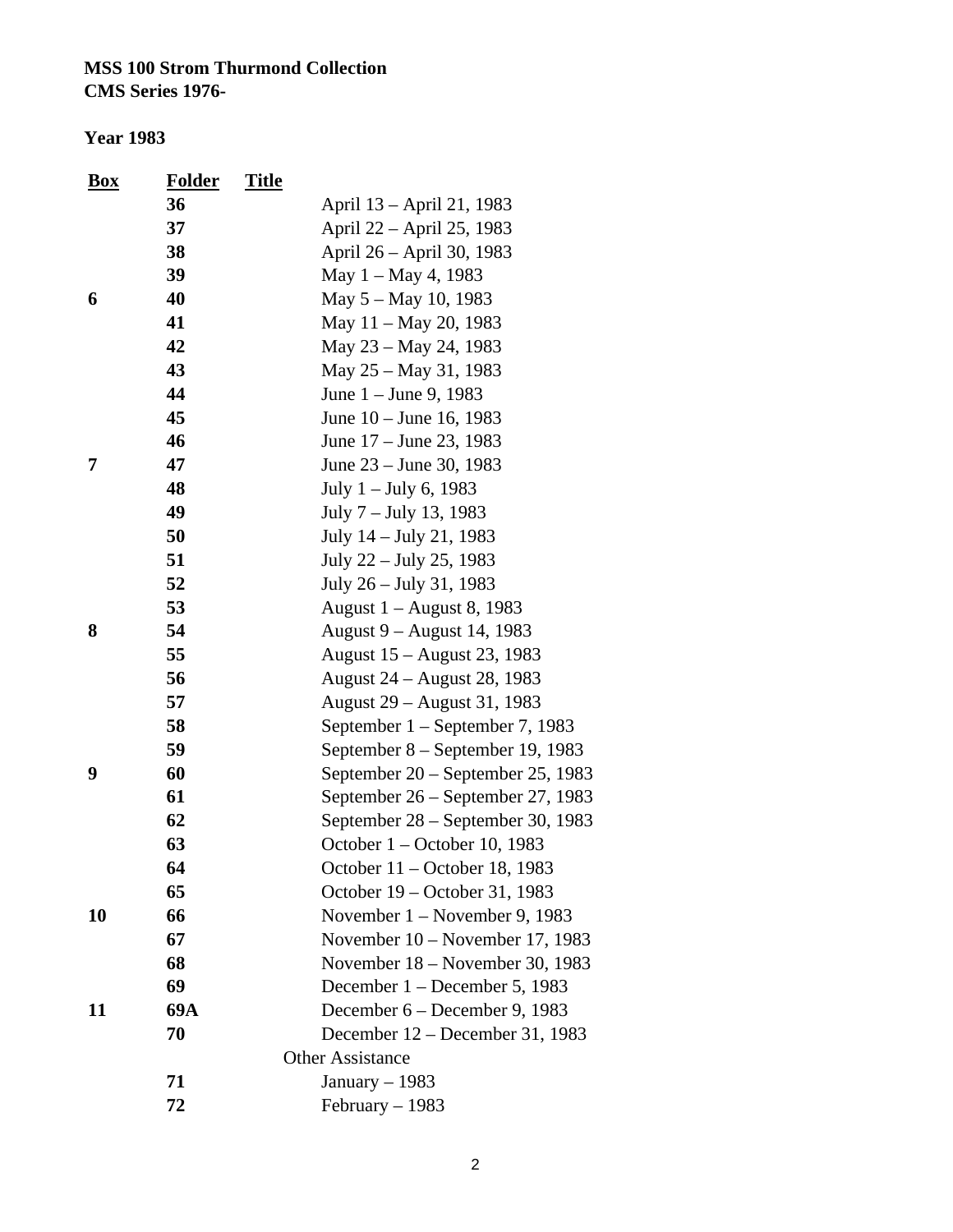**CMS Series 1976-**

| <b>Box</b> | <b>Folder</b> | <b>Title</b>                                               |
|------------|---------------|------------------------------------------------------------|
|            | 73            | March 1 – March 15, 1983                                   |
| 12         | 74            | March 16 – March 30, 1983                                  |
|            | 75            | April – 1983                                               |
|            | 76            | $May - 1983$                                               |
|            | 77            | June $-1983$                                               |
|            | 78            | $July-1983$                                                |
|            | 79            | August $-1983$                                             |
| 13         | 80            | September – 1983                                           |
|            | 81            | October - 1983                                             |
|            | 82            | November – December 1983                                   |
|            |               | Veterans                                                   |
|            | 83            | January - 1983                                             |
|            | 84            | February – April 1983                                      |
|            | 85            | $May - June 1983$                                          |
|            | 86            | July – October 1983                                        |
| 14         | 87            | November - 1983                                            |
|            | 88            | December 1 – December 20, 1983                             |
|            | 89            | December 21 – December 28, 1983                            |
|            | 90            | <b>Atomic Energy - 1983</b>                                |
|            | 91            | <b>Aviation - 1983</b>                                     |
|            | 92            | <b>Banking – 1983</b>                                      |
|            | 93            | Civil Rights - 1983                                        |
|            |               | <b>Communities and Organizations</b>                       |
|            | 94            | January - April 1983                                       |
|            | 95            | May - December 1983                                        |
|            | 96            | <b>Communications - 1983</b>                               |
| 15         | <b>96A</b>    | State of South Carolina Private Microwave System 1982-1983 |
|            | 97            | Congress – 1983                                            |
|            | 98            | <b>Constituent Response - 1983</b>                         |
|            |               | <b>Contracts</b>                                           |
|            | 99            | January - April 1983                                       |
|            | 100           | May – December 1983                                        |
|            |               | <b>Crime</b>                                               |
|            | 101           | January - June 1983                                        |
|            | 102           | July – December 1983                                       |
|            | 103           | <b>Department of Justice - 1983</b>                        |
|            | 104           | <b>Department of Social Services - 1983</b>                |
|            | 105           | Disaster - 1983                                            |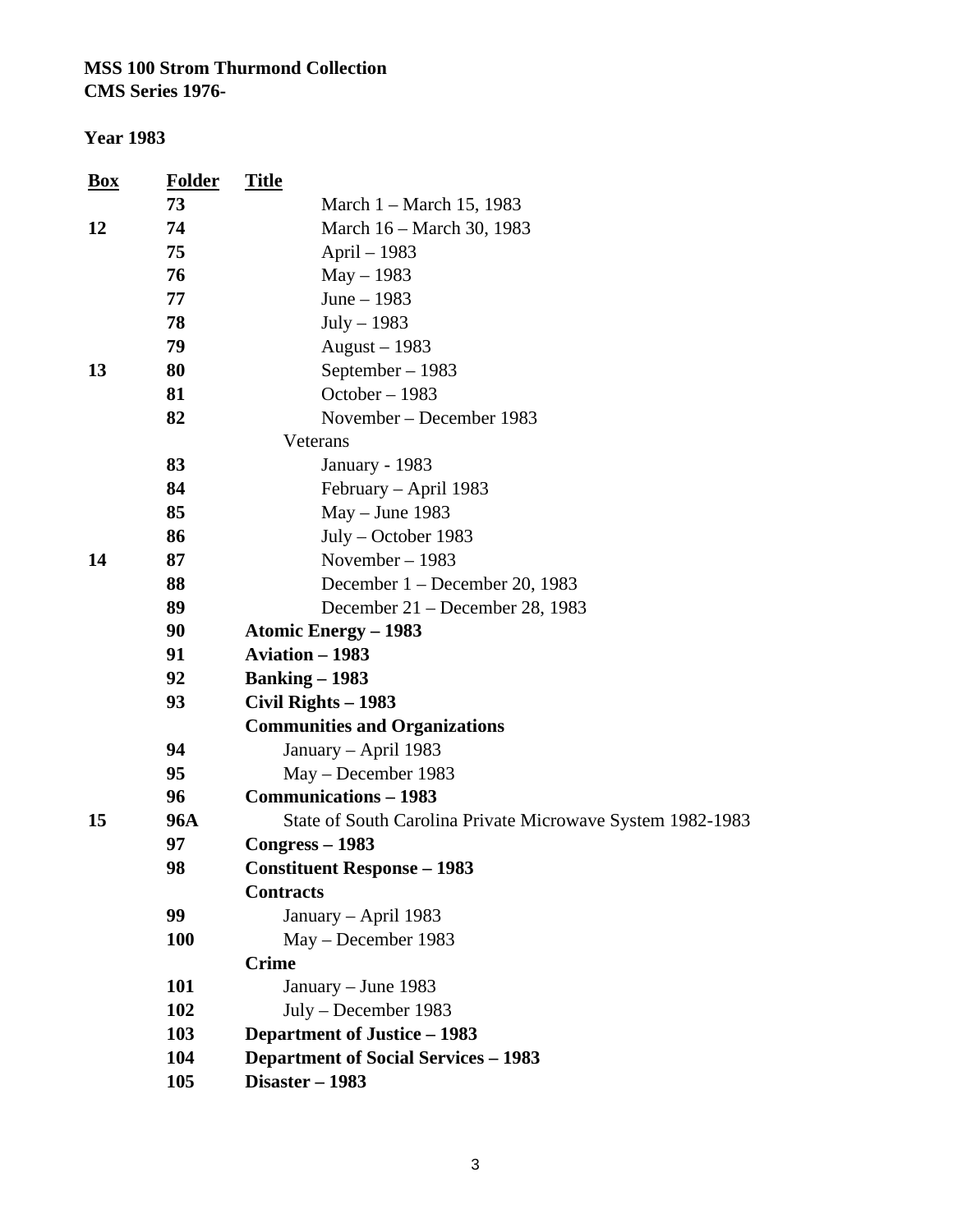#### **Year 1983**

| <b>Box</b> | <b>Folder</b> | <b>Title</b>                                               |
|------------|---------------|------------------------------------------------------------|
| 16         |               | <b>Education</b>                                           |
|            | 106           | January – March 1983                                       |
|            | 107           | April – May 1983                                           |
|            | 108           | June – October 1983                                        |
|            | 109           | November – December 1983                                   |
|            |               | <b>Energy</b>                                              |
|            | <b>110</b>    | February – May 1983                                        |
|            | 111           | July – December 1983                                       |
|            |               | <b>Environment</b>                                         |
|            | 112           | January – March 1983                                       |
| 17         | 113           | April – July 1983                                          |
|            | 114           | August – December 1983                                     |
|            | 115           | Alaska National Hunting Bill: April - June 1983            |
|            |               | <b>Federal Government</b>                                  |
|            | 116           | January - April 1983                                       |
|            | 117           | May – December 1983                                        |
|            | 118           | Federal Government Regulations - OMB Circular,             |
|            |               | A-122 – Political Advocacy – 1983                          |
|            |               | <b>Finance</b>                                             |
|            | 119           | February – June 1983                                       |
|            | <b>120</b>    | July – December 1983                                       |
| 18         |               | <b>Foreign Affairs</b>                                     |
|            | 121           | January - April 1983                                       |
|            | 122           | May - July 1983                                            |
|            | 123           | August – September 1983                                    |
|            | 124           | October – December 1983                                    |
|            | 125           | Korean Airline Tragedy (KAL 007): February - November 1983 |
|            |               | <b>Grants</b>                                              |
|            | 126           | January – March 1983                                       |
|            | 127           | April - 1983                                               |
| 19         | 128           | $May - June 1983$                                          |
|            | 129           | $July - 1983$                                              |
|            | 130           | August – September 1983                                    |
|            | 131           | October - December 1983                                    |
|            | 132           | Handicapped - 1983                                         |
|            |               | <b>Health and Welfare</b>                                  |
|            | 133           | January – February 1983                                    |
|            | 134           | March - 1983                                               |
|            | 135           | April – May 1983                                           |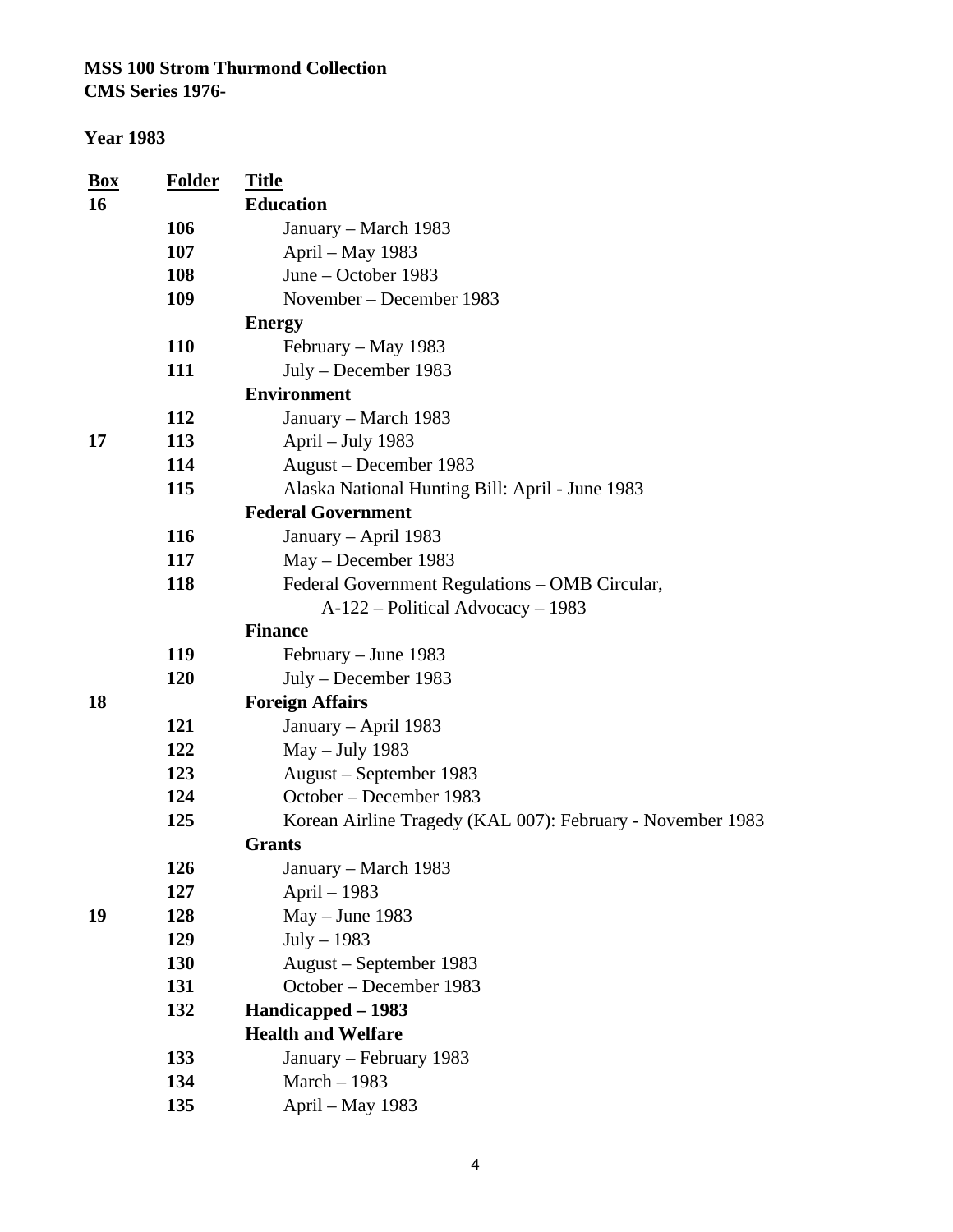| <b>Box</b> | <b>Folder</b>    | <b>Title</b>                                          |
|------------|------------------|-------------------------------------------------------|
| 20         | 136              | June $-1983$                                          |
|            | 137              | July - August 1983                                    |
|            | 138              | September – October 1983                              |
|            | 139              | November – December 1983                              |
|            | 140              | Allergy Benefits - September 1983                     |
|            |                  | New Medicare Regulations on Hospital Based Physicians |
|            | 140A             | May 1980 – December 1982                              |
|            | 140B             | February - May 1983                                   |
|            | 140C             | Proposed Changes Affecting Health Care Financing of   |
|            |                  | <b>Respiratory Therapy Practitioners - March 1983</b> |
|            | 141              | <b>Historic Preservation - 1983</b>                   |
|            |                  | <b>Housing</b>                                        |
|            | 142              | January – March 1983                                  |
| 21         | 143              | April - May 1983                                      |
|            | 144              | June - August 1983                                    |
|            | 145              | September – December 1983                             |
|            | 146              | Farmer's Home Administration - 1983                   |
|            | 147              | <b>Immigration &amp; Naturalization - 1983</b>        |
|            | 147A             | January - April 1983                                  |
| 22         | 147B             | May - June 1983                                       |
|            | 147C             | July - September 1983                                 |
|            | 147 <sub>D</sub> | October 1983                                          |
|            | 147E             | November 1983                                         |
|            | 147F             | December 1983                                         |
|            | 148              | <b>Indian Affairs - 1983</b>                          |
|            | 149              | <b>Institutions – 1983</b>                            |
|            |                  | <b>Insurance and Retirement</b>                       |
|            | 150              | January – March 1983                                  |
|            | 151              | April – 1983                                          |
| 23         | 152              | May - 1983                                            |
|            | 153              | June $-1983$                                          |
|            | 154              | $July - 1983$                                         |
|            | 155              | August $-1983$                                        |
|            | 156              | September - 1983                                      |
|            | 157              | October - 1983                                        |
|            | 158              | November $-1983$                                      |
|            | 159              | December $-1983$                                      |
| 23A        | 160              | <b>Invitations - 1983</b>                             |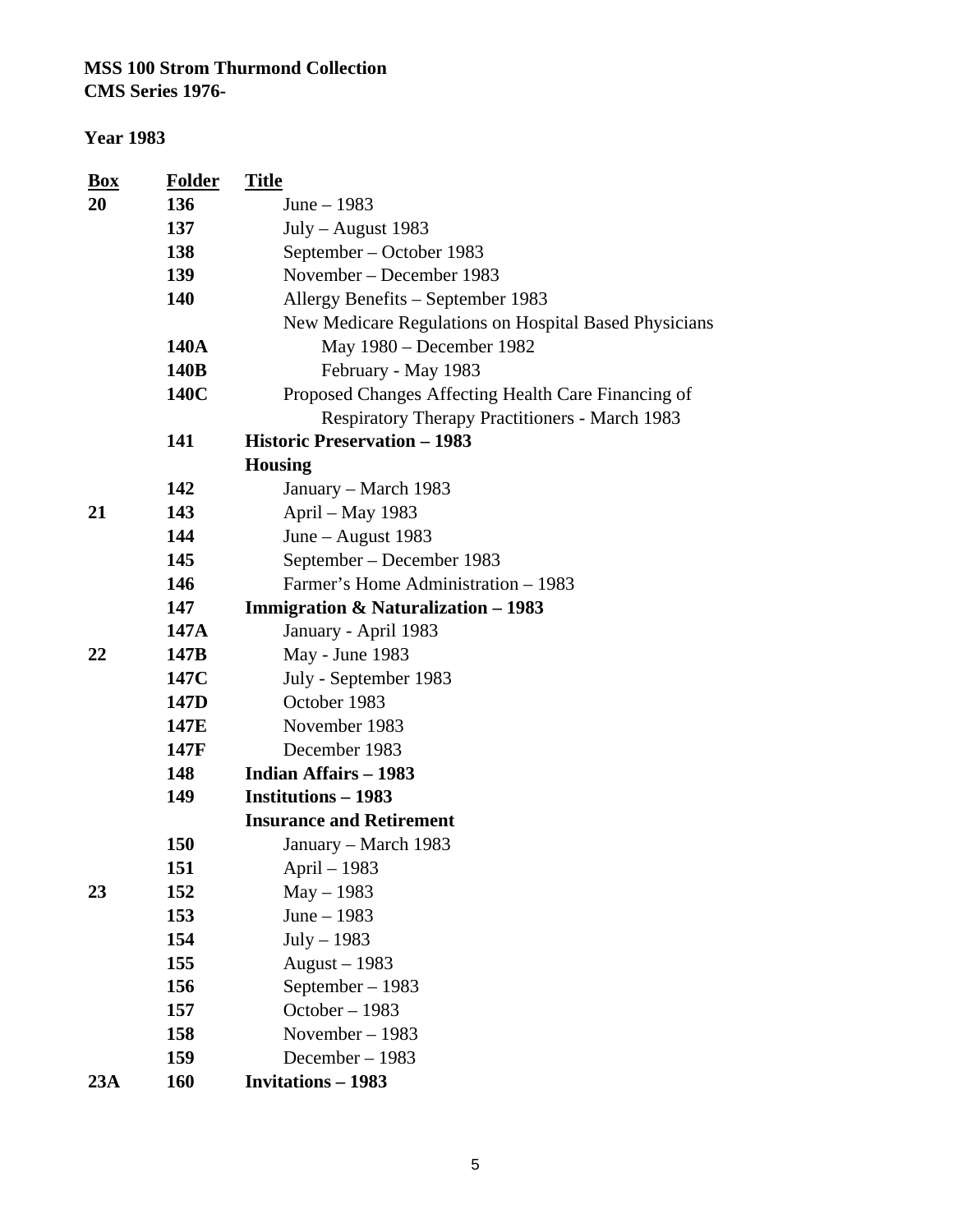| <b>Box</b> | <b>Folder</b> | <b>Title</b>                                              |
|------------|---------------|-----------------------------------------------------------|
|            |               | Labor                                                     |
|            | 161           | January – April 1983                                      |
|            | 162           | May - August 1983                                         |
|            | 163           | September – November 1983                                 |
|            |               | Legal                                                     |
|            | 164           | January – June 1983                                       |
|            | 165           | July - December 1983                                      |
| 24         |               | Legislation                                               |
|            | 166           | January - March 1983                                      |
|            | 167           | April – May 1983                                          |
|            | 168           | June $-$ July 1983                                        |
|            | 169           | August $-1983$                                            |
|            | 170           | September - 1983                                          |
|            | 171           | October - 1983                                            |
|            | 172           | November – December 1983                                  |
|            | 173           | Coal Distribution and Utilization Act – 1983              |
|            | 174           | <b>Education Consolidation and Improvement Act - 1983</b> |
| 25         | 175           | Fair Insurance Practices Act - 1983                       |
|            | 176           | Martin Luther King Holiday Bill – 1983                    |
|            | 177           | Natural Gas Policy Act-1983                               |
|            |               | Loans                                                     |
|            | 178           | January – May 1983                                        |
|            | 179           | June – November 1983                                      |
|            | 180           | <b>Medals - 1983</b>                                      |
|            | 181           | <b>Memorials – 1983</b>                                   |
|            |               | <b>Military</b>                                           |
|            | 182           | January – February 1983                                   |
|            | 183           | March 2 – March 22, 1983                                  |
|            | 184           | March 23 – March 25, 1983                                 |
| 26         | 185           | March 28 – March 31, 1983                                 |
|            | 186           | April $-1983$                                             |
|            | 187           | $May - 1983$                                              |
|            | 188           | June $-1983$                                              |
|            | 189           | $July - 1983$                                             |
|            | 190           | August $-1983$                                            |
| 27         | 191           | September – October 1983                                  |
|            | 192           | November – December 1983                                  |
|            | 193           | Dental Corps - 1983                                       |
|            | 194           | <b>Monuments - 1983</b>                                   |
|            |               |                                                           |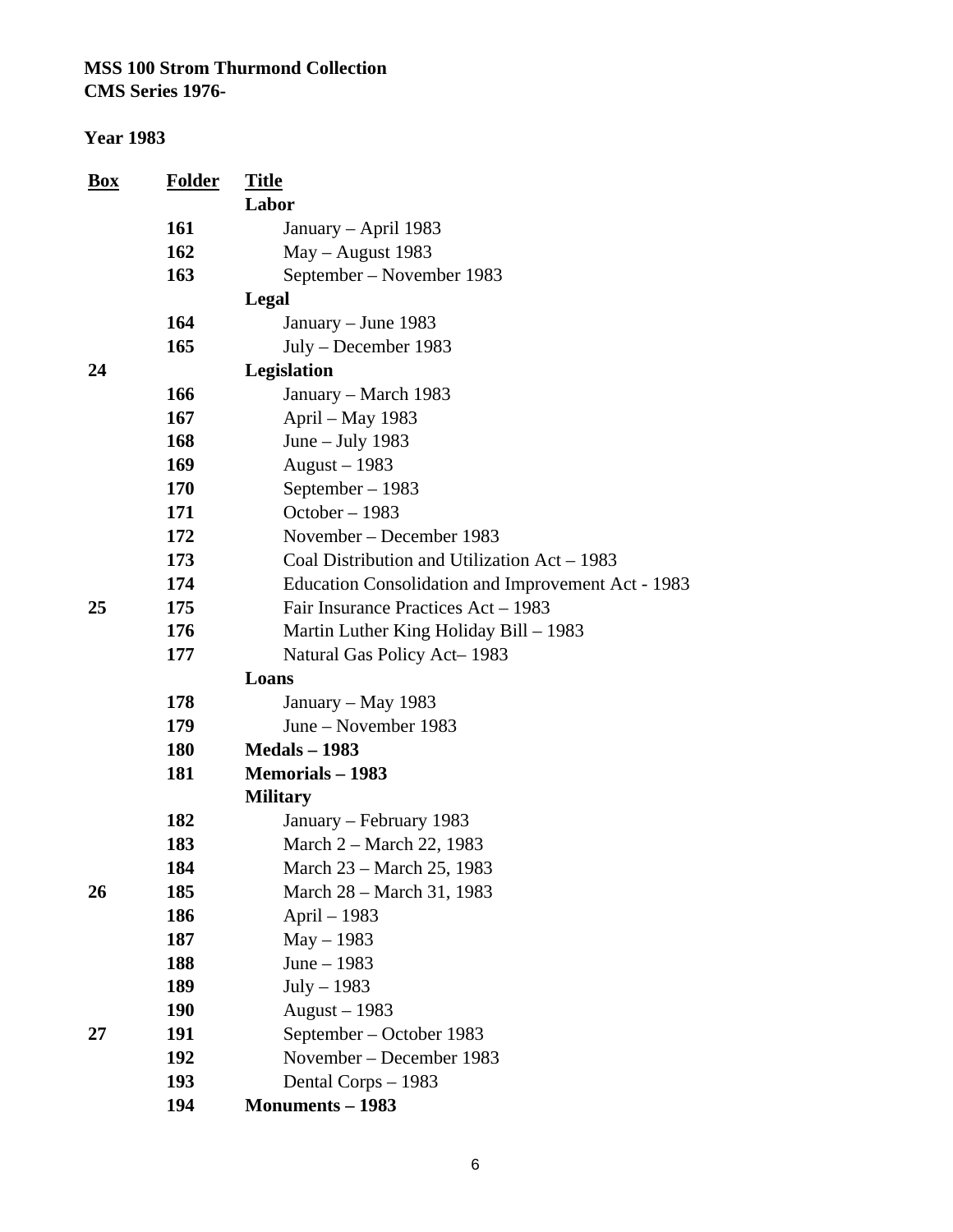| Box | <b>Folder</b> | <b>Title</b>                                        |
|-----|---------------|-----------------------------------------------------|
|     | 195           | <b>National Aeronautics and</b>                     |
|     |               | <b>Space Administration (NASA) - 1983</b>           |
|     | 196           | <b>Natural Resources - 1983</b>                     |
|     | 197           | <b>Nominations - 1983</b>                           |
|     | 198           | <b>Nuclear Energy – 1983</b>                        |
|     | 199           | <b>Parks and Recreation - 1983</b>                  |
| 28  |               | <b>Passports</b>                                    |
|     | 200           | January – May 1983                                  |
|     | 201           | June $-$ July 1983                                  |
|     | 202           | August – October 1983                               |
|     |               | <b>Personal</b>                                     |
|     | 203           | January – March 1983                                |
|     | 204           | April – June 1983                                   |
|     | 205           | $July - September 1983$                             |
|     | 206           | October – December 1983                             |
| 29  | 207           | <b>Political Affairs - 1983</b>                     |
|     |               | <b>Postal Service</b>                               |
|     | 208           | February – April 1983                               |
|     | 209           | May – November 1983                                 |
|     |               | <b>Projects</b>                                     |
|     | 210           | January – February 1983                             |
|     | 211           | March - 1983                                        |
|     | 212           | April – June 1983                                   |
|     | 213           | $July - 1983$                                       |
| 30  | 214           | August – September 1983                             |
|     | 215           | October – December 1983                             |
|     | 216           | South Carolina – Charleston Center – 1983           |
|     |               | South Carolina – Charleston County Courthouse       |
|     | 217           | June 1983 - August 1983                             |
|     | 218           | September 1983 – March 1984                         |
|     | 219           | April 1984 – March 1985                             |
|     | 220           | Maryville, South Carolina - Low Cost Housing - 1983 |
|     | 221           | South Carolina - Historic Camden 1980 - 1983        |
| 31  | 222           | <b>Public Relations - 1983</b>                      |
|     |               | <b>Recommendations - 1983</b>                       |
|     | 223           | January - February 1983                             |
|     | 223A          | March - August 1983                                 |
|     | 223B          | September - December 1983                           |
|     | 224           | Religion - 1983                                     |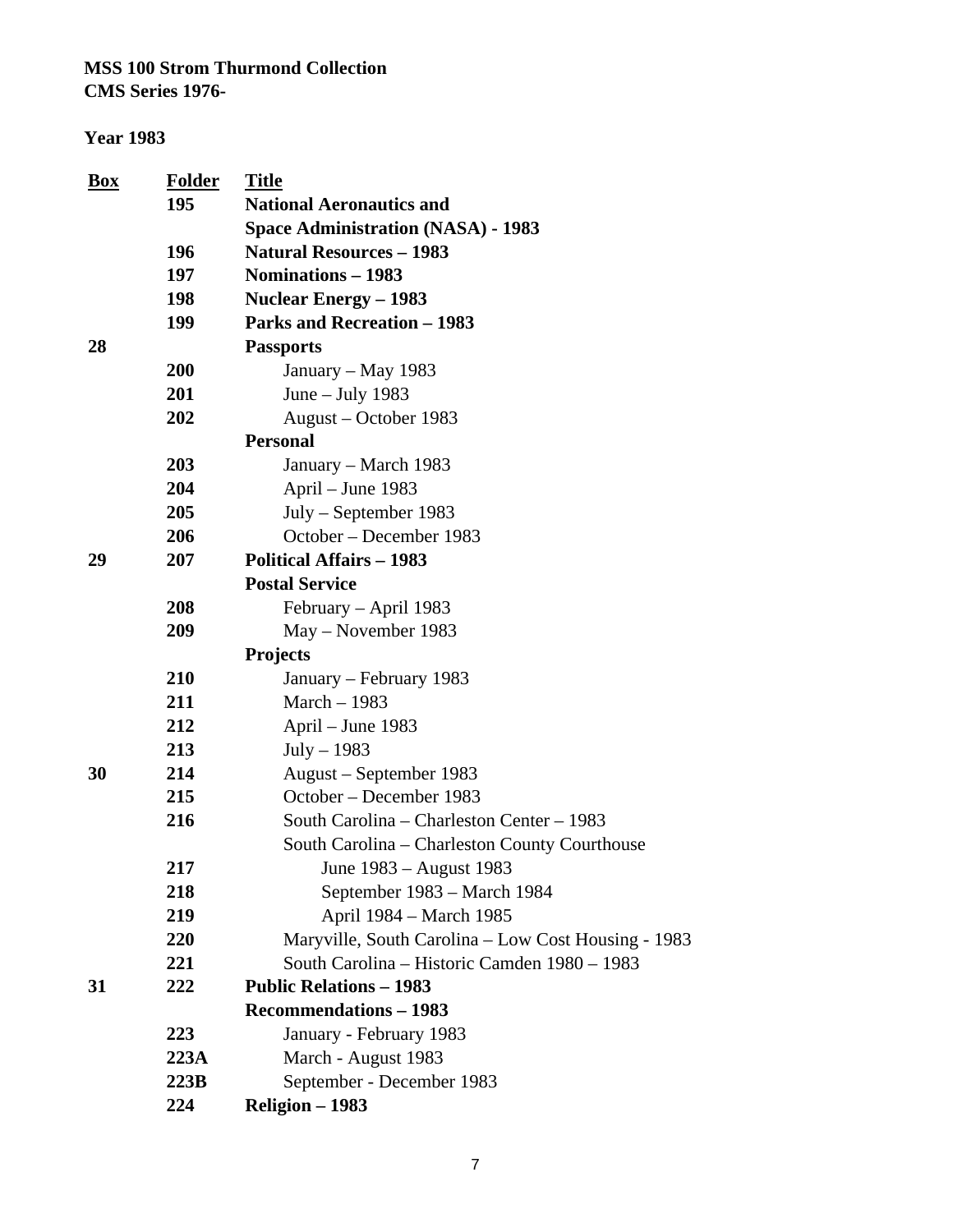**CMS Series 1976-**

| Box | <b>Folder</b> | <b>Title</b>                                |  |  |
|-----|---------------|---------------------------------------------|--|--|
|     |               | <b>Rivers and Harbors</b>                   |  |  |
|     | 225           | February - July 1983                        |  |  |
|     | 226           | Santee Cooper (Photos Included) 1979 – 1983 |  |  |
|     | 227           | <b>Roads - 1983</b>                         |  |  |
|     | 228           | Salaries - 1983                             |  |  |
|     | 229           | <b>Small Business Administration - 1983</b> |  |  |
| 32  |               | <b>Social Security</b>                      |  |  |
|     | 230           | January – February 1983                     |  |  |
|     | 231           | March $-1983$                               |  |  |
|     | 232           | April – May 1983                            |  |  |
|     | 233           | June $-1983$                                |  |  |
|     | 234           | $July - 1983$                               |  |  |
|     | 235           | August $-1983$                              |  |  |
|     | 236           | September - 1983                            |  |  |
| 33  | 237           | October – November1983                      |  |  |
|     | 238           | December - 1983                             |  |  |
|     |               | <b>Taxes</b>                                |  |  |
|     | 239           | January – February 1983                     |  |  |
|     | 240           | March - April 1983                          |  |  |
|     | 241           | $May - June 1983$                           |  |  |
|     | 242           | $July - September 1983$                     |  |  |
| 34  | 243           | October - 1983                              |  |  |
|     | 244           | November – December 1983                    |  |  |
|     | 245           | IRS: February - October 1983                |  |  |
|     |               | Ten Percent Withholding                     |  |  |
|     | 246           | April $6 - 25$ , 1983                       |  |  |
|     | 247           | April 27 – August 4, 1983                   |  |  |
|     | 248           | Textiles - 1983                             |  |  |
|     |               | Trade                                       |  |  |
|     | 249           | January – March 1983                        |  |  |
| 35  | 250           | April – August 1983                         |  |  |
|     | 251           | September – December 1983                   |  |  |
|     |               | <b>Transportation</b>                       |  |  |
|     | 252           | January – May 1983                          |  |  |
|     | 253           | June – December 1983                        |  |  |
|     |               | <b>Veterans</b>                             |  |  |
|     | 254           | January – February 1983                     |  |  |
|     | 255           | March 4 – March 17, 1983                    |  |  |
|     | 256           | March 22 - March 30, 1983                   |  |  |
|     |               |                                             |  |  |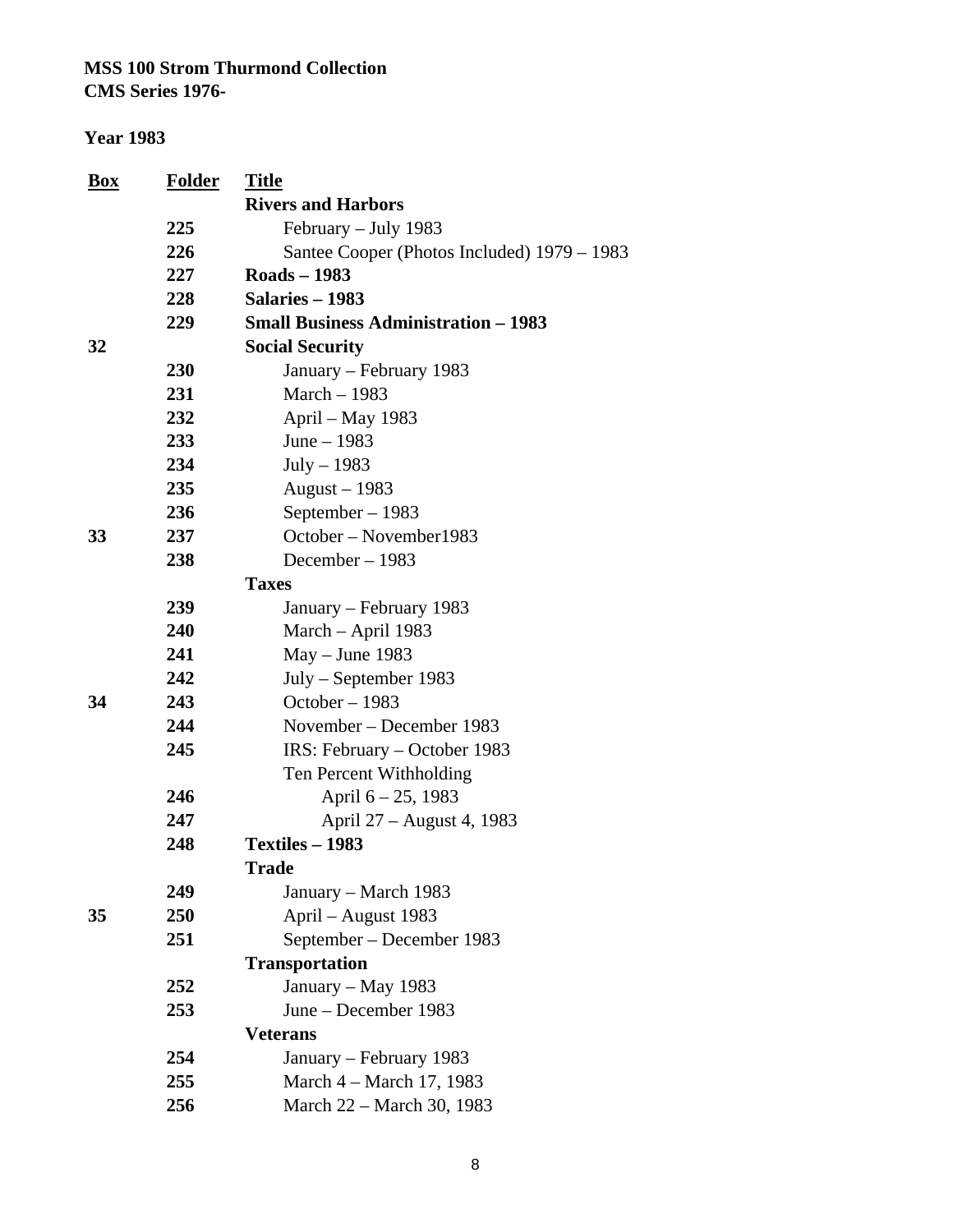| Box | <b>Folder</b> | <b>Title</b>                      |
|-----|---------------|-----------------------------------|
| 36  | 257           | April 13 – April 14, 1983         |
|     | 258           | April 18 – April 27, 1983         |
|     | 259           | $May - 1983$                      |
|     | 260           | June $-1983$                      |
|     | 261           | July 6 – July 22, 1983            |
|     | 262           | July 26 – July 28, 1983           |
|     | 263           | August 1 – August 15, 1983        |
| 37  | 264           | August 16 – August 18, 1983       |
|     | 265           | August 24 – August 30, 1983       |
|     | 266           | September 13 – September 15, 1983 |
|     | 267           | September 19 – September 30, 1983 |
|     | 268           | October $-1983$                   |
|     | 269           | November - December 1983          |
|     | 270           | Wildlife – 1983                   |
|     |               |                                   |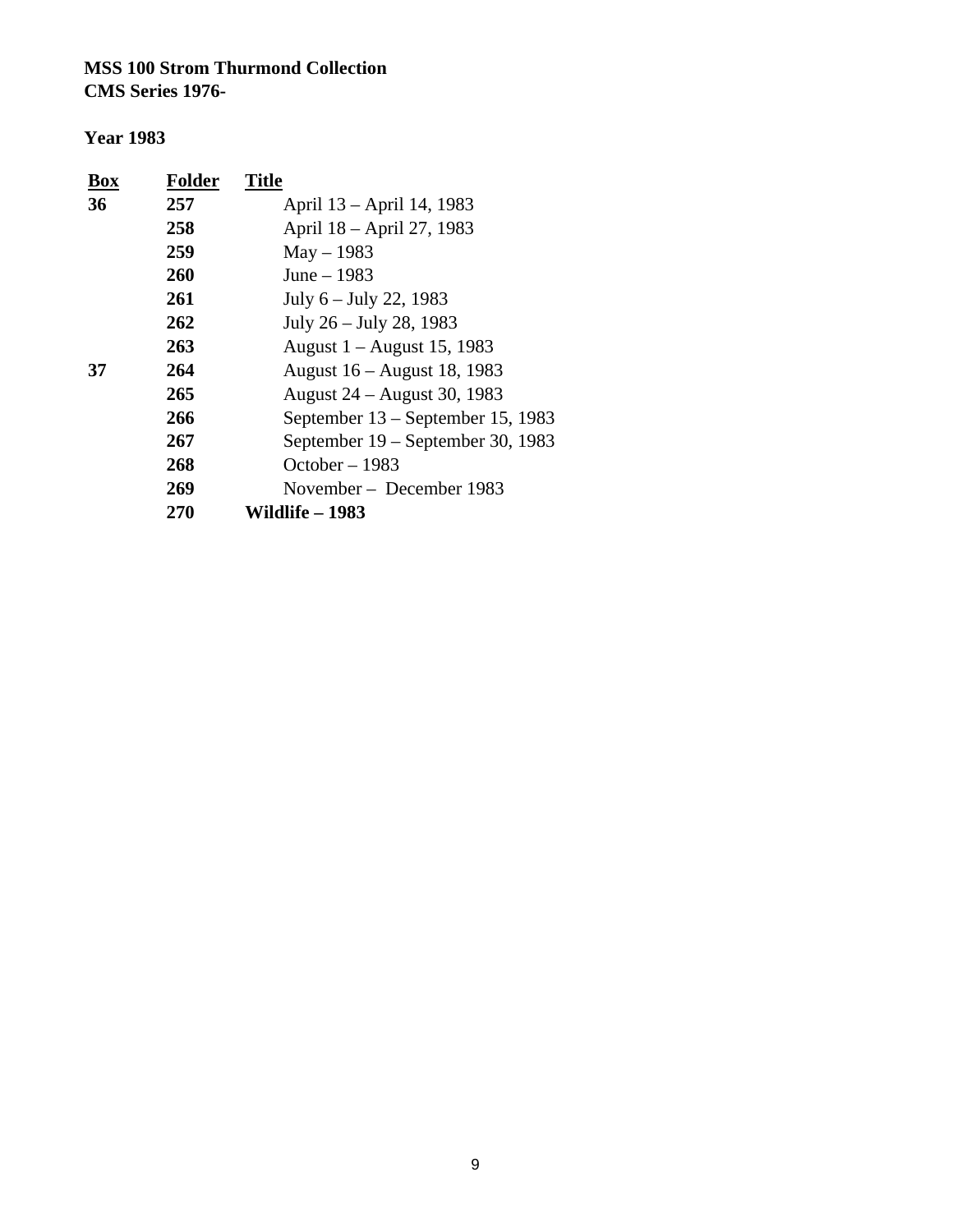| <b>Box</b> | <b>Folder</b>  | <b>Title</b>                       |
|------------|----------------|------------------------------------|
| 1          |                | <b>Administration</b>              |
|            | 1              | January – June 1984                |
|            | $\overline{2}$ | July – December 1984               |
|            |                | <b>Agriculture</b>                 |
|            | 3              | January – February 1984            |
|            | 4              | March - April 1984                 |
|            | 5              | May - August 1984                  |
|            | 6              | September – October 1984           |
|            | 7              | November – December 1984           |
|            |                | <b>Applications and Employment</b> |
|            |                | Employment                         |
|            | 8              | January $-1984$                    |
|            | 9              | February 1 - February 15, 1984     |
| 2          | 10             | February 16 – February 28, 1984    |
|            | 11             | March 1 – March 15, 1984           |
|            | 12             | March 16 – March 31, 1984          |
|            | 13             | April 1 - April 15, 1984           |
|            | 14             | April 16 – April 20, 1984          |
|            | 15             | April 21 – April 31, 1984          |
|            | 16             | May $1 -$ May 15, 1984             |
| 3          | 17             | May 16 – May 23, 1984              |
|            | 18             | May 24 – May 31, 1984              |
|            | 19             | June 1 – June 15, 1984             |
|            | 20             | June 16 – June 31, 1984            |
|            | 21             | July 1 – July 19, 1984             |
| 4          | 22             | July 20 – July 24, 1984            |
|            | 23             | July 25 – July 31, 1984            |
|            | 24             | August 1 – August 15, 1984         |
|            | 25             | August 16 - August 24, 1984        |
|            | 26             | August 25 – August 31, 1984        |
|            | 27             | September 1 – September 15, 1984   |
| 5          | 28             | September 16 – September 23, 1984  |
|            | 29             | September 24 – September 31, 1984  |
|            | 30             | October 1 – October 4, 1984        |
|            | 31             | October 5 - October 9, 1984        |
|            | 32             | October 10 – October 15, 1984      |
|            | 33             | October 16 - October 21, 1984      |
| 6          | 34             | October 22 - October 25, 1984      |
|            | 35             | October 26 – October 31, 1984      |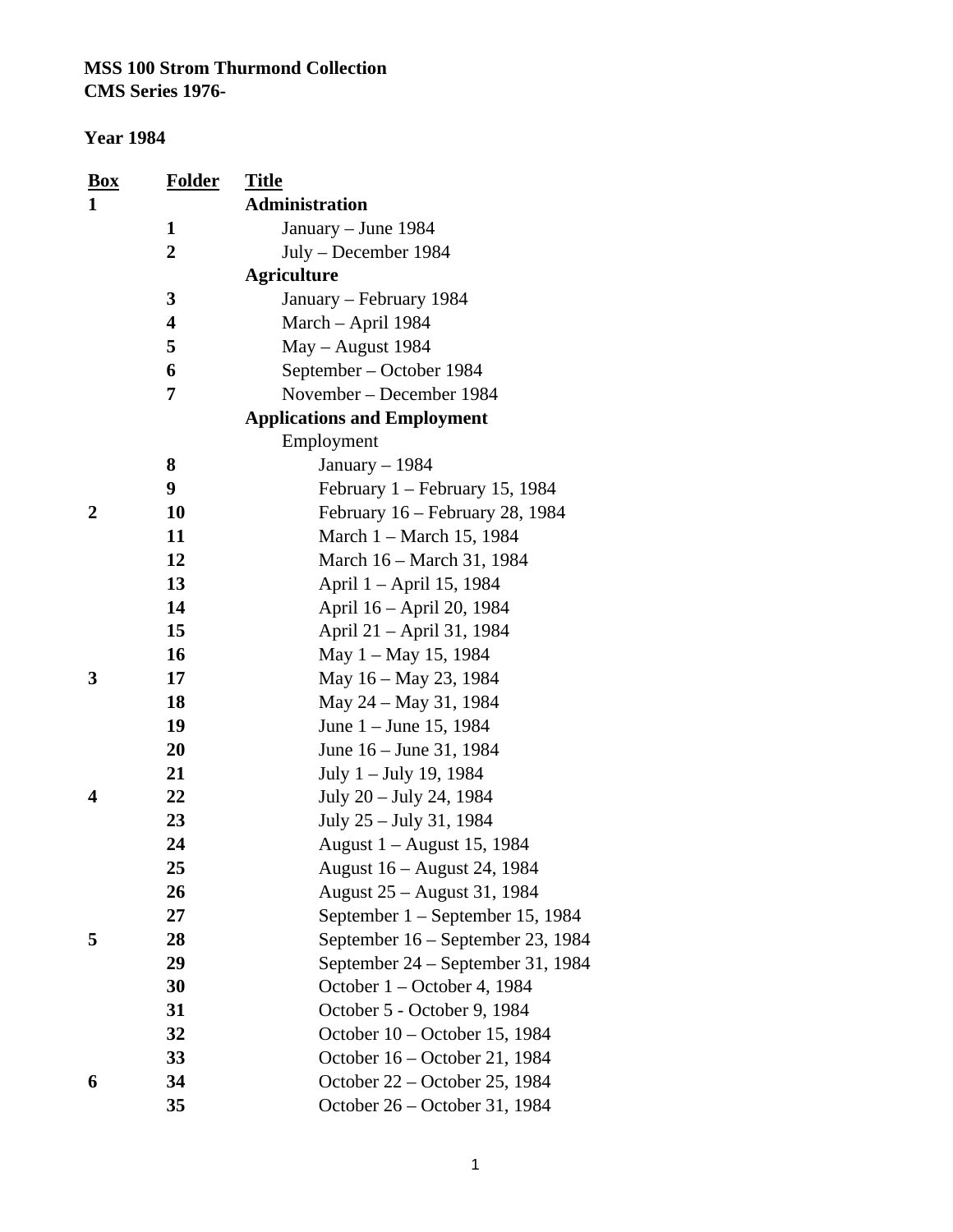| <b>Box</b> | <b>Folder</b> | <b>Title</b> |                                 |
|------------|---------------|--------------|---------------------------------|
|            | 36            |              | November $1 -$ November 8, 1984 |
|            | 37            |              | November 9 – November 15, 1984  |
|            | 38            |              | November 16 – November 19, 1984 |
|            | 39            |              | November 20 – November 27, 1984 |
|            | 40            |              | November 28 – November 31, 1984 |
|            | 41            |              | December 1 – December 13, 1984  |
| 7          | 42            |              | December 14 - December 25, 1984 |
|            | 43            |              | December 26 – December 31, 1984 |
|            |               |              | Military                        |
|            | 44            |              | <b>January 3, 1984</b>          |
|            | 45            |              | January $4$ – January 7, 1984   |
|            | 46            |              | January 9 - January 11, 1984    |
|            | 47            |              | January 12, 1984                |
|            | 48            |              | January 13 – January 17, 1984   |
| 8          | 49            |              | January 18 - January 26, 1984   |
|            | 50            |              | January 27 - January 31, 1984   |
|            | 51            |              | February 1 – February 7, 1984   |
|            | 52            |              | February 8 - February 12, 1984  |
|            | 53            |              | February 13 – February 16, 1984 |
|            | 54            |              | February 17 – February 22, 1984 |
|            | 55            |              | February 23 – February 24, 1984 |
| 9          | 56            |              | February 27 - February 29, 1984 |
|            | 57            |              | March 1 - March 8, 1984         |
|            | 58            |              | March 9 – March 14, 1984        |
|            | 59            |              | March 15 – March 24, 1984       |
|            | 60            |              | March 26 – March 27, 1984       |
|            | 61            |              | March 28 - March 30, 1984       |
|            | 62            |              | April 1 – April 5, 1984         |
| 10         | 63            |              | April 6 – April 12, 1984        |
|            | 64            |              | April 13 - April 17, 1984       |
|            | 65            |              | April 18 - April 22, 1984       |
|            | 66            |              | April 23 - April 26, 1984       |
|            | 67            |              | April 27 - April 30, 1984       |
|            | 68            |              | May 1 – May 8, 1984             |
|            | 69            |              | May 9 – May 10, 1984            |
| 11         | 70            |              | May 11 - May 16, 1984           |
|            | 71            |              | May 17 - May 23, 1984           |
|            | 72            |              | May 24 - May 28, 1984           |
|            | 73            |              | May 29 - May 31, 1984           |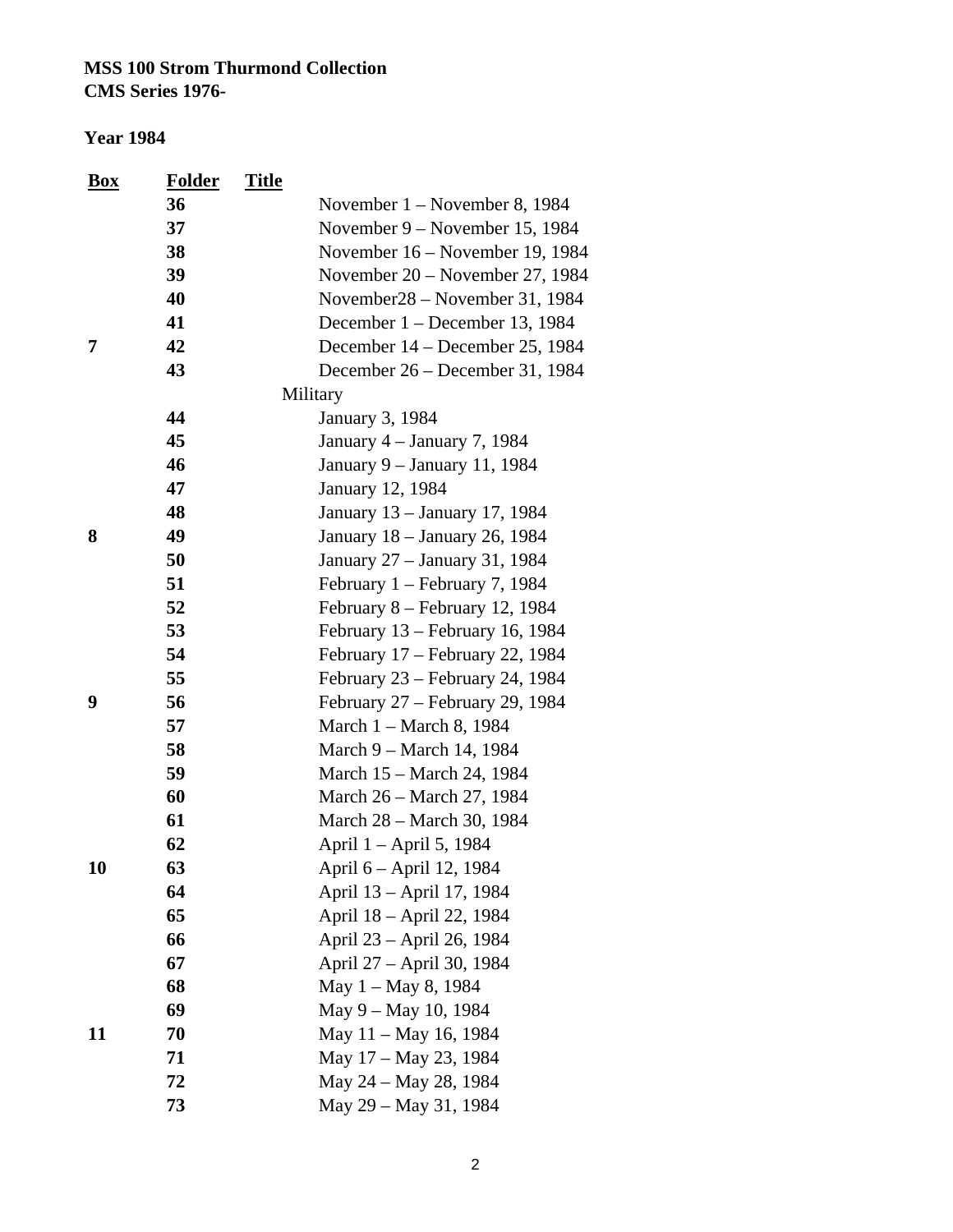| <b>Box</b> | <b>Folder</b> | <b>Title</b> |                                   |
|------------|---------------|--------------|-----------------------------------|
|            | 74            |              | June 1 – June 7, 1984             |
|            | 75            |              | June 8 – June 15, 1984            |
| 12         | 76            |              | June 16 – June 30, 1984           |
|            | 77            |              | July $1 -$ July 15, 1984          |
|            | 78            |              | July 16 – July 24, 1984           |
|            | 79            |              | July 25 - July 31, 1984           |
|            | 80            |              | August 1 – August 8, 1984         |
|            | 81            |              | August 9 – August 15, 1984        |
| 13         | 82            |              | August 16 – August 26, 1984       |
|            | 83            |              | August 27 – August 31, 1984       |
|            | 84            |              | September 4 – September 6, 1984   |
|            | 85            |              | September 7 – September 13, 1984  |
|            | 86            |              | September 14 – September 18, 1984 |
|            | 87            |              | September 19 – September 22, 1984 |
| 14         | 88            |              | September 24 – September 26, 1984 |
|            | 89            |              | September 27 – September 28, 1984 |
|            | 90            |              | October 1 – October 3, 1984       |
|            | 91            |              | October 4 – October 11, 1984      |
|            | 92            |              | October 12 – October 16, 1984     |
|            | 93            |              | October 17 - October 24, 1984     |
| 15         | 94            |              | October 25 – October 26, 1984     |
|            | 95            |              | October 29 – October 31, 1984     |
|            | 96            |              | November $1 -$ November 10, 1984  |
|            | 97            |              | November $11$ – November 15, 1984 |
|            | 98            |              | November 16 – November 20, 1984   |
|            | 99            |              | November 21 – November 28, 1984   |
| 16         | 100           |              | November 29 – November 31, 1984   |
|            | 101           |              | December 1 – December 9, 1984     |
|            | 102           |              | December 10 – December 13, 1984   |
|            | 103           |              | December 14 – December 23, 1984   |
|            | 104           |              | December 24 – December 31, 1984   |
|            | 104A          |              | Bostick, Alzeta                   |
|            |               |              | <b>Other Assistance</b>           |
|            | 105           |              | January 3 - January 23, 1984      |
| 17         | 106           |              | January 24 – January 31, 1984     |
|            | 107           |              | February $1 -$ February 15, 1984  |
|            | 108           |              | February 16 – February 28, 1984   |
|            | 109           |              | March 1 – March 16, 1984          |
|            | 110           |              | March 19 - March 30, 1984         |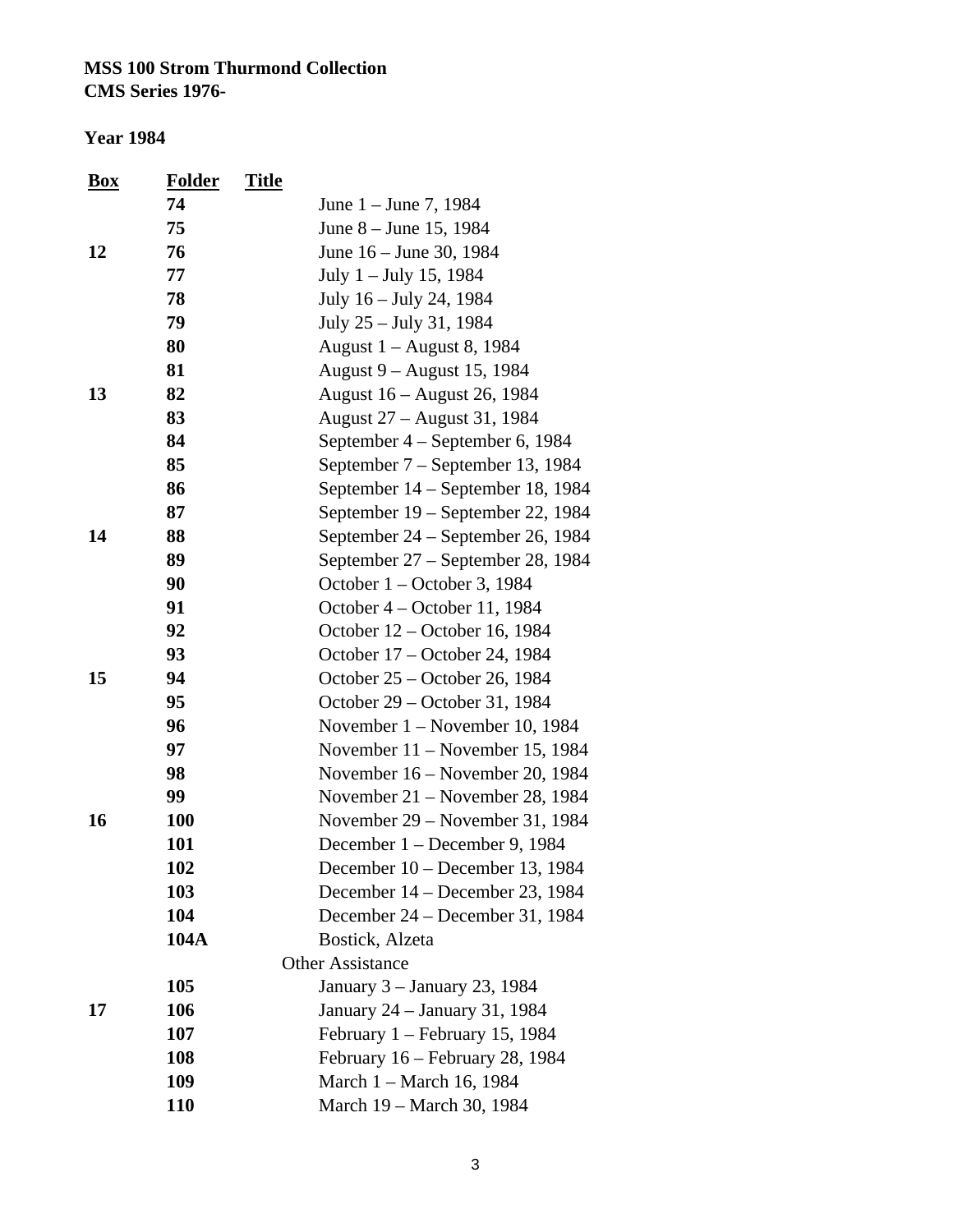| <b>Box</b> | <b>Folder</b> | <b>Title</b>                      |
|------------|---------------|-----------------------------------|
|            | 111           | April 2 – April 10, 1984          |
| 18         | 112           | April 11 - April 30, 1984         |
|            | 113           | May 1 – May 16, 1984              |
|            | 114           | May 18 – May 31, 1984             |
|            | 115           | June 1 – June 13, 1984            |
|            | 116           | June 14 – June 22, 1984           |
|            | 117           | June 23 – June 30, 1984           |
| 19         | 118           | July 1 – July 16, 1984            |
|            | 119           | July 17 – July 27, 1984           |
|            | 120           | July 28 – July 31, 1984           |
|            | 121           | August 1 – August 8, 1984         |
|            | 122           | August 9 - August 16, 1984        |
|            | 123           | August 17 – August 23, 1984       |
| 20         | 124           | August 24 – August 31, 1984       |
|            | 125           | September 1 – September 9, 1984   |
|            | 126           | September 10 – September 13, 1984 |
|            | 127           | September 14 – September 19, 1984 |
|            | 128           | September 20 – September 24, 1984 |
|            | 129           | September 25 – September 28, 1984 |
|            | 130           | October 1 – October 12, 1984      |
| 21         | 131           | October 15 – October 24, 1984     |
|            | 132           | October 26 – October 31, 1984     |
|            | 133           | November $1 -$ November 13, 1984  |
|            | 134           | November 14 – November 20, 1984   |
|            | 135           | November $21$ – November 29, 1984 |
|            | 136           | December 1 – December 10, 1984    |
|            | 137           | December 11 - December 31, 1984   |
|            |               | Federal and SC Inmates            |
| 22         | 138           | January - May 1984                |
|            | 139           | June - 1984                       |
|            | 140           | $July-1984$                       |
|            | 141           | August – September 1984           |
|            | 142           | October - December 1984           |
|            |               | Veterans                          |
|            | 143           | January 1 - January 18, 1984      |
|            | 144           | January 19 - January 31, 1984     |
| 23         | 145           | February 1 – February 27, 1984    |
|            | 146           | February 28 – February 29, 1984   |
|            | 147           | March - 1984                      |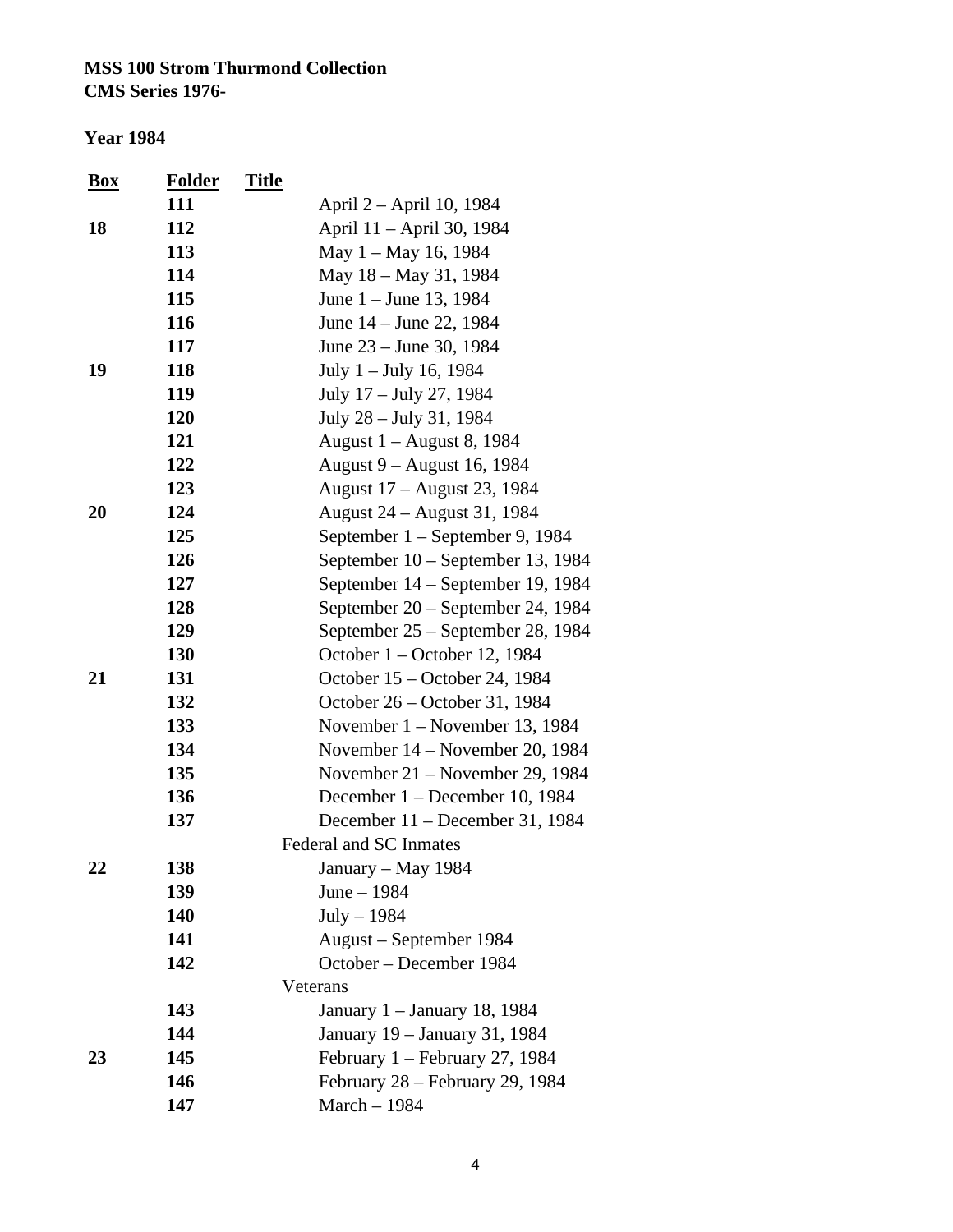| <b>Box</b> | <b>Folder</b> | <b>Title</b> |                                   |
|------------|---------------|--------------|-----------------------------------|
|            | 148           |              | April 1 - April 19, 1984          |
|            | 149           |              | April 20, 1984                    |
|            | 150           |              | April 21 – April 30, 1984         |
| 24         | 151           |              | May 1 – May 7, 1984               |
|            | 152           |              | May 8 – May 16, 1984              |
|            | 153           |              | May 17 - May 31, 1984             |
|            | 154           |              | June 1 – June 6, 1984             |
|            | 155           |              | June 7 – June 27, 1984            |
|            | 156           |              | June 28 – June 30, 1984           |
|            | 157           |              | July 1 – July 10, 1984            |
|            | 158           |              | July 11 - July 16, 1984           |
| 25         | 159           |              | July 17 – July 31, 1984           |
|            | 160           |              | August 1 – August 7, 1984         |
|            | 161           |              | August 8 - August 13, 1984        |
|            | 162           |              | August 14 – August 20, 1984       |
|            | 163           |              | August 21 – August 27, 1984       |
|            | 164           |              | August 27, 1984                   |
|            | 165           |              | August 28 – August 31, 1984       |
| 26         | 166           |              | September $1 - 14$ , 1984         |
|            | 167           |              | September 14, 1984                |
|            | 168           |              | September 14, 1984                |
|            | 169           |              | September 14 - September 15, 1984 |
|            | 170           |              | September 17 – September 21, 1984 |
|            | 171           |              | September 24 – September 26, 1984 |
|            | 172           |              | September 27 – September 31, 1984 |
| 27         | 173           |              | October 1 – October 2, 1984       |
|            | 174           |              | October 4 – October 10, 1984      |
|            | 175           |              | October 11 – October 15, 1984     |
|            | 176           |              | October 16 - October 18, 1984     |
|            | 177           |              | October 22, 1984                  |
|            | 178           |              | October 25, 1984                  |
|            | 179           |              | October 25 – October 28, 1984     |
|            | <b>180</b>    |              | October 29 – October 31, 1984     |
| 28         | 181           |              | November $1 -$ November 5, 1984   |
|            | 182           |              | November 6 – November 9, 1984     |
|            | 183           |              | November 13 - November 18, 1984   |
|            | 184           |              | November 19 – November 29, 1984   |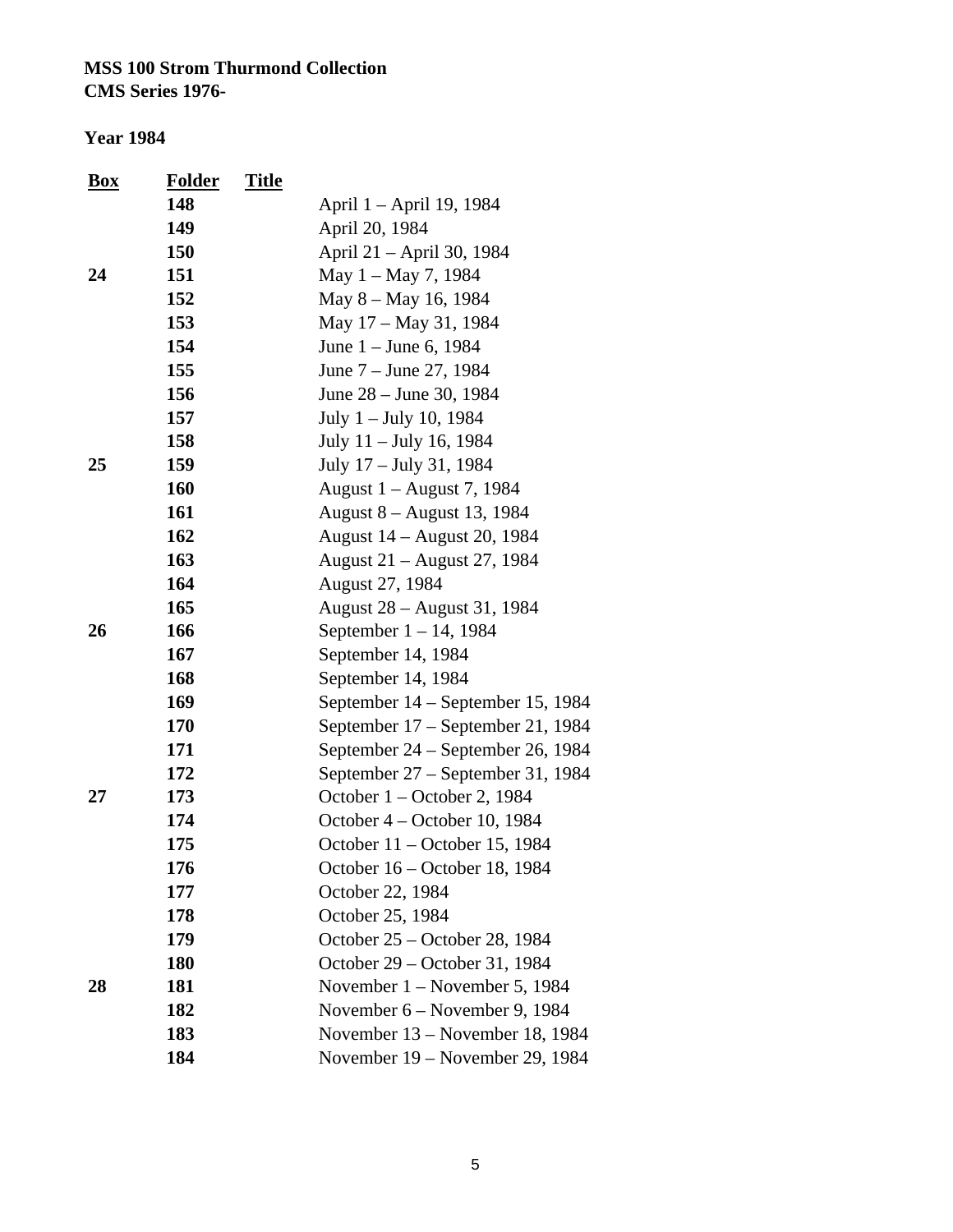**CMS Series 1976-**

| <b>Box</b> | <b>Folder</b> | <u>Title</u>                          |
|------------|---------------|---------------------------------------|
|            | 185           | December 3 – December 11, 1984        |
|            | 186           | December 12 – December 19, 1984       |
| 29         | 187           | December 20 – December 31, 1984       |
|            | 187A          | <b>Appointments - 1984</b>            |
|            | 188           | <b>Appropriations - 1984</b>          |
|            | 189           | <b>Aviation - 1984</b>                |
|            |               | <b>Banking</b>                        |
|            | 190           | February - May1984                    |
|            | 191           | June – September 1984                 |
|            | 192           | <b>Beverages - 1984</b>               |
|            |               | <b>Business - 1984</b>                |
|            |               | <b>Budget Deficit</b>                 |
|            | 193           | Deficit Reduction Package - 1984      |
|            | 194           | Grace Commission - 1984               |
| 30         |               | <b>Various Issues</b>                 |
|            | 195           | January - July 1984                   |
|            | 196           | August – December 1984                |
|            | 196A          | <b>Campaign Finance Reform - 1984</b> |
|            | 197           | Civil Rights - 1984                   |
|            |               | <b>Communications</b>                 |
|            | 198           | February - July 1984                  |
|            | 199           | August – December 1984                |
|            |               | <b>Communities and Organizations</b>  |
|            | 200           | January – May 1984                    |
|            | 201           | June – July 1984                      |
| 31         | 202           | August – December 1984                |
|            | 203           | Congress - 1984                       |
|            |               | <b>Constituent Response</b>           |
|            | 204           | January – February 1984               |
|            | 205           | March - April 1984                    |
|            | 206           | May - June 1984                       |
|            | 207           | $July - August 1984$                  |
|            | 208           | September - 1984                      |
| 32         | 209           | October - 1984                        |
|            | 210           | November $-1984$                      |
|            | 211           | December $-1984$                      |
|            | 212           | <b>Constitutional Affairs - 1984</b>  |
|            | 213           | <b>Contracts – 1984</b>               |
|            | 214           | <b>Crime - 1984</b>                   |
|            |               |                                       |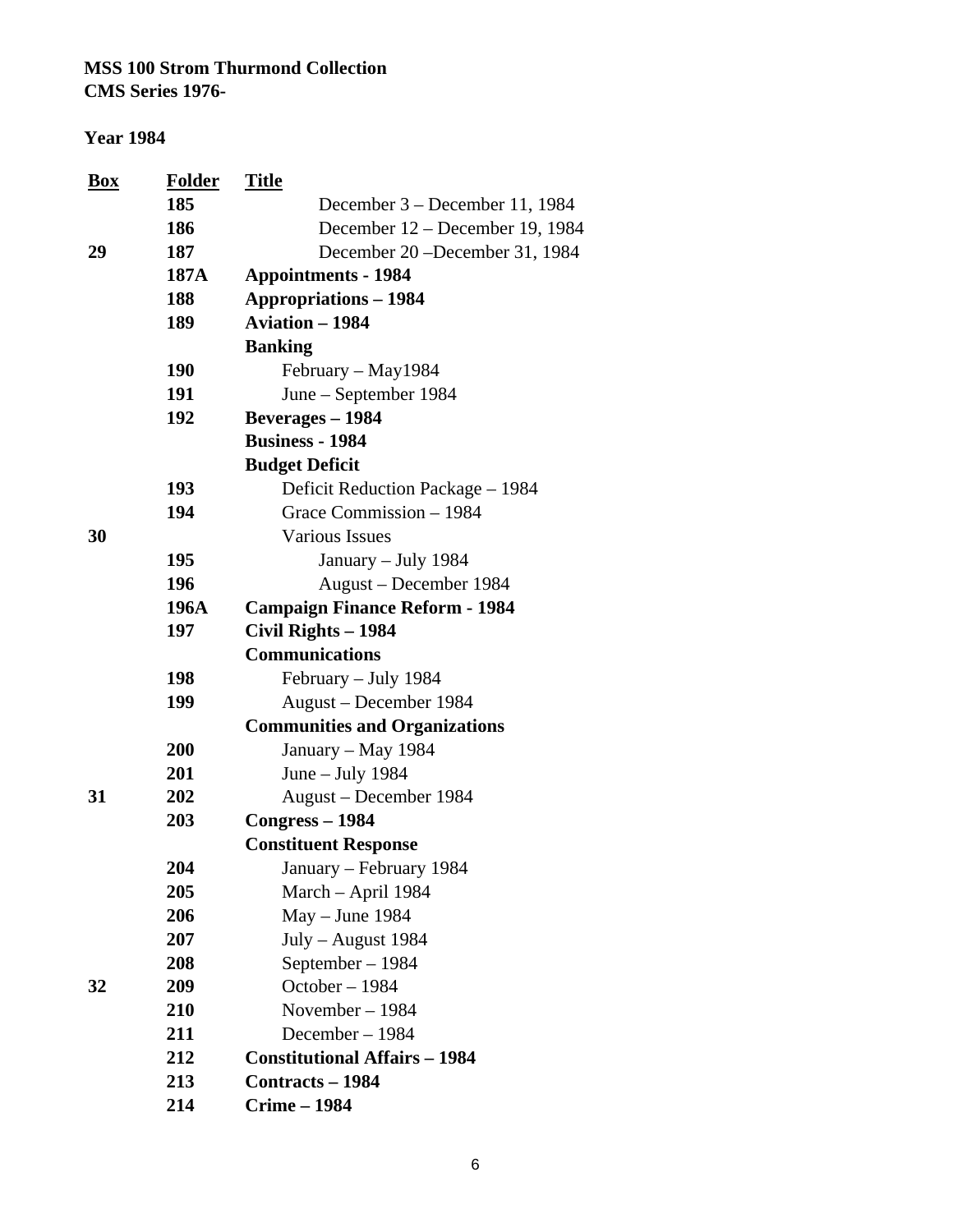| <u>Box</u> | <b>Folder</b> | <b>Title</b>                                        |
|------------|---------------|-----------------------------------------------------|
|            |               | <b>Education</b>                                    |
|            | 215           | January – March 1984                                |
|            | 216           | April - 1984                                        |
|            | 217           | $May - 1984$                                        |
| 33         | 218           | June $-$ July 1984                                  |
|            | 219           | August - 1984                                       |
|            | 220           | September - 1984                                    |
|            | 221           | October - 1984                                      |
|            | 222           | November – December 1984                            |
|            |               | <b>Energy</b>                                       |
|            | 223           | January – June 1984                                 |
|            | 224           | July – December 1984                                |
|            | 225           | Abbeville Hydroelectric Compensation Measure - 1984 |
|            |               | <b>Environment</b>                                  |
|            | 226           | January - May 1984                                  |
| 34         | 227           | June $-$ July 1984                                  |
|            | 228           | August – September 1984                             |
|            | 229           | October - December 1984                             |
|            |               | <b>Federal Housing Authority</b>                    |
|            | 230           | January 1 – February 20, 1984                       |
|            | 232           | April - 1984                                        |
|            | 233           | May 1984                                            |
|            | 234           | June $1 -$ June 13, 1984                            |
| 35         | 235           | June 14 - July 31, 1984                             |
|            | 236           | August $-1984$                                      |
|            | 237           | September - 1984                                    |
|            | 238           | October - 1984                                      |
|            | 239           | November - 1984                                     |
|            | 240           | December $-1984$                                    |
|            | 241           | <b>Federal Government - 1984</b>                    |
|            |               | <b>Finance</b>                                      |
| 36         | 243           | $May - June 1984$                                   |
|            | 244           | July – December 1984                                |
|            | 245           | <b>Financial Aid - 1984</b>                         |
|            |               | <b>Foreign Affairs</b>                              |
|            | 246           | January - February 1984                             |
|            | 247           | March - 1984                                        |
|            | 248           | April 1 – May 14, 1984                              |
|            | 249           | May 15 - June 31, 1984                              |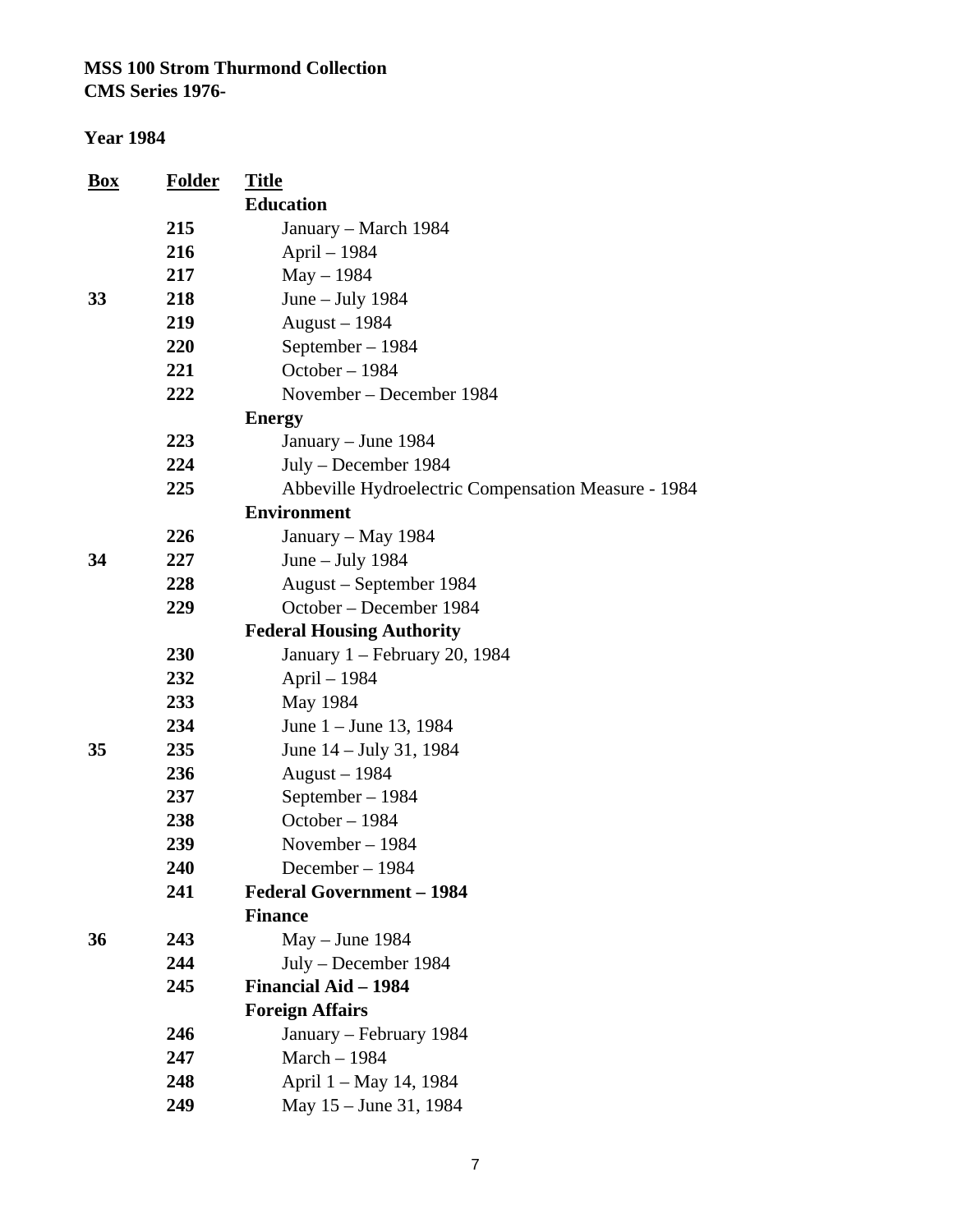**CMS Series 1976-**

#### **Year 1984**

| <b>Box</b> | <b>Folder</b> | <b>Title</b>                                                |
|------------|---------------|-------------------------------------------------------------|
|            | 250           | July – September 1984                                       |
|            | 251           | October - December 1984                                     |
|            | 252           | <b>Foreign Policy - 1984</b>                                |
| 37         |               | <b>Foreign Relations</b>                                    |
|            | 253           | January – June 1984                                         |
|            | 254           | July - December 1984                                        |
|            | 254A          | Genocide - 1984                                             |
|            |               | <b>Grants</b>                                               |
|            | 255           | January – April 1984                                        |
|            | 256           | $May - 1984$                                                |
|            | 257           | June $-1984$                                                |
|            | 258           | $July - 1984$                                               |
|            | 259           | August – September 1984                                     |
|            | 260           | October – December 1984                                     |
|            | 261           | Educational Block Grant in SC - Implementation Study - 1984 |
|            | 262           | MEGALS Rural Health - 1984                                  |
| 38         | 263           | Handicapped - 1984                                          |
|            |               | <b>Health and Welfare</b>                                   |
|            | 264           | January $-1984$                                             |
|            | 265           | $February - 1984$                                           |
|            | 266           | March - 1984                                                |
|            | 267           | April - 1984                                                |
|            | 268           | $May - 1984$                                                |
|            | 269           | June - 1984                                                 |
|            | 270           | $July - 1984$                                               |
| 39         | 271           | August $-1984$                                              |
|            | 272           | September - 1984                                            |
|            | 273           | October - 1984                                              |
|            | 274           | November $-1984$                                            |
|            | 275           | December - 1984                                             |
|            | 276           | Drinking Age $-1984$                                        |
|            | 277           | <b>Historic Preservation - 1984</b>                         |
| 40         |               | <b>Housing</b>                                              |
|            | 278           | January – March 1984                                        |
|            | 279           | April - 1984                                                |
|            | 280           | $May - June 1984$                                           |
|            | 281           | $July - 1984$                                               |
|            | 282           | August $-1984$                                              |
|            | 283           | September - 1984                                            |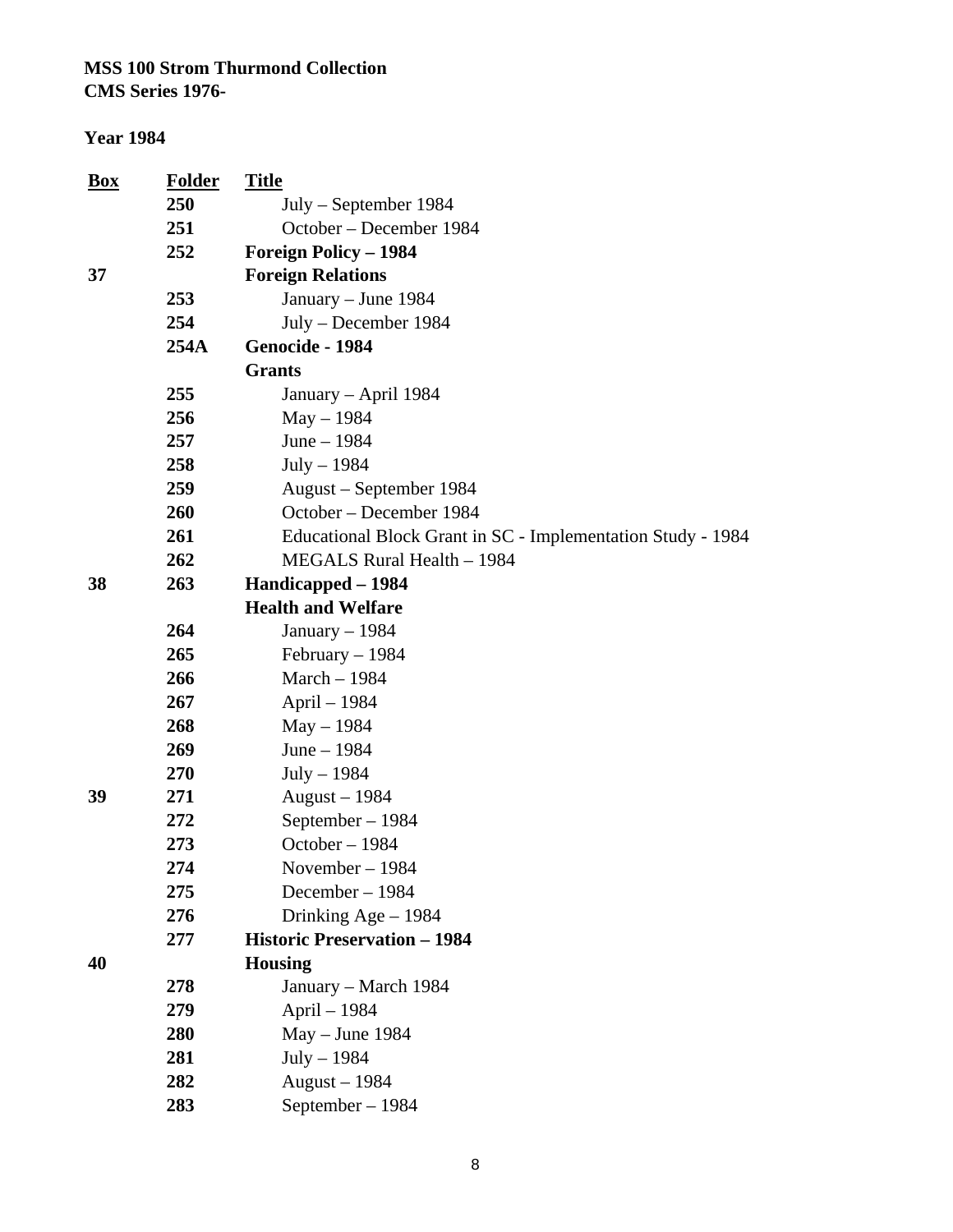| <u>Box</u> | <b>Folder</b> | <u>Title</u>                      |
|------------|---------------|-----------------------------------|
| 41         | 284           | October-1984                      |
|            | 285           | November-1984                     |
|            | 286           | December - 1984                   |
|            |               | Immigration                       |
|            | 287           | January 1984                      |
|            | 287A          | February 1984                     |
|            | 287B          | March 1984                        |
|            | 287C          | April 1984                        |
|            | 287D          | May 1984                          |
|            | 288           | June $-1984$                      |
|            | 289           | $July - 1984$                     |
|            | 290           | August 1 – August 15, 1984        |
|            | 291           | August 16 - 31, 1984              |
| 42         | 292           | September – 1984                  |
|            | 293           | October $-1984$                   |
|            | 294           | November $-1984$                  |
|            | 295           | December-1984                     |
|            | 296           | <b>Indian Affairs - 1984</b>      |
|            |               | <b>Insurance and Retirement</b>   |
|            | 297           | January – February 1984           |
|            | 298           | March - 1984                      |
| 43         | 299           | April – 1984                      |
|            | 300           | $May - 1984$                      |
|            | 301           | June - 1984                       |
|            | 302           | July 1 – July 19, 1984            |
|            | 303           | July 20 – July 31, 1984           |
|            | 304           | August 1 – August 15, 1984        |
|            | 305           | August 16 – August 31, 1984       |
| 44         | 306           | September 1 – September 21, 1984  |
|            | 307           | September 22 – September 30, 1984 |
|            | 308           | October-1984                      |
|            | 309           | November - 1984                   |
|            | 310           | December-1984                     |
|            | 311           | <b>COLA-1984</b>                  |
|            |               | <b>Invitations</b>                |
|            | 312           | January – March 1984              |
| 45         | 313           | April - June 1984                 |
|            | 314           | July – December 1984              |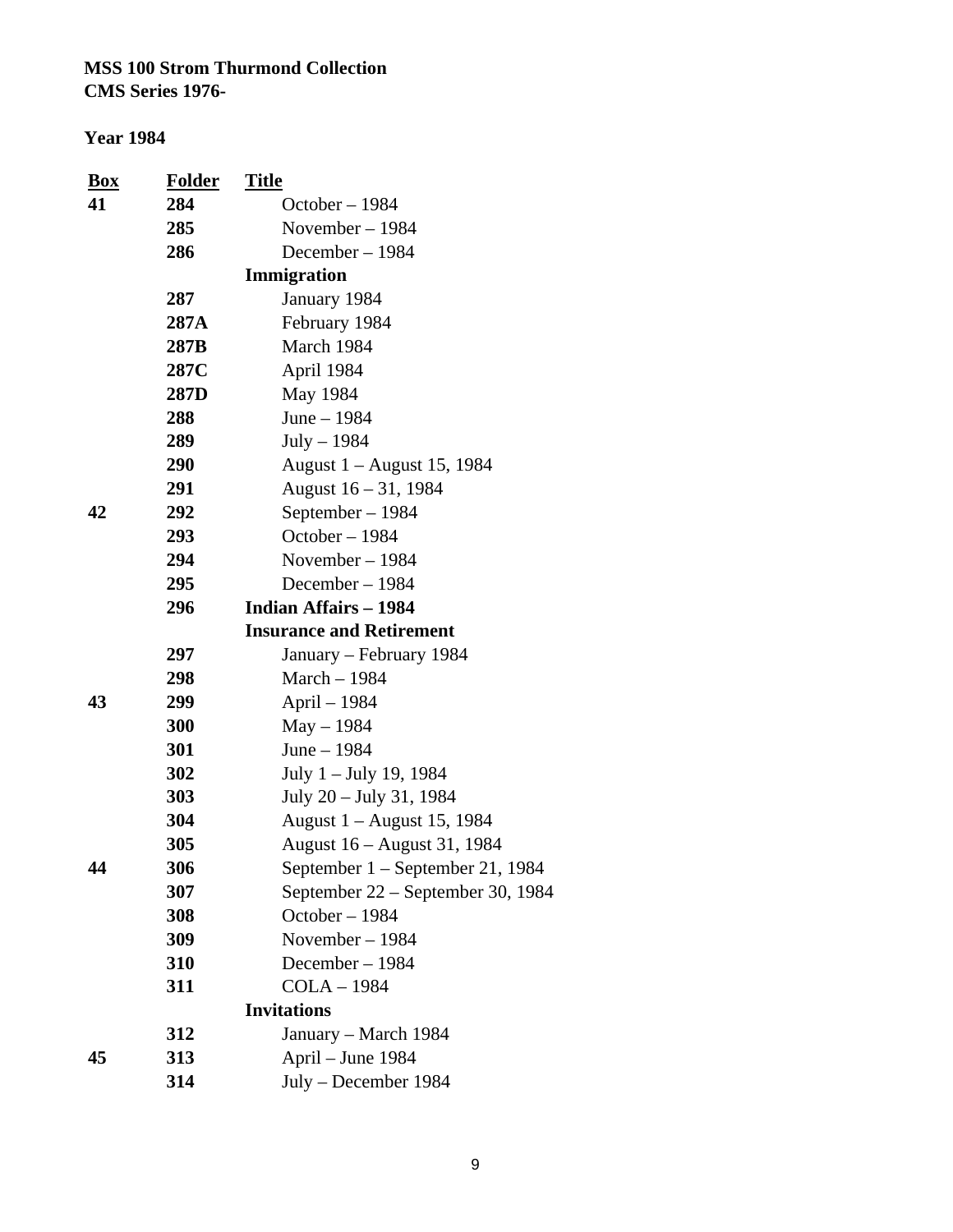| <b>Box</b> | <u>Folder</u> | <b>Title</b>                      |
|------------|---------------|-----------------------------------|
|            |               | Labor                             |
|            | 315           | January – April 1984              |
|            | 316           | $May - June 1984$                 |
|            | 317           | July – December 1984              |
|            |               | Legal                             |
|            | 318           | January – May 1984                |
|            | 319           | June $1$ – September 23, 1984     |
|            | 320           | September 24 - December 31, 1984  |
|            |               | <b>Legislation</b>                |
|            | 321           | January $-1984$                   |
| 46         | 322           | February $-1984$                  |
|            | 323           | March - 1984                      |
|            | 324           | April 1 – April 13, 1984          |
|            | 325           | April 16 – April 30, 1984         |
|            | 326           | May 1 – May 18, 1984              |
|            | 327           | May 19 – May 31, 1984             |
| 47         | 328           | June $1 -$ June 15, 1984          |
|            | 329           | June 16 – June 30, 1984           |
|            | 330           | July 1 – July 18, 1984            |
|            | 331           | July 19 – July 31, 1984           |
|            | 332           | August 1 – August 13, 1984        |
|            | 333           | August 14 – August 24, 1984       |
| 48         | 334           | August 27 – August 31, 1984       |
|            | 335           | September 1 – September 13, 1984  |
|            | 336           | September 14 – September 21, 1984 |
|            | 337           | September 24 – September 30, 1984 |
|            | 338           | October 1 – October 4, 1984       |
|            | 339           | October 5 – October 17, 1984      |
|            | 340           | October 18 - October 30, 1984     |
|            | 341           | November – December 1984          |
| 49         | 342           | Product Liability Act: Con - 1984 |
|            |               | <b>Product Liability Act: Pro</b> |
|            | 343           | April - May 1984                  |
|            | 344           | June – October 1984               |
|            | 345           | <b>Loans</b> – 1984               |
|            | 346           | <b>Medals - 1984</b>              |
|            | 347           | <b>Memorial</b> – 1984            |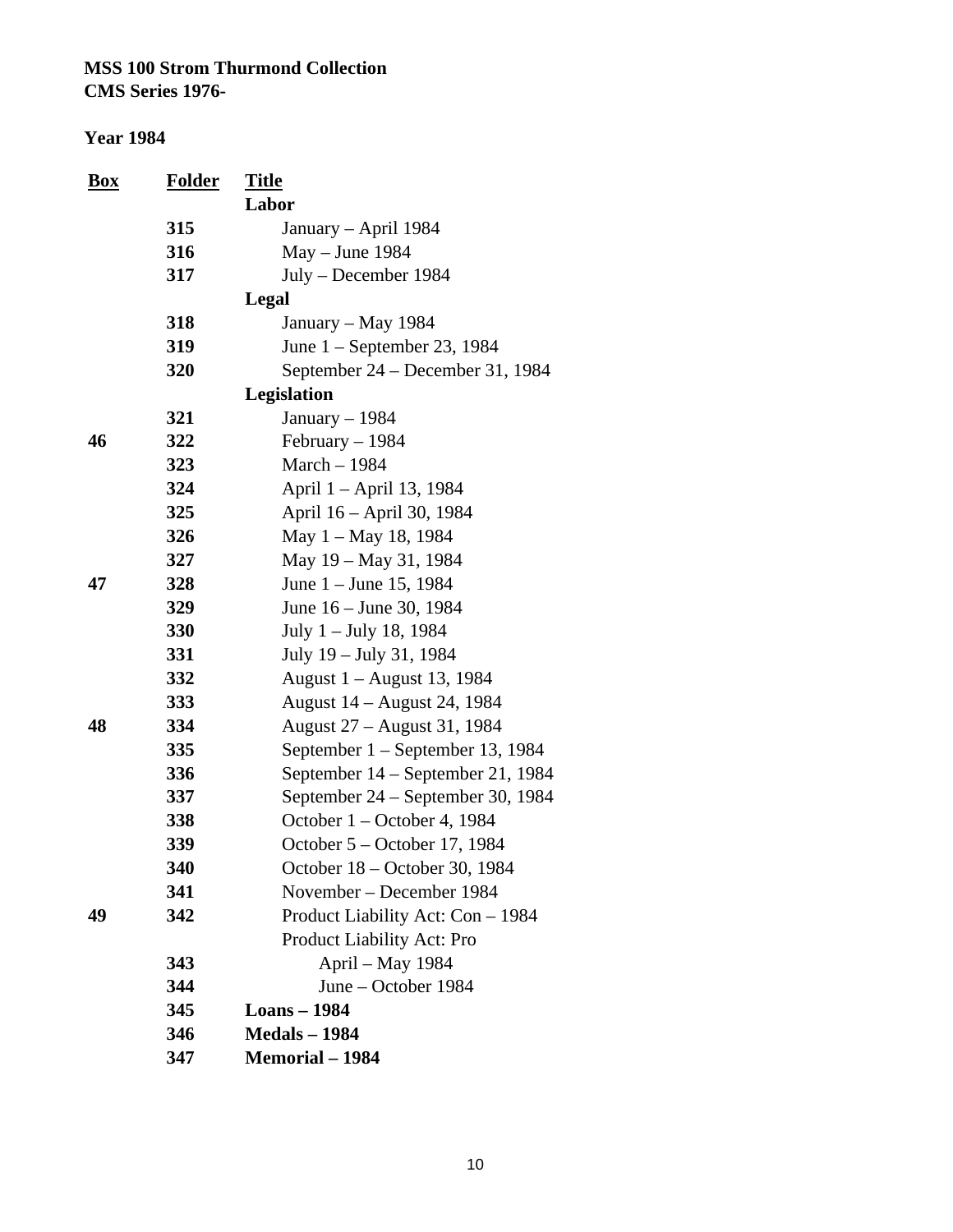| <u>Box</u> | <b>Folder</b> | <u>Title</u>                                       |
|------------|---------------|----------------------------------------------------|
|            |               | <b>Military</b>                                    |
|            | 348           | January $-1984$                                    |
|            | 349           | February $1 -$ February 14, 1984                   |
|            | 350           | February 15 - February 28, 1984                    |
| 50         | 351           | March - 1984                                       |
|            | 352           | April – 1984                                       |
|            | 353           | $May - 1984$                                       |
|            | 354           | June $-1984$                                       |
|            | 355           | July 1 – July 18, 1984                             |
|            | 356           | July 19 – July 31, 1984                            |
|            | 357           | August 1 - September 17, 1984                      |
| 51         | 358           | September 18 – September 31, 1984                  |
|            | 359           | October – December 1984                            |
|            | 360           | Defense Authorization Bill - 1984                  |
|            | 361           | <b>Monuments</b> – 1984                            |
|            | 362           | <b>Natural Resources - 1984</b>                    |
|            | 363           | <b>Nuclear Power - 1984</b>                        |
|            | 364           | <b>Parks and Recreation - 1984</b>                 |
|            |               | <b>Personal</b>                                    |
|            | 365           | January – June 1984                                |
|            | 366           | July - December 1984                               |
|            | 367           | <b>Political Affairs - 1984</b>                    |
| 52         |               | <b>Postal Affairs</b>                              |
|            | 368           | January - May 1984                                 |
|            | 369           | June - July 1984                                   |
|            | 370           | August $-1984$                                     |
|            | 371           | September – October 1984                           |
|            | 372           | November – December 1984                           |
| 53         |               | <b>Projects</b>                                    |
|            | 373           | January – May 1984                                 |
|            | 374           | June - July 1984                                   |
|            | 375           | August - September 1984                            |
|            | 376           | October - December 1984                            |
|            | 377           | South Carolina - Augusta Canal Water Power Project |
|            |               | March 1983 – October 1984                          |
|            |               | South Carolina - I-85 near Spartanburg             |
|            | 378           | March - August 1983                                |
|            | 379           | September 1983 – February 1984                     |
|            |               |                                                    |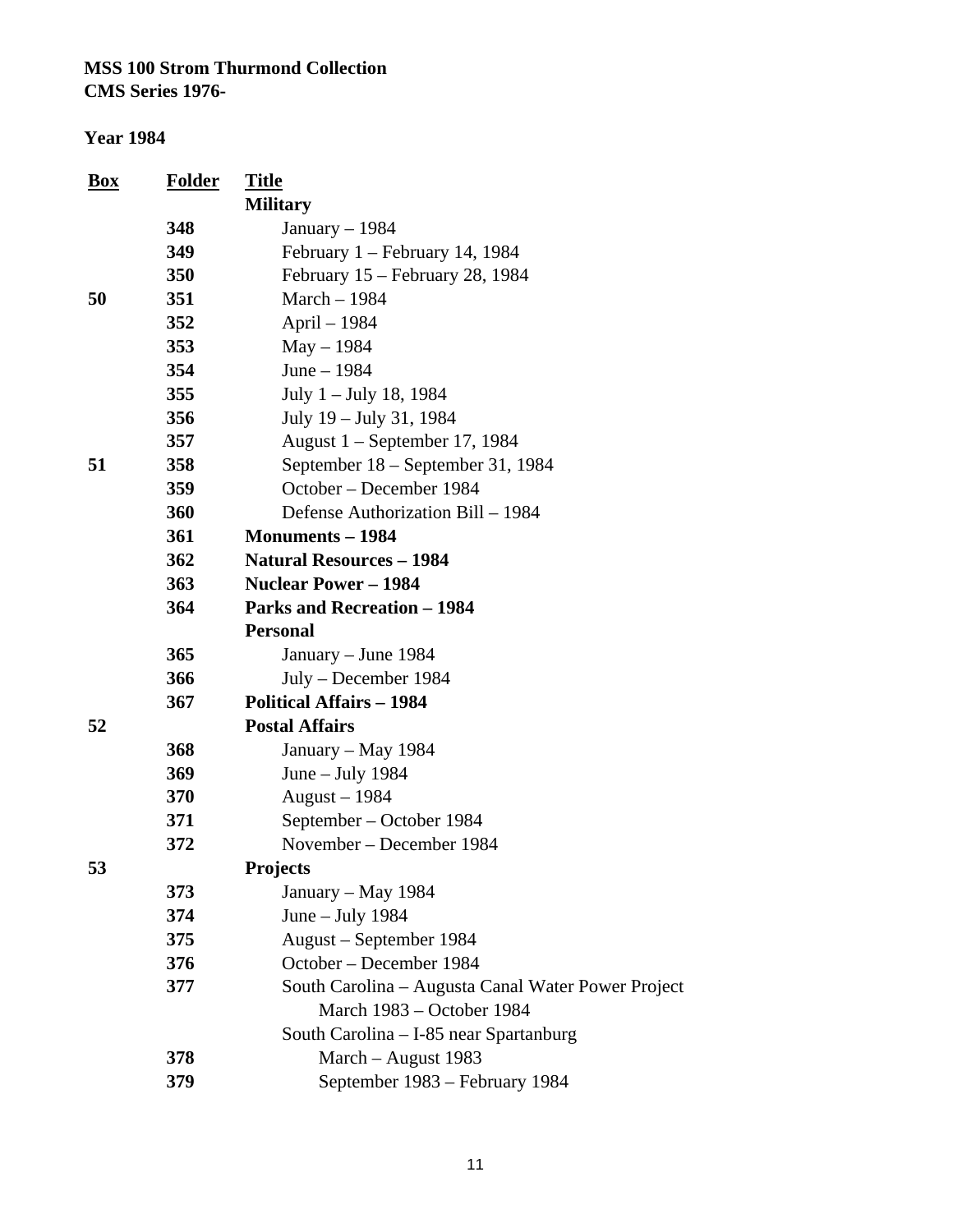| Box | <b>Folder</b>     | <u>Title</u>                            |
|-----|-------------------|-----------------------------------------|
| 54  |                   | <b>Public Relations</b>                 |
|     | <b>380</b><br>381 | January – February 1984<br>March - 1984 |
|     |                   |                                         |
|     | 382               | April 2 – April 17, 1984                |
|     | 383               | April 18 - April 30, 1984               |
|     | 384               | May 1 – May 20, 1984                    |
|     | 385               | May 21 - May 31, 1984                   |
|     | 386               | June $-$ July 1984                      |
|     | 387               | August – September 1984                 |
|     | 388               | October – December 1984                 |
| 55  |                   | <b>Recommendations</b>                  |
|     | 389               | January – March 1984                    |
|     | 390               | April - May 1984                        |
|     | 391               | June – August 1984                      |
|     | 392               | September – October 1984                |
|     | 393               | November – December 1984                |
|     | 394               | Religion - 1984                         |
|     | 395               | <b>Rivers and Harbors - 1984</b>        |
| 56  |                   | <b>Roads</b>                            |
|     | 396               | January – June 1984                     |
|     | 397               | July – September 1984                   |
|     | 398               | October - December 1984                 |
|     | 399               | Salaries - 1984                         |
|     |                   | <b>Small Business Administration</b>    |
|     | 400               | January – March 1984                    |
|     | 401               | April 1 - May 24, 1984                  |
|     | 402               | May 25 - July 30, 1984                  |
|     | 403               | August – September 1984                 |
| 57  | 404               | October - November 1984                 |
|     | 405               | December - 1984                         |
|     |                   | <b>Social Security</b>                  |
|     | 406               | January 2 - January 20, 1984            |
|     | 407               | January 24 – January 25, 1984           |
|     | 408               | February $1 -$ February 15, 1984        |
|     | 409               | February 16 - February 27, 1984         |
|     | 410               | March 1 – March 14, 1984                |
|     | 411               | March 15 – March 23, 1984               |
| 58  | 412               | March 24 – March 30, 1984               |
|     | 413               | April 2 – April 10, 1984                |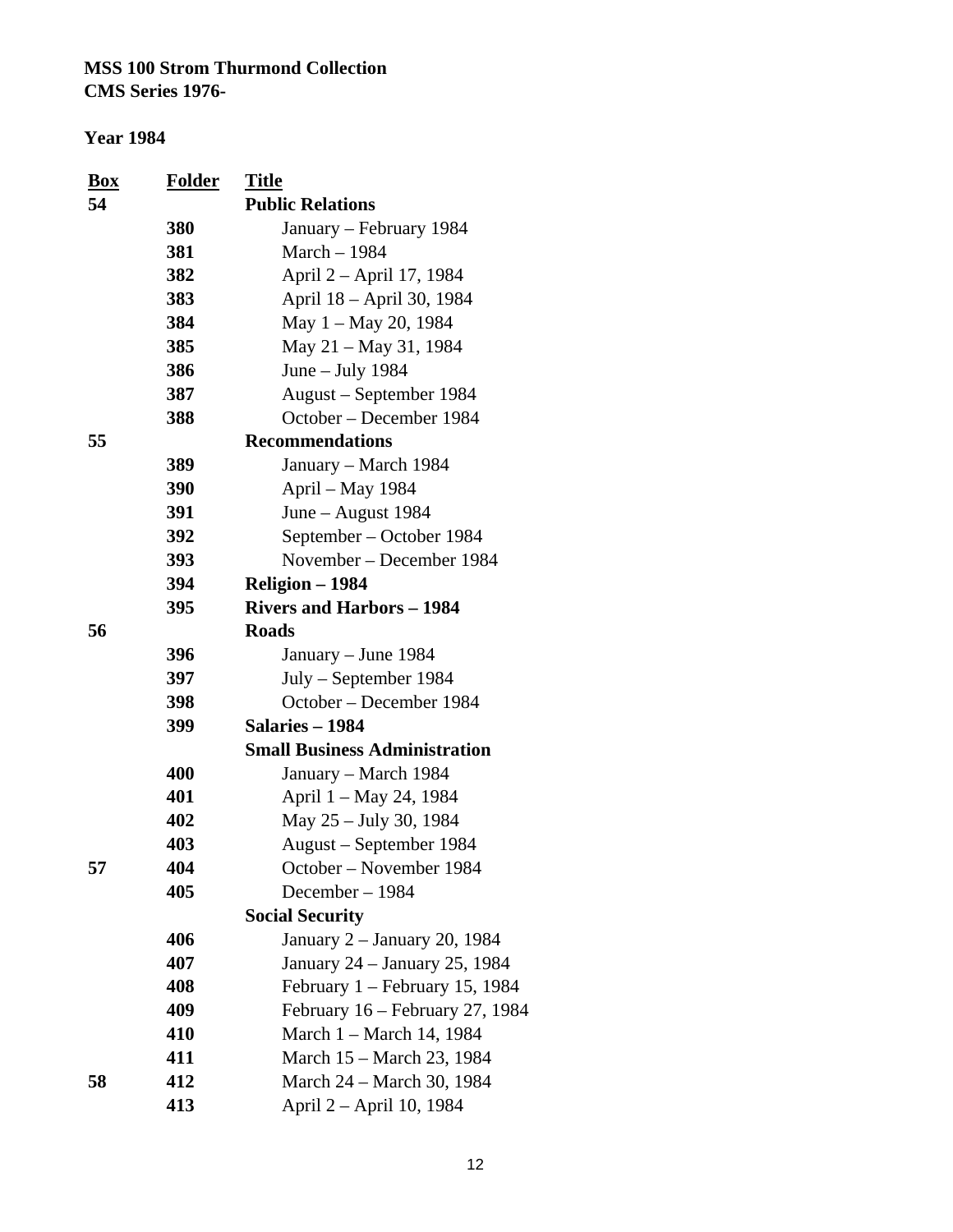| <b>Box</b> | <b>Folder</b> | <b>Title</b>                      |
|------------|---------------|-----------------------------------|
|            | 414           | April 11 – April 19, 1984         |
|            | 415           | April 20 - April 24, 1984         |
|            | 416           | April 25 – April 30, 1984         |
|            | 417           | May $1 -$ May 5, 1984             |
|            | 418           | May 7 – May 9, 1984               |
|            | 419           | May 10 - May 14, 1984             |
| 59         | 420           | May 15 – May 19, 1984             |
|            | 421           | May 21 – May 23, 1984             |
|            | 422           | May 24 – May 26, 1984             |
|            | 423           | May 29 – May 31, 1984             |
|            | 424           | June 1 – June 8, 1984             |
|            | 425           | June 9 – June 12, 1984            |
|            | 426           | June 13 – June 15, 1984           |
|            | 427           | June 18 – June 21, 1984           |
| 60         | 428           | June 22 – June 25, 1984           |
|            | 429           | June 26 – June 28, 1984           |
|            | 430           | June 29 – June 30, 1984           |
|            | 431           | July $1 -$ July 5, 1984           |
|            | 432           | July 6 – July 11, 1984            |
|            | 433           | July 12 – July 18, 1984           |
|            | 434           | July 19 – July 20, 1984           |
|            | 435           | July 23 – July 27, 1984           |
| 61         | 436           | July 30, 1984                     |
|            | 437           | August 1 – August 4, 1984         |
|            | 438           | August 6 – August 10, 1984        |
|            | 439           | August 11 – August 16, 1984       |
|            | 440           | August 17 – August 20, 1984       |
|            | 441           | August 21 - August 23, 1984       |
|            | 442           | August 24 – August 27, 1984       |
|            | 443           | August 28 – August 31, 1984       |
| 62         | 444           | September 1 – September 7, 1984   |
|            | 445           | September 10 – September 12, 1984 |
|            | 446           | September 13 – September 15, 1984 |
|            | 447           | September 17 – September 19, 1984 |
|            | 448           | September 20 – September 22, 1984 |
|            | 449           | September 24 – September 25, 1984 |
|            | 450           | September 26 - September 27, 1984 |
|            | 451           | September 28, 1984                |
| 63         | 452           | September 29 - September 31, 1984 |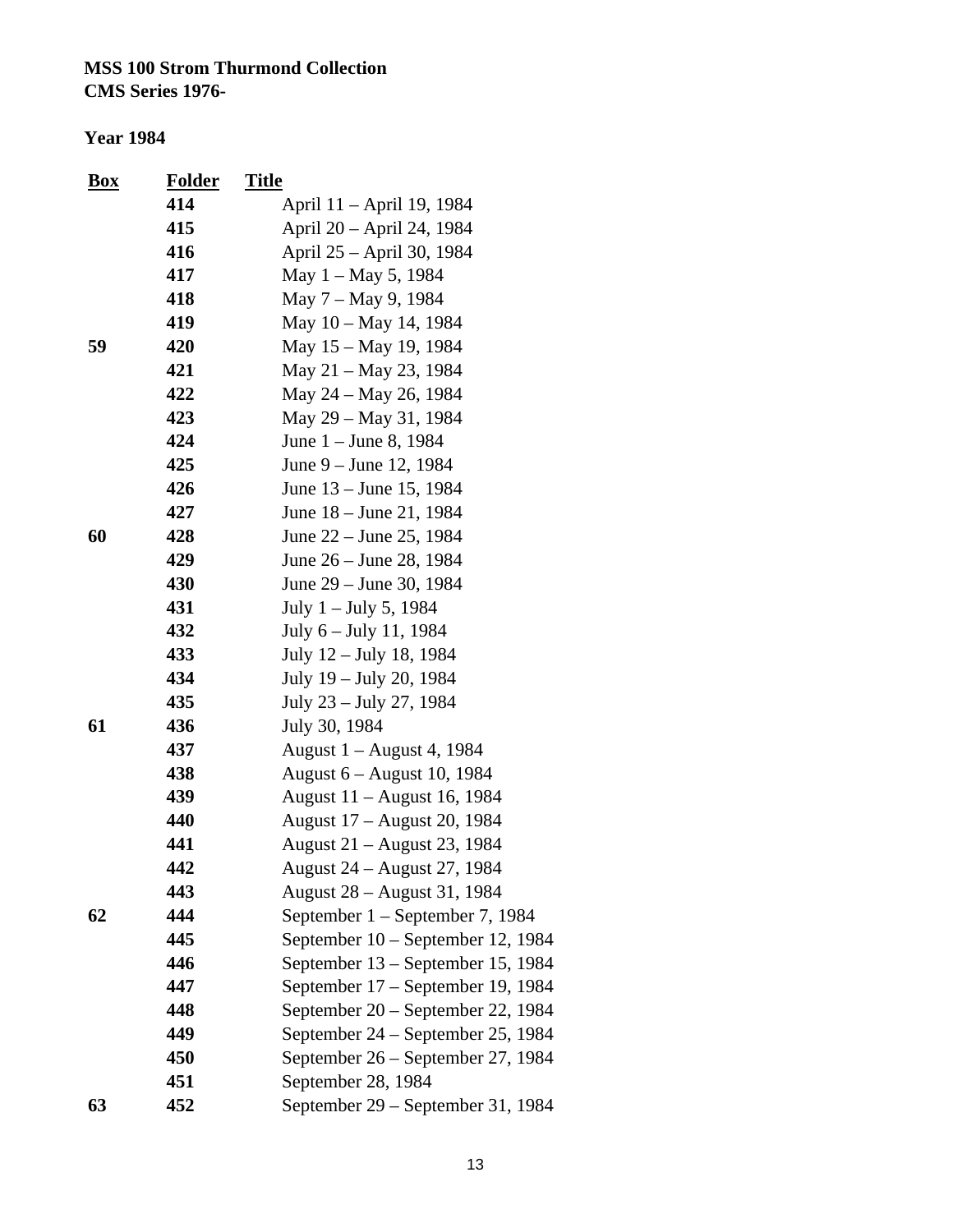| <b>Box</b> | <b>Folder</b> | <b>Title</b>                      |
|------------|---------------|-----------------------------------|
|            | 453           | October $1 -$ October 4, 1984     |
|            | 454           | October 5 – October 8, 1984       |
|            | 455           | October 9 – October 12, 1984      |
|            | 456           | October 15 - October 16, 1984     |
|            | 457           | October 17 – October 20, 1984     |
|            | 458           | October 22 – October 23, 1984     |
|            | 459           | October 24 – October 25, 1984     |
| 64         | 460           | October 26 – October 27, 1984     |
|            | 461           | October 29, 1984                  |
|            | 462           | October 30 – October 31, 1984     |
|            | 463           | November $1 -$ November 2, 1984   |
|            | 464           | November $3$ – November 7, 1984   |
|            | 465           | November 8 – November 9, 1984     |
|            | 466           | November $10 -$ November 13, 1984 |
|            | 467           | November 14 – November 16, 1984   |
|            | 468           | November 19 – November 23, 1984   |
| 65         | 469           | November 24 – November 26, 1984   |
|            | 470           | November 27 – November 28, 1984   |
|            | 471           | November 29 – November 30, 1984   |
|            | 472           | December 1 – December 3, 1984     |
|            | 473           | December 5 – December 6, 1984     |
|            | 474           | December 7 – December 11, 1984    |
|            | 475           | December 12 – December 13, 1984   |
|            | 476           | December 14 – December 17, 1984   |
|            | 477           | December 18 – December 21, 1984   |
| 66         | 478           | December 24 – December 29, 1984   |
|            |               | <b>Social Services</b>            |
|            | 479           | January - March 1984              |
|            | 480           | April 2 - April 17, 1984          |
|            | 481           | April 23 - April 31, 1984         |
|            | 482           | May 1 – May 16, 1984              |
|            | 483           | May 17 – May 31, 1984             |
|            | 484           | June - 1984                       |
| 67         | 485           | July 9 – July 18, 1984            |
|            | 486           | July 19 - July 30, 1984           |
|            | 487           | August 1 – August 15, 1984        |
|            | 488           | August 16 – August 31, 1984       |
|            | 489           | September 4 – September 17, 1984  |
|            | 499           | September 19 – September 27, 1984 |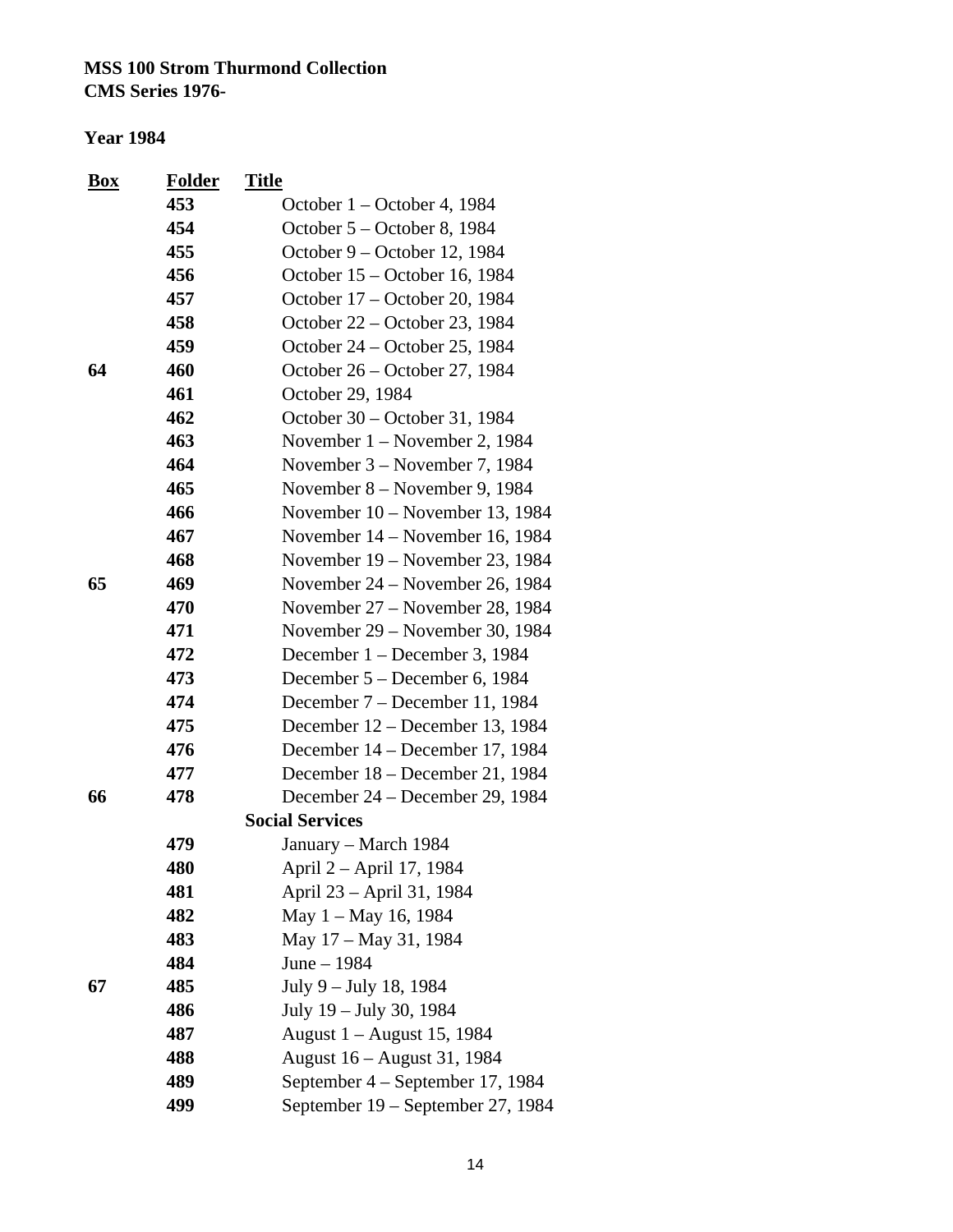**CMS Series 1976-**

| 500<br>October $1 -$ October 11, 1984<br>501<br>October 12 – October 22, 1984<br>502<br>October 25 – October 29, 1984<br>503<br>68<br>November 1 – November 9, 1984<br>504<br>November 13 – November 28, 1984<br>505<br>December 1 – December 13, 1984<br>506<br>December 17 – December 26, 1984<br><b>Taxes</b><br>507<br>January – March 1984<br>508<br>April - 1984<br>509<br>$May - June 1984$<br>69<br>510<br>July – September 1984<br>511<br>October – December 1984<br><b>IRS</b><br>512<br>January – April 1984<br>513<br>$May - 1984$<br>514<br>June $-1984$<br>515<br>$July-1984$<br>516<br>August $-1984$<br>517<br>September - 1984<br>October - 1984<br>70<br>518<br>519<br>November - 1984<br>520<br>December - 1984<br><b>Textiles</b><br>521<br>January – May 1984<br>522<br>June – August $1984$<br>523<br>September – December 1984<br>524<br>$Imports - 1984$<br><b>Trade</b><br>525<br>January – February 1984<br>526<br>March - 1984<br>71<br>527<br>April - 1984<br>528<br>May - June 1984<br>529<br>$July-1984$<br>530<br>August $-1984$<br>531<br>September - 1984<br>October - 1984<br>532<br>533<br>November – December 1984<br>534 | $\frac{Box}{}$ | <b>Folder</b> | <b>Title</b>                                                            |
|---------------------------------------------------------------------------------------------------------------------------------------------------------------------------------------------------------------------------------------------------------------------------------------------------------------------------------------------------------------------------------------------------------------------------------------------------------------------------------------------------------------------------------------------------------------------------------------------------------------------------------------------------------------------------------------------------------------------------------------------------------------------------------------------------------------------------------------------------------------------------------------------------------------------------------------------------------------------------------------------------------------------------------------------------------------------------------------------------------------------------------------------------------------|----------------|---------------|-------------------------------------------------------------------------|
|                                                                                                                                                                                                                                                                                                                                                                                                                                                                                                                                                                                                                                                                                                                                                                                                                                                                                                                                                                                                                                                                                                                                                               |                |               |                                                                         |
|                                                                                                                                                                                                                                                                                                                                                                                                                                                                                                                                                                                                                                                                                                                                                                                                                                                                                                                                                                                                                                                                                                                                                               |                |               |                                                                         |
|                                                                                                                                                                                                                                                                                                                                                                                                                                                                                                                                                                                                                                                                                                                                                                                                                                                                                                                                                                                                                                                                                                                                                               |                |               |                                                                         |
|                                                                                                                                                                                                                                                                                                                                                                                                                                                                                                                                                                                                                                                                                                                                                                                                                                                                                                                                                                                                                                                                                                                                                               |                |               |                                                                         |
|                                                                                                                                                                                                                                                                                                                                                                                                                                                                                                                                                                                                                                                                                                                                                                                                                                                                                                                                                                                                                                                                                                                                                               |                |               |                                                                         |
|                                                                                                                                                                                                                                                                                                                                                                                                                                                                                                                                                                                                                                                                                                                                                                                                                                                                                                                                                                                                                                                                                                                                                               |                |               |                                                                         |
|                                                                                                                                                                                                                                                                                                                                                                                                                                                                                                                                                                                                                                                                                                                                                                                                                                                                                                                                                                                                                                                                                                                                                               |                |               |                                                                         |
|                                                                                                                                                                                                                                                                                                                                                                                                                                                                                                                                                                                                                                                                                                                                                                                                                                                                                                                                                                                                                                                                                                                                                               |                |               |                                                                         |
|                                                                                                                                                                                                                                                                                                                                                                                                                                                                                                                                                                                                                                                                                                                                                                                                                                                                                                                                                                                                                                                                                                                                                               |                |               |                                                                         |
|                                                                                                                                                                                                                                                                                                                                                                                                                                                                                                                                                                                                                                                                                                                                                                                                                                                                                                                                                                                                                                                                                                                                                               |                |               |                                                                         |
|                                                                                                                                                                                                                                                                                                                                                                                                                                                                                                                                                                                                                                                                                                                                                                                                                                                                                                                                                                                                                                                                                                                                                               |                |               |                                                                         |
|                                                                                                                                                                                                                                                                                                                                                                                                                                                                                                                                                                                                                                                                                                                                                                                                                                                                                                                                                                                                                                                                                                                                                               |                |               |                                                                         |
|                                                                                                                                                                                                                                                                                                                                                                                                                                                                                                                                                                                                                                                                                                                                                                                                                                                                                                                                                                                                                                                                                                                                                               |                |               |                                                                         |
|                                                                                                                                                                                                                                                                                                                                                                                                                                                                                                                                                                                                                                                                                                                                                                                                                                                                                                                                                                                                                                                                                                                                                               |                |               |                                                                         |
|                                                                                                                                                                                                                                                                                                                                                                                                                                                                                                                                                                                                                                                                                                                                                                                                                                                                                                                                                                                                                                                                                                                                                               |                |               |                                                                         |
|                                                                                                                                                                                                                                                                                                                                                                                                                                                                                                                                                                                                                                                                                                                                                                                                                                                                                                                                                                                                                                                                                                                                                               |                |               |                                                                         |
|                                                                                                                                                                                                                                                                                                                                                                                                                                                                                                                                                                                                                                                                                                                                                                                                                                                                                                                                                                                                                                                                                                                                                               |                |               |                                                                         |
|                                                                                                                                                                                                                                                                                                                                                                                                                                                                                                                                                                                                                                                                                                                                                                                                                                                                                                                                                                                                                                                                                                                                                               |                |               |                                                                         |
|                                                                                                                                                                                                                                                                                                                                                                                                                                                                                                                                                                                                                                                                                                                                                                                                                                                                                                                                                                                                                                                                                                                                                               |                |               |                                                                         |
|                                                                                                                                                                                                                                                                                                                                                                                                                                                                                                                                                                                                                                                                                                                                                                                                                                                                                                                                                                                                                                                                                                                                                               |                |               |                                                                         |
|                                                                                                                                                                                                                                                                                                                                                                                                                                                                                                                                                                                                                                                                                                                                                                                                                                                                                                                                                                                                                                                                                                                                                               |                |               |                                                                         |
|                                                                                                                                                                                                                                                                                                                                                                                                                                                                                                                                                                                                                                                                                                                                                                                                                                                                                                                                                                                                                                                                                                                                                               |                |               |                                                                         |
|                                                                                                                                                                                                                                                                                                                                                                                                                                                                                                                                                                                                                                                                                                                                                                                                                                                                                                                                                                                                                                                                                                                                                               |                |               |                                                                         |
|                                                                                                                                                                                                                                                                                                                                                                                                                                                                                                                                                                                                                                                                                                                                                                                                                                                                                                                                                                                                                                                                                                                                                               |                |               |                                                                         |
|                                                                                                                                                                                                                                                                                                                                                                                                                                                                                                                                                                                                                                                                                                                                                                                                                                                                                                                                                                                                                                                                                                                                                               |                |               |                                                                         |
|                                                                                                                                                                                                                                                                                                                                                                                                                                                                                                                                                                                                                                                                                                                                                                                                                                                                                                                                                                                                                                                                                                                                                               |                |               |                                                                         |
|                                                                                                                                                                                                                                                                                                                                                                                                                                                                                                                                                                                                                                                                                                                                                                                                                                                                                                                                                                                                                                                                                                                                                               |                |               |                                                                         |
|                                                                                                                                                                                                                                                                                                                                                                                                                                                                                                                                                                                                                                                                                                                                                                                                                                                                                                                                                                                                                                                                                                                                                               |                |               |                                                                         |
|                                                                                                                                                                                                                                                                                                                                                                                                                                                                                                                                                                                                                                                                                                                                                                                                                                                                                                                                                                                                                                                                                                                                                               |                |               |                                                                         |
|                                                                                                                                                                                                                                                                                                                                                                                                                                                                                                                                                                                                                                                                                                                                                                                                                                                                                                                                                                                                                                                                                                                                                               |                |               |                                                                         |
|                                                                                                                                                                                                                                                                                                                                                                                                                                                                                                                                                                                                                                                                                                                                                                                                                                                                                                                                                                                                                                                                                                                                                               |                |               |                                                                         |
|                                                                                                                                                                                                                                                                                                                                                                                                                                                                                                                                                                                                                                                                                                                                                                                                                                                                                                                                                                                                                                                                                                                                                               |                |               |                                                                         |
|                                                                                                                                                                                                                                                                                                                                                                                                                                                                                                                                                                                                                                                                                                                                                                                                                                                                                                                                                                                                                                                                                                                                                               |                |               |                                                                         |
|                                                                                                                                                                                                                                                                                                                                                                                                                                                                                                                                                                                                                                                                                                                                                                                                                                                                                                                                                                                                                                                                                                                                                               |                |               |                                                                         |
|                                                                                                                                                                                                                                                                                                                                                                                                                                                                                                                                                                                                                                                                                                                                                                                                                                                                                                                                                                                                                                                                                                                                                               |                |               |                                                                         |
|                                                                                                                                                                                                                                                                                                                                                                                                                                                                                                                                                                                                                                                                                                                                                                                                                                                                                                                                                                                                                                                                                                                                                               |                |               |                                                                         |
|                                                                                                                                                                                                                                                                                                                                                                                                                                                                                                                                                                                                                                                                                                                                                                                                                                                                                                                                                                                                                                                                                                                                                               |                |               |                                                                         |
|                                                                                                                                                                                                                                                                                                                                                                                                                                                                                                                                                                                                                                                                                                                                                                                                                                                                                                                                                                                                                                                                                                                                                               |                |               |                                                                         |
|                                                                                                                                                                                                                                                                                                                                                                                                                                                                                                                                                                                                                                                                                                                                                                                                                                                                                                                                                                                                                                                                                                                                                               |                |               | Ferrochrome Production, Macalloy Corporation, Charleston, SC: 1982-1984 |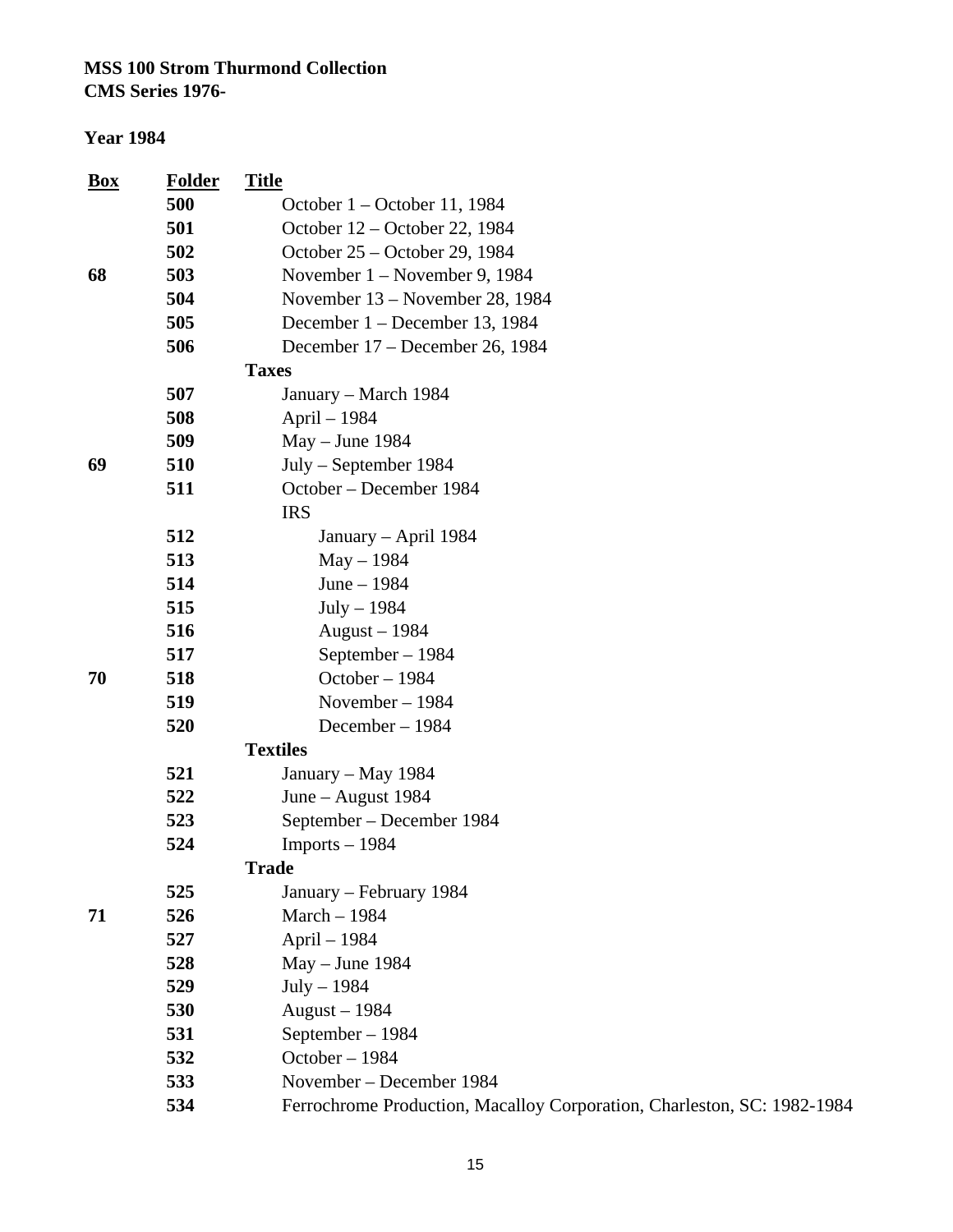| <u>Box</u> | <b>Folder</b> | <b>Title</b>                                                          |
|------------|---------------|-----------------------------------------------------------------------|
|            |               | <b>Transportation</b>                                                 |
|            | 535           | January - March 1984                                                  |
| 72         | 536           | April - 1984                                                          |
|            | 537           | $May - 1984$                                                          |
|            | 538           | June $-$ July 1984                                                    |
|            | 539           | August $-1984$                                                        |
|            | 540           | September - 1984                                                      |
|            | 541           | October-1984                                                          |
|            | 542           | November – December 1984                                              |
|            | 543           | Marion County – Seaboard System Railroad Abandonment - 1984           |
|            |               | <b>Veterans</b>                                                       |
|            | 544           | January 1984                                                          |
| 73         | 545           | February 1 – February 8, 1984                                         |
|            | 546           | February 9 – February 28, 1984                                        |
|            | 547           | March 1 - March 8, 1984                                               |
|            | 548           | March 9 – March 20, 1984                                              |
|            | 549           | March 21 – March 31, 1984                                             |
|            | 550           | April 2 – April 10, 1984                                              |
|            | 551           | April 11 – April 19, 1984                                             |
| 74         | 552           | April 20 - April 30, 1984                                             |
|            | 553           | May 1 – May 21, 1984                                                  |
|            | 554           | May 22 - May 31, 1984                                                 |
|            | 555           | June 1 – June 18, 1984                                                |
|            | 556           | June 19 – June 30, 1984                                               |
|            | 557           | July 1 – July 18, 1984                                                |
|            | 558           | July 19 - July 31, 1984                                               |
| 75         | 559           | August $-1984$                                                        |
|            | 560           | September - 1984                                                      |
|            | 561           | October $1 -$ October 23, 1984                                        |
|            | 562           | October 24 – November 16, 1984                                        |
|            | 563           | November 19 – November 30, 1984                                       |
|            | 564           | December-1984                                                         |
|            | 564A          | POW/MIA Recognition Ceremony (July 28, 1984), Jan-June Correspondence |
|            | 564B          | POW/MIA Recognition Ceremony (July 28, 1984), July-Dec Correspondence |
|            |               | <b>Wildlife</b>                                                       |
|            | 565           | January - June 1984                                                   |
|            | 566           | July - December 1984                                                  |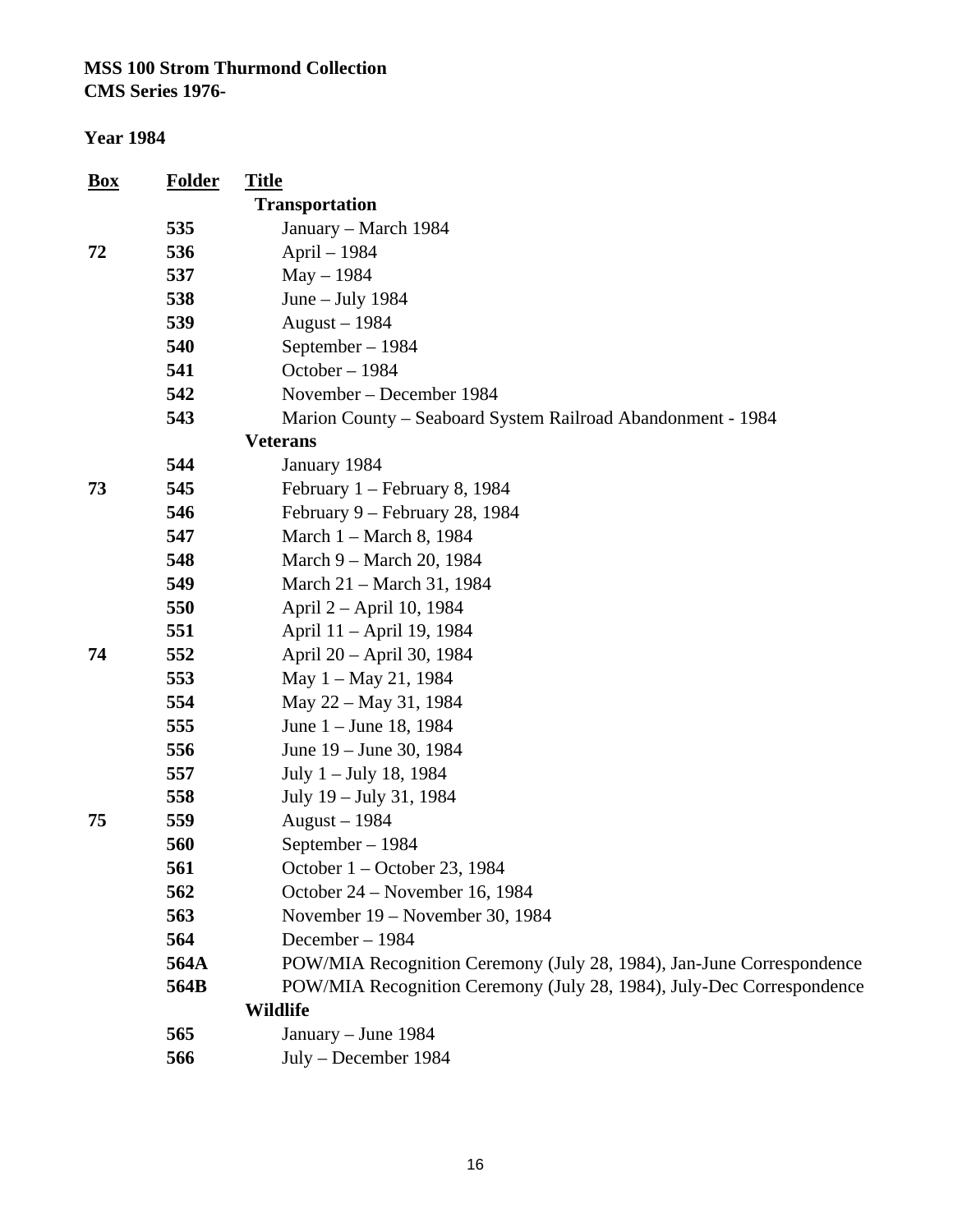| $\mathbf{Box}$<br>1 | <b>Folder</b><br>1      | <b>Title</b><br><b>Administration 1985</b>   |
|---------------------|-------------------------|----------------------------------------------|
|                     |                         | <b>Agriculture</b>                           |
|                     | $\boldsymbol{2}$        | Volume-Legislation 1985                      |
|                     | 3                       | January-February 1985                        |
|                     | $\overline{\mathbf{4}}$ | March 1985                                   |
|                     | 5                       | April 1985                                   |
|                     | 6                       | May- June 1985                               |
|                     | 7                       | <b>July 1985</b>                             |
| 2                   | 8                       | August 1985                                  |
|                     | 9                       | September 1985                               |
|                     | 10                      | October 1-October 15, 1985                   |
|                     | 11                      | October 16-October 31, 1985                  |
|                     | 12                      | November-December 1985                       |
|                     |                         | <b>Agriculture- FHA Loans</b>                |
|                     | 13                      | January-February 1985                        |
|                     | 14                      | March 1985                                   |
| 3                   | 15                      | April 1985                                   |
|                     | 16                      | May- June 1985                               |
|                     | 17                      | July-August 1985                             |
|                     | 18                      | September-October 1985                       |
|                     | 19                      | November-December 1985                       |
|                     |                         | <b>Applications and Employment (A&amp;E)</b> |
|                     |                         | Employment                                   |
|                     | 20                      | January 1 - January 14, 1985                 |
|                     | 21                      | January 15- January 31, 1985                 |
|                     | 22                      | February 1- February 10, 1985                |
| 4                   | 23                      | February 19- February 28, 1985               |
|                     | 24                      | March 1- March 14, 1985                      |
|                     | 25                      | March 15- March 21, 1985                     |
|                     | 26                      | March 22- March 30, 1985                     |
|                     | 27                      | April 1- April 8, 1985                       |
|                     | 28                      | April 9- April 18, 1985                      |
| 5                   | 29                      | April 19- April 29, 1985                     |
|                     | 30                      | May 1- May 7, 1985                           |
|                     | 31                      | May 8- May 17, 1985                          |
|                     | 32                      | May 20- May 31, 1985                         |
|                     | 33                      | June 1- June 12, 1985                        |
|                     | 34                      | June 13- June 25, 1985                       |
| 6                   | 35                      | June 26- June 30, 1985                       |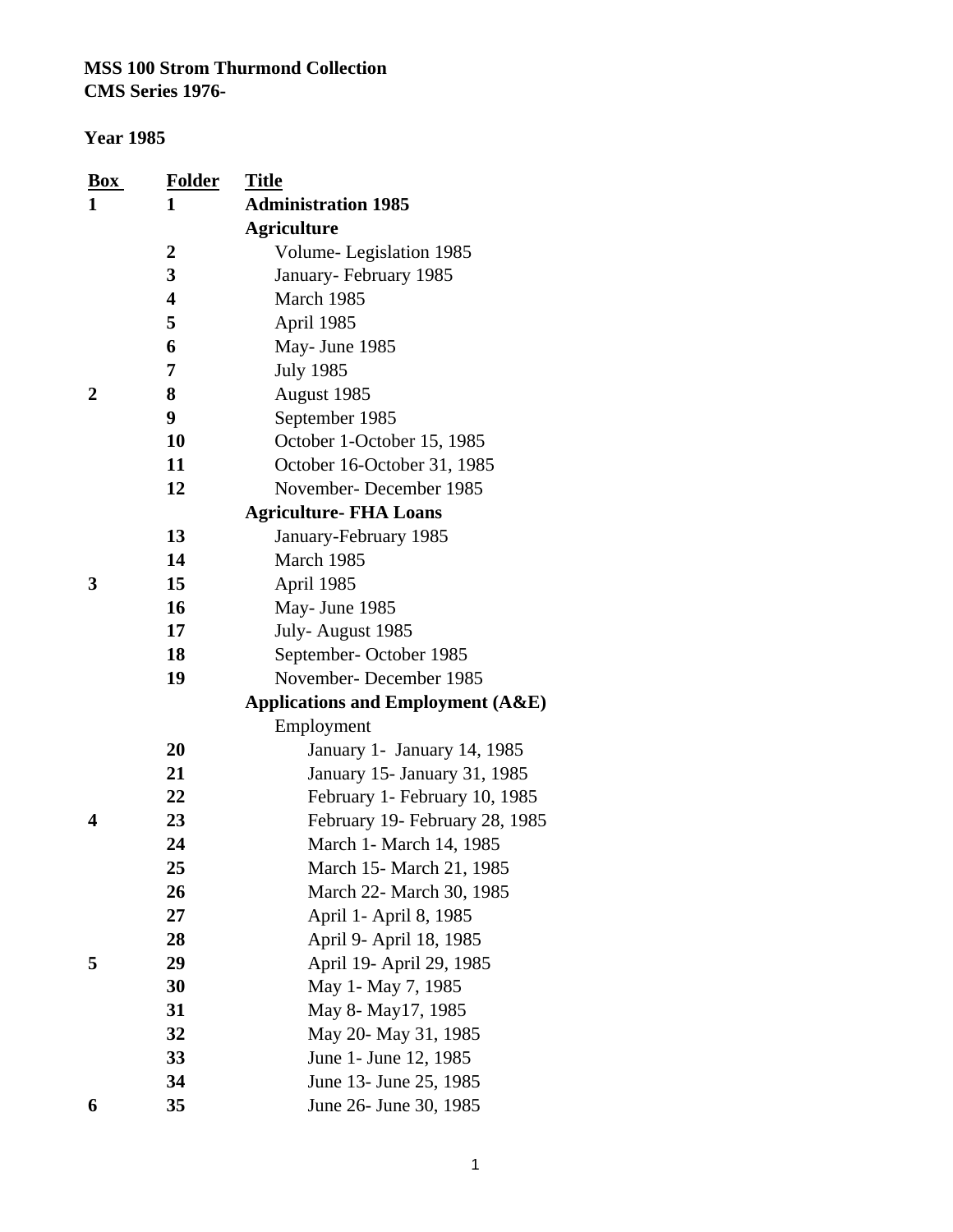| Box | <b>Folder</b> | <b>Title</b>                         |
|-----|---------------|--------------------------------------|
|     | 36            | July 1- July 15, 1985                |
|     | 37            | July 16- July 26, 1985               |
|     | 38            | July 27- July 32, 1985               |
|     | 39            | August 1 - August 12, 1985           |
|     | 40            | August 13- August 21, 1985           |
|     | 41            | August 22- August 31, 1985           |
| 7   | 42            | September 3- September 19, 1985      |
|     | 43            | September 20- September 30, 1985     |
|     | 44            | October 1-October 5, 1985            |
|     | 45            | October 7- October 21, 1985          |
|     | 46            | October 22- October 25, 1985         |
|     | 47            | October 26- October 31, 1985         |
|     | 48            | November 1- November 5, 1985         |
| 8   | 49            | November 7- November 15, 1985        |
|     | 50            | November 18- November 29, 1985       |
|     | 51            | December 2- December 4, 1985         |
|     | 52            | December 5- December 16, 1985        |
|     | 53            | December 17- December 30, 1985       |
|     |               | Military                             |
|     | 54            | January 1 - January 9, 1985          |
| 9   | 55            | January 10- January 15, 1985         |
|     | 56            | January 16- January 23, 1985         |
|     | 57            | January 24- January 31, 1985         |
|     | 58            | February 1- February 10, 1985        |
|     | 59            | February 11- February 14, 1985       |
|     | 60            | February 15- February 19, 1985       |
|     | 61            | February 20- February 22, 1985       |
| 10  | 62            | February 25- February 28, 1985       |
|     | 63            | March 1- March 7, 1985               |
|     | 64            | March 8- March 12, 1985              |
|     | 65            | March 13- March 15, 1985             |
|     | 66            | March 16- March 21, 1985             |
|     | 67            | March 22- March 30, 1985             |
|     | 68            | April 1- April 2, 1985               |
| 11  | 69            | April 3- April 8, 1985               |
|     | 70            | April 9- April 10, 1985              |
|     | 71            | April 11- April 15, 1985             |
|     | 72            | April 16- April 18, 1985             |
|     | 73            | April 18 (continued)- April 19, 1985 |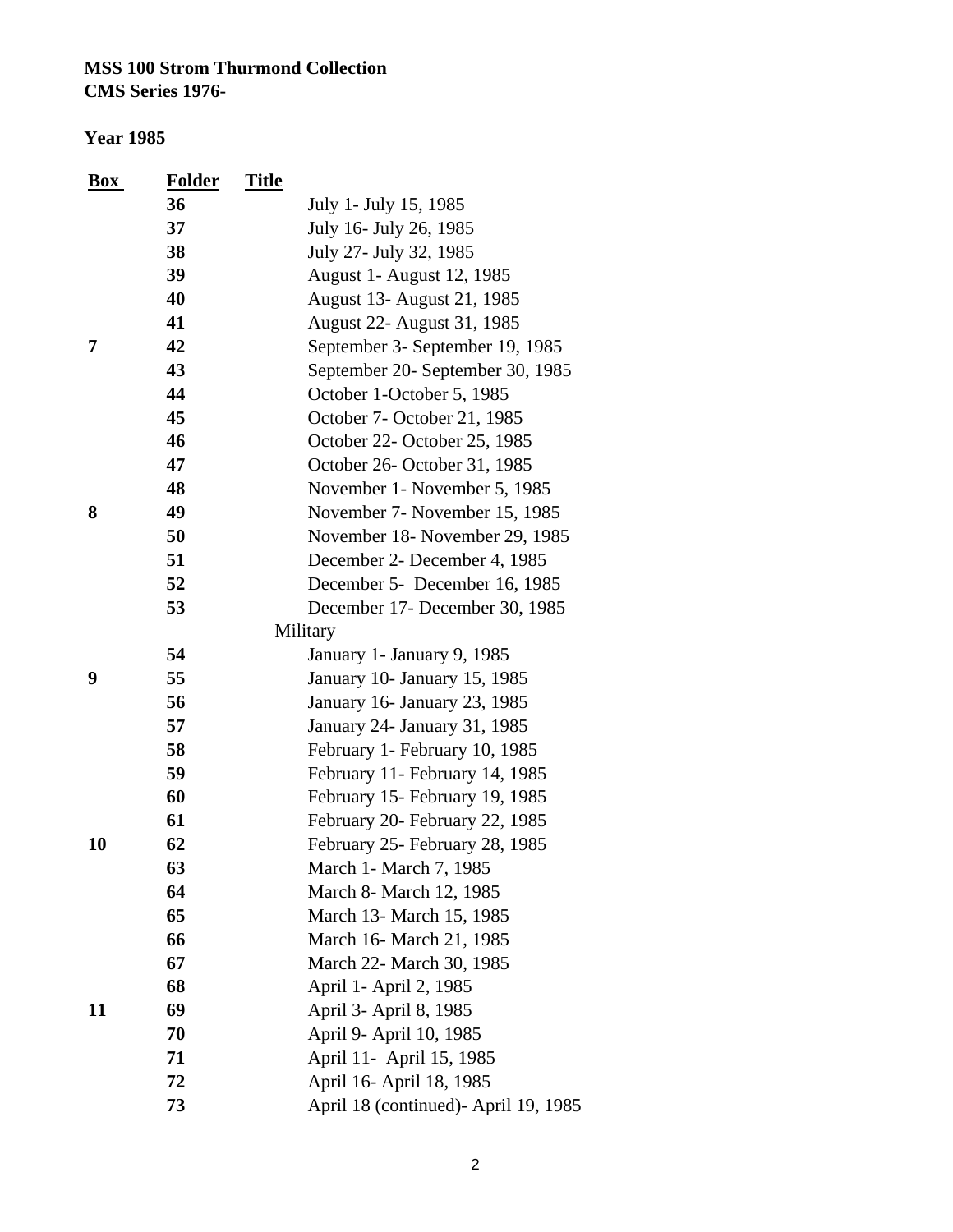| $\mathbf{Box}$ | <b>Folder</b> | <b>Title</b> |                                   |
|----------------|---------------|--------------|-----------------------------------|
|                | 74            |              | April 22- April 24, 1985          |
|                | 75            |              | April 25- April 30, 1985          |
| 12             | 76            |              | May 1- May 3, 1985                |
|                | 77            |              | May 6, 1985                       |
|                | 78            |              | May 8, 1985                       |
|                | 79            |              | May 9- May 10, 1985               |
|                | 80            |              | May 11- May 15, 1985              |
|                | 81            |              | May 16- May 17, 1985              |
|                | 82            |              | May 20- May 23, 1985              |
| 13             | 83            |              | May 24-May 31, 1985               |
|                | 84            |              | June 2- June 5, 1985              |
|                | 85            |              | June 6- June 11, 1985             |
|                | 86            |              | June 12- June 17, 1985            |
|                | 87            |              | June 18- June 24, 1985            |
|                | 88            |              | June 25- June 26, 1985            |
| 14             | 89            |              | June 27- June 28, 1985            |
|                | 90            |              | July 1- July 3, 1985              |
|                | 91            |              | July 5- July 10, 1985             |
|                | 92            |              | July 11- July 13, 1985            |
|                | 93            |              | July 15- July 22, 1985            |
|                | 94            |              | July 23- July 25, 1985            |
|                | 95            |              | July 26-July 29, 1985             |
| 15             | 96            |              | July 30- July 31, 1985            |
|                | 97            |              | <b>August 1- August 5, 1985</b>   |
|                | 98            |              | <b>August 6- August 9, 1985</b>   |
|                | 99            |              | August 10- August 15, 1985        |
|                | 100           |              | August 16- August 21, 1985        |
|                | 101           |              | August 22- August 27, 1985        |
| 16             | 102           |              | <b>August 28- August 30, 1985</b> |
|                | 103           |              | September 3- September 5, 1985    |
|                | 104           |              | September 6- September 11, 1985   |
|                | 105           |              | September 12- September 16, 1985  |
|                | 106           |              | September 17- September 23, 1985  |
|                | 107           |              | September 24- September 30, 1985  |
| 17             | 108           |              | October 1- October 7, 1985        |
|                | 109           |              | October 8- October 15, 1985       |
|                | 110           |              | October 16- October 22, 1985      |
|                | 111           |              | October 23- October 31, 1985      |
|                | 112           |              | November 4- November 5, 1985      |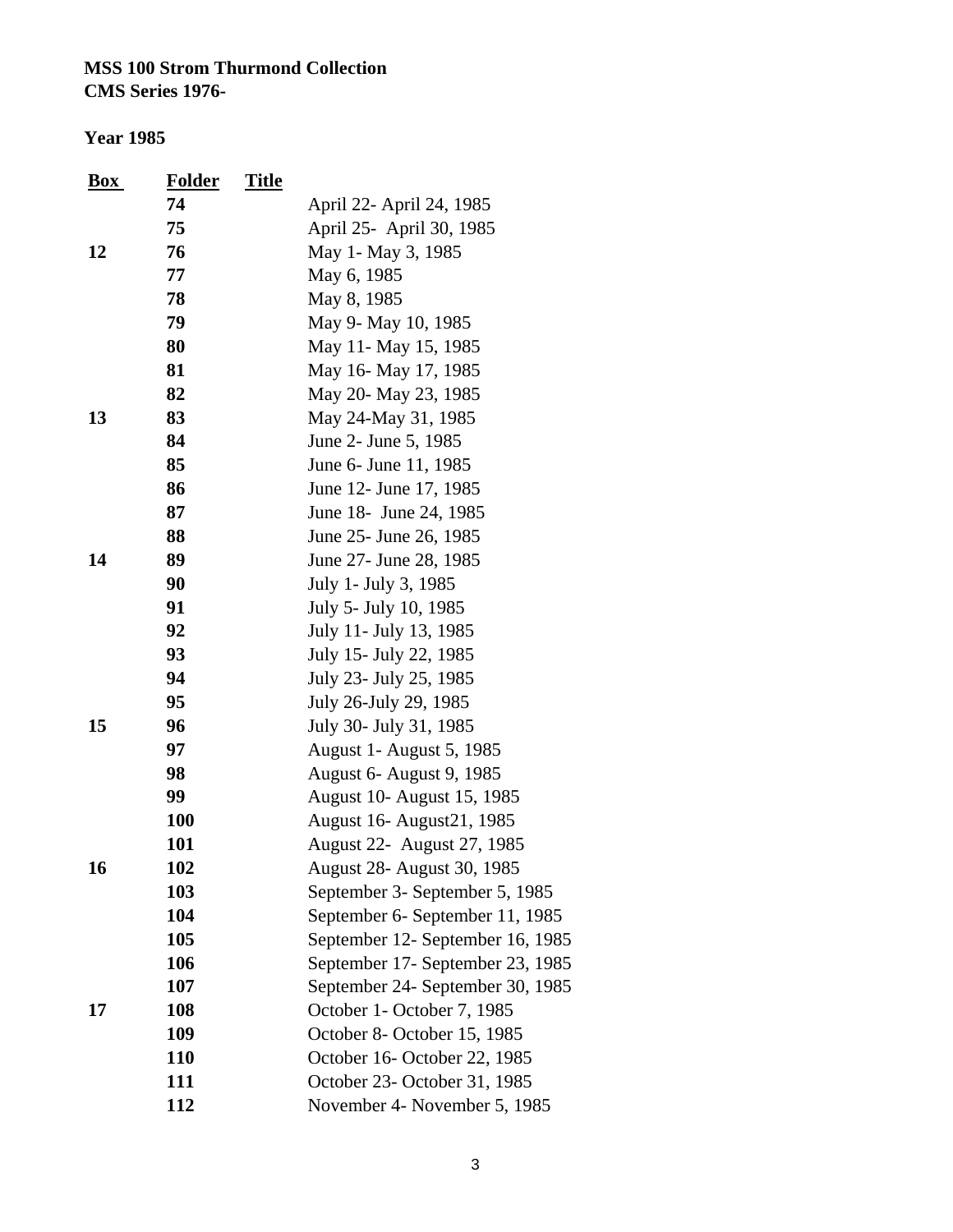**CMS Series 1976-**

| $\mathbf{Box}$ | <b>Folder</b> | <b>Title</b> |                                  |
|----------------|---------------|--------------|----------------------------------|
|                | 113           |              | November 6- November 15, 1985    |
|                | 114           |              | November 17- November 27, 1985   |
| 18             | 115           |              | December 2- December 10, 1985    |
|                | 116           |              | December 11- December 12, 1985   |
|                | 117           |              | December 13- December 16, 1985   |
|                | 118           |              | December 17- December 27, 1985   |
|                |               |              | <b>Other Assistance</b>          |
|                | 119           |              | January 1- January 22, 1985      |
|                | 120           |              | January 23- February 14, 1985    |
| 19             | 121           |              | February 15- February 28, 1985   |
|                | 122           |              | March 1- March 14, 1985          |
|                | 123           |              | March 15- March 29, 1985         |
|                | 124           |              | April 1- April 10, 1985          |
|                | 125           |              | April 11- April 23, 1985         |
|                | 126           |              | April 25- April 30, 1985         |
| 20             | 127           |              | May 1- May 11, 1985              |
|                | 128           |              | May 13- May 31, 1985             |
|                | 129           |              | June 1- June 15, 1985            |
|                | 130           |              | June 18- June 28, 1985           |
|                | 131           |              | July 1- July 15, 1985            |
|                | 132           |              | July 16- July 30, 1985           |
|                | 133           |              | August 1 - August 15, 1985       |
| 21             | 134           |              | August 16- August 27, 1985       |
|                | 135           |              | August 28- September 9, 1985     |
|                | 136           |              | September 10- September 30, 1985 |
|                | 137           |              | October 1- October 15, 1985      |
|                | 138           |              | October 17- October 31, 1985     |
|                | 139           |              | November 1985                    |
| 22             | 140           |              | December 2- December 13, 1985    |
|                | 141           |              | December 14- December 30, 1985   |
|                |               |              | Prisoners                        |
|                | 142           |              | January 1985                     |
|                | 143           |              | February 1985                    |
|                | 144           |              | March-April 1985                 |
|                | 145           |              | May- June 1985                   |
|                | 146           |              | <b>July 1985</b>                 |
| 23             | 147           |              | August 1985                      |
|                | 148           |              | September 1985                   |
|                | 149           |              | October 1985                     |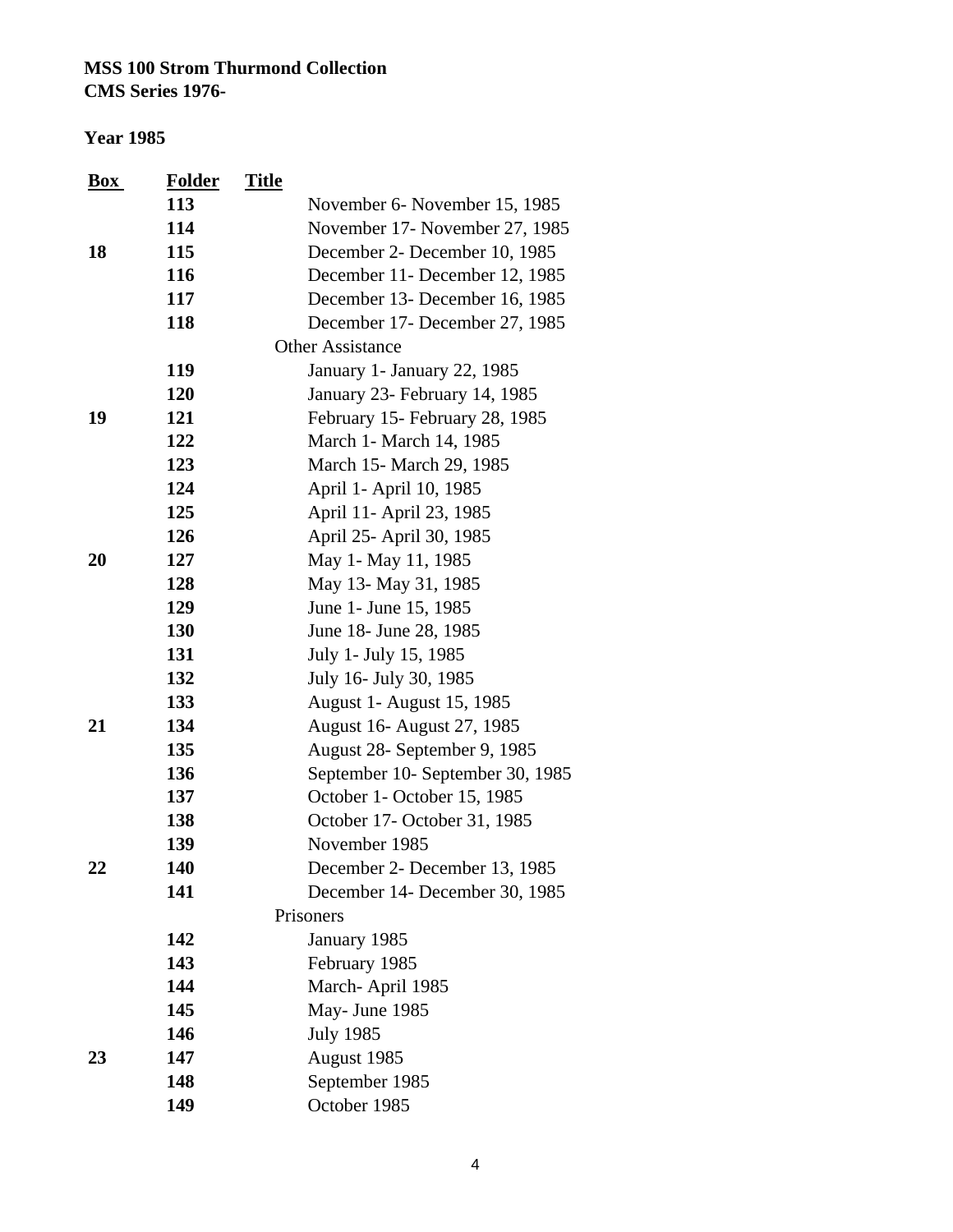| Box | <b>Folder</b> | <b>Title</b>                     |
|-----|---------------|----------------------------------|
|     | 150           | November 1985                    |
|     | 151           | December 1985                    |
|     |               | Veterans                         |
|     | 152           | January 1 - January 4, 1985      |
|     | 153           | January 5- January 9, 1985       |
| 24  | 154           | January 10- January 18, 1985     |
|     | 155           | January 19- January 23, 1985     |
|     | 156           | January 24- January 31, 1985     |
|     | 157           | February 1- February 4, 1985     |
|     | 158           | February 6- February 15, 1985    |
|     | 159           | February 16- February 28, 1985   |
| 25  | 160           | March 1 - March 3, 1985          |
|     | 161           | March 14- March 22, 1985         |
|     | 162           | March 25- March 31, 1985         |
|     | 163           | April 1- April 5, 1985           |
|     | 164           | April 6- April 17, 1985          |
|     | 165           | April 19- April 31, 1985         |
| 26  | 166           | May 1- May 20, 1985              |
|     | 167           | May 21- May 31, 1985             |
|     | 168           | June 3- June 17, 1985            |
|     | 169           | June 18- June 28, 1985           |
|     | 170           | July 1- July 17, 1985            |
|     | 171           | July 18- July 24, 1985           |
| 27  | 172           | July 25- July 31, 1985           |
|     | 173           | August 1- August 12, 1985        |
|     | 174           | August 13- August 22, 1985       |
|     | 175           | August 23- August 31, 1985       |
|     | 176           | September 3- September 16, 1985  |
|     | 177           | September 17- September 30, 1985 |
| 28  | 178           | October 1- October 14, 1985      |
|     | 179           | October 15-October 21, 1985      |
|     | 180           | October 22- October 31, 1985     |
|     | 181           | November 1- November 15, 1985    |
|     | 182           | November 16- November 30, 1985   |
|     | 183           | December 2- December 12, 1985    |
| 29  | 184           | December 13- December 30, 1985   |
|     | 185           | <b>Appointments 1985</b>         |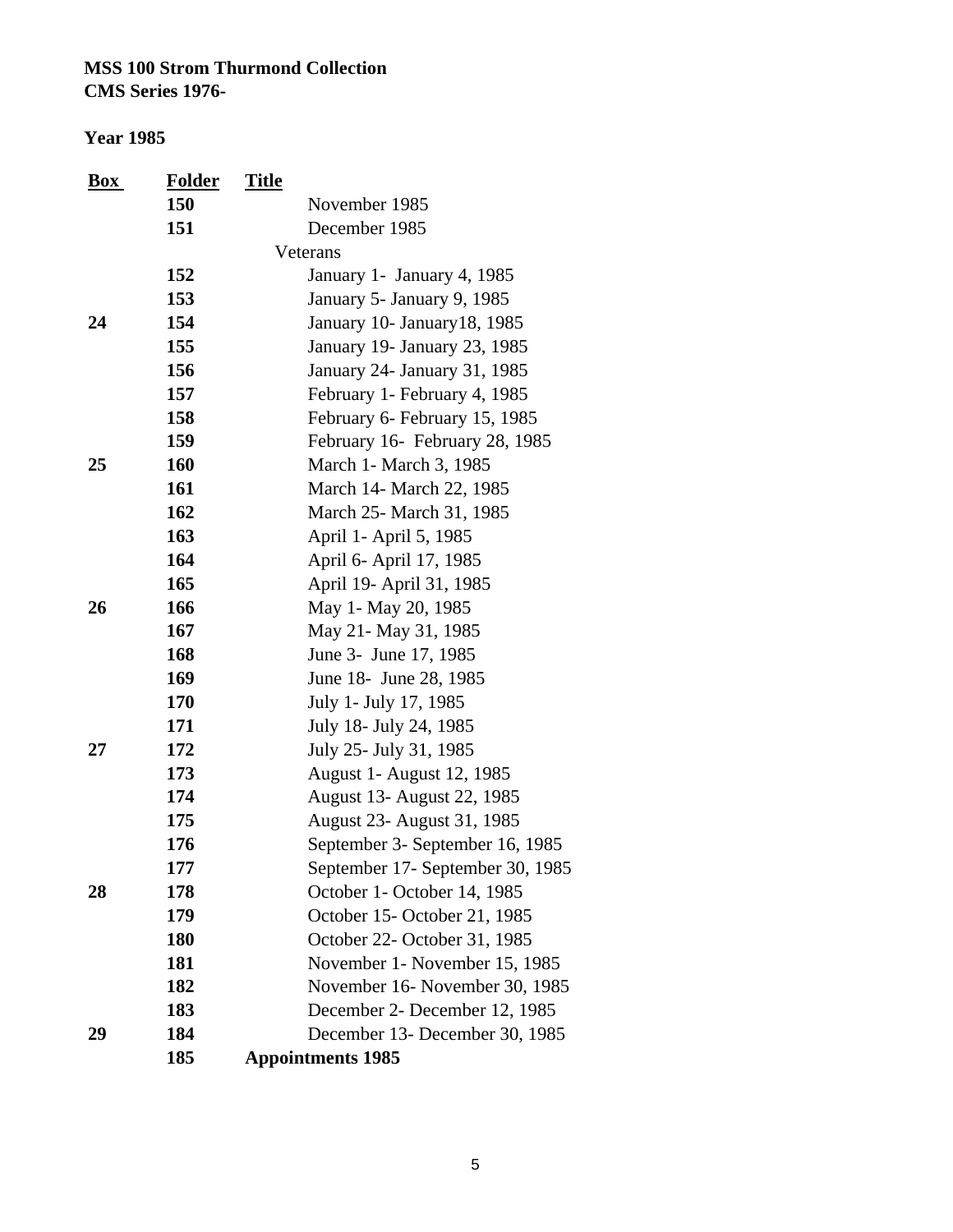| Box | <b>Folder</b> | <b>Title</b>                             |
|-----|---------------|------------------------------------------|
|     |               | <b>Aviation</b>                          |
|     | 186           | January - May 1985                       |
|     | 187           | June-December 1985                       |
|     | 188           | <b>Banking 1985</b>                      |
|     |               | <b>Beverages</b>                         |
|     | 189           | February-October 1985                    |
|     | <b>190</b>    | Marketing and Alcohol 1985               |
|     |               | <b>Budget/Deficit</b>                    |
|     | 191           | Federal Deficit Spending Volume 1985     |
| 30  | 192           | January 1985<br>Jan- $85$                |
|     | 193           | February 1985 Feb-85                     |
|     | 194           | March 1985<br>Mar-85                     |
|     | 195           | April-May 1985                           |
|     | 196           | June- July 11, 1985                      |
|     | 197           | <b>July 12- August 1985</b>              |
|     | 198           | September-December 1985                  |
|     | 199           | <b>Civil Rights 1985</b>                 |
|     | 200           | <b>Committees and Organizations 1985</b> |
|     |               | <b>Communications</b>                    |
| 31  | 201           | <b>Volume: Satellite Television 1985</b> |
|     | 202           | January- June 12, 1985                   |
|     | 203           | June 17- December 1985                   |
|     | 204           | <b>Congress 1985</b>                     |
|     |               | <b>Constituent Response</b>              |
|     | 205           | January 1985                             |
|     | 206           | February 1- February 10, 1985            |
|     | 207           | February 11- February 16, 1985           |
|     | 208           | February 18- February 28, 1985           |
| 32  | 209           | March 1985<br>Mar-85                     |
|     | 210           | April 1- April 13, 1985                  |
|     | 211           | April 15- April 30, 1985                 |
|     | 212           | May 1985                                 |
|     | 213           | June 1- June 15, 1985                    |
|     | 214           | June 16- June 30, 1985                   |
| 33  | 215           | July 1- July 10, 1985                    |
|     | 216           | July 15- July 31, 1985                   |
|     | 217           | August 2- August 15, 1985                |
|     | 218           | August 16- August 28, 1985               |
|     | 219           | September 3- September 16, 1985          |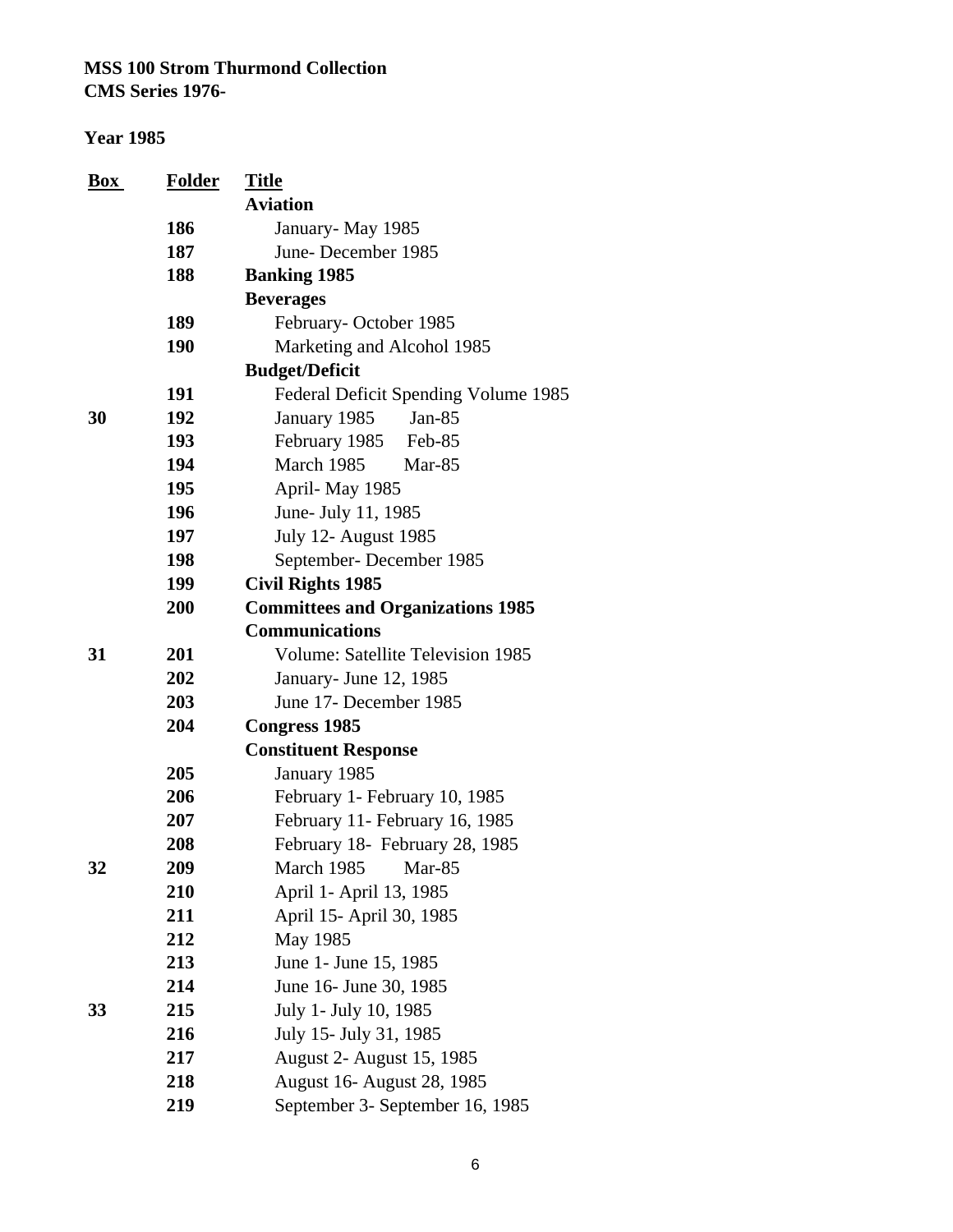**CMS Series 1976-**

#### **Year 1985**

| $\underline{Box}$ | <b>Folder</b> | <b>Title</b>                                              |
|-------------------|---------------|-----------------------------------------------------------|
|                   | 220           | September 17- September 31, 1985                          |
|                   | 221           | October 1- October 15, 1985                               |
|                   | 222           | October 16- October 31, 1985                              |
| 34                | 223           | November 198<br>$Nov-85$                                  |
|                   | 224           | December 198<br>Dec-85                                    |
|                   | 225           | <b>Constitutional Affairs 1985</b>                        |
|                   | 226           | <b>Contracts 1985</b>                                     |
|                   | 227           | <b>Crime 1985</b>                                         |
|                   |               | <b>Department of Justice</b>                              |
|                   | 228           | January-May 1985                                          |
|                   | 229           | June-December 1985                                        |
|                   | 230           | Disaster 1985                                             |
|                   |               | <b>Education</b>                                          |
|                   | 231           | January-February 1985                                     |
|                   | 232           | March-April 1985                                          |
| 35                | 233           | May- June 1985                                            |
|                   | 234           | July-September 1985                                       |
|                   | 235           | October - December 1985                                   |
|                   |               | <b>Energy</b>                                             |
|                   | 236           | January- June 1985                                        |
|                   | 237           | July-November 1985                                        |
|                   |               | <b>Environment</b>                                        |
|                   | 238           | Soil Conservation Budget 1985                             |
| 36                | 239           | January-March 15, 1985                                    |
|                   | 240           | March 18- May 6, 1985                                     |
|                   | 241           | May 9- June 11, 1985                                      |
|                   | 242           | June 14- July, 1985                                       |
|                   | 243           | August-October 1985                                       |
|                   | 244           | October 18- December 1985                                 |
|                   | 245           | <b>Federal Government 1985</b>                            |
|                   |               | <b>Financial Aid</b>                                      |
| 37                | 246           | January-May 1985                                          |
|                   | 247           | June-August 1985                                          |
|                   | 248           | September-December 1985                                   |
|                   |               | <b>Finance</b>                                            |
|                   | 249           | January-March 1985                                        |
|                   | <b>250</b>    | April-August 15, 1985                                     |
|                   | 251           | August 20- December 1985                                  |
|                   | 252           | Finance and Grace Committee, Grace Commission Report 1985 |
|                   |               |                                                           |

7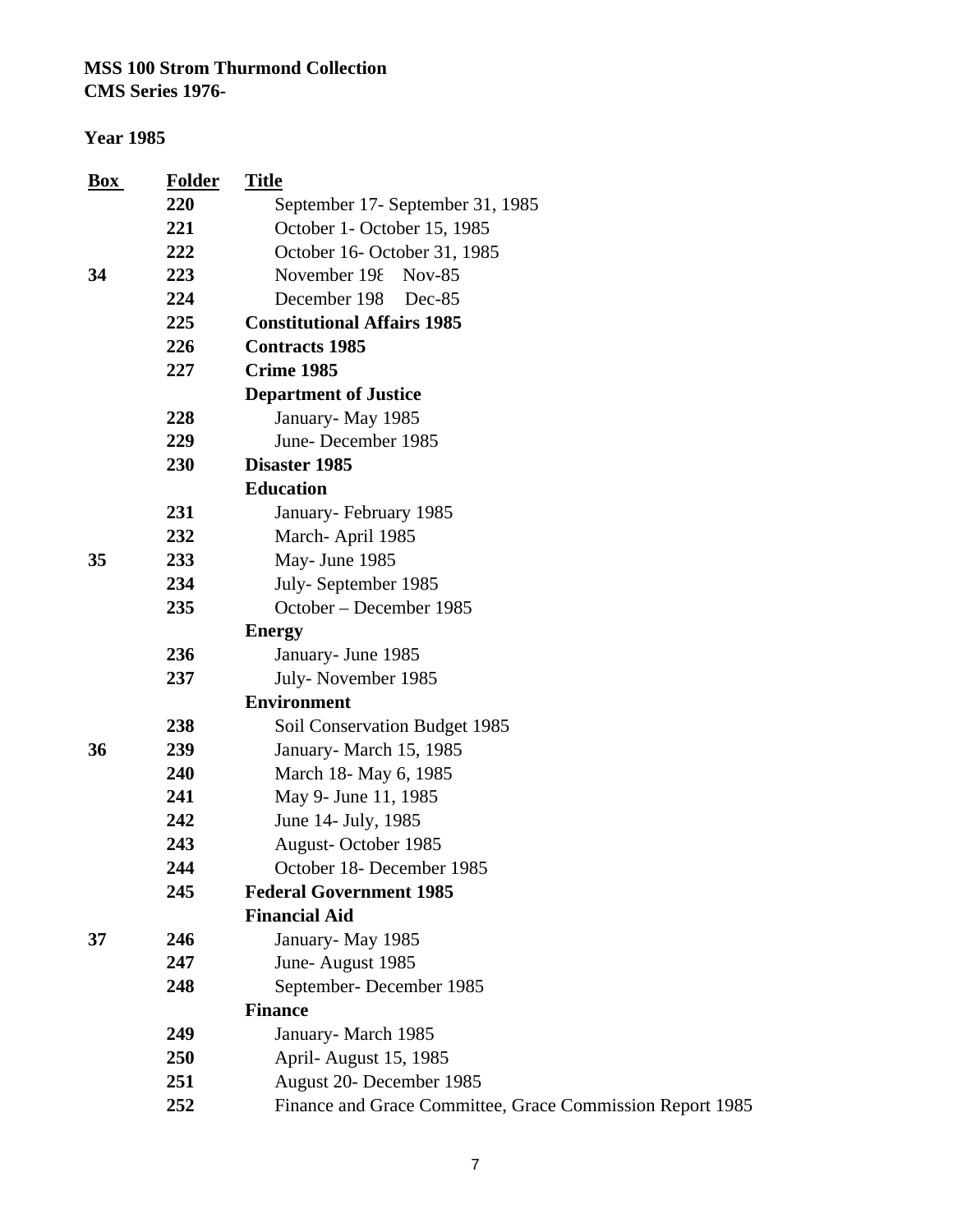| $\frac{Box}{}$ | <b>Folder</b> | <b>Title</b>                    |
|----------------|---------------|---------------------------------|
|                |               | <b>Foreign Affairs</b>          |
|                | 253           | January-May 1985                |
| 38             | 254           | June-September 1985             |
|                | 255           | October 1- October 25, 1995     |
|                | 256           | October 28- December 1985       |
|                |               | <b>Foreign Policy</b>           |
|                | 257           | Apartheid in South Africa 1985  |
|                | 258           | Volume 1985                     |
|                | 259           | January- June 1985              |
|                | 260           | July-December 1985              |
|                |               | <b>Foreign Relations</b>        |
|                | 261           | January-May 1985                |
| 39             | 262           | June-December 1985              |
|                |               | Genocide                        |
|                | 263           | In State 1985                   |
|                | 264           | Out of State 1985               |
|                |               | <b>Grants</b>                   |
|                | 265           | January-March 7, 1985           |
|                | 266           | March 8- May11, 1985            |
|                | 267           | May 13- June 1985               |
|                | 268           | July-September 1985             |
| 40             | 269           | October-December 1985           |
|                |               | Handicapped                     |
|                | 270           | January-March 1985              |
|                | 271           | April-December 1985             |
|                |               | <b>Health and Welfare</b>       |
|                | 272           | Volume 1985                     |
|                | 273           | January 1985                    |
|                | 274           | February 1- February 15, 1985   |
|                | 275           | February 16- March 8, 1985      |
|                | 276           | March 11- April 1, 1985         |
| 41             | 277           | April 3- April 28, 1985         |
|                | 278           | May 1985                        |
|                | 279           | June 3- June 7, 1985            |
|                | 280           | June 10- June 27, 1985          |
|                | 281           | <b>July 1985</b>                |
|                | 282           | August 1985                     |
|                | 283           | September 3- September 18, 1985 |
|                | 284           | September 19- October 26, 1985  |
|                |               |                                 |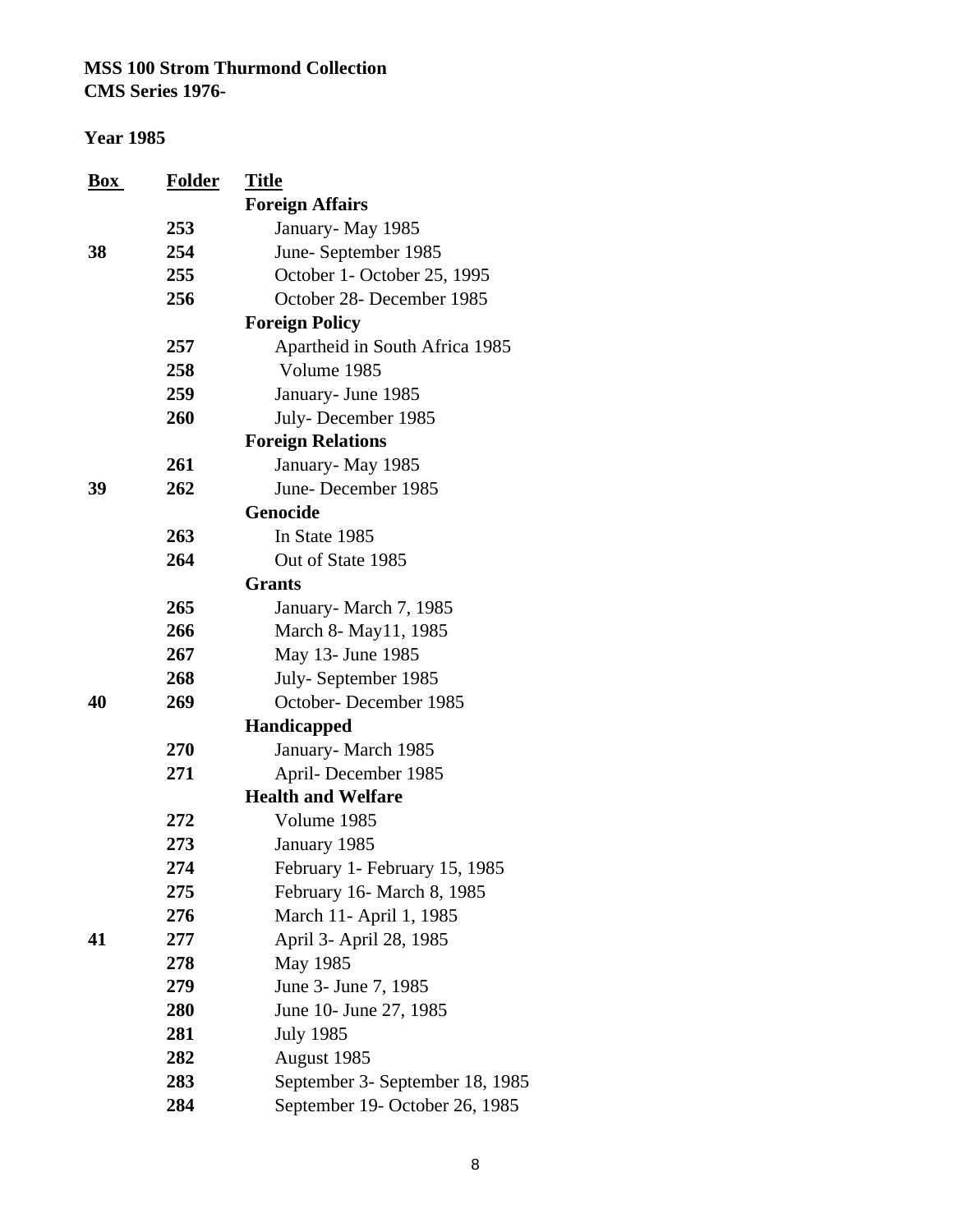**CMS Series 1976-**

| $\mathbf{Box}$ | <b>Folder</b> | <b>Title</b>                              |
|----------------|---------------|-------------------------------------------|
| 42             | 285           | October 28- November 9, 1985              |
|                | 286           | November 12- November 30, 1985            |
|                | 287           | December 1985                             |
|                | 288           | <b>Historic Preservation</b>              |
|                |               | <b>Housing</b>                            |
|                | 289           | Volume 1985                               |
|                | 290           | January 4- February 15, 1985              |
|                | 291           | February 18- March 22, 1985               |
|                | 292           | March 25- April 20, 1985                  |
|                | 293           | April 22- May 13, 1985                    |
| 43             | 294           | May 14- June 14, 1985                     |
|                | 295           | June 15- July 11, 1985                    |
|                | 296           | July 15- August 19, 1985                  |
|                | 297           | August 21- September 19, 1985             |
|                | 298           | September 23- November 12, 1985           |
|                | 299           | November 14- December 7, 1985             |
|                | 300           | December 9- December 30, 1985             |
|                |               | <b>Immigration and Naturalization</b>     |
|                | 301           | January 1985                              |
|                | 302           | February-March 14, 1985                   |
|                | 303           | March 18- April 12, 1985                  |
|                | 304           | April 18- May 22, 1985                    |
|                | 305           | May 23- June 14, 1985                     |
|                | 306           | June 18- July 1985                        |
|                | 307           | August 1985                               |
|                | 308           | September 1985                            |
| 45             | 309           | October-November 7, 1985                  |
|                | 310           | November 9- December 1985                 |
|                | 311           | <b>Imports 1985</b>                       |
|                | 312           | <b>Indian Affairs 1985</b>                |
|                |               | <b>Insurance and Retirement</b>           |
|                | 313           | Volume I: Taxation of Life Insurance 1985 |
|                | 314           | Volume II: Retirement Issues 1985         |
|                | 315           | January 1985                              |
|                | 316           | February 1- February 19, 1985             |
| 46             | 317           | February 20- March 11, 1985               |
|                | 318           | March 12- March 30, 1985                  |
|                | 319           | April 1- April 16, 1985                   |
|                | 320           | April 18- May 10, 1985                    |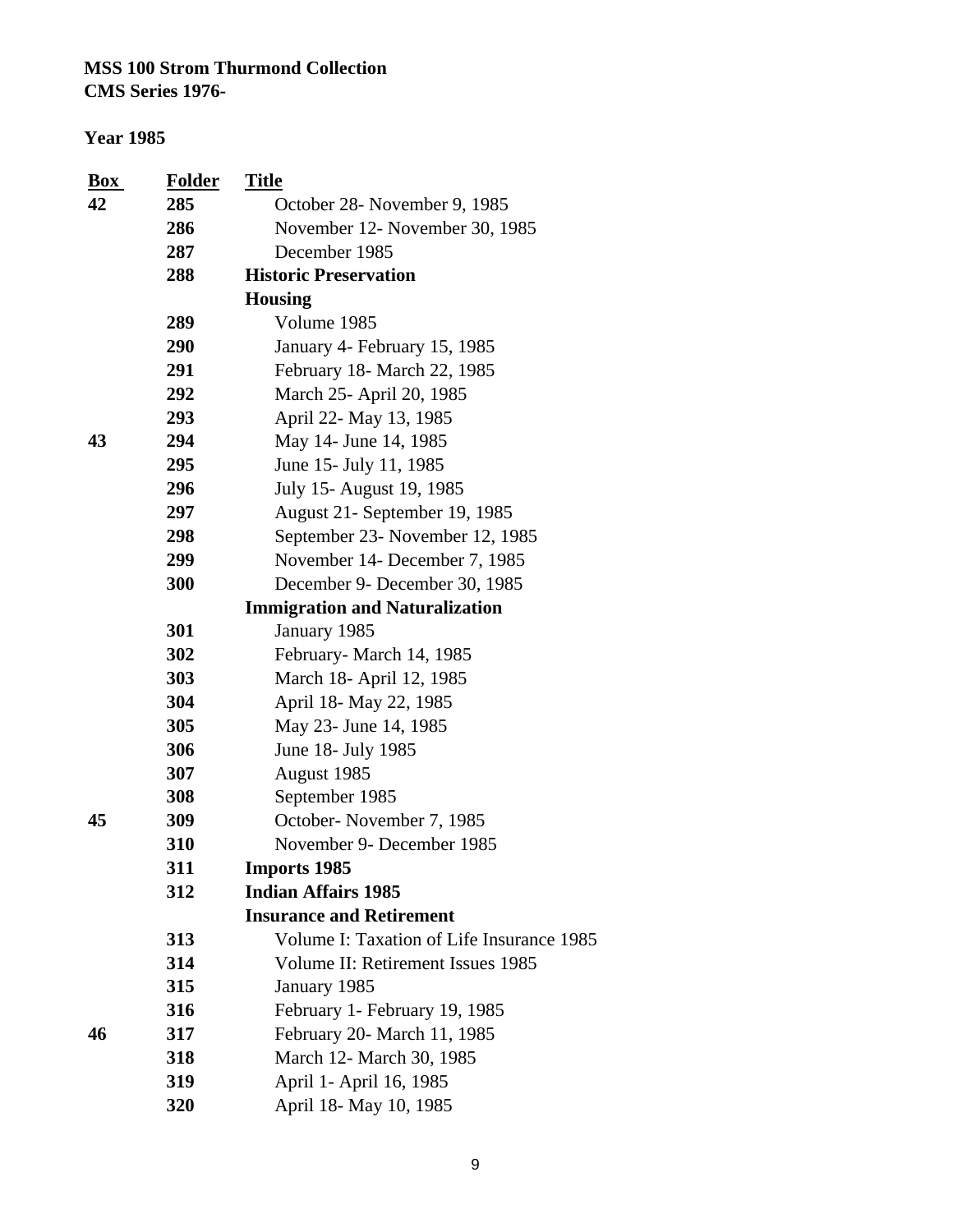## **CMS Series 1976-**

| <b>Box</b> | <b>Folder</b> | <b>Title</b>                                                               |
|------------|---------------|----------------------------------------------------------------------------|
|            | 321           | May 13- May 31, 1985                                                       |
|            | 322           | June 3- June 28, 1985                                                      |
|            | 323           | July 1- July 25, 1985                                                      |
| 47         | 324           | July 26- August 12, 1985                                                   |
|            | 325           | August 13- August 31, 1985                                                 |
|            | 326           | September 3- September 16, 1985                                            |
|            | 327           | September 19- September 31, 1985                                           |
|            | 328           | October 1985                                                               |
|            | 329           | November 1- November 21, 1985                                              |
| 48         | 330           | November 22- December 12, 1985                                             |
|            | 331           | December 13- December 30, 1985                                             |
|            |               | <b>Invitations-Accepted</b>                                                |
|            | 332           | January-February 1985                                                      |
|            | 333           | March-April 1985                                                           |
|            | 334           | May- June 18, 1985                                                         |
|            | 335           | June 19- November 1985                                                     |
|            |               | Labor                                                                      |
| 49         | 336           | Volume I: Employee Benefits 401K 1985                                      |
|            | 337           | Volume II: Employee Benefits- Various 1985                                 |
|            | 338           | Volume III: Fair Labor Acts S.1570, S.1434, HR.2676, Asbestos Recovery Act |
|            |               | S.1256, HR.1626/Polygraph Testing HR. 1524, S. 1815                        |
|            | 339           | Volume IV: Legislation Issues 1985                                         |
|            | 340           | January-February 1985                                                      |
|            | 341           | March - April 22, 1985                                                     |
|            | 342           | April 23- June 10, 1985                                                    |
| 50         | 343           | June 11- July 22, 1985                                                     |
|            | 344           | <b>July 23- August 1985</b>                                                |
|            | 345           | September-October 1985                                                     |
|            | 346           | November 1985                                                              |
|            | 347           | December 1985                                                              |
|            | 348           | Legal 1985                                                                 |
|            |               | Legislation                                                                |
|            | 349           | January-February 1985                                                      |
| 51         | 350           | March-April 1985                                                           |
|            | 351           | May- June 13, 1985                                                         |
|            | 352           | June 14- July 1985                                                         |
|            | 353           | August-September 1985                                                      |
|            | 354           | October-December 1985                                                      |
|            | 355           | <b>Loans 1985</b>                                                          |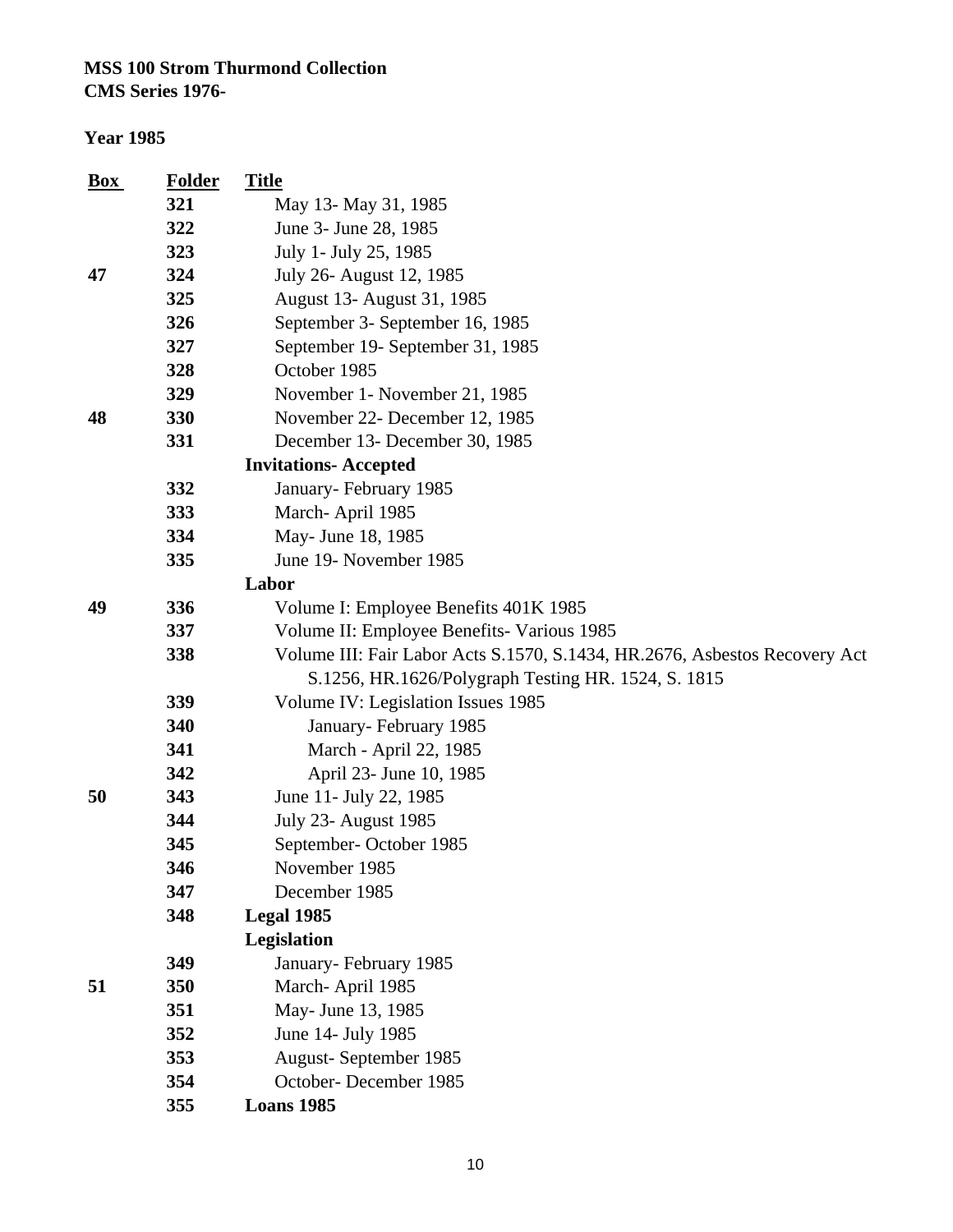| <b>Box</b> | <b>Folder</b> | <b>Title</b>                     |
|------------|---------------|----------------------------------|
|            | 356           | <b>Medals 1985</b>               |
|            | 357           | <b>Memorials 1985</b>            |
|            |               | <b>Military</b>                  |
| 52         | 358           | Davis Bacon Act 1985             |
|            | 359           | January-February 1985            |
|            | 360           | March 1985                       |
|            | 361           | April-May 1985                   |
|            | 362           | June- July 1985                  |
|            | 363           | August-December 1985             |
|            | 364           | <b>NASA 1985</b>                 |
| 53         | 365           | <b>Natural Resources 1985</b>    |
|            | 366           | <b>Parks and Recreation 1985</b> |
|            |               | <b>Patronage</b>                 |
|            | 367           | January- May 16, 1985            |
|            | 368           | May 23- July 1985                |
|            | 369           | August-November 1985             |
|            | 370           | <b>Personal 1985</b>             |
|            |               | <b>Postal Affairs</b>            |
|            | 371           | January-March 8, 1985            |
| 54         | 372           | March 8- April 22, 1985          |
|            | 373           | April 23- May 9, 1985            |
|            | 374           | May 10- June 14, 1985            |
|            | 375           | June 17- July 3, 1985            |
|            | 376           | July 9- August 15, 1985          |
|            | 377           | August 15- September 1985        |
|            | 378           | October 1985                     |
|            | 379           | November 1985                    |
| 55         | 380           | December 1985                    |
|            |               | Projects                         |
|            | 381           | January - May 1985               |
|            | 382           | June- July 1985                  |
|            | 383           | August-September 1985            |
|            | 384           | October 1985                     |
|            | 385           | November 1985                    |
|            | 386           | December 1985                    |
|            |               | <b>Public Relations</b>          |
|            | 387           | January- April 1985              |
|            | 388           | May-December 1985                |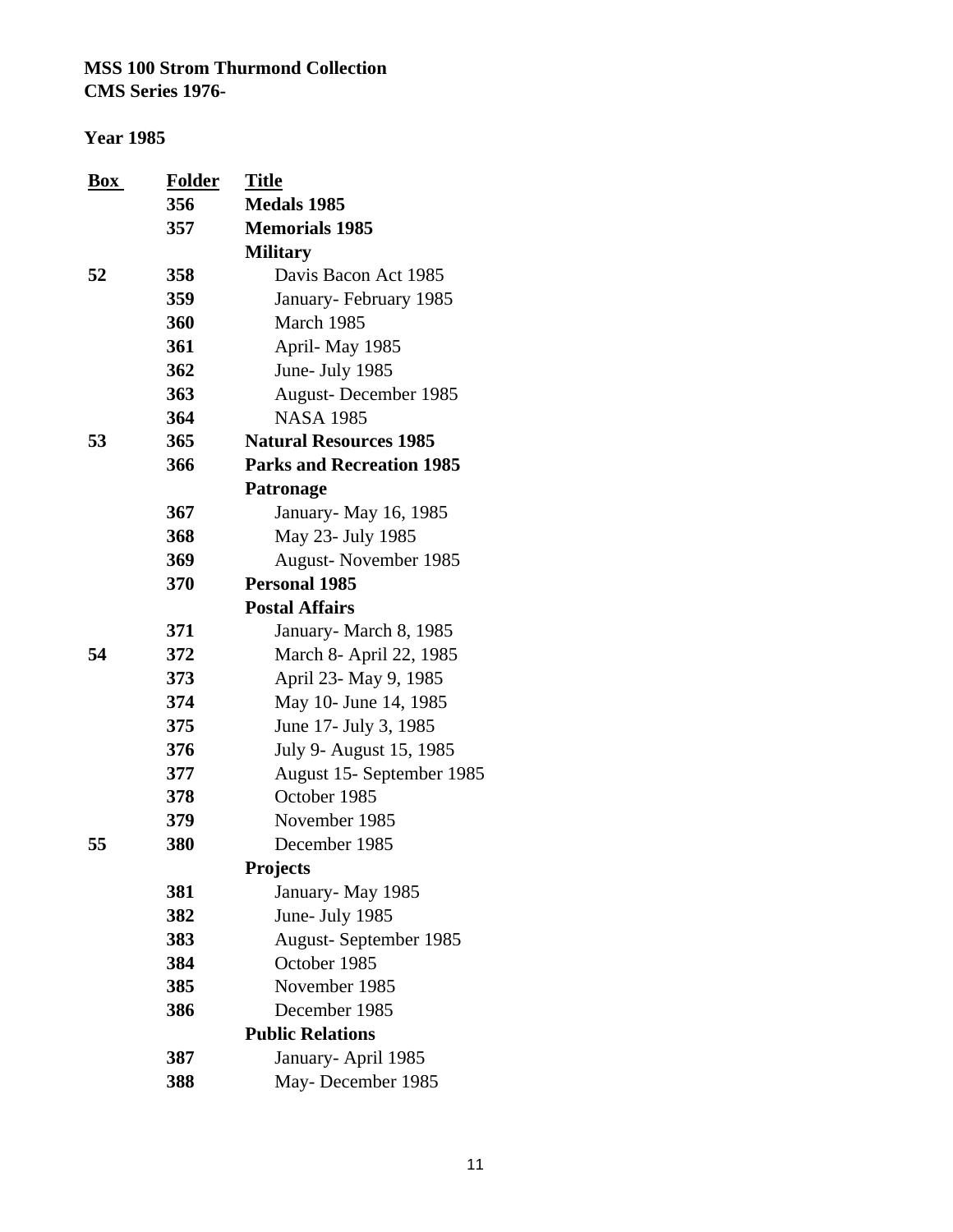| <b>Box</b> | <u>Folder</u> | <b>Title</b>                         |
|------------|---------------|--------------------------------------|
|            |               | <b>Recommendations</b>               |
| 56         | 389           | January-March 1985                   |
|            | 390           | April-May 1985                       |
|            | 391           | June-August 1985                     |
|            | 392           | September-October 17, 1985           |
|            | 393           | October 18- December 1985            |
|            | 394           | <b>Religion 1985</b>                 |
|            | 395           | <b>Rivers and Harbors 1985</b>       |
|            |               | <b>Roads</b>                         |
| 57         | 396           | January- June 1985                   |
|            | 397           | July-December 1985                   |
|            | 398           | <b>Salaries 1985</b>                 |
|            |               | <b>Small Business Administration</b> |
|            | 399           | January-March 1985                   |
|            | 400           | April-May 1985                       |
|            | 401           | June-August 1985                     |
|            | 402           | September-October 1985               |
|            | 403           | November-December 1985               |
|            |               | <b>Social Security</b>               |
| 58         | 404           | <b>COLA 1985</b>                     |
|            | 405           | Cost of Living Freeze 1985           |
|            | 406           | January 2- January 11, 1985          |
|            | 407           | January 12- January 17, 1985         |
|            | 408           | January 18- January 21, 1985         |
|            | 409           | January 22- January 24, 1985         |
|            | 410           | January 25- January 28, 1985         |
|            | 411           | January 30- January 31, 1985         |
| 59         | 412           | February 1- February 7, 1985         |
|            | 413           | February 8- February 11, 1985        |
|            | 414           | February 12- February 17, 1985       |
|            | 415           | February 18- February 22, 1985       |
|            | 416           | February 23- February 26, 1985       |
|            | 417           | February 27- February 28, 1985       |
|            | 418           | March 1 - March 4, 1985              |
| 60         | 419           | March 5- March 8, 1985               |
|            | 420           | March 9- March 12, 1985              |
|            | 421           | March 13- March 16, 1985             |
|            | 422           | March 18- March 20, 1985             |
|            | 423           | March 21- March 22, 1985             |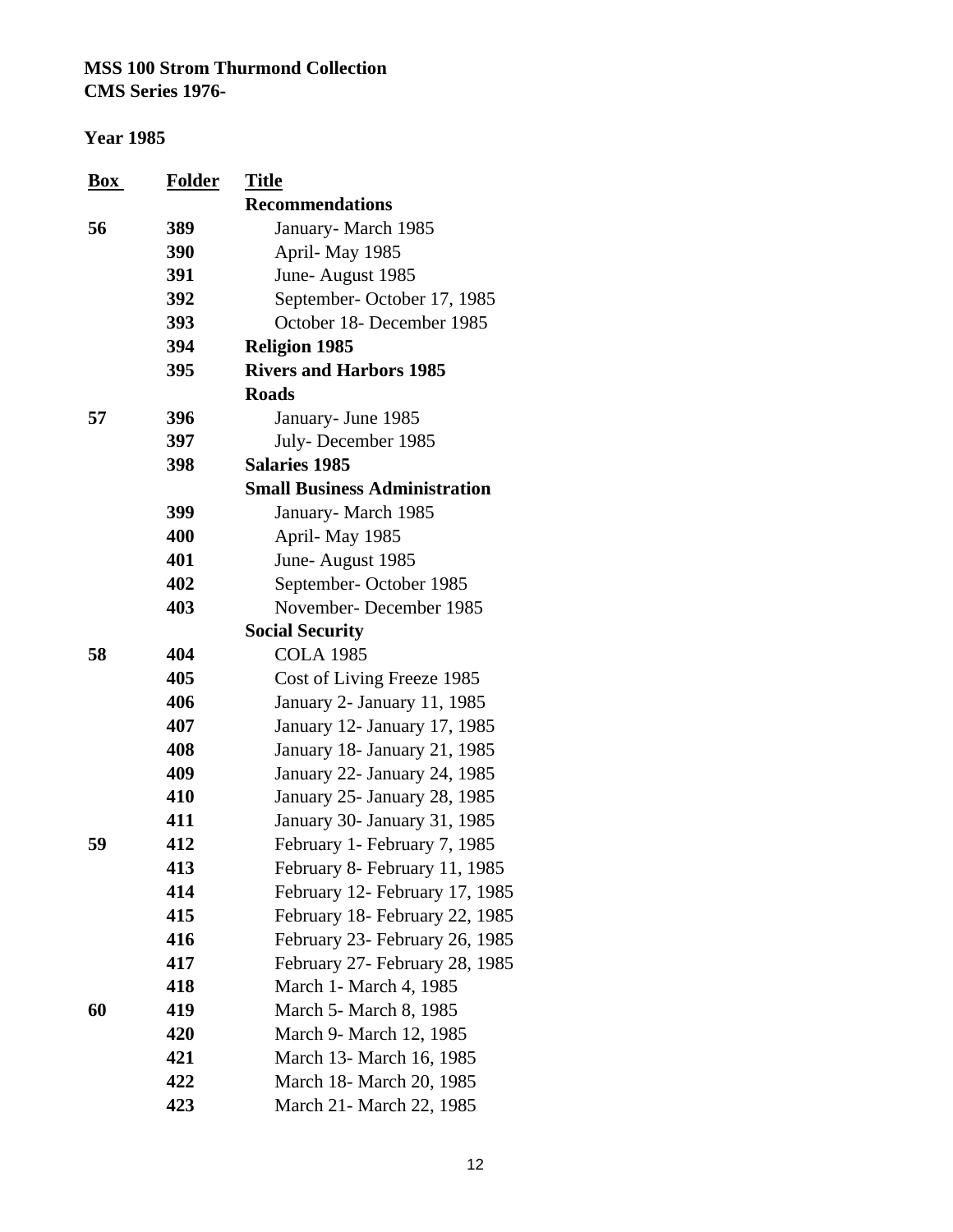#### **Year 1985**

| $\frac{Box}{}$ | <b>Folder</b> | <b>Title</b>                     |
|----------------|---------------|----------------------------------|
|                | 424           | March 23- March 31, 1985         |
| 61             | 425           | April 1- April 3, 1985           |
|                | 426           | April 4- April 6, 1985           |
|                | 427           | April 7- April 10, 1985          |
|                | 428           | April 12- April 18, 1985         |
|                | 429           | April 19- April 23, 1985         |
|                | 430           | April 24- April 25, 1985         |
| 62             | 431           | April 26- April 30, 1985         |
|                | 432           | May 1- May 2, 1985               |
|                | 433           | May 3- May 6, 1985               |
|                | 434           | May 7- May 15, 1985              |
|                | 435           | May 16- May 21, 1985             |
|                | 436           | May 22- May 27, 1985             |
| 63             | 437           | May 28- May 31, 1985             |
|                | 438           | June 3- June 7, 1985             |
|                | 439           | June 8- June 13, 1985            |
|                | 440           | June 14- June 19, 1985           |
|                | 441           | June 20- June 24, 1985           |
|                | 442           | June 25 - June 26, 1985          |
|                | 443           | June 27- June 28, 1985           |
| 64             | 444           | July 1- July 5, 1985             |
|                | 445           | July 8- July 12, 1985            |
|                | 446           | July 13- July 17, 1985           |
|                | 447           | July 18- July 22, 1985           |
|                | 448           | July 23- July 30, 1985           |
|                | 449           | July 31, 1985                    |
|                | 450           | <b>August 1- August 2, 1985</b>  |
| 65             | 451           | August 5- August 10, 1985        |
|                | 452           | August 12- August 17, 1985       |
|                | 453           | August 19- August 23, 1985       |
|                | 454           | August 24- August 29, 1985       |
|                | 455           | August 30- August 31, 1985       |
|                | 456           | September 3- September 7, 1985   |
|                | 457           | September 9- September 16, 1985  |
| 66             | 458           | September 17- September 23, 1985 |
|                | 459           | September 24- September 30, 1985 |
|                | 460           | October 1- October 4, 1985       |
|                | 461           | October 7- October 11, 1985      |
|                | 462           | October 15-October 23, 1985      |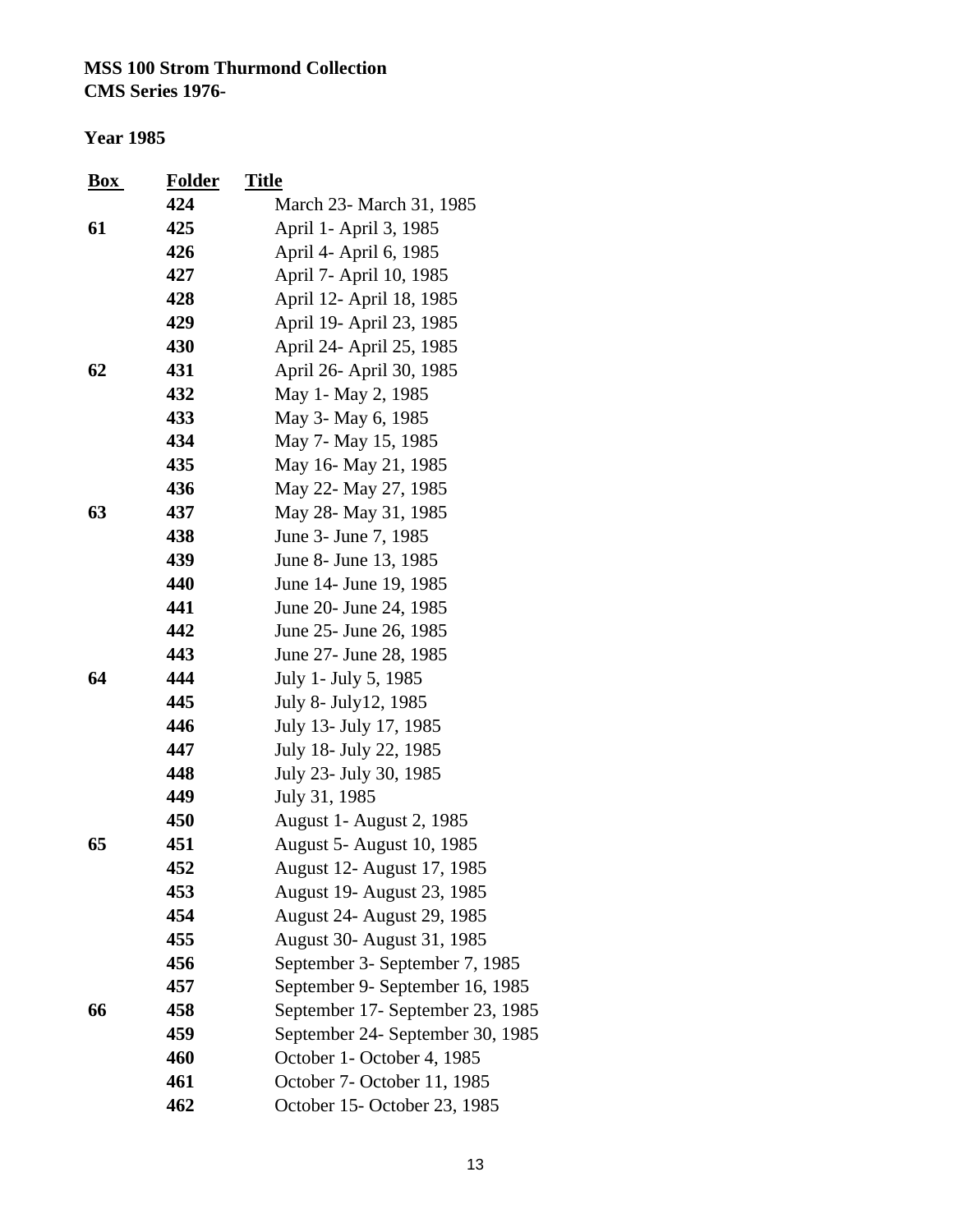| $\mathbf{Box}$ | <b>Folder</b> | <b>Title</b>                                  |
|----------------|---------------|-----------------------------------------------|
|                | 463           | October 24- October 28, 1985                  |
|                | 464           | October 30- October 31, 1985                  |
| 67             | 465           | November 1 - November 6, 1985                 |
|                | 466           | November 7- November 12, 1985                 |
|                | 467           | November 15- November 16, 1985                |
|                | 468           | November 18- November 22, 1985                |
|                | 469           | November 25- November 30, 1985                |
|                | 470           | December 2- December 4, 1985                  |
|                | 471           | December 5- December 11, 1985                 |
| 68             | 472           | December 12- December 20, 1985                |
|                | 473           | December 21 - December 26, 1985               |
|                | 474           | December 27- December 30, 1985                |
|                |               | <b>Social Services</b>                        |
|                | 475           | January 1985                                  |
|                | 476           | February 1- February 15, 1985                 |
|                | 477           | February 18- March 11, 1985                   |
|                | 478           | March 12- March 29, 1985                      |
| 69             | 479           | April 1- April 19, 1985                       |
|                | 480           | April 20- May 20, 1985                        |
|                | 481           | May 22- June 17, 1985                         |
|                | 482           | June 19- July 8, 1985                         |
|                | 483           | July 9- July 31, 1985                         |
|                | 484           | August 1- August 31, 1985                     |
| 70             | 485           | August 23- September 23, 1985                 |
|                | 486           | September 25- October 15, 1985                |
|                | 487           | October 16- October 31, 1985                  |
|                | 488           | November 1985                                 |
|                | 489           | December 2- December 14, 1985                 |
|                | 490           | December 16- December 30, 1985                |
|                |               | <b>Taxes</b>                                  |
| 71             | 491           | <b>Credit Union Taxation 1985</b>             |
|                | 492           | Deductions/ Tax Reform 1985                   |
|                | 493           | Flat Tax 1985                                 |
|                | 494           | Profit Sharing/ Charitable Contributions 1985 |
|                | 495           | Record Keeping Requirements- Baby 1, Baby 2   |
|                | 496           | January-February 1985                         |
|                | 497           | March-May 1985                                |
|                | 498           | June 1- June 16, 1985                         |
| 72             | 499           | June 17- June 30, 1985                        |
|                |               |                                               |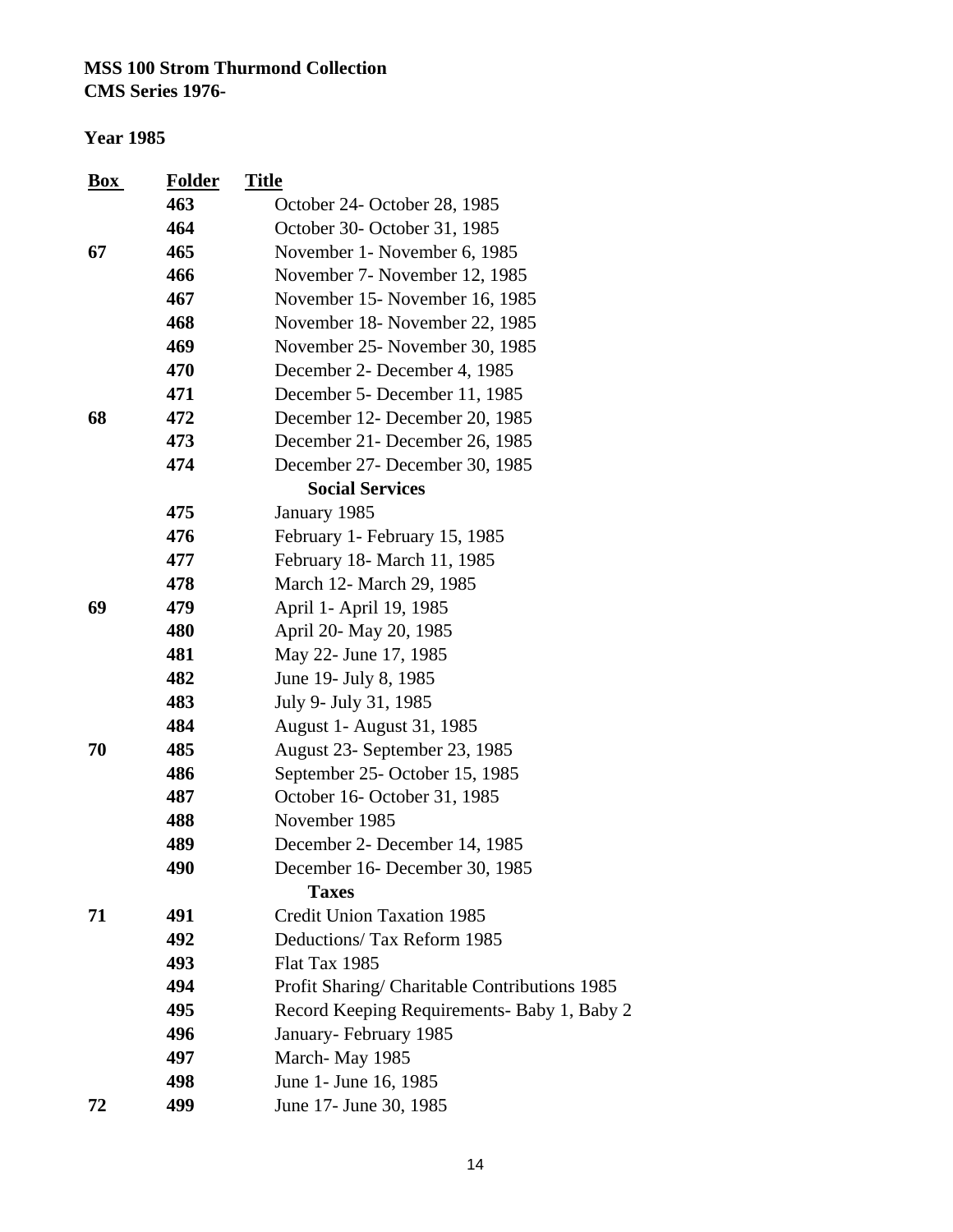| <b>Box</b> | <b>Folder</b> | <b>Title</b>                                                        |
|------------|---------------|---------------------------------------------------------------------|
|            | 500           | <b>July 1985</b>                                                    |
|            | 501           | August 1985                                                         |
|            | 502           | September 1- September 25, 1985                                     |
|            | 503           | September 26- October 21, 1985                                      |
|            | 504           | October 22- November 15, 1985                                       |
| 73         | 505           | November 18- December 1985                                          |
|            |               | <b>IRS</b>                                                          |
|            | 506           | January-February 1985                                               |
|            | 507           | March 1985                                                          |
|            | 508           | April 1985                                                          |
|            | 509           | May 1985                                                            |
|            | 510           | <b>June 1985</b>                                                    |
| 74         | 511           | <b>July 1985</b>                                                    |
|            | 512           | August 1985                                                         |
|            | 513           | September 1985                                                      |
|            | 514           | October-November 14, 1985                                           |
|            | 515           | November 15- November 25, 1985                                      |
|            | 516           | December 1985                                                       |
|            |               | <b>Textiles</b>                                                     |
| 75         | 517           | Textile and Apparel Trade Enforcement Act s.680, HR.1562- Volume I  |
|            | 518           | Textile and Apparel Trade Enforcement Act s.680, HR.1562- Volume II |
|            | 519           | January-May 1985                                                    |
|            | 520           | June-December 1985                                                  |
|            |               | <b>Trade</b>                                                        |
|            | 521           | January- March 14, 1985                                             |
|            | 522           | March 18- May 1985                                                  |
| 76         | 523           | June- July 1985                                                     |
|            | 524           | August-September 1985                                               |
|            | 525           | October-December 1985                                               |
|            |               | <b>Transportation</b>                                               |
|            | 526           | Amtrak/Conrail 1985                                                 |
|            | 527           | Highways 1985                                                       |
|            | 528           | Legislation 1985                                                    |
|            | 529           | January - March 18, 1985                                            |
|            | 530           | March 21- May 1985                                                  |
| 77         | 531           | June- July 1985                                                     |
|            | 532           | August-October 3, 1985                                              |
|            | 533           | October 9- December 1985                                            |
|            |               |                                                                     |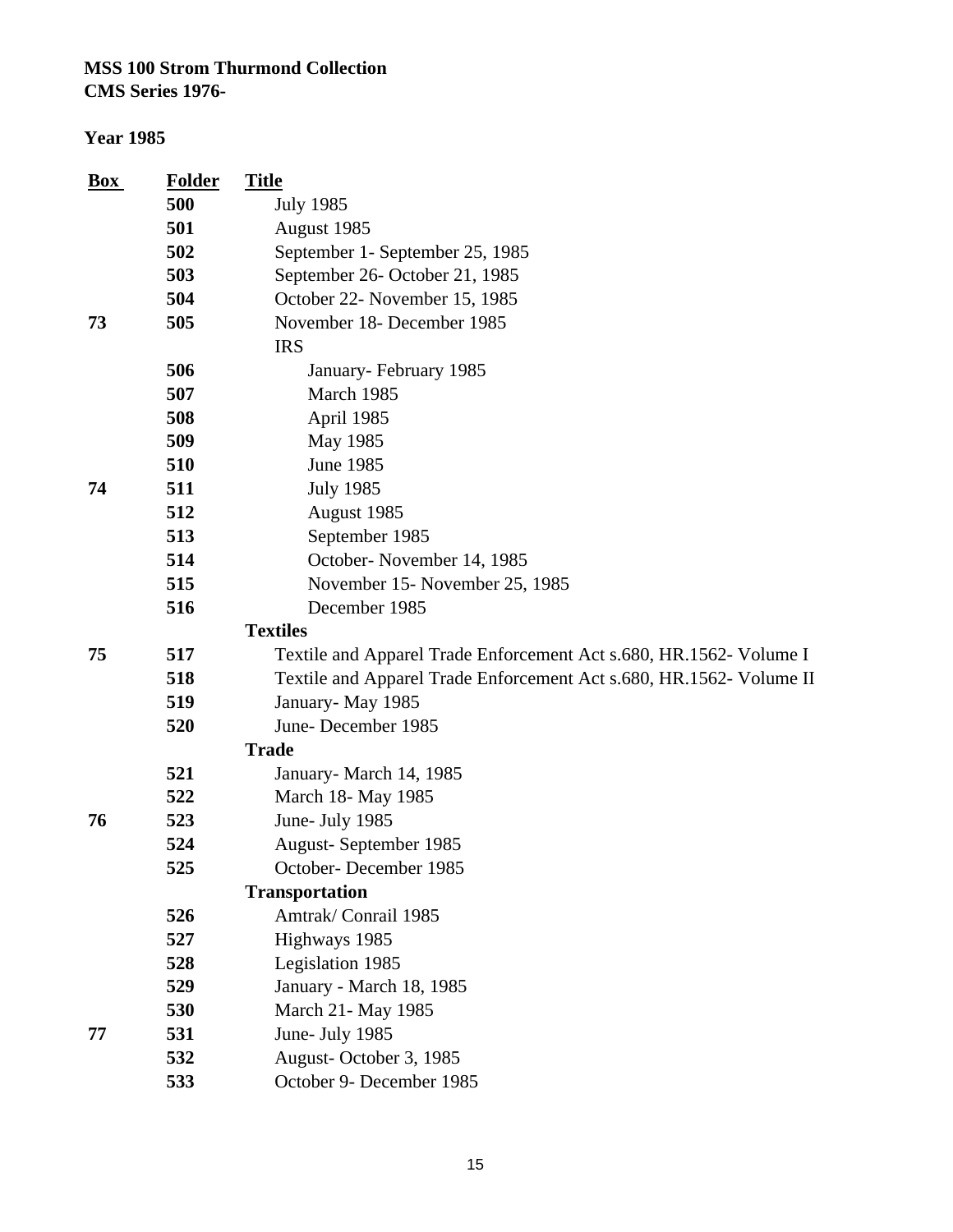| <b>Folder</b><br>Box | <b>Title</b>                     |
|----------------------|----------------------------------|
|                      | <b>Veterans</b>                  |
| 534                  | January-February 1985            |
| 535                  | March - April 1985               |
| 536                  | May- June 19, 1985               |
| 537<br>78            | <b>July 22- August 1985</b>      |
| 538                  | September-December 1985          |
|                      | Wildlife                         |
| 539                  | Fur Seal Treaty 1985             |
| 540                  | <b>Treatment of Animals 1985</b> |
| 541                  | January - June 1985              |
| 542                  | July-November 1985               |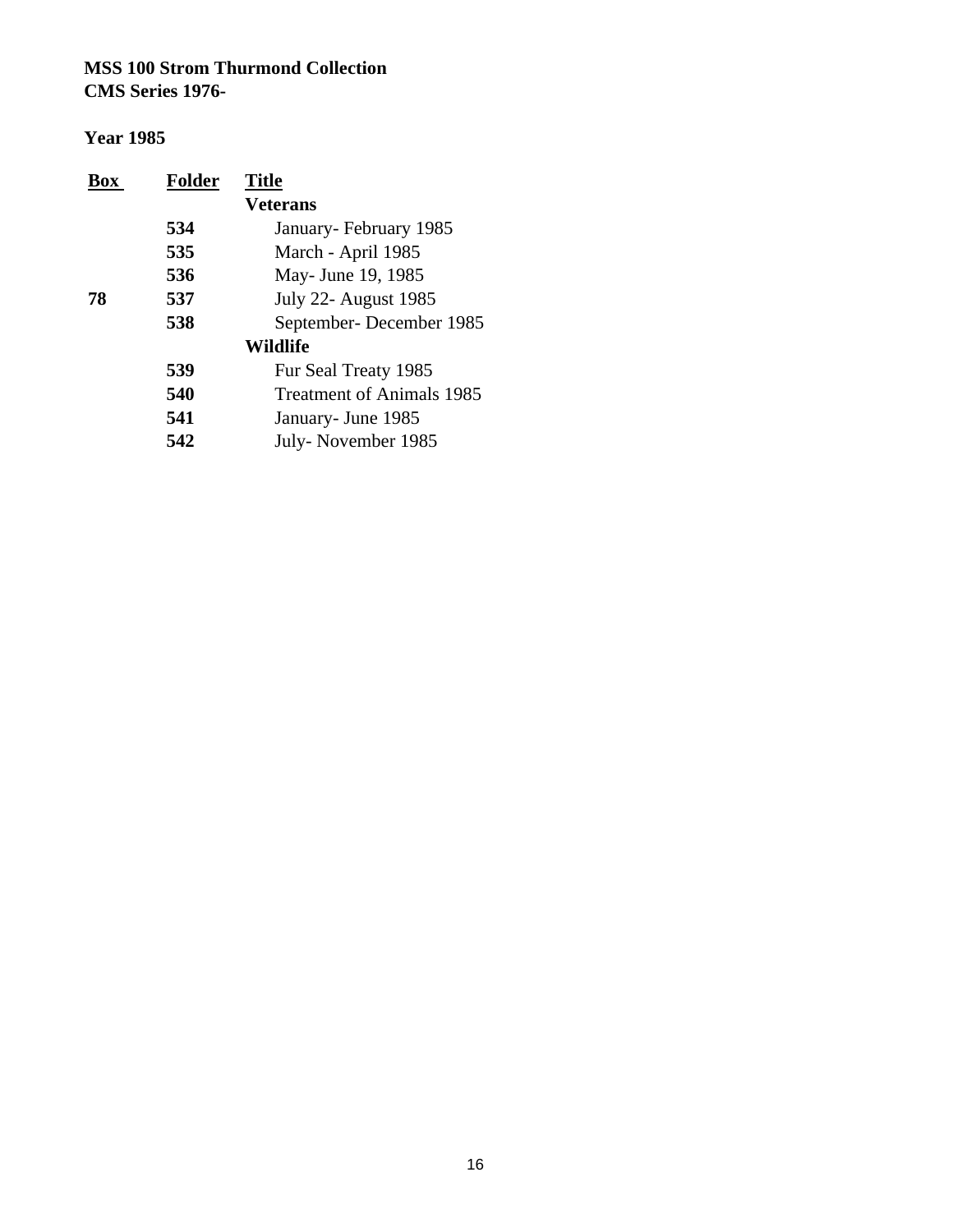| Box | <b>Folder</b>  | <b>Title</b>                        |
|-----|----------------|-------------------------------------|
| 1   |                | <b>Administration</b>               |
|     | 1              | January - May 1986                  |
|     | $\overline{c}$ | June – August $1986$                |
|     | 3              | September - December 1986           |
|     |                | <b>Agriculture</b>                  |
|     | 3A             | S. 1714: 1985 Farm Bill             |
|     | $\overline{4}$ | January 1986                        |
|     | 5              | February 1986                       |
|     | 5A             | March 1986                          |
|     | 6              | April 1986                          |
|     | 7              | May - June 1986                     |
|     | 8              | July - August 1986                  |
|     | <b>8A</b>      | September – December 1986           |
|     |                | <b>Agriculture – FHA Loans</b>      |
| 2   | 9              | January 1986                        |
|     | 10             | February – March 1986               |
|     | 11             | April - June 1986                   |
|     | 12             | <b>July 1986</b>                    |
|     | 13             | August – September 1986             |
|     | 14             | October - December 1986             |
|     |                | <b>Animal Testing</b>               |
|     | 15             | H.R. 1877: Humane Products Testing  |
|     |                | Applications & Employment $(A & E)$ |
|     |                | Employment                          |
|     | 15A            | January 1986                        |
|     | 16             | February $1 -$ February 17, 1986    |
| 3   | 17             | February 18 - February 28, 1986     |
|     | 18             | March 1 - March 14, 1986            |
|     | 19             | March 15 - March 31, 1986           |
|     | 20             | April 1 – April 14, 1986            |
|     | 21             | April 15 - April 30, 1986           |
|     | 22             | May 1 – May 15, 1986                |
|     | 23             | May 16 - May 31, 1986               |
|     | 24             | <b>June 1986</b>                    |
| 4   | 25             | July 1 – July 16, 1986              |
|     | 26             | July 17 – July 31, 1986             |
|     | 27             | August 1986                         |
|     | 28             | September 1986                      |
|     | 29             | October 1 – October 16, 1986        |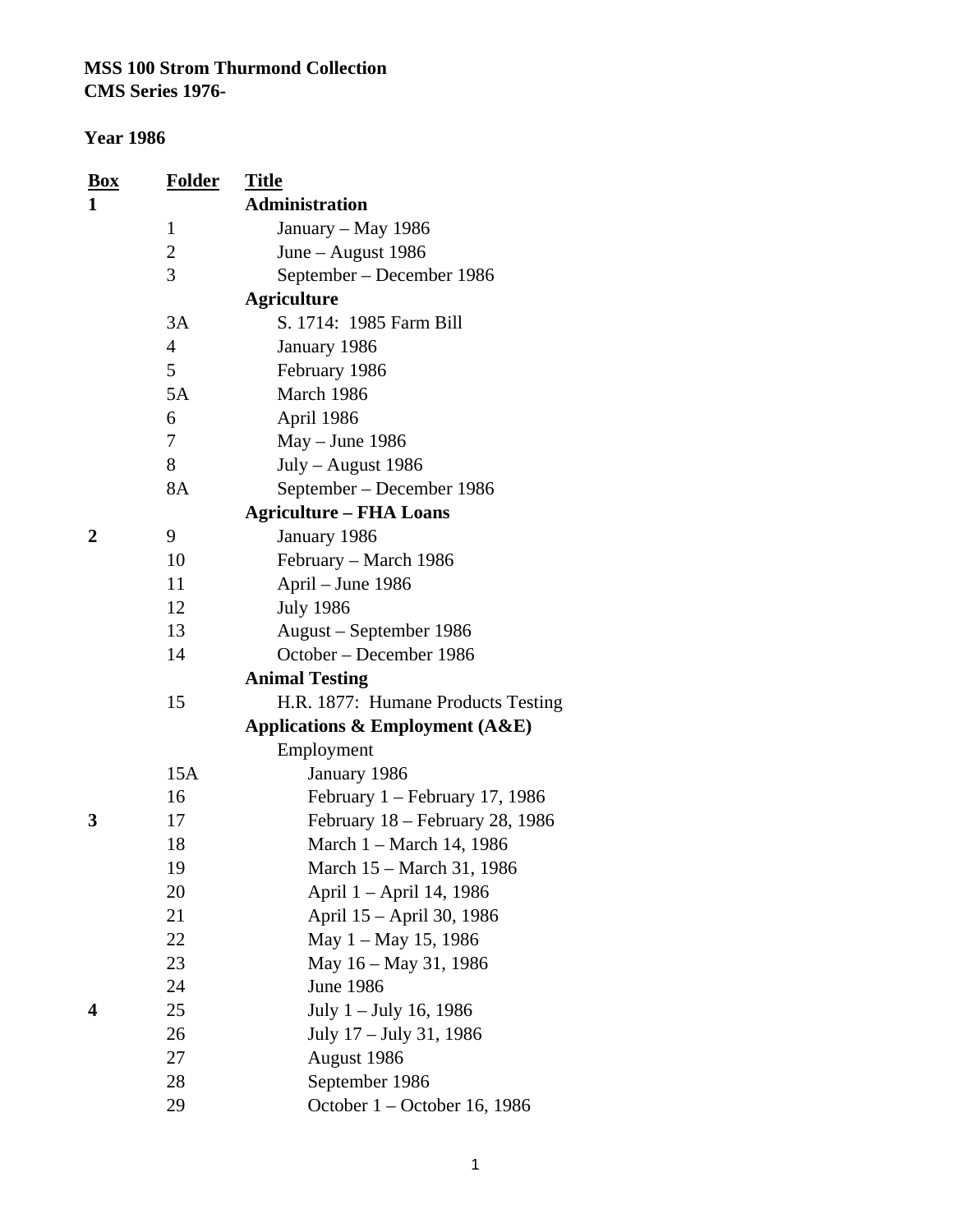| <b>Box</b> | <b>Folder</b> | <u>Title</u> |                                   |
|------------|---------------|--------------|-----------------------------------|
|            | 30            |              | October 17 – October 31, 1986     |
|            | 31            |              | November 1986                     |
|            | 32            |              | December 1986                     |
|            |               |              | Military                          |
|            | 33            |              | January 1986                      |
|            | 34            |              | February 1986                     |
| 5          | 35            |              | March 1- March 12, 1986           |
|            | 36            |              | March 13 – March 31, 1986         |
|            | 37            |              | April, 1- April 22, 1986          |
|            | 38            |              | April 23 – April 30, 1986         |
|            | 39            |              | May 1 – May 7, 1986               |
|            | 40            |              | May 8 – May 19, 1986              |
|            | 41            |              | May 20 - May 31, 1986             |
|            | 42            |              | June $1 -$ June 4, 1986           |
|            | 43            |              | June 5 – June 11, 1986            |
|            | 44            |              | June 12 – June 17, 1986           |
|            | 45            |              | June 18 – June 30, 1986           |
|            | 46            |              | July $1 -$ July 13, 1986          |
| 6          | 47            |              | July 14 – July 15, 1986           |
|            | 48            |              | July 16, 1986                     |
|            | 49            |              | July 17 – July 22, 1986           |
|            | 50            |              | July 23 – July 31, 1986           |
|            | 51            |              | August 1 – August 7, 1986         |
|            | 52            |              | August 8 – August 14, 1986        |
| 7          | 53            |              | August 15 – August 16, 1986       |
|            | 54            |              | August 17 – August 26, 1986       |
|            | 55            |              | August 27 – August 31, 1986       |
|            | 56            |              | September 1 – September 12, 1986  |
|            | 57            |              | September 13 – September 23, 1986 |
|            | 58            |              | September 24 – September 30, 1986 |
|            | 59            |              | October 1 – October 13, 1986      |
| 8          | 60            |              | October 14 – October 15, 1986     |
|            | 61            |              | October 16 – October 26, 1986     |
|            | 62            |              | October 27 - October 31, 1986     |
|            | 63            |              | November $1 -$ November 10, 1986  |
|            | 64            |              | November 11 – November 19, 1986   |
|            | 65            |              | November 20 – November 30, 1986   |
|            | 66            |              | December 1 – December 4, 1986     |
| 9          | 67            |              | December 5 – December 9, 1986     |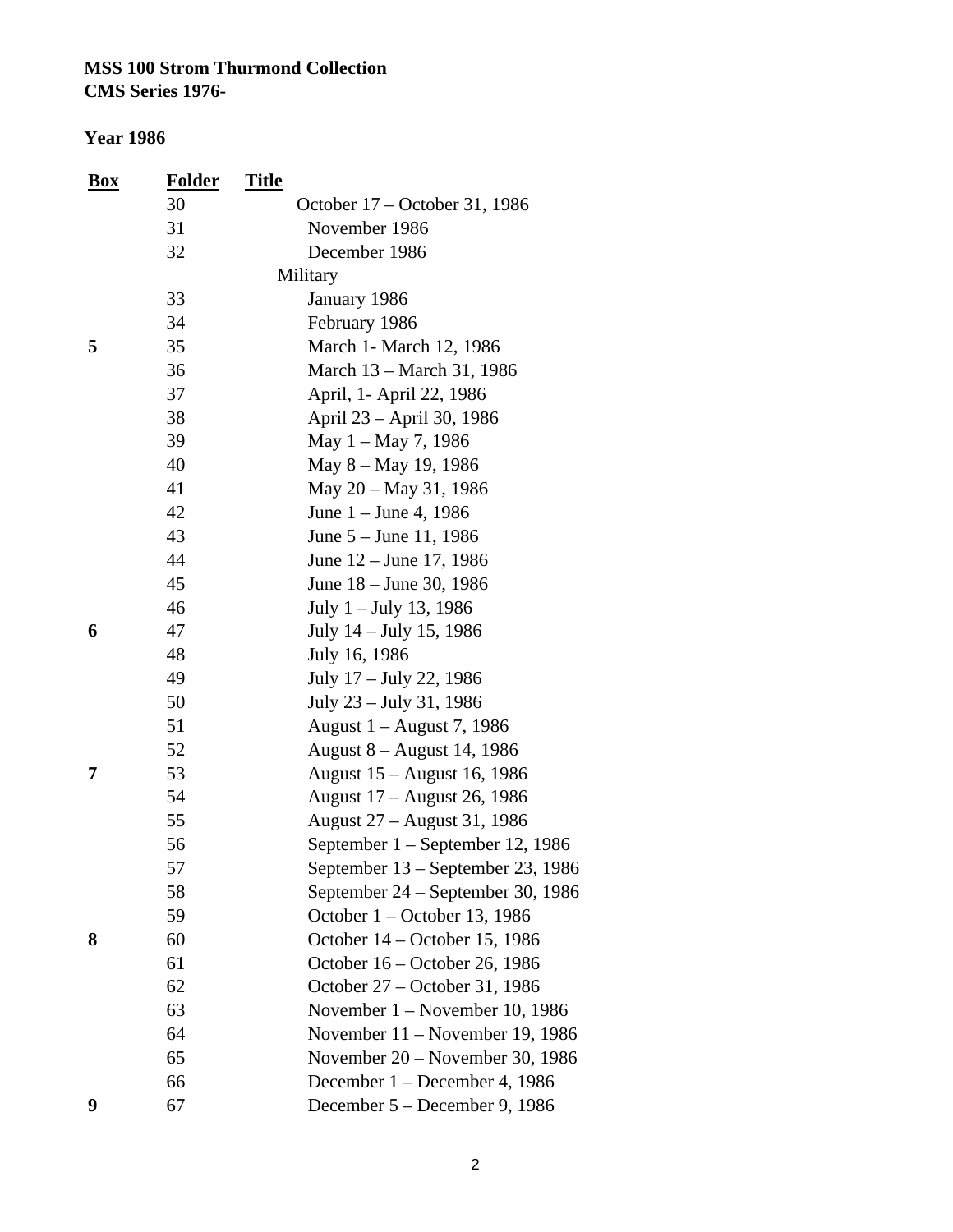**CMS Series 1976-**

| <b>Box</b> | <b>Folder</b> | <u>Title</u>                      |
|------------|---------------|-----------------------------------|
|            | 68            | December $10 -$ December 31, 1986 |
|            |               | <b>Other Assistance</b>           |
|            | 69            | January 1986                      |
|            | 70            | February 1986                     |
|            | 71            | March 1986                        |
|            | 72            | April 1986                        |
|            | 73            | May 1986                          |
|            | 74            | June $-$ July 1986                |
|            | 75            | August - September 1986           |
| 10         | 76            | October – December 1986           |
|            |               | Prisoners                         |
|            | 77            | January 1986                      |
|            | 78            | February 1986                     |
|            | 79            | March 1986                        |
|            | 80            | April 1986                        |
|            | 81            | May 1986                          |
|            | 82            | June 1 – June 12, 1986            |
|            | 83            | June 13 – June 30, 1986           |
|            | 84            | July 1 – July 20, 1986            |
|            | 85            | July 21 – July 31, 1986           |
|            | 86            | August 1986                       |
| 11         | 87            | September 1986                    |
|            | 88            | October 1986                      |
|            | 89            | November 1 - December 16, 1986    |
|            | 90            | December 17 – December 31, 1986   |
|            |               | Veterans                          |
|            | 91            | January 1 – January 14, 1986      |
|            | 92            | January 15 - January 31, 1986     |
|            | 93            | February 1 – February 6, 1986     |
|            | 94            | February 7 – February 14, 1986    |
|            | 95            | February 15 – February 28, 1986   |
|            | 96            | March 1 - March 18, 1986          |
| 12         | 97            | March 19 - March 24, 1986         |
|            | 98            | March 25 – March 31, 1986         |
|            | 99            | April 1 - April 11, 1986          |
|            | 100           | April 12 – April 30, 1986         |
|            | 101           | May 1 – May 14, 1986              |
|            | 102           | May 15 – May 16, 1986             |
|            | 103           | May 17 – May 31, 1986             |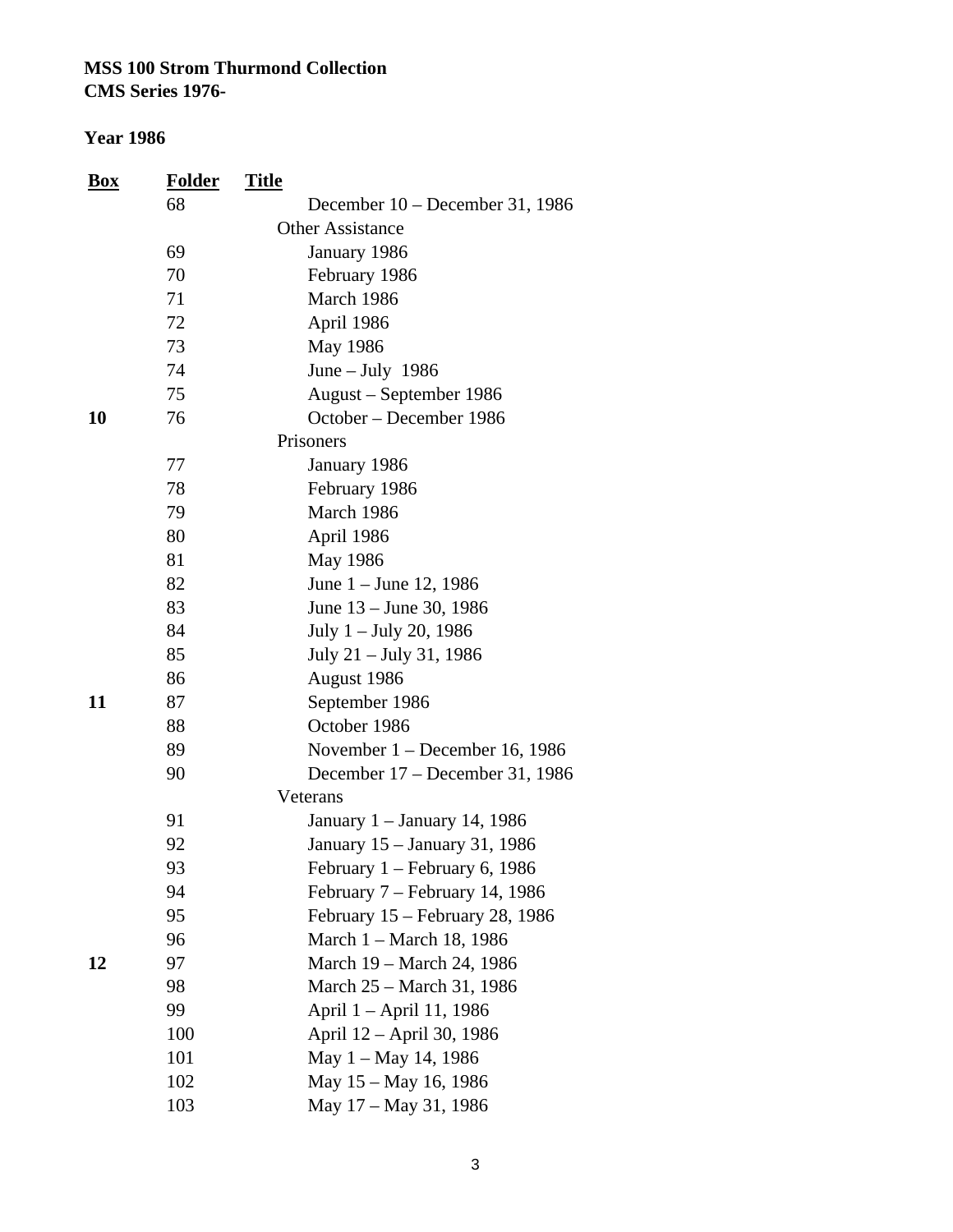| <b>Box</b> | <b>Folder</b> | <b>Title</b>                                               |
|------------|---------------|------------------------------------------------------------|
|            | 104           | June 1- June 13, 1986                                      |
|            | 105           | June 14 – June 25, 1986                                    |
|            | 106           | June 26 – June 30, 1986                                    |
| 13         | 107           | July $1 -$ July 12, 1986                                   |
|            | 108           | July 13 – July 31, 1986                                    |
|            | 109           | August 1 – August 15, 1986                                 |
|            | 110           | August 16 – August 31, 1986                                |
|            | 111           | September 1 – September 11, 1986                           |
|            | 112           | September 12 – September 18, 1986                          |
|            | 113           | September 19 – September 30, 1986                          |
|            | 114           | October 1 – October 19, 1986                               |
|            | 115           | October 20 – October 31, 1986                              |
| 14         | 116           | November $1 -$ November 17, 1986                           |
|            | 117           | November $18$ – November 22, 1986                          |
|            | 118           | November 23 – November 30, 1986                            |
|            | 119           | December 1986                                              |
|            | 120           | <b>Appointments - 1986</b>                                 |
|            | 121           | <b>Appropriations – 1986</b>                               |
|            | 121A          | H.R. 4515: Community Development Block Grant Funds         |
|            | 121B          | H.R. 1400: General Revenue Sharing                         |
|            |               | <b>Aviation</b>                                            |
|            | 122           | January – May 1986                                         |
|            | 123           | June – August $1986$                                       |
|            | 124           | September – December 1986                                  |
|            | 124A          | H.R. 4142 / 4717: General Aviation Tort Reform Act of 1986 |
| 15         | 124B          | <b>Piedmont Airlines</b>                                   |
|            | 124C          | S. 2794: General Aviation Accident Liability Standards Act |
|            |               | <b>Banking</b>                                             |
|            | 125           | January – July 1986                                        |
|            | 126           | August – December 1986                                     |
|            | 127           | <b>Beverages</b> – 1986                                    |
|            |               | <b>Business / Economy</b>                                  |
|            | 128           | January - April 1986                                       |
|            | 129           | $May - June 1986$                                          |
|            | 130           | <b>July 1986</b>                                           |
|            | 131           | August - December 1986                                     |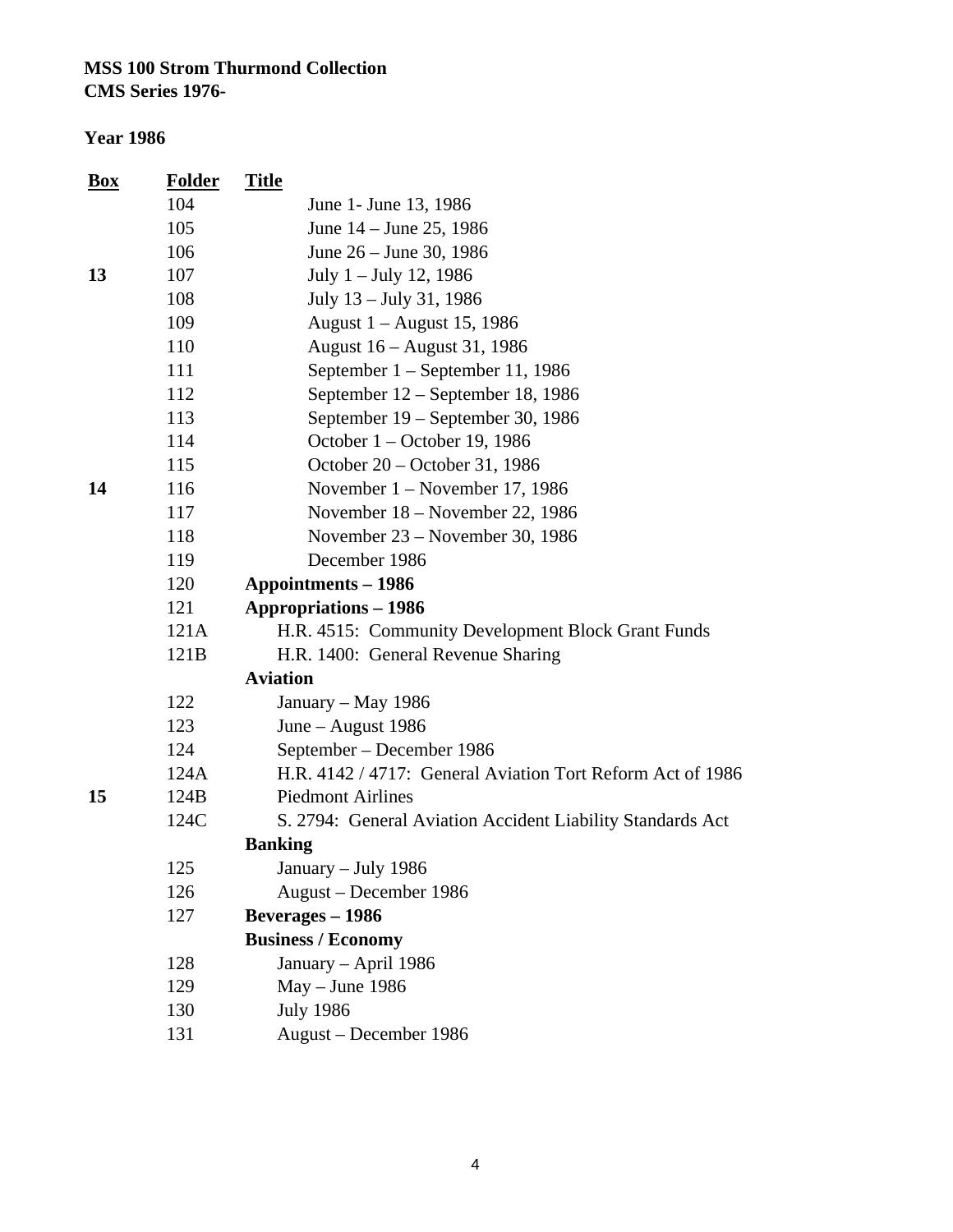| <u>Box</u> | <b>Folder</b> | <b>Title</b>                                              |
|------------|---------------|-----------------------------------------------------------|
|            |               | <b>Budget</b>                                             |
|            | 132           | January – March 1986                                      |
| 16         | 133           | April – December 1986                                     |
|            | 133A          | <b>Agricultural Extension Service</b>                     |
|            | 133B          | Censorship                                                |
|            | 134           | Civil Rights - 1986                                       |
|            |               | <b>Communications</b>                                     |
|            | 135           | January 1 - February 14, 1986                             |
|            | 136           | February 15 – April 14, 1986                              |
|            | 136A          | April 15 – December 31, 1986                              |
|            | 137           | <b>Communities &amp; Organizations – 1986</b>             |
|            | 138           | $Congress - 1986$                                         |
|            |               | <b>Constituent Response</b>                               |
|            | 139           | January - April 1986                                      |
| 17         | 140           | May - December 1986                                       |
|            | 141           | <b>Constitutional Affairs - 1986</b>                      |
|            | 142           | <b>Contracts - 1986</b>                                   |
|            | 143           | <b>Crime - 1986</b>                                       |
|            |               | <b>Department of Justice</b>                              |
|            | 144           | January – August 1986                                     |
|            | 145           | September – December 1986                                 |
|            | 146           | <b>Department of Social Services</b>                      |
|            |               | <b>Department of Labor (Worker's Compensation)</b>        |
|            | 147           | January - July 1986                                       |
| 18         | 148           | August - December 1986                                    |
|            | 149           | Disaster - 1986                                           |
|            |               | <b>Education</b>                                          |
|            | 150           | January – February 1986                                   |
|            | 151           | March – April 1986                                        |
|            | 152           | May 1986                                                  |
|            | 153           | <b>June 1986</b>                                          |
|            | 154           | July $1 -$ July 23, 1986                                  |
|            | 155           | July 24 – August 31, 1986                                 |
|            | 156           | September 1986                                            |
| 19         | 157           | October 1986                                              |
|            | 158           | November 1986                                             |
|            | 159           | December 1986                                             |
|            | 160           | H.R. 3263: Gifted & Talented Children Youth Education Act |
|            |               |                                                           |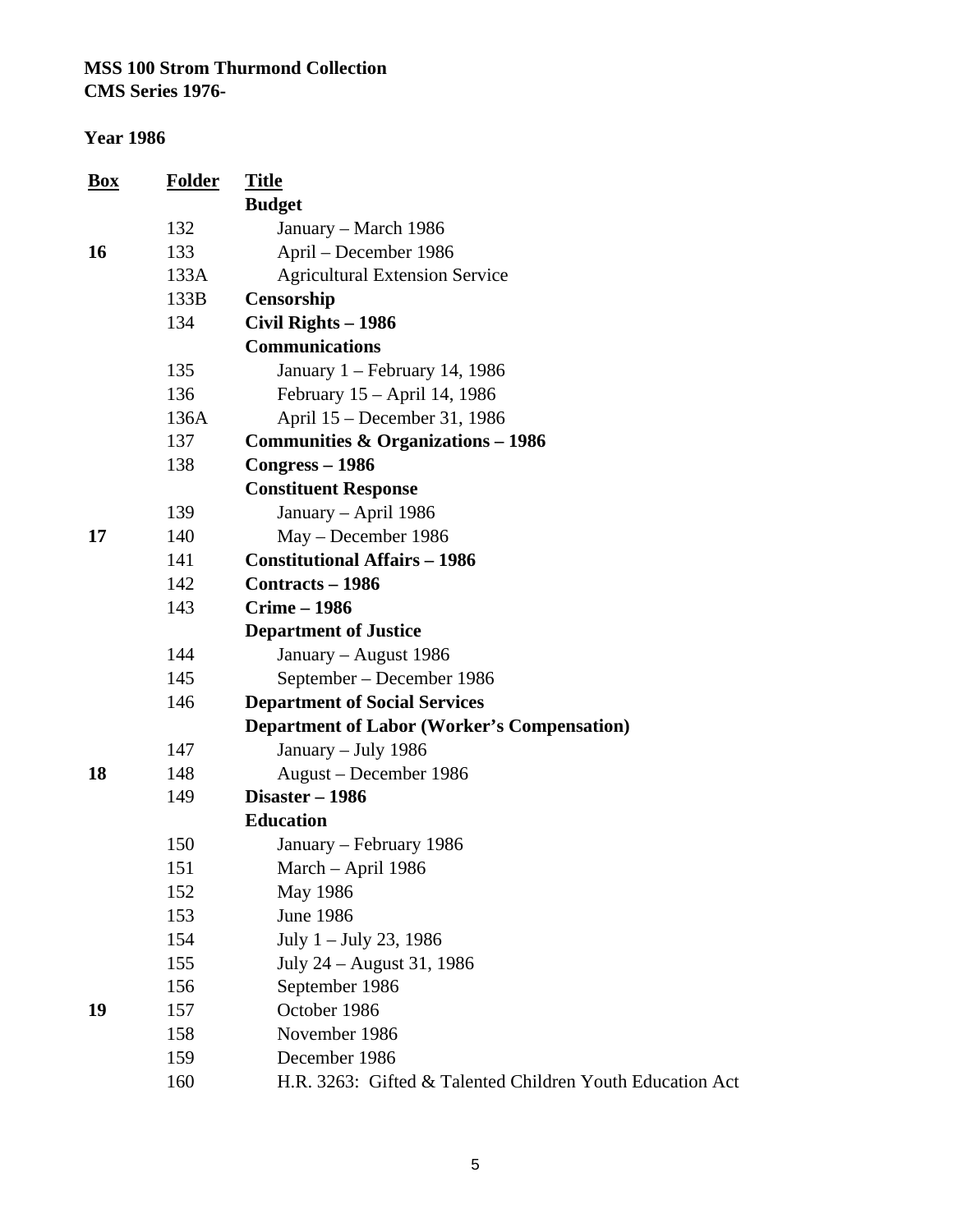**CMS Series 1976-**

| <u>Box</u> | <b>Folder</b> | <b>Title</b>                                                     |
|------------|---------------|------------------------------------------------------------------|
|            |               | H.R. 3700 & S. 1965: Reauthorization of the Higher Education Act |
|            | 161           | January 1 – March 31, 1986                                       |
|            | 161A          | April 1 - July 27, 1986                                          |
|            | 161B          | July 28 - August 9, 1986                                         |
|            | 161C          | August 10 – December 31, 1986                                    |
|            |               | <b>Energy</b>                                                    |
| 20         | 162           | January – March 1986                                             |
|            | 163           | April – June 1986                                                |
|            | 164           | July – December 1986                                             |
|            |               | <b>Environment</b>                                               |
|            | 165           | January - February 1986                                          |
|            | 166           | March 1986                                                       |
|            | 167           | April – May 1986                                                 |
|            | 168           | <b>June 1986</b>                                                 |
|            | 169           | <b>July 1986</b>                                                 |
|            | 170           | August 1986                                                      |
| 21         | 171           | September 1986                                                   |
|            | 172           | October 1986                                                     |
|            | 173           | November – December 1986                                         |
|            | 174           | <b>Federal Government - 1986</b>                                 |
|            |               | <b>Financial Aid</b>                                             |
|            | 175           | January - April 1986                                             |
|            | 176           | $May - June 1986$                                                |
|            | 177           | July - September 1986                                            |
|            | 178           | October - December 1986                                          |
| 22         | 179           | Finance - 1986                                                   |
|            |               | <b>Foreign Policy</b>                                            |
|            | 180           | January 1986                                                     |
|            | 181           | February 1986                                                    |
|            | 182           | March 1986                                                       |
|            | 183           | April 1986                                                       |
|            | 184           | May 1986                                                         |
|            | 185           | <b>June 1986</b>                                                 |
|            | 186           | <b>July 1986</b>                                                 |
|            | 187           | August 1986                                                      |
|            | 188           | September 1986                                                   |
| 23         | 189           | October 1986                                                     |
|            | 189A          | November – December 1986                                         |
|            | 189B          | S. 812: Loans to Communist Countries                             |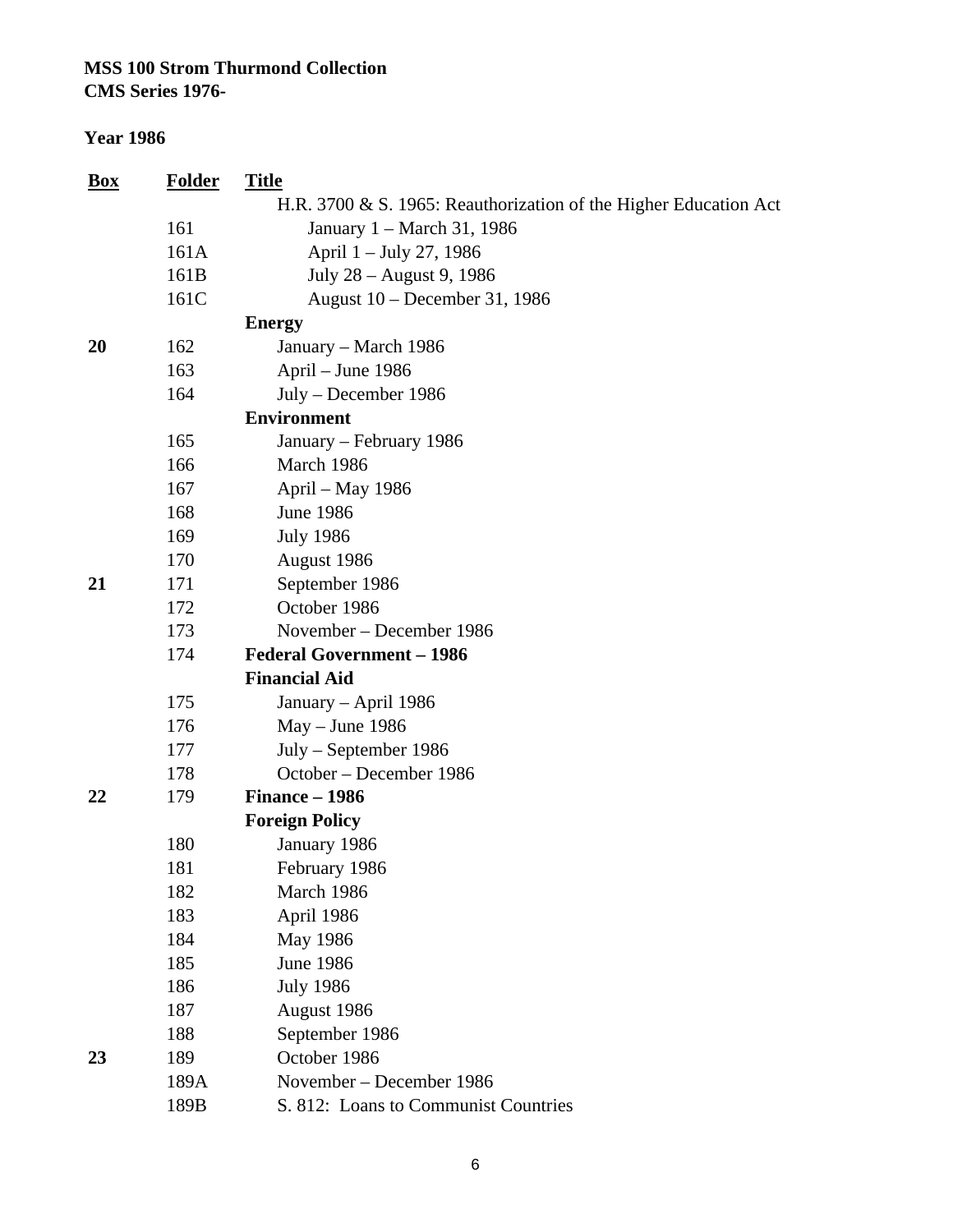**CMS Series 1976-**

| <b>Box</b> | <b>Folder</b> | <b>Title</b>                                    |
|------------|---------------|-------------------------------------------------|
|            | 189C          | Iran/Contra Arms Scandal                        |
|            | 189D          | Nicaragua (Pro-Contra)                          |
|            | 189E          | Nicaragua (Anti-Contra)                         |
|            | 189F          | Phillipines (Marcos/Aquino)                     |
|            | 189G          | Jesse Helms: Senate Foreign Relations Committee |
|            | 189H          | <b>UNITA/Angolan Freedom Fighters</b>           |
|            | 189I          | <b>US/UK Extradition Treaty</b>                 |
|            | 189J          | S. 2570/2701 & H.R. 997: South Africa           |
|            |               | January-June 1986                               |
| 24         | 189K          | <b>July 1986</b>                                |
|            | 189L          | August-September 1986                           |
|            | 189M          | October-December 1986                           |
|            | 190           | Genocide                                        |
|            |               | <b>Grants</b>                                   |
|            | 191           | January – February 1986                         |
|            | 192           | March - April 1986                              |
|            | 193           | $May - June 1986$                               |
| 25         | 194           | $July - August 1986$                            |
|            | 195           | September 1 – October 8, 1986                   |
|            | 196           | October 9 – October 17, 1986                    |
|            | 197           | October 18 – December 31, 1986                  |
|            | 198           | <b>Special Winthrop Grant</b>                   |
|            |               | Handicapped                                     |
|            | 199           | January – March 1986                            |
| 26         | 200           | April - December 1986                           |
|            |               | <b>Health &amp; Healthcare</b>                  |
|            | 201           | January 1 - January 13, 1986                    |
|            | 202           | January 14 – January 31, 1986                   |
|            | 203           | February 1 – February 11, 1986                  |
|            | 204           | February $12 - 28$ , 1986                       |
|            | 205           | March 1 – March 13, 1986                        |
|            | 206           | March 14 – March 31, 1986                       |
| 207        |               |                                                 |
|            | 208           | April 24 - April 30, 1986                       |
|            | 209           | May $1 -$ May 11, 1986                          |
|            | 210           | May 12 - May 31, 1986                           |
| 27         | 211           | June 1 – June 15, 1986                          |
|            | 212           | June 16-June 30, 1986                           |
|            | 213           | July 1 - July 15, 1986                          |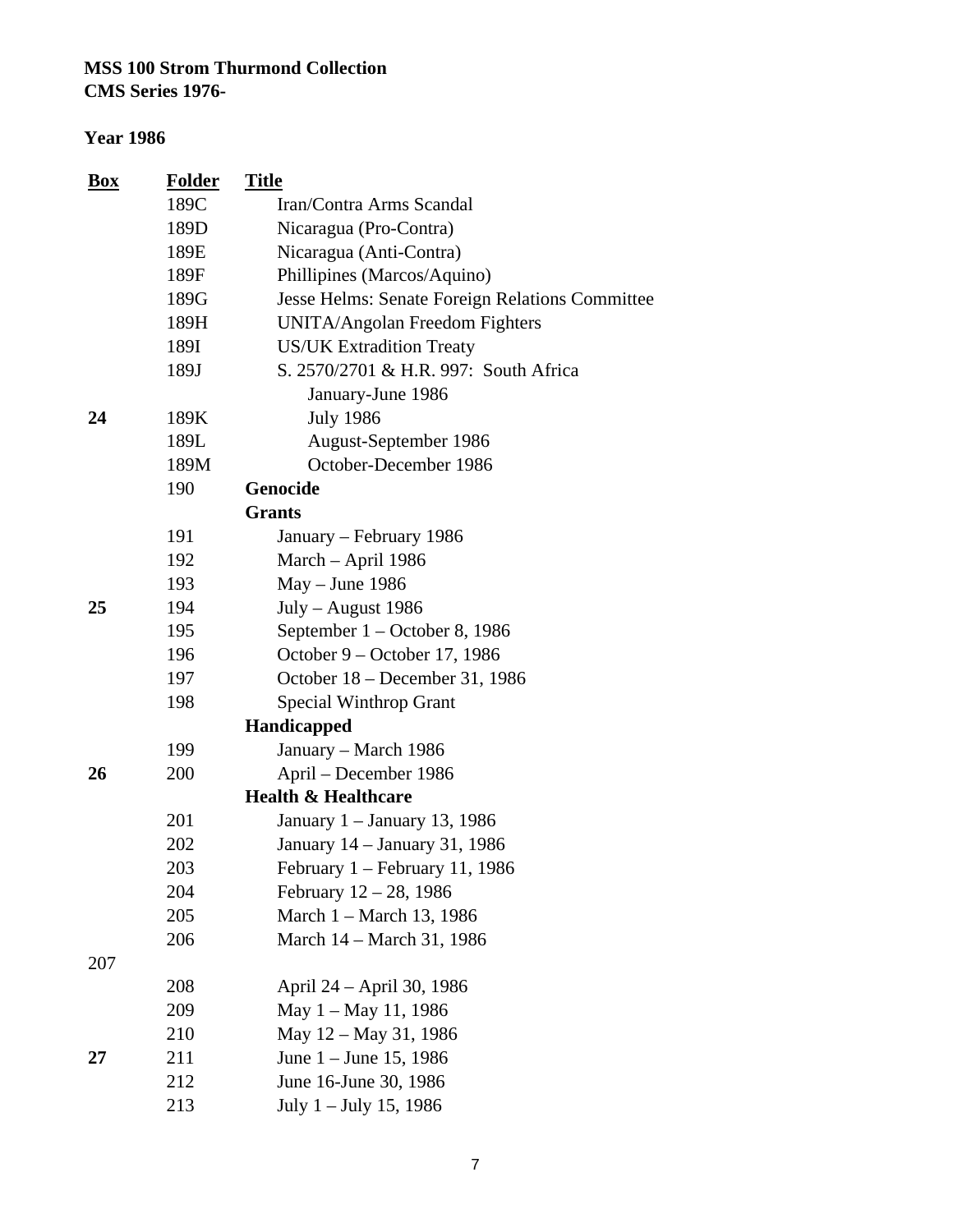| <b>Box</b> | <b>Folder</b> | <b>Title</b>                                                     |
|------------|---------------|------------------------------------------------------------------|
|            | 214           | July 16 – July 31, 1986                                          |
|            | 215           | August 1 – August 15, 1986                                       |
|            | 216           | August 16 – August 31, 1986                                      |
|            | 217           | September $1 -$ September 17, 1986                               |
|            | 218           | September 18 – September 30, 1986                                |
| 28         | 219           | October 1 – October 7, 1986                                      |
|            | 220           | October 8 – October 31, 1986                                     |
|            | 221           | November $1 -$ November 17, 1986                                 |
|            | 222           | November 18 – November 30, 1986                                  |
|            | 223           | December 1 – December 11, 1986                                   |
|            | 224           | December 12 – December 31, 1986                                  |
|            | 224A          | S. 1855 – Health & Resource Allocation Act of 1986               |
|            | 224B          | S. 1917 & H.R. 3894 – Universal Child Immunization Act of 1986   |
| 224C       | 224C          | S. 2278 & H.R. 4300 - Family and Medical Leave Act of 1986       |
|            | 224D          | S. 2402 & H.R. 4742 - Access-to-healthcare Legislation           |
|            | 224E          | S. 2771 – Reclassification of Transitional Medical Devices       |
|            | 224F          | H.R. 4630, S. 2333, & S. 2288 – Medicaid for Low-Income Children |
|            |               | and Pregnant Women                                               |
|            | 224G          | H.R. 4762 – Food Irradiation                                     |
|            | 224H          | <b>AIDS</b>                                                      |
| 29         | 224I          | Expanded Food & Nutrition Education Program (EFNEP)              |
|            | 224J          | Proposed HFCA Cuts for Cataract Surgery                          |
|            | 224K          | Title $X$ – Family Planning Programs                             |
|            | 225           | <b>Historic Preservation - 1986</b>                              |
|            |               | <b>Housing</b>                                                   |
|            | 226           | January - February 1986                                          |
|            | 227           | March 1986                                                       |
|            | 228           | April 1986                                                       |
|            | 229           | May 1986                                                         |
|            | 230           | <b>June 1986</b>                                                 |
|            | 231           | <b>July 1986</b>                                                 |
|            | 232           | August 1986                                                      |
| 30         | 233           | September 1986                                                   |
|            | 234           | October 1986                                                     |
|            | 235           | November – Decemeber 1986                                        |
|            | 235A          | Section 202 Housing (Lee County)                                 |
|            |               | <b>Immigration and Naturalization</b>                            |
|            | 236           | January 1986                                                     |
|            | 237           | February 1986                                                    |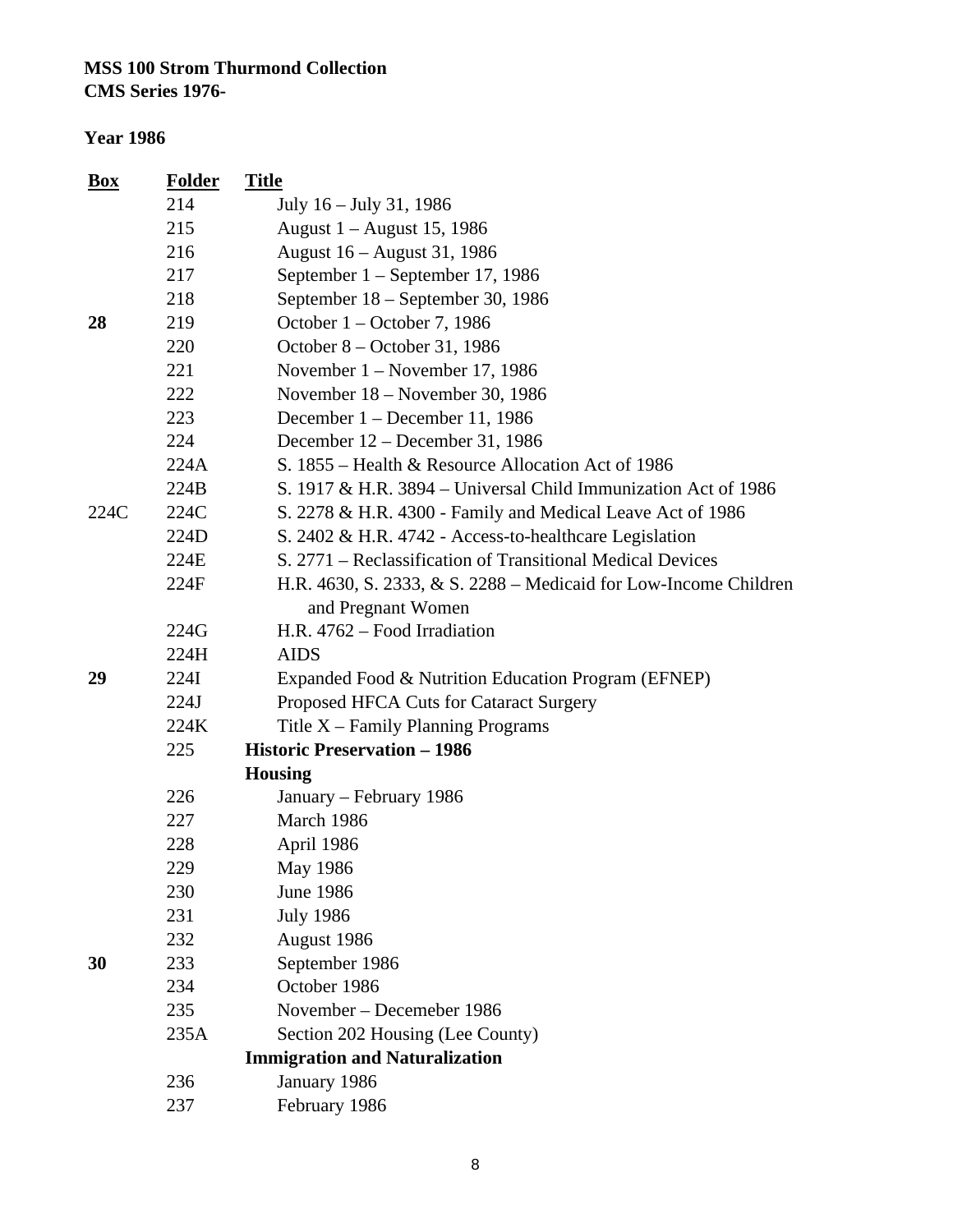| <b>Box</b> | <b>Folder</b> | <b>Title</b>                                                                                |
|------------|---------------|---------------------------------------------------------------------------------------------|
|            | 238           | March 1986                                                                                  |
|            | 239           | April 1986                                                                                  |
|            | 240           | May 1986                                                                                    |
| 31         | 241           | <b>June 1986</b>                                                                            |
|            | 242           | <b>July 1986</b>                                                                            |
|            | 243           | August 1986                                                                                 |
|            | 244           | September 1986                                                                              |
|            | 245           | October 1986                                                                                |
|            | 246           | November – December 1986                                                                    |
|            | 247           | $Imports-1986$                                                                              |
|            | 248           | <b>Indian Affairs - 1986</b>                                                                |
|            | 249           | <b>Institutions - 1986</b>                                                                  |
|            |               | <b>Insurance &amp; Retirement</b>                                                           |
| 32         | 250           | January 1 – January 19, 1986                                                                |
|            | 251           | January 20 - January 31, 1986                                                               |
|            | 252           | February 1986                                                                               |
|            | 253           | March 1986                                                                                  |
|            | 254           | April 1986                                                                                  |
|            | 255           | May $1 -$ May 15, 1986                                                                      |
|            | 256           | May 16 – May 31, 1986                                                                       |
| 33         | 257           | June 1 – June 16, 1986                                                                      |
|            | 258           | June 17 – June 30, 1986                                                                     |
|            | 259           | July $1 -$ July 15, 1986                                                                    |
|            | 260           | July 16 – July 31, 1986                                                                     |
|            | 261           | August 1 – August 6, 1986                                                                   |
|            | 262           | August 7 – August 31, 1986                                                                  |
|            | 263           | September 1 – September 15, 1986                                                            |
|            | 264           | September 16 – September 30, 1986                                                           |
| 34         | 265           | October 1 – October 14, 1986                                                                |
|            | 266           | October 15 - October 31, 1986                                                               |
|            | 267           | November $1 -$ November 13, 1986                                                            |
|            | 268           | November 14 - November 30, 1986                                                             |
|            | 269           | December 1986                                                                               |
|            | 269A          | <b>Civil Service Retirement Benefits</b>                                                    |
| 35         | 269B          | Cost of Living Allowance (COLA) for Military, Federal, and Civil<br><b>Service Retirees</b> |
|            | 269C          | Military Survivors Benefit Plan                                                             |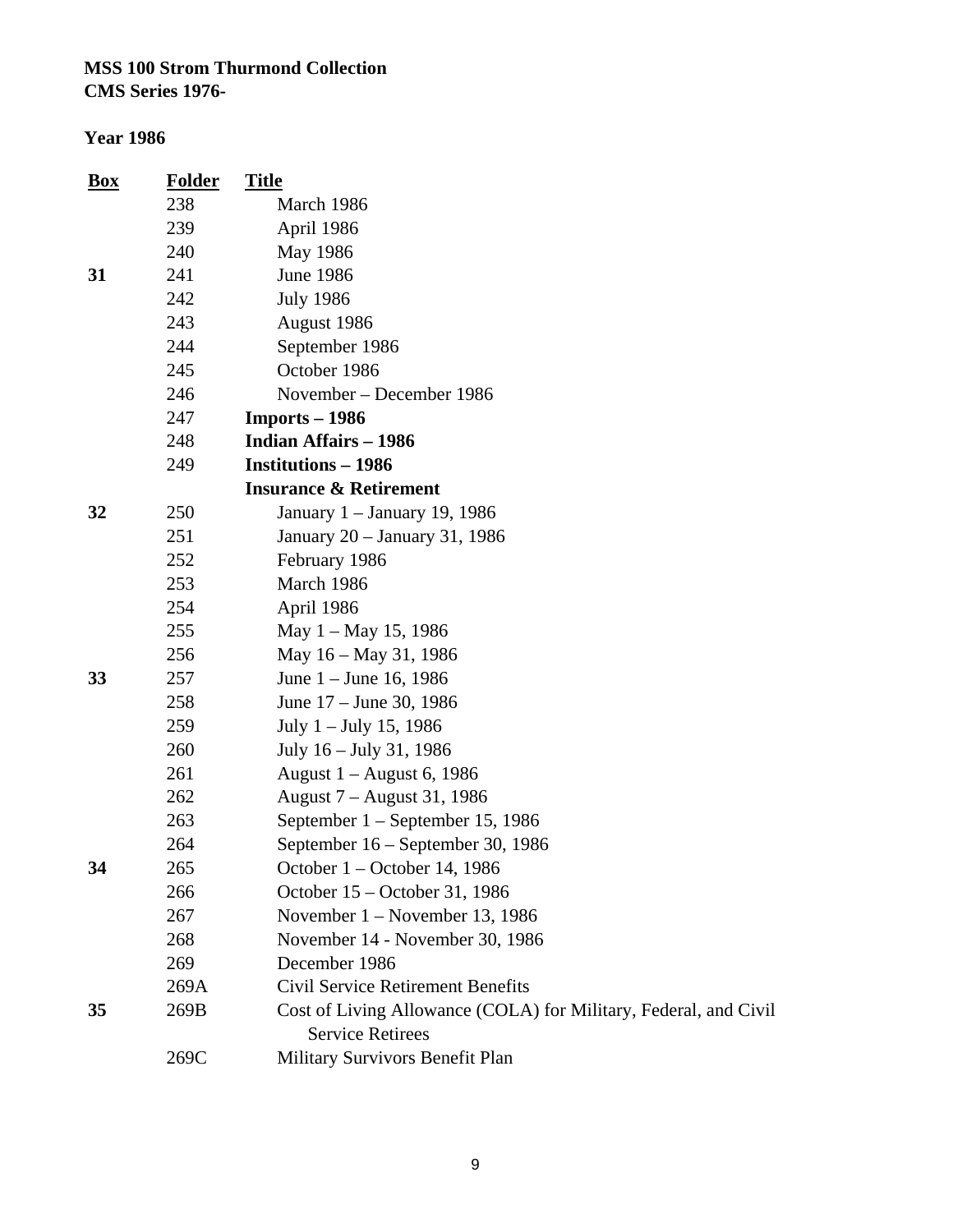| <b>Box</b> | <b>Folder</b> | <b>Title</b>                                            |
|------------|---------------|---------------------------------------------------------|
|            |               | <b>Invitations</b>                                      |
|            | 270           | January - February 1986                                 |
|            | 271           | March - April 1986                                      |
|            | 272           | May 1986                                                |
|            | 273           | <b>June 1986</b>                                        |
|            | 274           | <b>July 1986</b>                                        |
| 36         | 275           | August 1986                                             |
|            | 275A          | September 1986                                          |
|            | 275B          | October 1986                                            |
|            | 275C          | November 1986                                           |
|            | 275D          | December 1986                                           |
|            |               | Labor                                                   |
|            | 276           | January – February 1986                                 |
|            | 277           | March - April 1986                                      |
|            | 278           | $May - June 1986$                                       |
| 37         | 279           | July - August 1986                                      |
|            | 280           | September - October 1986                                |
|            | 281           | November – December 1986                                |
|            | 281A          | Polygraph Protection Act – Pro                          |
|            |               | Polygraph Protection Act – Con                          |
|            | 281B          | January 1 – April 12, 1986                              |
|            | 281C          | April 13 – April 31, 1986                               |
|            | 281D          | May $1 -$ May 31, 1986                                  |
|            | 281 E         | June $1 -$ July 31, 1986                                |
|            | 281 F         | August 1 – December 31, 1986                            |
| 38         | 281 G         | Polygraph Reform Act of 1985 (H.R. 3916)                |
|            | 281 H         | Polygraph Protection Act – Committee Hearings (S. 1815) |
|            | 281 I         | Polygraph Protection Act – Exemption Requests           |
|            | 281 J         | Asbestos Workers' Recovery Act                          |
|            | 281 K         | <b>Vocational Rehabilitation</b>                        |
|            | 281 L         | High Risk Occupational Disease Notification Act of 1986 |
|            | 281 M         | Construction Industry Labor Law Amendment of 1986       |
|            |               | Legal                                                   |
|            | 282           | January – February 1986                                 |
|            | 283           | March - April 1986                                      |
|            | 284           | $May - June 1986$                                       |
|            | 285           | July - August 1986                                      |
|            | 286           | September – October 1986                                |
|            | 287           | November – December 1986                                |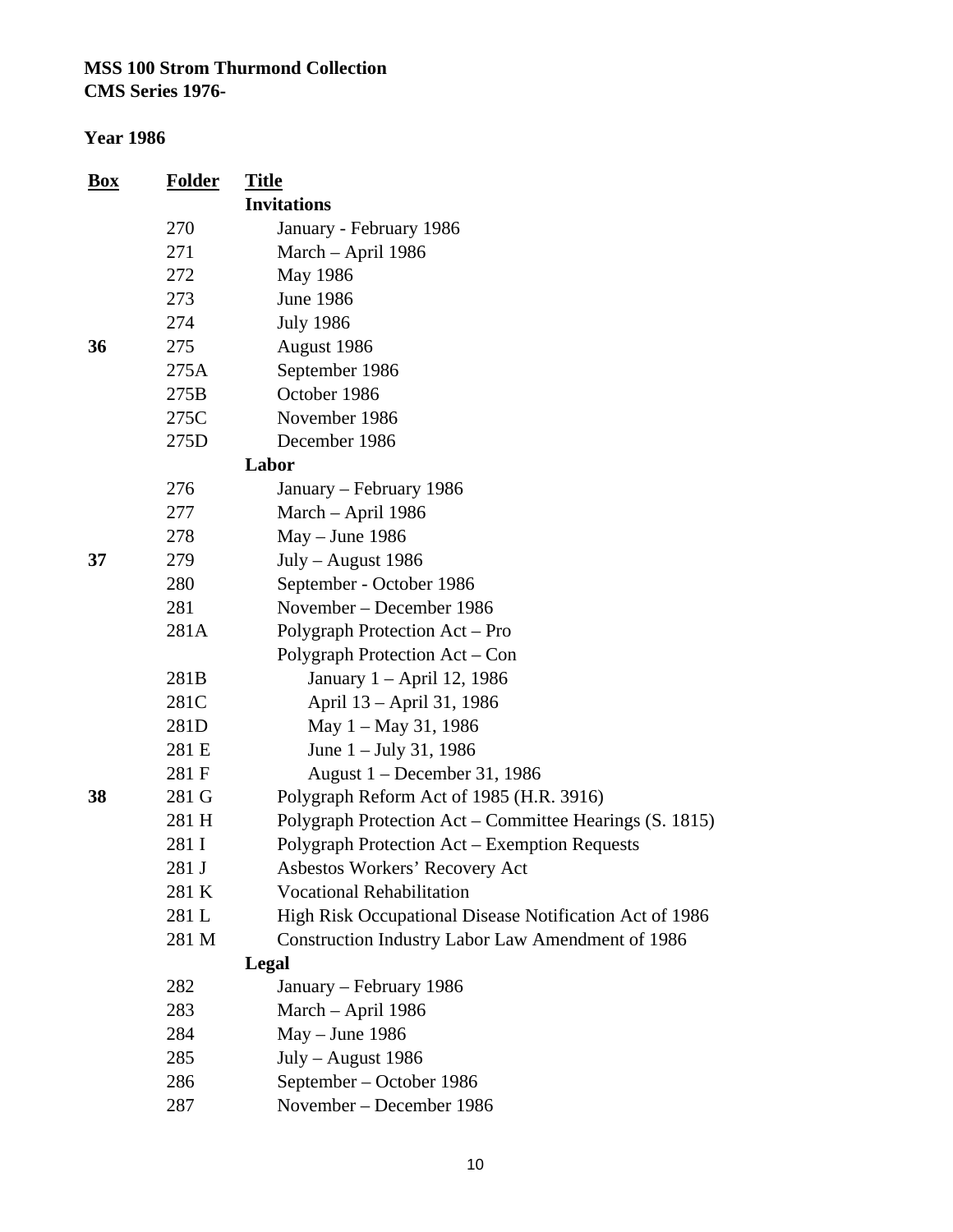**CMS Series 1976-**

| <b>Box</b> | <b>Folder</b> | <u>Title</u>                             |
|------------|---------------|------------------------------------------|
| 39         | 287 A         | Uniform Law for Grandparents' Visitation |
|            | 287 B         | <b>Product Liability Reform</b>          |
|            |               | Legislation                              |
|            | 288           | January - April 1986                     |
|            | 289           | $May - June 1986$                        |
|            | 290           | July - August 1986                       |
|            | 291           | September 1986                           |
|            | 292           | October - December 1986                  |
|            | 293           | <b>Loans &amp; FHA - 1986</b>            |
|            |               | <b>Medals</b>                            |
| 40         | 294           | January – March 1986                     |
|            | 295           | April – June 1986                        |
|            | 295A          | July - December 1986                     |
|            | 296           | <b>Memorials – 1986</b>                  |
|            |               | <b>Military</b>                          |
|            | 297           | January 1986                             |
|            | 297A          | February 1986                            |
|            | 298           | March 1986                               |
|            | 298A          | April 1986                               |
|            | 298B          | May 1986                                 |
| 41         | 299           | <b>June 1986</b>                         |
|            | 299A          | <b>July 1986</b>                         |
|            | 300           | August 1986                              |
|            | 301           | September 1986                           |
|            | 302           | October 1 – October 21, 1986             |
|            | 303           | October 22 – October 31, 1986            |
|            | 304           | November 1986                            |
|            | 305           | December 1 – December 11, 1986           |
| 42         | 306           | December 12 – December 29, 1986          |
|            | 307           | December 30 – December 31, 1986          |
|            | 308           | <b>Monuments - 1986</b>                  |
|            | 308A          | <b>Fort Sumter National Monument</b>     |
|            | 309           | <b>NASA - 1986</b>                       |
|            | 310           | <b>Natural Resources - 1986</b>          |
|            | 311           | Nominations - 1986                       |
|            | 312           | <b>Parks &amp; Recreation - 1986</b>     |
|            |               | Patronage                                |
| 43         | 313           | January – February 1986                  |
|            | 314           | March 1986                               |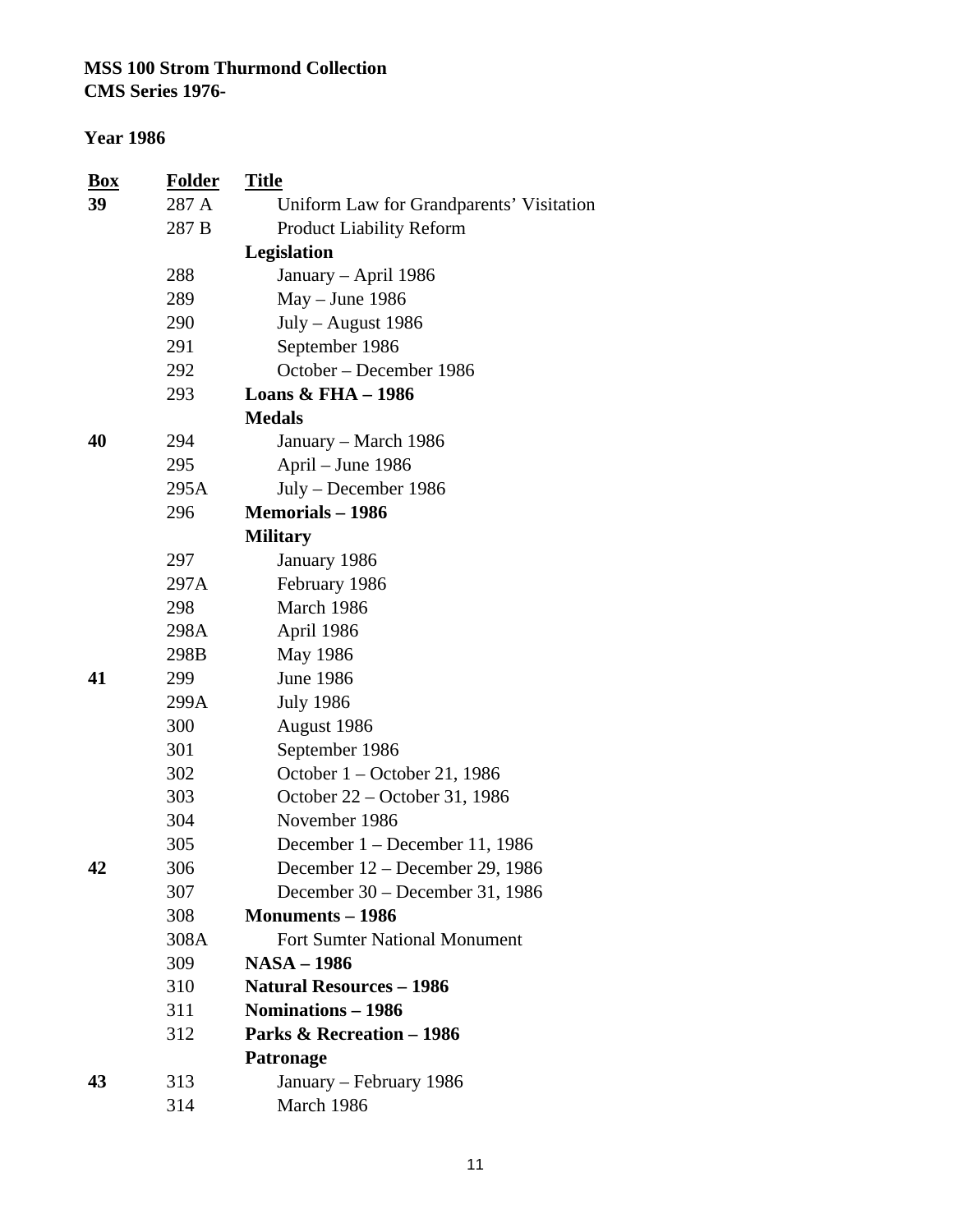#### **Year 1986**

| Box | <b>Folder</b> | <b>Title</b>                                                         |
|-----|---------------|----------------------------------------------------------------------|
|     | 315           | April – May 1986                                                     |
|     | 316           | June - December 1986                                                 |
|     | 317           | <b>Postal Affairs - 1986</b>                                         |
|     |               | <b>Projects</b>                                                      |
|     | 318           | January - March 1986                                                 |
|     | 319           | April – June 1986                                                    |
| 44  | 320           | <b>July 1986</b>                                                     |
|     | 321           | August – December 1986                                               |
|     | 322           | <b>Charleston Waterfront Park</b>                                    |
|     |               | <b>Public Relations</b>                                              |
|     | 323           | January 1986                                                         |
|     | 324           | February 1986                                                        |
|     | 325           | March 1986                                                           |
|     | 326           | April - July 1986                                                    |
|     | 327           | August – September 1986                                              |
|     | 328           | October – December 1986                                              |
|     |               | <b>Recommendations</b>                                               |
| 45  | 329           | January - February 1986                                              |
|     | 330           | March - August 1986                                                  |
|     | 331           | September – December 1986                                            |
|     | 332           | Religion - 1986                                                      |
|     | 333           | <b>Rivers &amp; Harbors - 1986</b>                                   |
|     | 334           | <b>Roads-1986</b>                                                    |
|     | 335           | Federal Highway Bill – Highway Beautification Act: Pro               |
|     | 335 A         | Federal Highway Bill - Highway Beautification Act: Con               |
|     | 335 B         | Federal Highway Bill - Hawaii H-3 Federal Highway                    |
| 45  | 335 C         | Federal Highway Bill - Highway Beautification Act: Alternative Bills |
|     | 336           | Salaries - 1986                                                      |
|     |               | <b>Small Business Administration</b>                                 |
|     | 337           | January – April 1986                                                 |
|     | 338           | $May - June 1986$                                                    |
|     | 339           | July - December 1986                                                 |
|     | 340           | Social Security - 1986                                               |
|     | 340 A         | Social Security Trust Funds Safeguard Act of 1986                    |
|     | 340 B         | Social Security "Notch" Years, 1917 - 1921                           |
|     |               | <b>Taxes</b>                                                         |
|     | 341           | January – February 1986                                              |
|     | 342           | March - May 1986                                                     |
| 47  | 343           | June – September 1986                                                |

12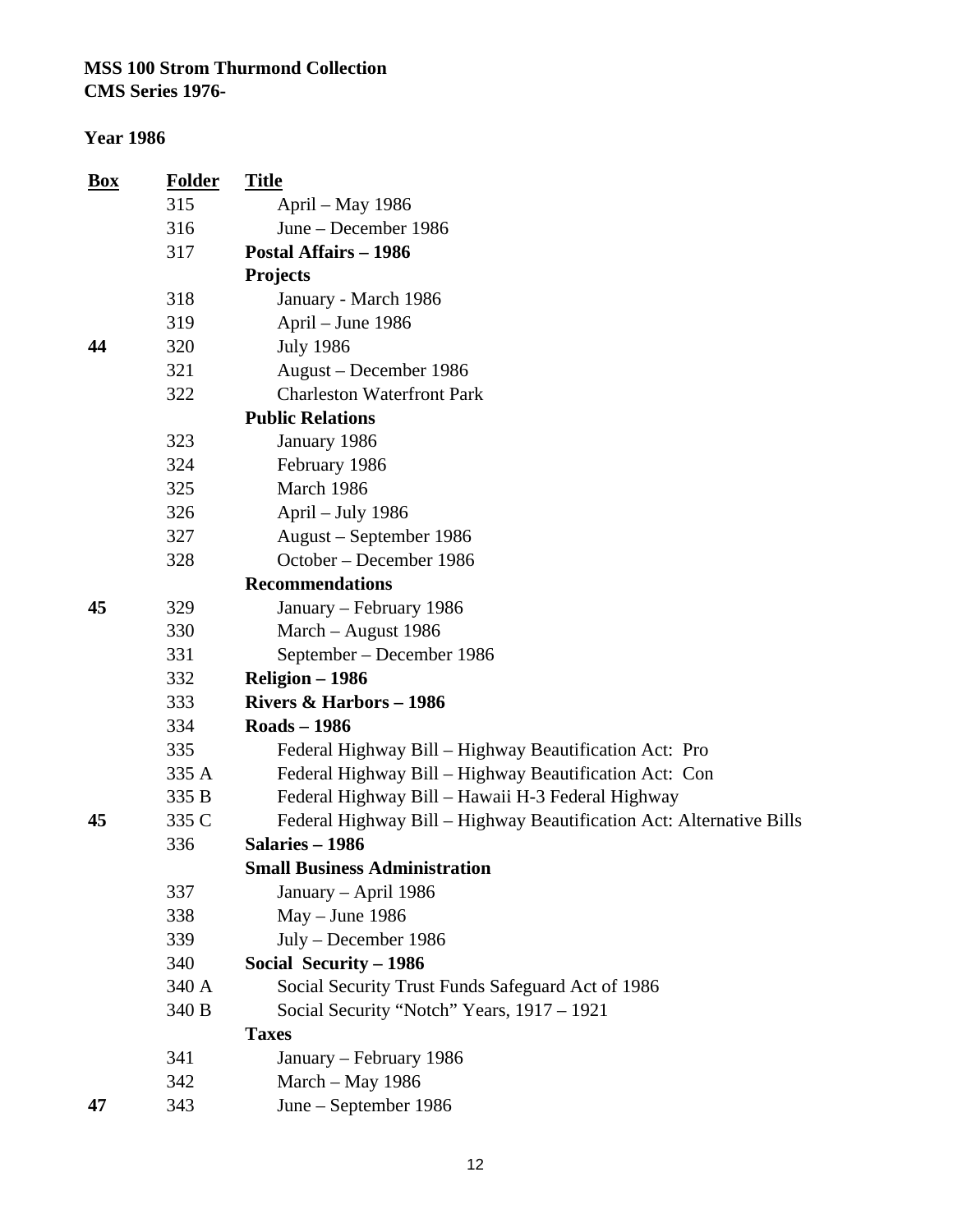**CMS Series 1976-**

| <b>Box</b> | <b>Folder</b> | <b>Title</b>                                           |
|------------|---------------|--------------------------------------------------------|
|            | 344           | October – December 1986                                |
|            | 344 A         | Bond & Loan Issues                                     |
|            | 344 B         | <b>Business Expense Deductions</b>                     |
|            | 344 C         | Charitable Giving, Charities, Non-Profit Organizations |
|            | 344 D         | Corporate Income Tax Rates                             |
|            | 344 E         | <b>Credit Union Tax Status</b>                         |
|            | 344 F         | <b>Educational Impact</b>                              |
|            | 344 G         | <b>Excise Tax Increase Proposal</b>                    |
|            | 344 H         | Local Government Reporting of Tax Revenue              |
| 48         | 344 I         | Medical, Medicare & Life Insurance Issues              |
|            | 344 J         | Pension, Annuity & Retirement Issues                   |
|            | 344 K         | <b>Real Estate Issues</b>                              |
|            | 344 L         | Real Estate Issues – Low Income Housing                |
|            | 344 M         | Targeted Jobs Tax Credit Program                       |
|            | 344 N         | Tax Reform Act of 1985                                 |
|            | 344 O         | <b>Timber Industry Concerns</b>                        |
|            |               | <b>Trade</b>                                           |
| 49         | 345           | January - June 1986                                    |
|            | 346           | July – December 1986                                   |
|            | 346 A         | Textile & Appraisal Trade Enforcement Act of 1985      |
|            | 347           | Textiles - 1986                                        |
|            |               | <b>Transportation</b>                                  |
|            | 348           | January 1986                                           |
|            | 349           | February 1986                                          |
|            | 350           | March - April 1986                                     |
|            | 351           | May - July 1986                                        |
|            | 352           | August – September 1986                                |
|            | 353           | October 1986                                           |
| 50         | 354           | November 1986                                          |
|            | 355           | December 1986                                          |
|            |               | <b>Veterans</b>                                        |
|            | 356           | January – February 1986                                |
|            | 357           | March 1 – March 12, 1986                               |
|            | 358           | March 13 - March 31, 1986                              |
|            | 359           | April 1986                                             |
|            | 360           | May 1 – May 7, 1986                                    |
|            | 361           | May 8 - May 18, 1986                                   |
|            | 362           | May 19 - May 21, 1986                                  |
|            | 363           | June 1986                                              |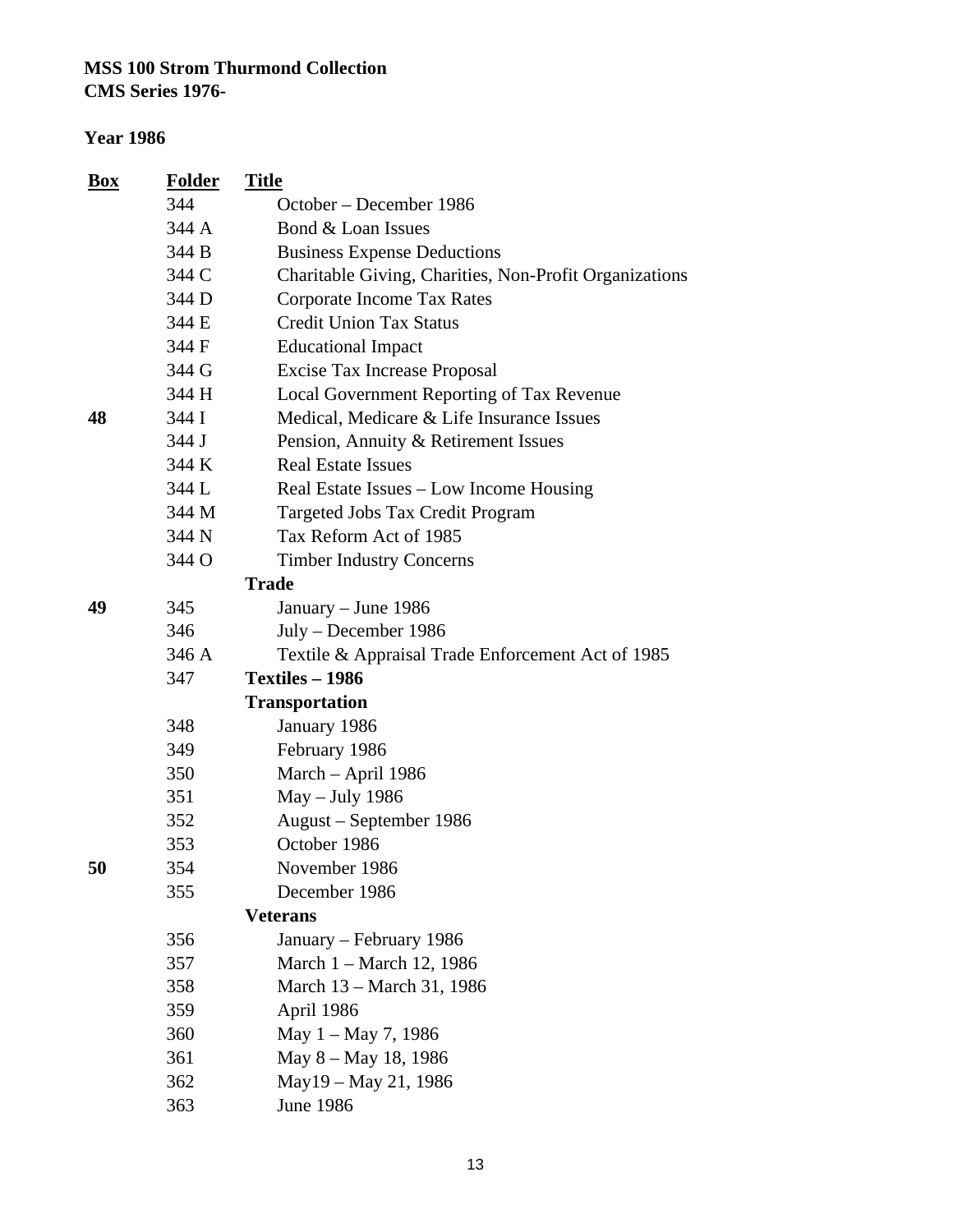| <b>Box</b> | <b>Folder</b> | <b>Title</b>                  |
|------------|---------------|-------------------------------|
|            | 364           | July – September 1986         |
|            | 364 A         | VA Home Loan Guaranty Program |
|            |               | <b>Wildlife</b>               |
|            | 365           | January – February 1986       |
| 51         | 366           | March – April 1986            |
|            | 367           | May 1986                      |
|            | 368           | June $-$ July 1986            |
|            | 369           | August – December 1986        |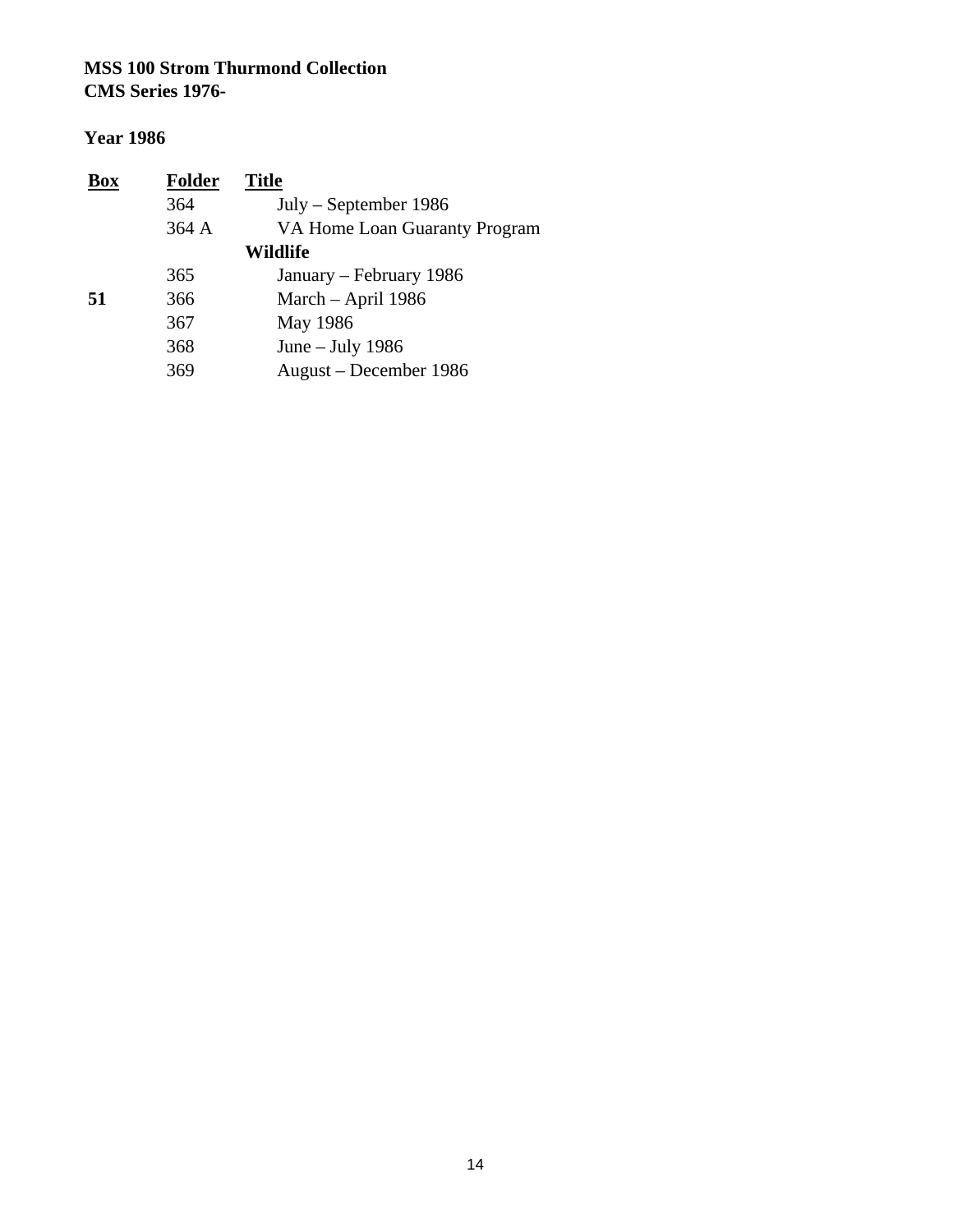| <u>Box</u> | <b>Folder</b>  | <u>Title</u>                                     |
|------------|----------------|--------------------------------------------------|
| 1          | 1              | <b>Abortion - 1987</b>                           |
|            | $\overline{2}$ | <b>Administration - 1987</b>                     |
|            | 3              | <b>Advertising – 1987</b>                        |
|            |                | <b>Agriculture</b>                               |
|            | 4              | January – March 1987                             |
|            | 5              | April – May 1987                                 |
|            | 6              | June 1987                                        |
|            | 7              | $July - August 1987$                             |
|            | 8              | September – October 1987                         |
|            | 9              | November – December 1987                         |
|            |                | <b>Agriculture – FHA Loans</b>                   |
|            | <b>10</b>      | January 1987                                     |
|            | 11             | February $1 - \text{March } 12$ , 1987           |
|            | 12             | March 13 – March 31, 1987                        |
|            | 13             | April 1-April 7, 1987                            |
| 2          | 14             | April 8 - April 30, 1987                         |
|            | 15             | May 1986                                         |
|            | 16             | June $1 -$ June 5, 1987                          |
|            | 17             | June $6 -$ June 24, 1987                         |
|            | 18             | June 25, 1987 (I)                                |
|            | 19             | June 25, 1987 (II)                               |
|            | 20             | June 25, 1987 (III)                              |
|            | 21             | <b>July 1987</b>                                 |
|            | 22             | August 1987                                      |
|            | 23             | September 1987                                   |
|            | 24             | October 1987                                     |
|            | 25             | November 1987                                    |
|            | 26             | December 1987                                    |
| 3          | 27             | <b>Animal Welfare &amp; Testing – 1987</b>       |
|            |                | <b>Applications &amp; Employment: Employment</b> |
|            | 28             | January 1987                                     |
|            | 29             | February 1987                                    |
|            | 30             | March 1 – March 12, 1987                         |
|            | 31             | March 13 - March 31, 1987                        |
|            | 32             | April 1987                                       |
|            | 33             | May 1987                                         |
|            | 34             | June 1987                                        |
|            | 35             | <b>July 1987</b>                                 |
|            | 36             | August 1987                                      |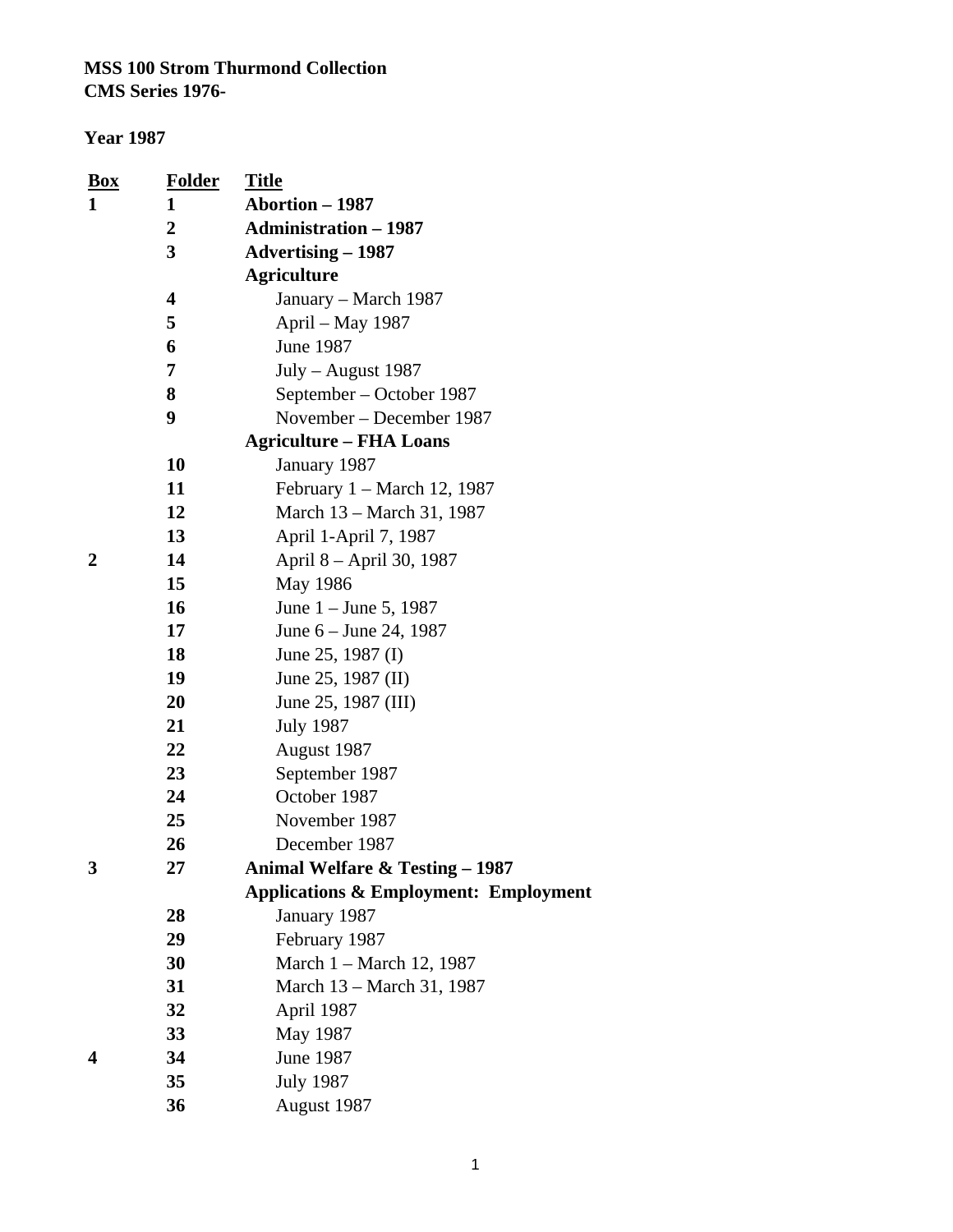| <b>Box</b> | <b>Folder</b> | <b>Title</b>                                                           |
|------------|---------------|------------------------------------------------------------------------|
|            | 37            | September 1987                                                         |
|            | 38            | October 1987                                                           |
|            | 39            | November 1987                                                          |
|            | 40            | December 1987                                                          |
|            |               | <b>Applications &amp; Employment: Military</b>                         |
|            | 41            | January 1987                                                           |
|            | 42            | February 1987                                                          |
|            | 43            | March 1987                                                             |
| 5          | 44            | April 1987                                                             |
|            | 45            | May 1987                                                               |
|            | 46            | June 1987                                                              |
|            | 47            | July - August 1987                                                     |
|            | 48            | September – October 1987                                               |
|            | 49            | November – December 1987                                               |
|            |               | <b>Applications &amp; Employment: Other</b>                            |
|            | 50            | January 1987                                                           |
|            | 51            | February 1987                                                          |
| 6          | 52            | March 1987                                                             |
|            | 53            | April 1987                                                             |
|            | 54            | May 1987                                                               |
|            | 55            | <b>June 1987</b>                                                       |
|            | 56            | <b>July 1987</b>                                                       |
|            | 57            | August 1987                                                            |
|            | 58            | September – October 1987                                               |
|            | 59            | November – December 1987                                               |
|            | 60            | <b>Applications &amp; Employment: Prisoners - 1987</b>                 |
|            |               | <b>Applications &amp; Employment: Veterans</b>                         |
|            | 61            | January – February 1987                                                |
|            | 62            | March - April 1987                                                     |
| 7          | 63            | May - June 1987                                                        |
|            | 64            | July - August 1987                                                     |
|            | 65            | September – October 1987                                               |
|            | 66            | November – December 1987                                               |
|            | 67            | <b>Appointments – 1987</b>                                             |
|            | 68            | <b>Appropriations - 1987</b>                                           |
|            | 69            | Funding for CASET (Center for the Advancement of Science, Engineering, |
|            |               | and Technology)-sponsored studies                                      |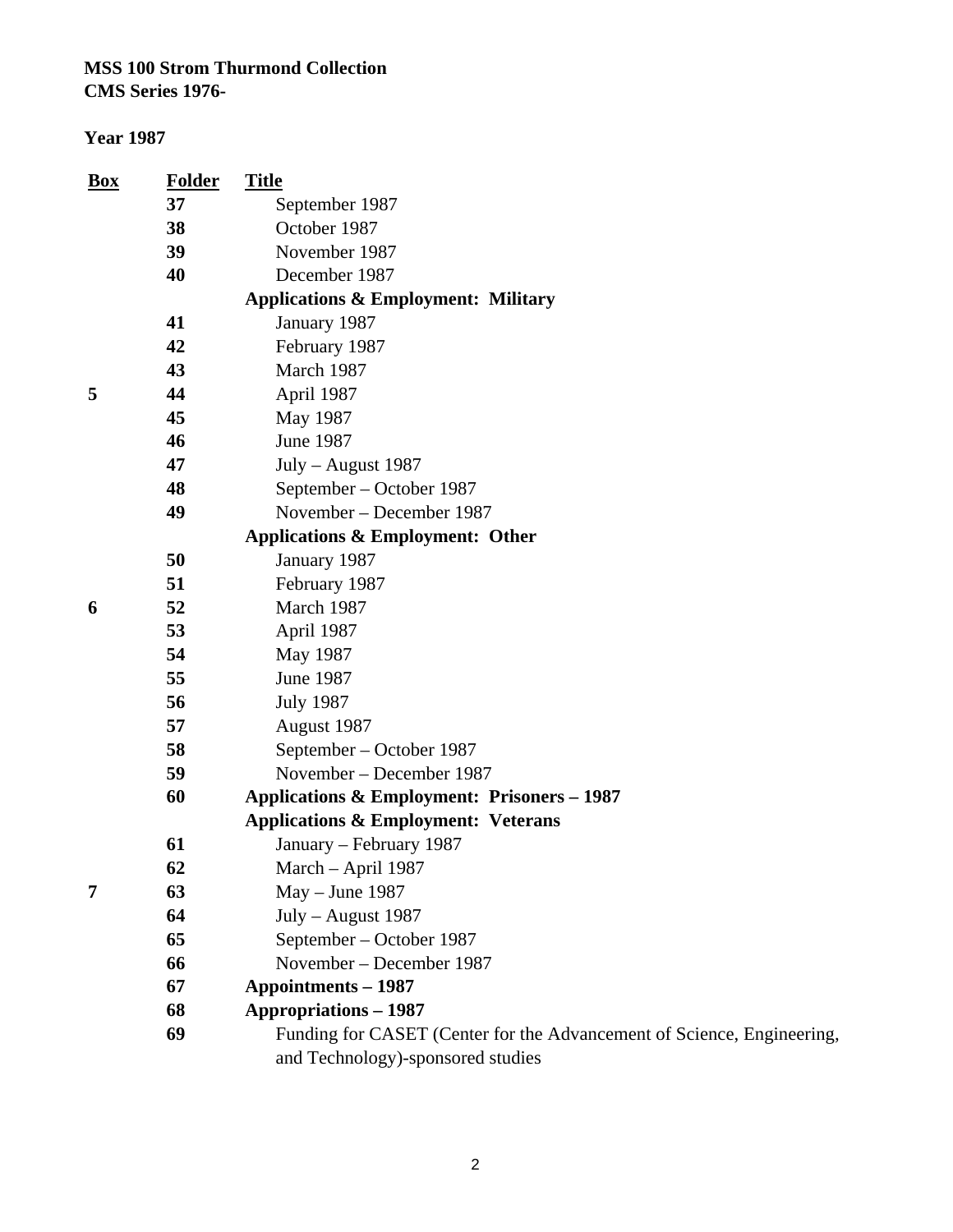| Box | <b>Folder</b> | <b>Title</b>                                                                                           |
|-----|---------------|--------------------------------------------------------------------------------------------------------|
|     |               | <b>Aviation</b>                                                                                        |
|     | 70            | January – February 1987                                                                                |
|     | 71            | March - April 1987                                                                                     |
|     | 72            | May - July 1987                                                                                        |
| 8   | 73            | August – October 1987                                                                                  |
|     | 74            | November – December 1987                                                                               |
|     |               | <b>Banking</b>                                                                                         |
|     | 75            | January – June 1987                                                                                    |
|     | 76            | July – December 1987                                                                                   |
|     | 77            | <b>Competitive Equality Banking Act</b>                                                                |
|     | 78            | Southeast Merchant Savings Bank Application for Permission to Organize<br>a Federal Stock Savings Bank |
|     | 79            | Southeast Merchant Savings Bank Correspondence                                                         |
|     | 80            | Southeast Merchant Savings Bank Market Area Analysis                                                   |
|     | 81            | <b>Beverages</b> - 1987                                                                                |
|     | 82            | <b>Budget Deficit - 1987</b>                                                                           |
|     | 83            | S. J. Res. 11 – Balanced Budget Amendment                                                              |
|     |               | <b>Business/Economy</b>                                                                                |
|     | 84            | January 1987                                                                                           |
| 9   | 85            | February 1987                                                                                          |
|     | 86            | March 1987                                                                                             |
|     | 87            | April 1987                                                                                             |
|     | 88            | May 1 - May 15, 1987                                                                                   |
|     | 89            | May 16 - May 31, 1987                                                                                  |
|     | 90            | <b>June 1987</b>                                                                                       |
|     | 91            | <b>July 1987</b>                                                                                       |
|     | 92            | August 1987                                                                                            |
|     | 93            | September 1987                                                                                         |
|     | 94            | October 1987                                                                                           |
|     | 95            | November 1987                                                                                          |
|     | 96            | December 1987                                                                                          |
| 10  | 97            | American Koyo Bearing Manufacturing Corporation                                                        |
|     | 98            | Charleston Naval Shipyard Federal Credit Union                                                         |
|     | 99            | Convention Center Market Analysis, Columbia, SC                                                        |
|     | <b>100</b>    | <b>Campaign Finance Reform - 1987</b>                                                                  |
|     | 101           | <b>Child Care - 1987</b>                                                                               |
|     | 102           | Child Porn and Internet Indecency - 1987                                                               |
|     | 103           | Civil Rights - 1987                                                                                    |
|     |               |                                                                                                        |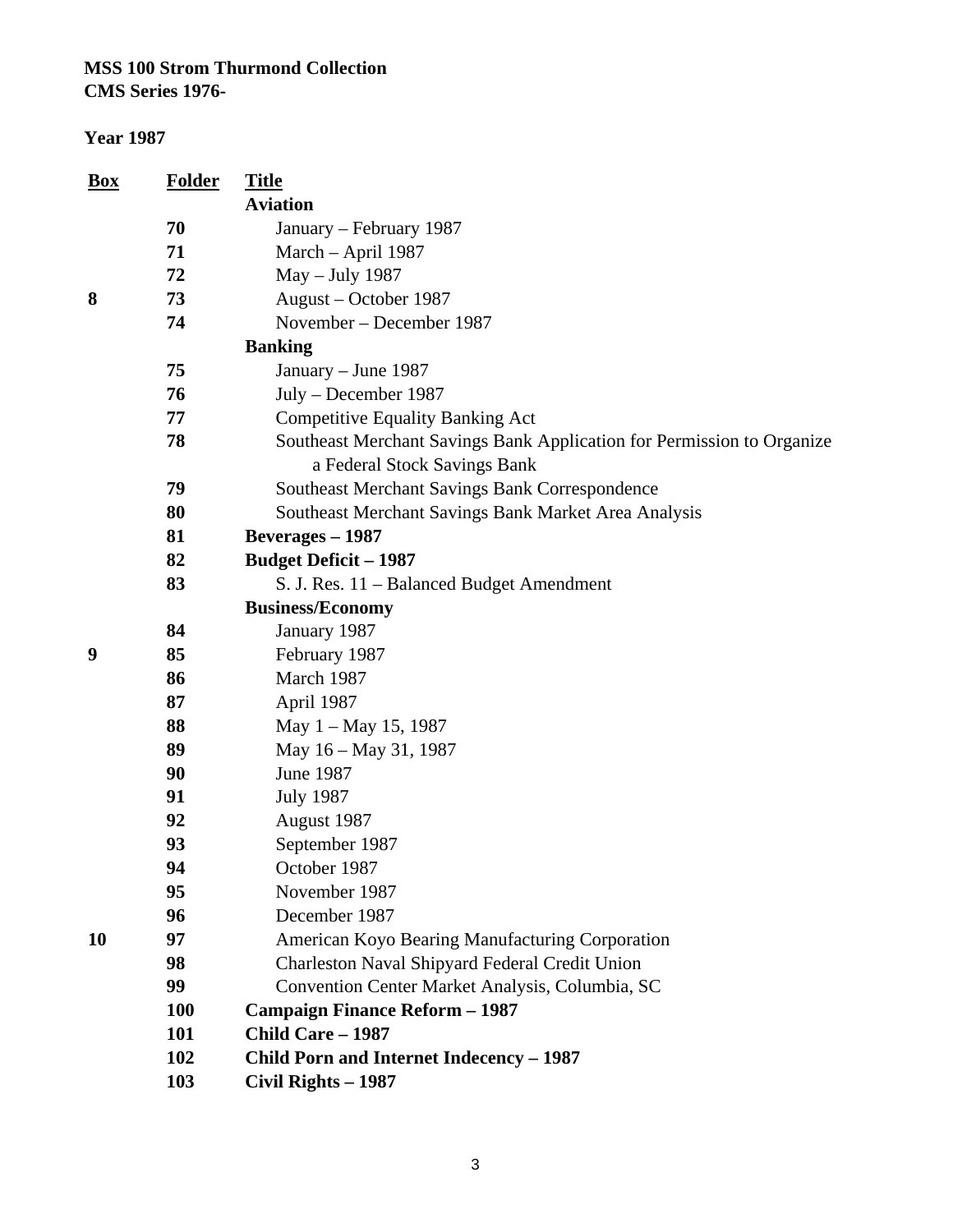| Box | <b>Folder</b> | <b>Title</b>                                           |
|-----|---------------|--------------------------------------------------------|
|     |               | <b>Communications</b>                                  |
|     | 104           | January - April 1987                                   |
|     | 105           | May – December 1987                                    |
|     | 106           | <b>ORBITA Satellite Television</b>                     |
|     |               | <b>Communities and Organizations</b>                   |
|     | 107           | January – February 1987                                |
|     | 108           | March 1987                                             |
|     | 109           | April 1987                                             |
| 11  | <b>110</b>    | May 1987                                               |
|     | 111           | June – December 1987                                   |
|     | 112           | Aiken County Coroner's Office                          |
|     | 113           | Calhoun Falls, SC                                      |
|     | 114           | Honorary Consulate of the Federal Republic of          |
|     |               | Germany, Spartanburg, South Carolina                   |
|     | 115           | The Children's Trust Fund of South Carolina            |
|     | 116           | US District Court, Rock Hill, South Carolina           |
|     | 117           | $Congress - 1987$                                      |
|     |               | <b>Constituent Response</b>                            |
|     | 118           | January - March 1987                                   |
|     | 119           | April – December 1987                                  |
|     | 120           | <b>Constitutional Affairs - 1987</b>                   |
| 12  |               | <b>Contracts</b>                                       |
|     | 121           | January 1 – March 31, 1987                             |
|     | 122           | August 1 – August 31, 1987                             |
|     | 124           | September 1 – November 22, 1987                        |
|     | 125           | November 23 – December 31, 1987                        |
|     | 126           | Digital Equipment Corporation (I)                      |
|     | 127           | Digital Equipment Corporation (II)                     |
| 13  | 128           | Rapid Acquisition of Manufactured Parts (RAMP) Program |
|     | 129           | <b>Consumer Affairs - 1987</b>                         |
|     |               | <b>Crime</b>                                           |
|     | <b>130</b>    | January – February 1987                                |
|     | 131           | March - April 1987                                     |
|     | 132           | May - June 1987                                        |
|     | 133           | July - December 1987                                   |
|     | 134           | <b>Defense Budget - 1987</b>                           |
|     | 135           | Defense Science & Technology - 1987                    |
|     |               |                                                        |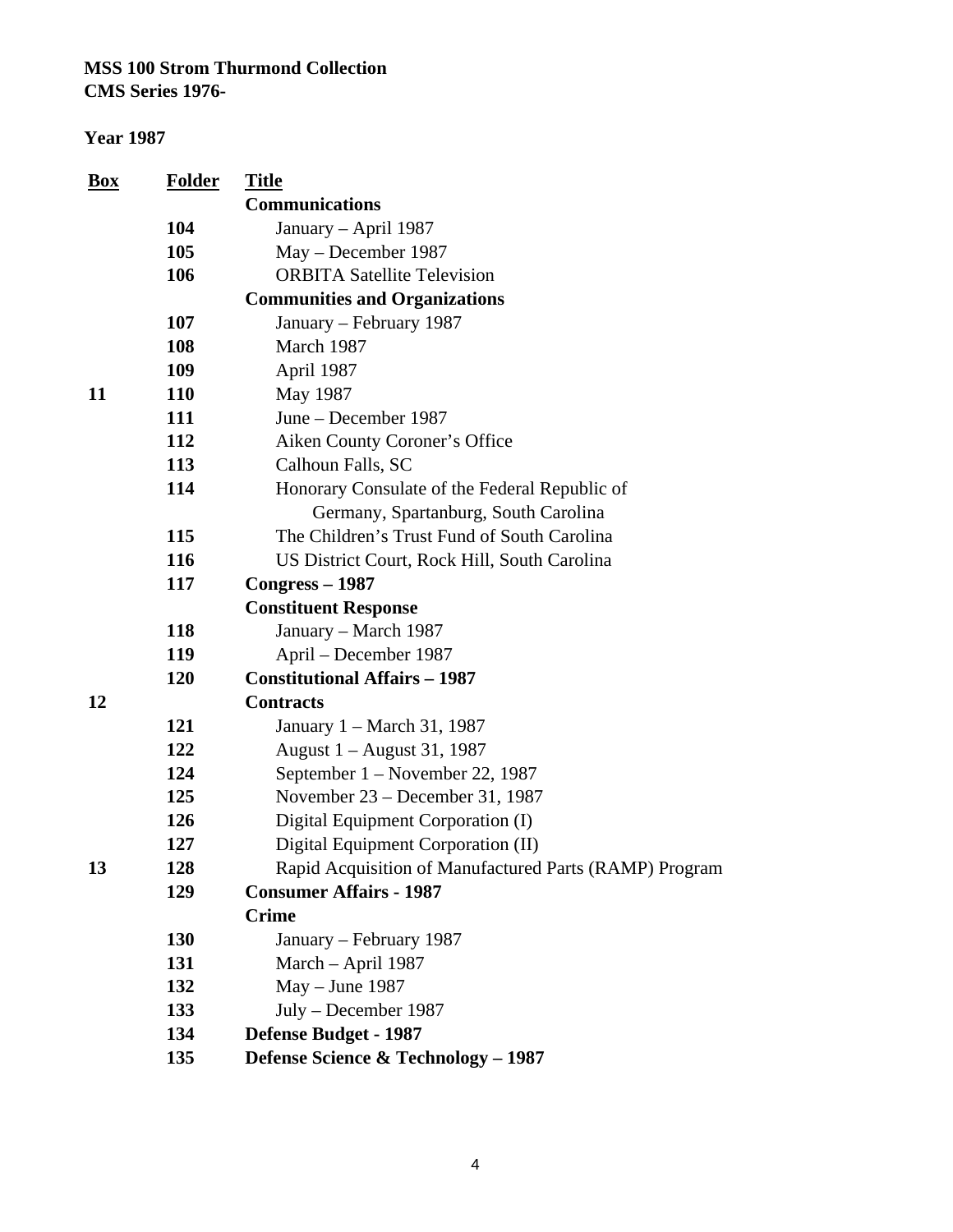| <b>Box</b> | <b>Folder</b> | <b>Title</b>                                                |
|------------|---------------|-------------------------------------------------------------|
|            |               | <b>Department of Justice</b>                                |
|            | 136           | January – February 1987                                     |
| 14         | 137           | March 1 – March 26, 1987                                    |
|            | 138           | March 27 – March 31, 1987                                   |
|            | 139           | April – May 1987                                            |
|            | <b>140</b>    | June – August 1987                                          |
|            | 141           | September – October 1987                                    |
|            | 142           | November 1987                                               |
|            | 143           | December 1987                                               |
|            |               | <b>Department of Social Services</b>                        |
|            | 144           | January – February 1987                                     |
| 15         | 145           | March 1987                                                  |
|            | 146           | April 1987                                                  |
|            | 147           | May - June 1987                                             |
|            | 148           | <b>July 1987</b>                                            |
|            | 149           | August 1987                                                 |
|            | <b>150</b>    | September 1987                                              |
|            | 151           | October 1987                                                |
| <b>16</b>  | 152           | November 1987                                               |
|            | 153           | December 1987                                               |
|            | 153A          | District of Columbia: Funding, Oversight, & Autonomy – 1987 |
|            |               | <b>Education</b>                                            |
|            | 154           | January 1987                                                |
|            | 155           | February 1987                                               |
|            | 156           | March 1987                                                  |
|            | 157           | April 1987                                                  |
| 17         | 158           | May $1 -$ May 15, 1987                                      |
|            | 159           | May 16 – May 31, 1987                                       |
|            | <b>160</b>    | June 1987                                                   |
|            | 161           | July 1 – July 20, 1987                                      |
|            | 162           | July 21 – July 31, 1987                                     |
|            | 163           | August 1987                                                 |
| 18         | 164           | September 1987                                              |
|            | 165           | October 1987                                                |
|            | 166           | November 1987                                               |
|            | 167           | December 1987                                               |
|            | 168           | <b>Election Reform - 1987</b>                               |
|            | 169           | <b>Emergency Preparedness - 1987</b>                        |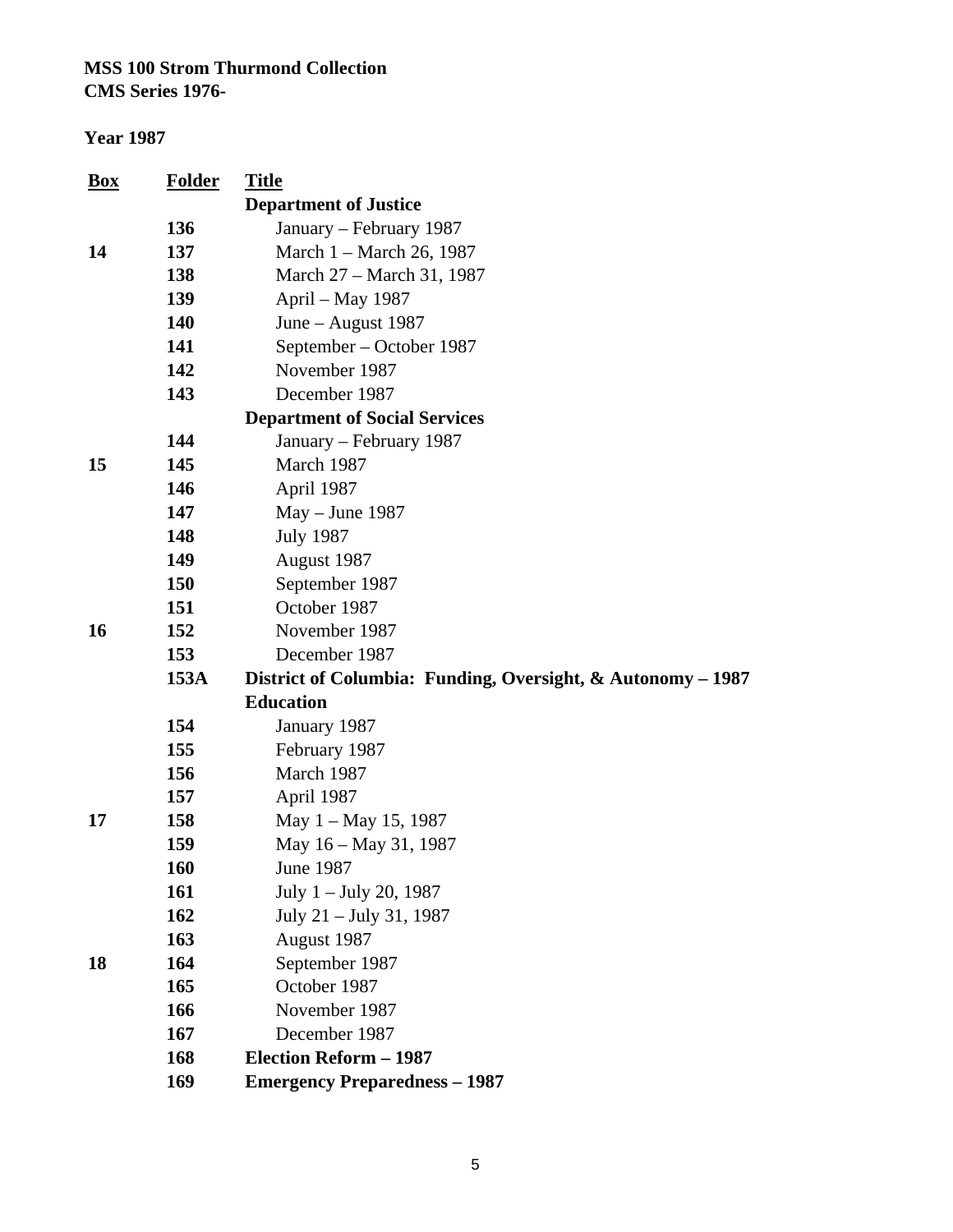| <b>Energy</b><br>170<br>January – March 1987<br>171<br>April – June 1987<br>$July - September 1987$<br>172<br>19<br>October – December 1987<br>173<br>174<br>Aquaenergy II Limited Partnership Litigation<br><b>Environment</b><br>175<br>January - March 1987<br>176<br>April – July 1987<br>177<br>August – December 1987<br><b>American Wood Preservers Institute</b><br>178<br>179<br>Clean Air Legislation<br>20<br><b>180</b><br>Limestone College Landslides<br>181<br>Murphy Island, South Carolina<br>182<br>Turtle Excluder Devices (TEDs): January - June 1987<br>183<br>Turtle Excluder Devices (TEDs): July – December 1987<br>184<br>Texas Shrimp and Sea Turtle Survival Coalition, Sea Turtle Conservation /<br><b>Shrimp Trawl Requirements</b><br><b>Federal Government - 1987</b><br>185<br>186<br>Federal Lands - 1987<br>187<br>Finance - 1987<br>188<br>Financial Aid - 1987<br><b>Foreign Policy</b><br>189<br>January – March 1987<br><b>190</b><br>April - May 1987<br>21<br>191<br>June - August 1987<br>192<br>September - December 1987<br>193<br>Iran-Contra Issue and Hearings<br>194<br><b>Gender Discrimination - 1987</b><br><b>Grants</b><br>195<br><b>Branchville Railroad Museum</b> |  |
|--------------------------------------------------------------------------------------------------------------------------------------------------------------------------------------------------------------------------------------------------------------------------------------------------------------------------------------------------------------------------------------------------------------------------------------------------------------------------------------------------------------------------------------------------------------------------------------------------------------------------------------------------------------------------------------------------------------------------------------------------------------------------------------------------------------------------------------------------------------------------------------------------------------------------------------------------------------------------------------------------------------------------------------------------------------------------------------------------------------------------------------------------------------------------------------------------------------------------|--|
|                                                                                                                                                                                                                                                                                                                                                                                                                                                                                                                                                                                                                                                                                                                                                                                                                                                                                                                                                                                                                                                                                                                                                                                                                          |  |
|                                                                                                                                                                                                                                                                                                                                                                                                                                                                                                                                                                                                                                                                                                                                                                                                                                                                                                                                                                                                                                                                                                                                                                                                                          |  |
|                                                                                                                                                                                                                                                                                                                                                                                                                                                                                                                                                                                                                                                                                                                                                                                                                                                                                                                                                                                                                                                                                                                                                                                                                          |  |
|                                                                                                                                                                                                                                                                                                                                                                                                                                                                                                                                                                                                                                                                                                                                                                                                                                                                                                                                                                                                                                                                                                                                                                                                                          |  |
|                                                                                                                                                                                                                                                                                                                                                                                                                                                                                                                                                                                                                                                                                                                                                                                                                                                                                                                                                                                                                                                                                                                                                                                                                          |  |
|                                                                                                                                                                                                                                                                                                                                                                                                                                                                                                                                                                                                                                                                                                                                                                                                                                                                                                                                                                                                                                                                                                                                                                                                                          |  |
|                                                                                                                                                                                                                                                                                                                                                                                                                                                                                                                                                                                                                                                                                                                                                                                                                                                                                                                                                                                                                                                                                                                                                                                                                          |  |
|                                                                                                                                                                                                                                                                                                                                                                                                                                                                                                                                                                                                                                                                                                                                                                                                                                                                                                                                                                                                                                                                                                                                                                                                                          |  |
|                                                                                                                                                                                                                                                                                                                                                                                                                                                                                                                                                                                                                                                                                                                                                                                                                                                                                                                                                                                                                                                                                                                                                                                                                          |  |
|                                                                                                                                                                                                                                                                                                                                                                                                                                                                                                                                                                                                                                                                                                                                                                                                                                                                                                                                                                                                                                                                                                                                                                                                                          |  |
|                                                                                                                                                                                                                                                                                                                                                                                                                                                                                                                                                                                                                                                                                                                                                                                                                                                                                                                                                                                                                                                                                                                                                                                                                          |  |
|                                                                                                                                                                                                                                                                                                                                                                                                                                                                                                                                                                                                                                                                                                                                                                                                                                                                                                                                                                                                                                                                                                                                                                                                                          |  |
|                                                                                                                                                                                                                                                                                                                                                                                                                                                                                                                                                                                                                                                                                                                                                                                                                                                                                                                                                                                                                                                                                                                                                                                                                          |  |
|                                                                                                                                                                                                                                                                                                                                                                                                                                                                                                                                                                                                                                                                                                                                                                                                                                                                                                                                                                                                                                                                                                                                                                                                                          |  |
|                                                                                                                                                                                                                                                                                                                                                                                                                                                                                                                                                                                                                                                                                                                                                                                                                                                                                                                                                                                                                                                                                                                                                                                                                          |  |
|                                                                                                                                                                                                                                                                                                                                                                                                                                                                                                                                                                                                                                                                                                                                                                                                                                                                                                                                                                                                                                                                                                                                                                                                                          |  |
|                                                                                                                                                                                                                                                                                                                                                                                                                                                                                                                                                                                                                                                                                                                                                                                                                                                                                                                                                                                                                                                                                                                                                                                                                          |  |
|                                                                                                                                                                                                                                                                                                                                                                                                                                                                                                                                                                                                                                                                                                                                                                                                                                                                                                                                                                                                                                                                                                                                                                                                                          |  |
|                                                                                                                                                                                                                                                                                                                                                                                                                                                                                                                                                                                                                                                                                                                                                                                                                                                                                                                                                                                                                                                                                                                                                                                                                          |  |
|                                                                                                                                                                                                                                                                                                                                                                                                                                                                                                                                                                                                                                                                                                                                                                                                                                                                                                                                                                                                                                                                                                                                                                                                                          |  |
|                                                                                                                                                                                                                                                                                                                                                                                                                                                                                                                                                                                                                                                                                                                                                                                                                                                                                                                                                                                                                                                                                                                                                                                                                          |  |
|                                                                                                                                                                                                                                                                                                                                                                                                                                                                                                                                                                                                                                                                                                                                                                                                                                                                                                                                                                                                                                                                                                                                                                                                                          |  |
|                                                                                                                                                                                                                                                                                                                                                                                                                                                                                                                                                                                                                                                                                                                                                                                                                                                                                                                                                                                                                                                                                                                                                                                                                          |  |
|                                                                                                                                                                                                                                                                                                                                                                                                                                                                                                                                                                                                                                                                                                                                                                                                                                                                                                                                                                                                                                                                                                                                                                                                                          |  |
|                                                                                                                                                                                                                                                                                                                                                                                                                                                                                                                                                                                                                                                                                                                                                                                                                                                                                                                                                                                                                                                                                                                                                                                                                          |  |
|                                                                                                                                                                                                                                                                                                                                                                                                                                                                                                                                                                                                                                                                                                                                                                                                                                                                                                                                                                                                                                                                                                                                                                                                                          |  |
|                                                                                                                                                                                                                                                                                                                                                                                                                                                                                                                                                                                                                                                                                                                                                                                                                                                                                                                                                                                                                                                                                                                                                                                                                          |  |
|                                                                                                                                                                                                                                                                                                                                                                                                                                                                                                                                                                                                                                                                                                                                                                                                                                                                                                                                                                                                                                                                                                                                                                                                                          |  |
|                                                                                                                                                                                                                                                                                                                                                                                                                                                                                                                                                                                                                                                                                                                                                                                                                                                                                                                                                                                                                                                                                                                                                                                                                          |  |
|                                                                                                                                                                                                                                                                                                                                                                                                                                                                                                                                                                                                                                                                                                                                                                                                                                                                                                                                                                                                                                                                                                                                                                                                                          |  |
|                                                                                                                                                                                                                                                                                                                                                                                                                                                                                                                                                                                                                                                                                                                                                                                                                                                                                                                                                                                                                                                                                                                                                                                                                          |  |
| 196<br><b>Brookgreen Gardens</b>                                                                                                                                                                                                                                                                                                                                                                                                                                                                                                                                                                                                                                                                                                                                                                                                                                                                                                                                                                                                                                                                                                                                                                                         |  |
| 197<br>Children's Trust Fund of South Carolina                                                                                                                                                                                                                                                                                                                                                                                                                                                                                                                                                                                                                                                                                                                                                                                                                                                                                                                                                                                                                                                                                                                                                                           |  |
| 198<br>City of Charleston Minority Business Program                                                                                                                                                                                                                                                                                                                                                                                                                                                                                                                                                                                                                                                                                                                                                                                                                                                                                                                                                                                                                                                                                                                                                                      |  |
| 199<br><b>Clemson University College of Nursing</b>                                                                                                                                                                                                                                                                                                                                                                                                                                                                                                                                                                                                                                                                                                                                                                                                                                                                                                                                                                                                                                                                                                                                                                      |  |
| 200<br>Clemson University Peach Tree Short Life Research                                                                                                                                                                                                                                                                                                                                                                                                                                                                                                                                                                                                                                                                                                                                                                                                                                                                                                                                                                                                                                                                                                                                                                 |  |
| 201<br>College of Charleston Department of Business and International Education                                                                                                                                                                                                                                                                                                                                                                                                                                                                                                                                                                                                                                                                                                                                                                                                                                                                                                                                                                                                                                                                                                                                          |  |
| <b>ETV Endowment of South Carolina</b><br>202                                                                                                                                                                                                                                                                                                                                                                                                                                                                                                                                                                                                                                                                                                                                                                                                                                                                                                                                                                                                                                                                                                                                                                            |  |
| 203<br>Family Health Center, Orangeburg, South Carolina                                                                                                                                                                                                                                                                                                                                                                                                                                                                                                                                                                                                                                                                                                                                                                                                                                                                                                                                                                                                                                                                                                                                                                  |  |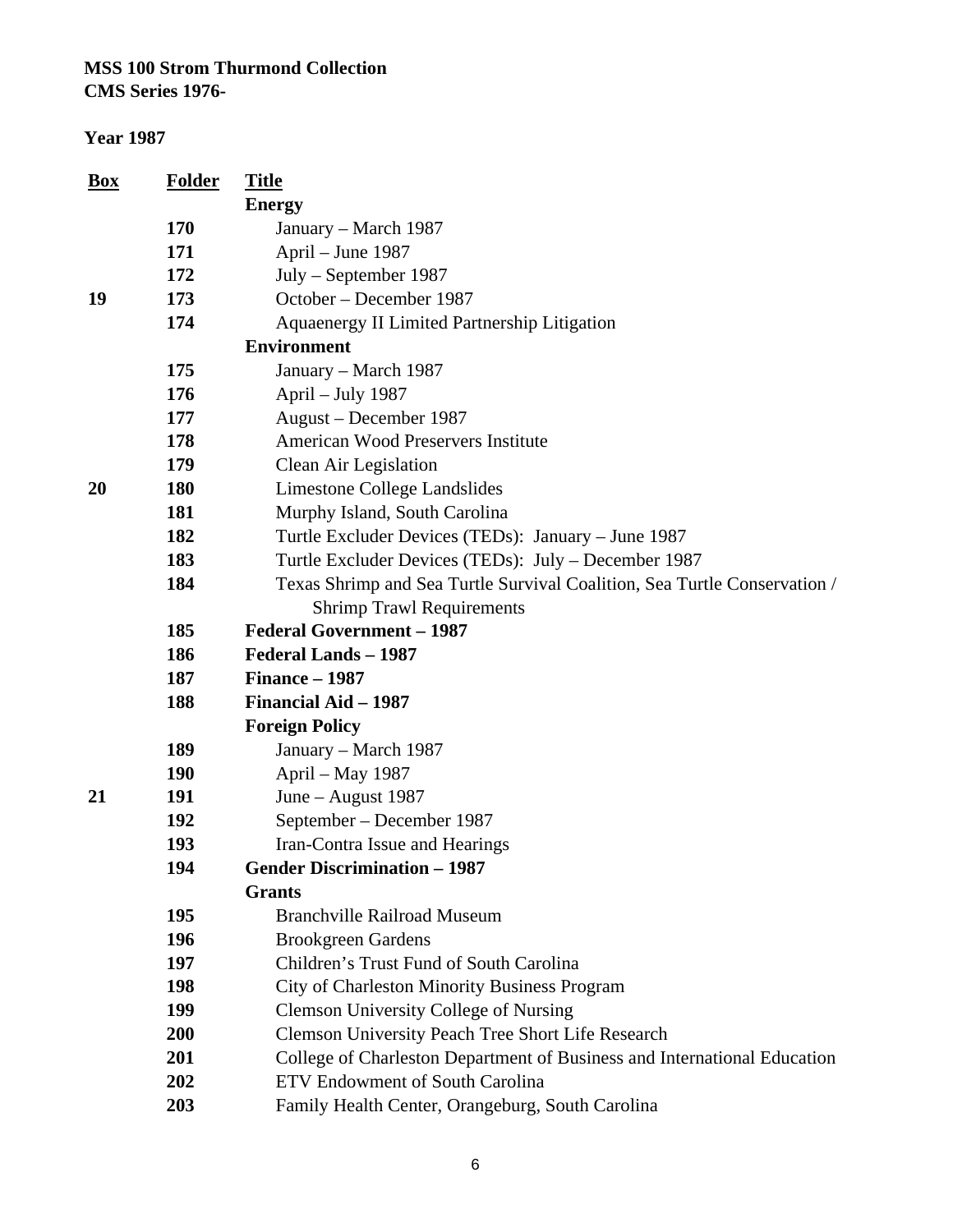| <b>Box</b> | <b>Folder</b> | <b>Title</b>                                                 |
|------------|---------------|--------------------------------------------------------------|
|            | 204           | Georgetown County Rural Community Water District             |
|            | 205           | James Francis Polk Park, Holly Hill, South Carolina          |
|            | 206           | Longwood Farm Project, Myrtle Beach, South Carolina          |
|            | 207           | Manchester Cotton Mill, Rock Hill, South Carolina            |
|            | 208           | McKissick Museum, University of South Carolina               |
|            | 209           | <b>NIMH Clinical Training Grants Program</b>                 |
|            | 210           | Orangeburg Airport, Orangeburg, South Carolina               |
|            | 211           | <b>Robert Ivey Ballet Company</b>                            |
|            | 212           | SC Council for Exceptional Children                          |
|            | 213           | SC State College Department of Youth Services                |
| 22         | 214           | <b>SC Vocational Rehabilitation Department</b>               |
|            |               | Rehabilitation Engineering Center Proposal                   |
|            | 215           | <b>Strengthening Institutions Program Grants</b>             |
|            | 216           | Title III Housing Loans to USC and Denmark Technical College |
|            | 217           | Town of Abbeville, South Carolina                            |
|            | 218           | Town of Allendale, South Carolina                            |
|            | 219           | Town of Eastover, South Carolina                             |
|            | 220           | Town of Edgefield, South Carolina                            |
|            | 221           | Town of Ridge Spring, South Carolina                         |
|            | 222           | Town of Union, South Carolina                                |
|            | 223           | <b>US Department of Education</b>                            |
|            | 224           | USC-Aiken Science Resource Center Proposal                   |
|            | 225           | <b>USC College of Social Work</b>                            |
|            | 226           | University of South Carolina, Department of Criminal Justice |
|            | 227           | USC-Spartanburg                                              |
|            | 228           | <b>Upper Savannah Council of Governments</b>                 |
| 23         |               | Handicapped                                                  |
|            | 229           | January - March 1987                                         |
|            | <b>230</b>    | April – June 1987                                            |
|            | 231           | July - December 1987                                         |
|            | 232           | <b>Hazardous Waste - 1987</b>                                |
|            |               | <b>Health and Welfare</b>                                    |
|            | 233           | January 1987                                                 |
|            | 234           | February 1987                                                |
|            | 235           | March 1987                                                   |
|            | 236           | April 1987                                                   |
|            | 237           | May 1987                                                     |
|            | 238           | <b>June 1987</b>                                             |
| 24         | 239           | <b>July 1987</b>                                             |
|            |               |                                                              |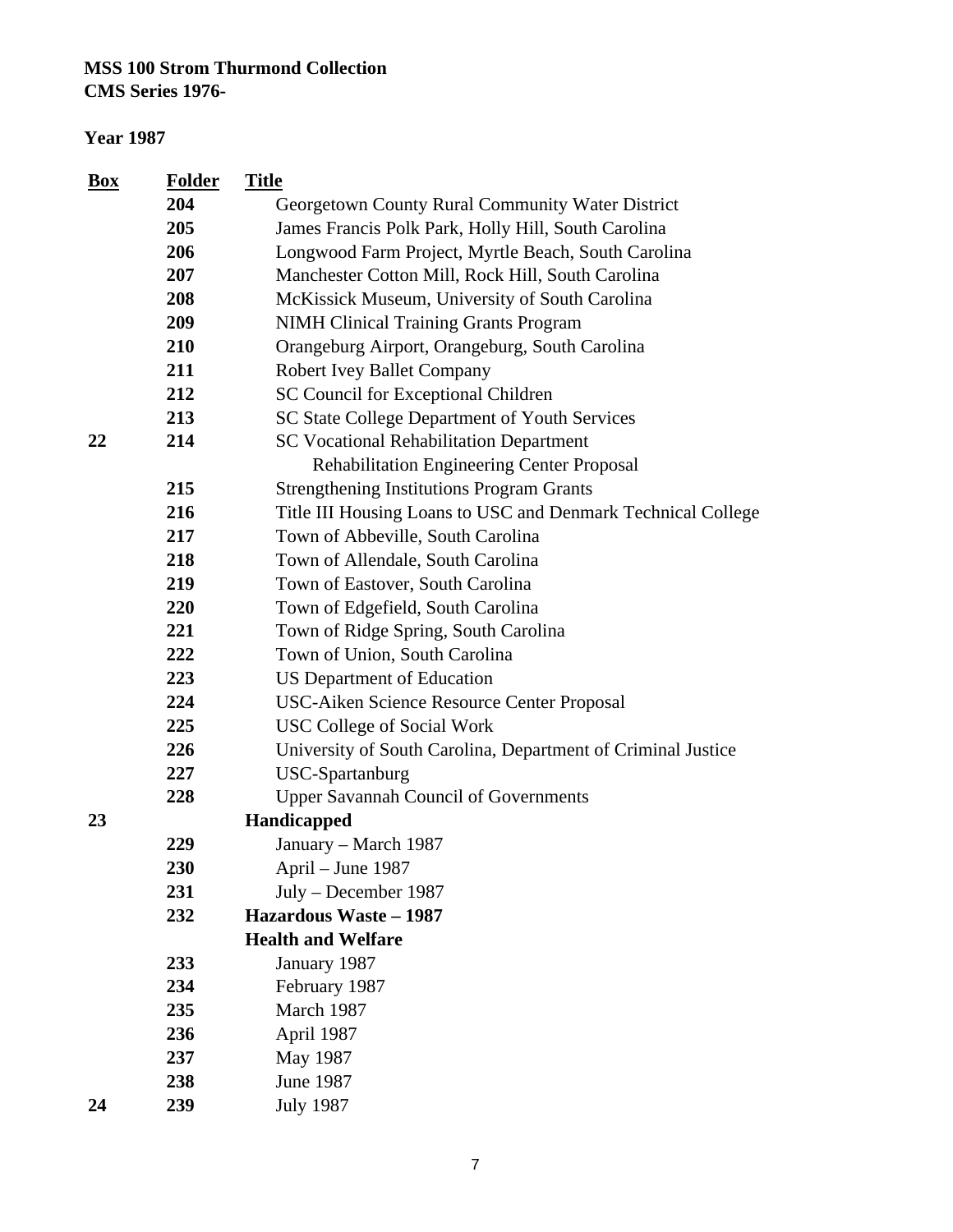| <b>Box</b> | <b>Folder</b> | <b>Title</b>                               |
|------------|---------------|--------------------------------------------|
|            | 240           | August 1987                                |
|            | 241           | September 1987                             |
|            | 242           | October 1987                               |
|            | 243           | November 1987                              |
|            | 244           | December 1987                              |
|            | 245           | <b>James Island Clinic</b>                 |
|            | 246           | <b>SC Migrant Health Project</b>           |
|            |               | <b>SC Professional Review Organization</b> |
|            | 247           | January 1987                               |
| 25         | 248           | February 1987                              |
|            | 249           | March 1987                                 |
|            | 250           | April 1987                                 |
|            | 251           | May 1987                                   |
|            | 252           | <b>June 1987</b>                           |
|            | 253           | <b>July 1987</b>                           |
|            | 254           | August 1987                                |
|            | 255           | September – November 1987                  |
|            | 256           | December 1987                              |
|            | 257           | Providence Hospital                        |
| 26         | 258           | <b>Higher Education – 1987</b>             |
|            | 259           | <b>Historic Preservation - 1987</b>        |
|            |               | <b>Housing</b>                             |
|            | 260           | January – February 1987                    |
|            | 261           | March - April 1987                         |
|            | 262           | $May - June 1987$                          |
|            | 263           | July - August 1987                         |
|            | 264           | September – October 1987                   |
|            | 265           | November 1987                              |
| 27         | 266           | December 1987                              |
|            | 267           | <b>Human Rights – 1987</b>                 |
|            |               | <b>Immigration and Naturalization</b>      |
|            | 268           | January 1987                               |
|            | 269           | February 1987                              |
|            | 270           | March 1987                                 |
|            | 271           | April 1987                                 |
|            | 272           | May 1987                                   |
|            | 273           | <b>June 1987</b>                           |
|            | 274           | <b>July 1987</b>                           |
|            | 275           | August 1987                                |
|            |               |                                            |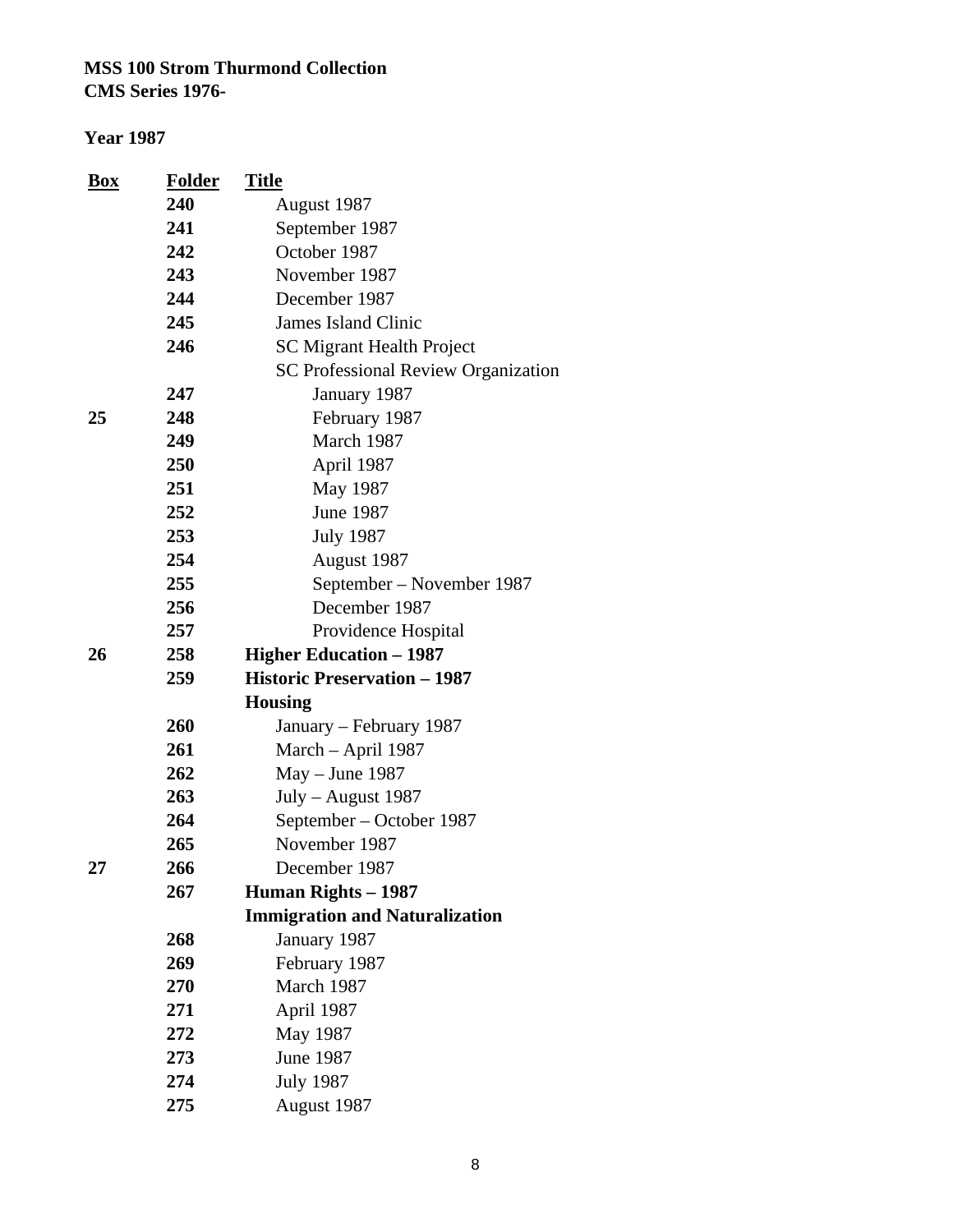| $\mathbf{Box}$ | <b>Folder</b> | <b>Title</b>                                     |
|----------------|---------------|--------------------------------------------------|
| 28             | 276           | September 1987                                   |
|                | 277           | October 1987                                     |
|                | 278           | November 1987                                    |
|                | 279           | December 1987                                    |
|                | 280           | <b>Indian Affairs - 1987</b>                     |
|                |               | <b>Insurance &amp; Retirement</b>                |
|                | 281           | January 1 - January 25, 1987                     |
|                | 282           | January 26 - January 31, 1987                    |
|                | 283           | February $1 -$ February 10, 1987                 |
|                | 284           | February 11 – February 28, 1987                  |
|                | 285           | March 1 – March 15, 1987                         |
| 29             | 286           | March 16 – March 31, 1987                        |
|                | 287           | April 1987                                       |
|                | 288           | May 1987                                         |
|                | 289           | June $1 -$ June 9, 1987                          |
|                | 290           | June $10 -$ June 31, 1987                        |
|                | 291           | <b>July 1987</b>                                 |
|                | 292           | August 1987                                      |
| 30             | 293           | September 1987                                   |
|                | 294           | October 1987                                     |
|                | 295           | November 1987                                    |
|                | 296           | December 1987                                    |
|                | 296A          | Cost of Living Adjustment (COLA)                 |
|                |               | <b>Invitations Accepted</b>                      |
|                | 297           | $A$ to $C$                                       |
|                | 298           | $\Delta$ to $\Delta$ .                           |
|                | 299           | $'K'$ to $'N'$                                   |
|                | 300           | 'O' to 'S'                                       |
|                | 301           | $T$ to $Z$                                       |
|                | 302           | Anniversaries and Weddings                       |
|                |               | Congressional Receptions, Dinners, Presentations |
|                | 303           | January – March, 1987                            |
|                | 304           | April - August, 1987                             |
|                | 305           | September – December 1987                        |
| 31             | 306           | Foreign Dignitary and State Visits               |
|                | 306A          | Fundraising and PAC's                            |
|                | 306B          | Media/Entertainment Related                      |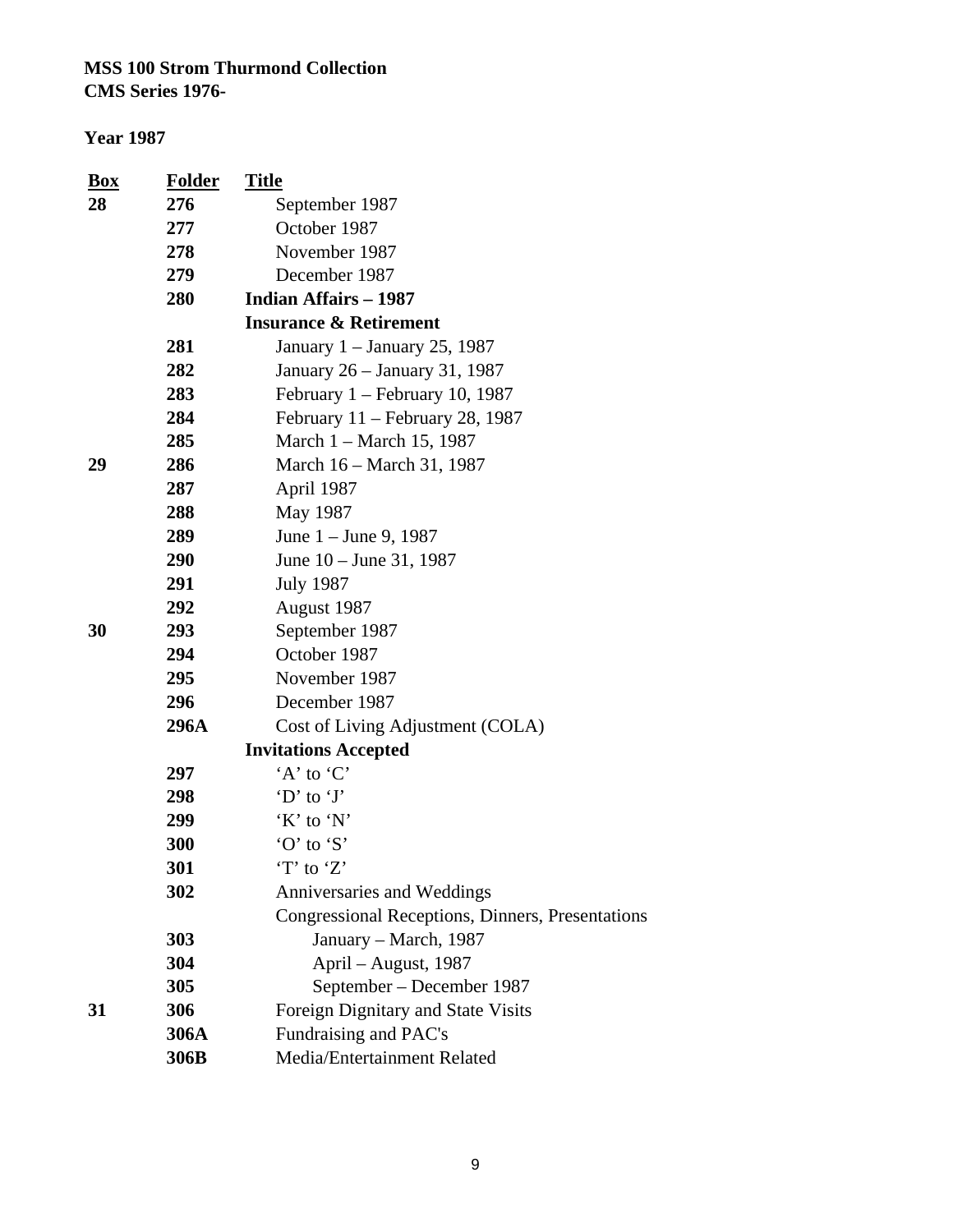| <b>Box</b> | <b>Folder</b> | <b>Title</b>                                                |
|------------|---------------|-------------------------------------------------------------|
|            | 306C          | <b>Military Related</b>                                     |
|            | 306D          | Religious/Faith-based Events                                |
|            | 306E          | University-sponsored Events                                 |
|            | 307           | <b>Iran-Contra Affair - 1987</b>                            |
|            |               | Labor                                                       |
|            | 308           | January 1987                                                |
|            | 309           | February 1987                                               |
|            | 310           | March 1987                                                  |
|            | 311           | April 1987                                                  |
|            | 312           | May 1987                                                    |
|            | 313           | June 1987                                                   |
|            | 314           | <b>July 1987</b>                                            |
|            | 315           | August 1987                                                 |
|            | 316           | September 1987                                              |
|            | 317           | October 1987                                                |
|            | 318           | November 1987                                               |
| 32         | 319           | December 1987                                               |
|            | 319A          | S. 492, H.R. 281—Construction Industry Labor Law Amendments |
|            | 319B          | S. 1904, H.R. 1212, H.R. 1536—Polygraph Ban                 |
|            | 320           | Legal $-1987$                                               |
|            | 321           | Legislation - 1987                                          |
|            |               | Loans                                                       |
|            | 322           | January – June 1987                                         |
|            | 323           | July – December 1987                                        |
|            | 324           | <b>Medals - 1987</b>                                        |
|            |               | <b>Medicaid / Medicare</b>                                  |
| 33         | 325           | January – February 1987                                     |
|            | 326           | March 1987                                                  |
|            | 327           | April 1 – April 15, 1987                                    |
|            | 328           | April 16 - April 30, 1987                                   |
|            | 329           | May 1987                                                    |
|            | 330           | <b>June 1987</b>                                            |
|            | 331           | <b>July 1987</b>                                            |
|            | 332           | August 1987                                                 |
|            | 333           | September 1987                                              |
|            | 334           | October 1987                                                |
| 34         | 335           | November 1987                                               |
|            | 336           | December 1987                                               |
|            | 337           | <b>Memorials - 1987</b>                                     |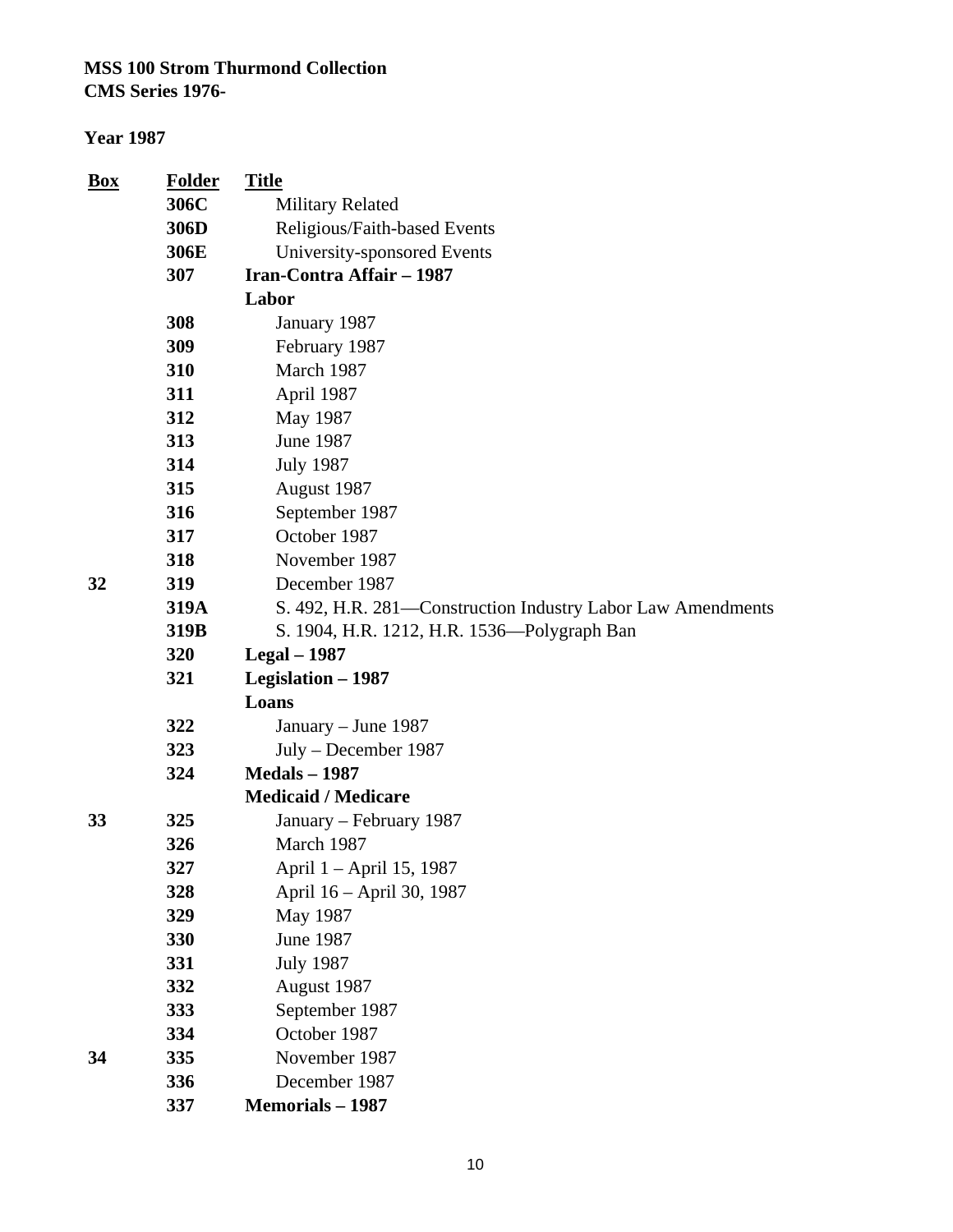| <u>Box</u> | <b>Folder</b> | <u>Title</u>                     |
|------------|---------------|----------------------------------|
|            |               | <b>Military</b>                  |
|            | 338           | January 1 – January 10, 1987     |
|            | 339           | January 11 – January 15, 1987    |
|            | 340           | January 16 – January 25, 1987    |
|            | 341           | January 26 - January 31, 1987    |
|            | 342           | February 1 - February 6, 1987    |
| 35         | 343           | February $7$ – February 15, 1987 |
|            | 344           | February 16 – February 25 1987   |
|            | 345           | February 26 – February 28, 1987  |
|            | 346           | March 1 – March 9, 1987          |
|            | 347           | March 10 – March 14, 1987        |
|            | 348           | March 15 – March 19, 1987        |
|            | 349           | March 20 – March 25, 1987        |
| 36         | 350           | March 26, 1987                   |
|            | 351           | March 27 – March 31, 1987        |
|            | 352           | April 1 – April 3, 1987          |
|            | 353           | April 4 – April 6, 1987          |
|            | 354           | April 7 – April 9, 1987          |
|            | 355           | April 10 - April 16, 1987        |
|            | 356           | April 17, 1987                   |
| 37         | 357           | April 18 – April 25, 1987        |
|            | 358           | April 26 – April 28, 1987        |
|            | 359           | April 29 – April 30, 1987        |
|            | 360           | May $1 -$ May 10, 1987           |
|            | 361           | May 11 – May 13, 1987            |
|            | 362           | May 14, 1987                     |
| 38         | 363           | May 15 – May 20, 1987            |
|            | 364           | May 21 – May 31, 1987            |
|            | 365           | June 1 – June 3, 1987            |
|            | 366           | June 4 – June 7, 1987            |
|            | 367           | June 8, 1987                     |
|            | 368           | June 9 – June 14, 1987           |
|            | 369           | June 15 – June 18, 1987          |
| 39         | 370           | June 19, 1987                    |
|            | 371           | June 20 – June 22, 1987          |
|            | 372           | June 23 – June 30, 1987          |
|            | 373           | July $1 -$ July 7, 1987          |
|            | 374           | July 8, 1987                     |
|            | 375           | July 9 - July 16, 1987           |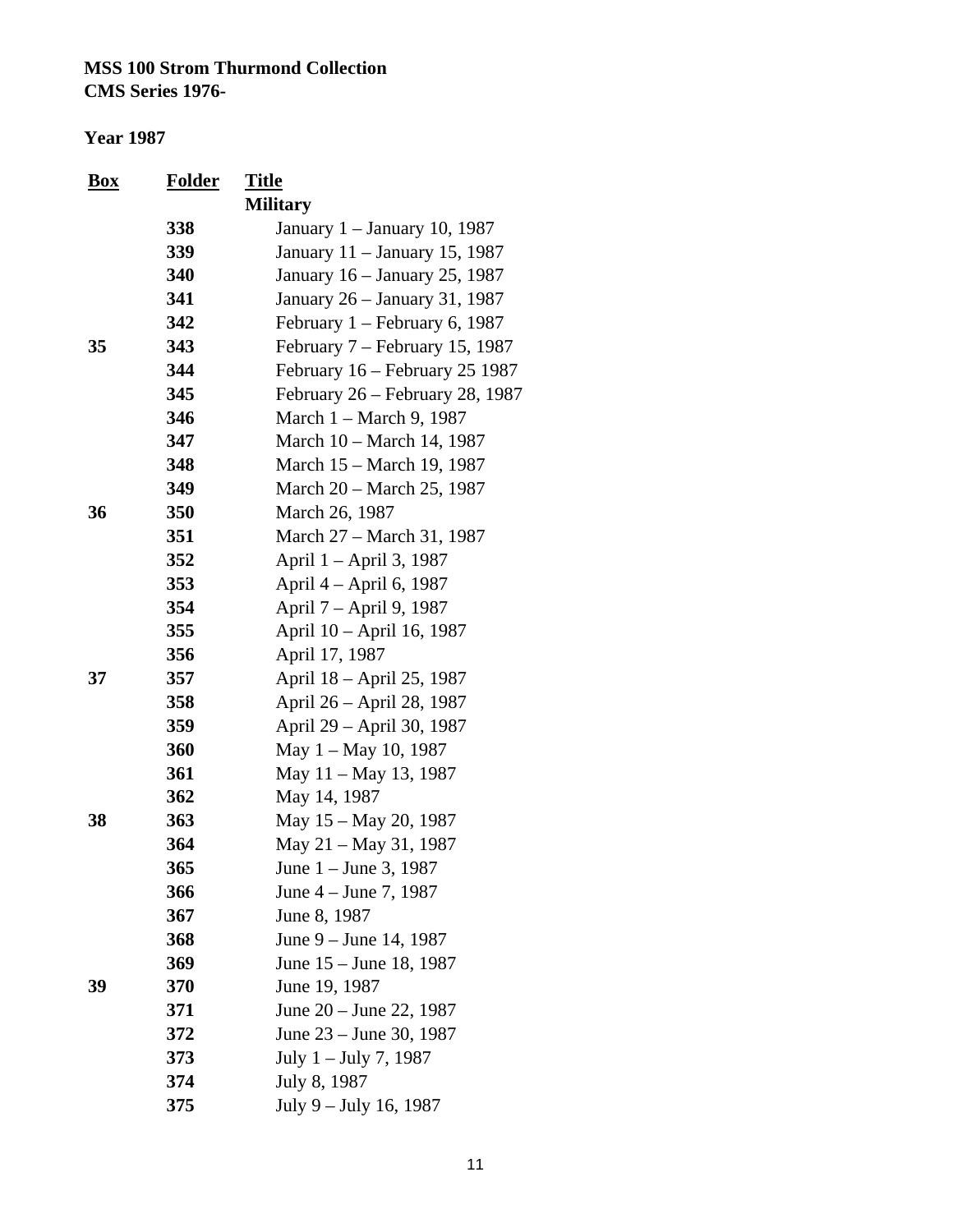#### **Year 1987**

| <b>Box</b> | Folder | <u>Title</u>                         |
|------------|--------|--------------------------------------|
|            | 376    | July 17 – July 20, 1987              |
| 40         | 377    | July 21 – July 27, 1987              |
|            | 378    | July 28 - July 31, 1978              |
|            | 379    | August 1 – August 10, 1987           |
|            | 380    | August 11 – August 20, 1987          |
|            | 381    | August 21 – August 25, 1987          |
|            | 382    | August 26 – August 31, 1987          |
|            | 383    | September 1 – September 5, 1987      |
| 41         | 384    | September 6 – September 14, 1987     |
|            | 385    | September 15, 1987                   |
|            | 386    | September 16 – September 17, 1987    |
|            | 387    | September 18 – September 20, 1987    |
|            | 388    | September 21 – September 27, 1987    |
|            | 389    | September 28 - September 30, 1987    |
|            | 390    | October $1 -$ October 5, 1987        |
|            | 391    | October 6 – October 7, 1987          |
| 42         | 392    | October 8 – October 10, 1987         |
|            | 393    | October 11 – October 16, 1987        |
|            | 394    | October 17 – October 21, 1987        |
|            | 395    | October 22 – October 25, 1987        |
|            | 396    | October 26 – October 27, 1987        |
|            | 397    | October 28 – October 31, 1987        |
|            | 398    | November $1 -$ November 5, 1987      |
|            | 399    | November 6 – November 10, 1987       |
| 43         | 400    | November $11$ – November 20, 1987    |
|            | 401    | November $21$ – November 30, 1987    |
|            | 402    | December 1 – December 2, 1987        |
|            | 403    | December 3 – December 10, 1987       |
|            | 404    | December 11 - December 20, 1987      |
|            | 405    | December $21$ – December 31, 1987    |
|            | 406    | <b>Missile Defense - 1987</b>        |
|            | 407    | <b>NASA - 1987</b>                   |
|            | 407A   | <b>NATO - 1987</b>                   |
|            | 408    | <b>Natural Resources - 1987</b>      |
| 44         | 409    | Nominations - 1987                   |
|            | 410    | <b>Parks &amp; Recreation - 1987</b> |
|            | 411    | <b>Patents - 1987</b>                |
|            | 412    | Patronage - 1987                     |
|            | 413    | Personal - 1987                      |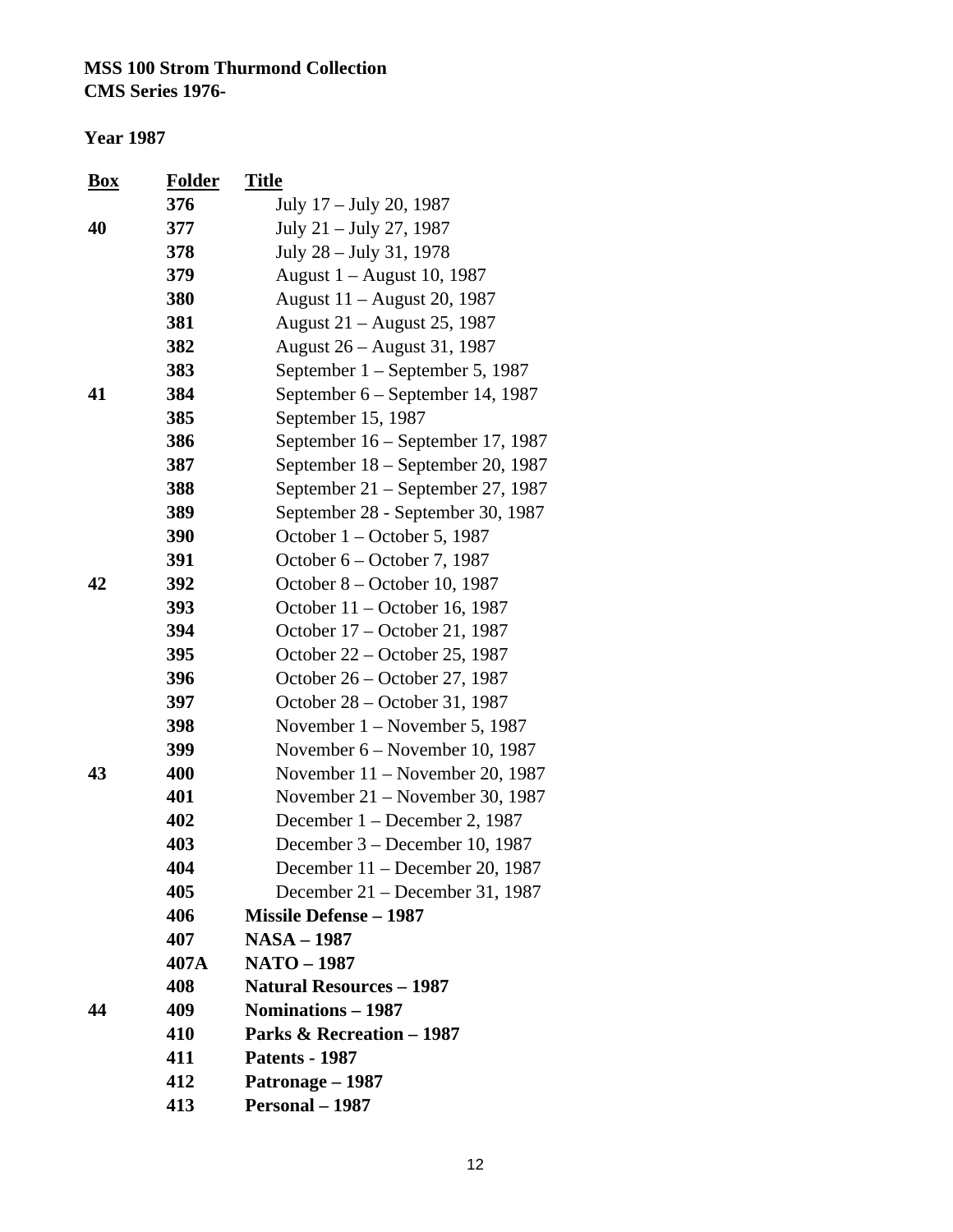| <u>Box</u> | <b>Folder</b> | <b>Title</b>                                                             |
|------------|---------------|--------------------------------------------------------------------------|
|            |               | <b>Postal Affairs</b>                                                    |
|            | 414           | January - February 1987                                                  |
|            | 415           | March - May 1987                                                         |
|            | 416           | June - August 1987                                                       |
|            | 417           | September – October 1987                                                 |
| 45         | 418           | November – December 1987                                                 |
|            |               | <b>Projects</b>                                                          |
|            | 419           | January 1987                                                             |
|            | 420           | February - April 1987                                                    |
|            | 421           | May - July 1987                                                          |
|            | 422           | August – September 1987                                                  |
|            | 423           | October – December 1987                                                  |
|            | 424           | "The Bombardment of Fort Sumter" Project (SC State Museum)               |
| 46         | 425           | Egyptian Irrigation Management Systems Project (Clemson University)      |
|            | 426           | "Retrofitting the P&W ST-15 Engine for Regenerative Operation"           |
|            |               | (Clemson University)                                                     |
|            | 427           | John E. Swearingen Center for Engineering (University of South Carolina) |
|            | 428           | <b>Public Lands - 1987</b>                                               |
|            |               | <b>Public Relations</b>                                                  |
|            | 429           | January 1 – April 7, 1987                                                |
|            | 430           | April 8 – April 30, 1987                                                 |
|            | 430A          | May 1987                                                                 |
|            | 430B          | June – September, 1987                                                   |
| 47         | 430C          | October 1987                                                             |
|            | 430D          | November 1987                                                            |
|            | 430E          | December 1987                                                            |
|            | 431           | <b>Public Works - 1987</b>                                               |
|            | 432           | Real Estate - 1987                                                       |
|            |               | <b>Recommendations</b>                                                   |
|            | 433           | January 1 – January 15, 1987                                             |
|            | 434           | January 16 - January 31, 1987                                            |
|            | 435           | February 1987                                                            |
| 48         | 436           | March 1987                                                               |
|            | 437           | April 1987                                                               |
|            | 438           | May 1987                                                                 |
|            | 439           | <b>June 1987</b>                                                         |
|            | 440           | July - August 1987                                                       |
|            | 441           | September 1987                                                           |
|            | 442           | October - December 1987                                                  |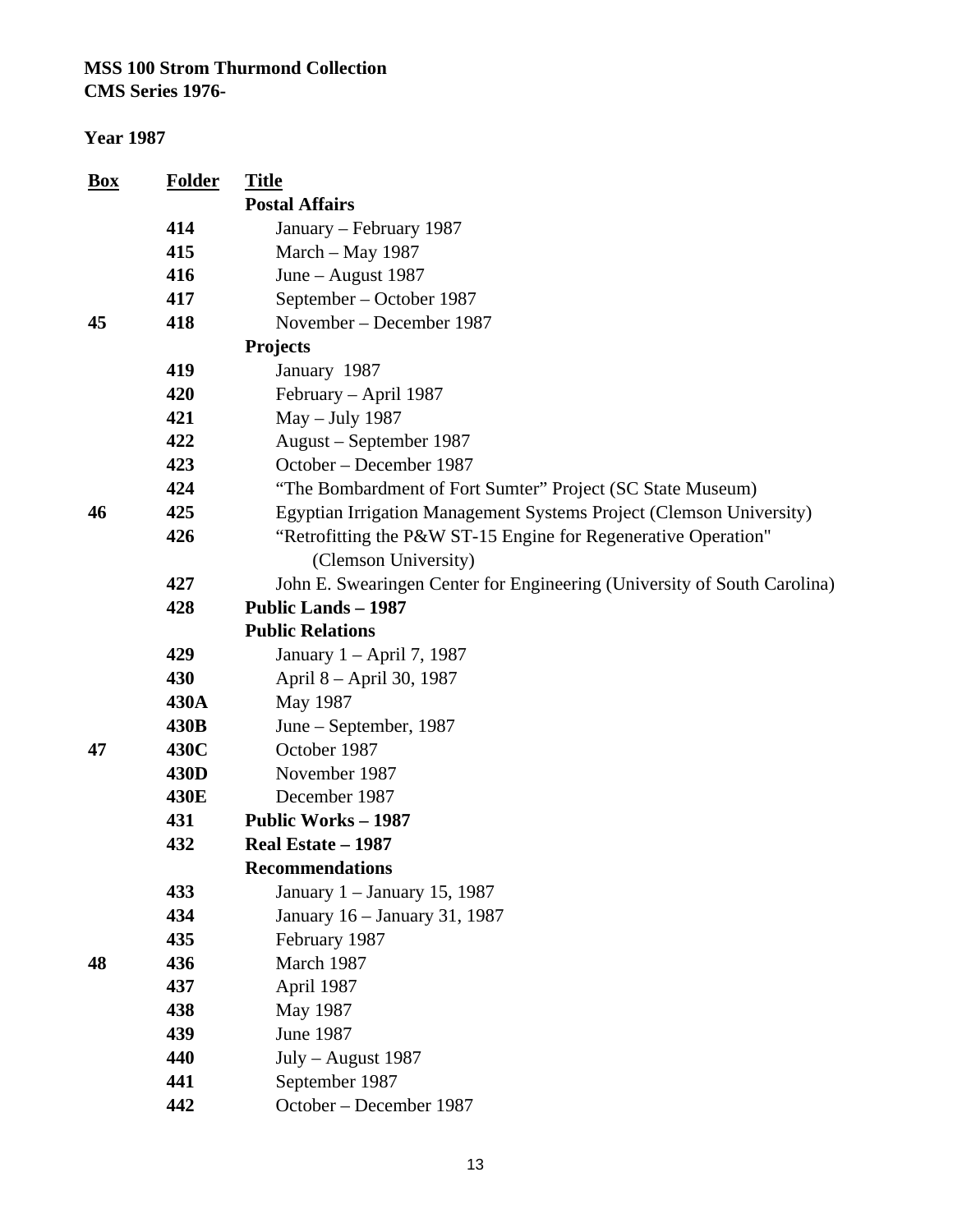| <b>Box</b> | <b>Folder</b><br>443 | <b>Title</b><br>Religion - 1987      |
|------------|----------------------|--------------------------------------|
|            | 444                  | Rivers $& \text{Harbors} - 1987$     |
| 49         |                      | <b>Roads</b>                         |
|            | 445                  | January – February 1987              |
|            | 446                  | March 1987                           |
|            | 447                  | April 1987                           |
|            | 448                  | May – October 1987                   |
|            | 449                  | November – December 1987             |
|            | 450                  | Highway Bill Veto                    |
|            | 451                  | Salaries - 1987                      |
|            | 452                  | Minimum Wage Increase Proposal       |
|            |                      | <b>Small Business Administration</b> |
|            | 453                  | January - May 1987                   |
|            | 454                  | June – September 1987                |
| 50         | 455                  | October – December 1987              |
|            |                      | <b>Social Security</b>               |
|            | 456                  | January 1 – January 13, 1987         |
|            | 457                  | January 14 - January 27, 1987        |
|            | 458                  | January 28 – January 31, 1987        |
|            | 459                  | February 1 – February 8, 1987        |
|            | 460                  | February 9 – February 17, 1987       |
|            | 461                  | February 18 – February 28, 1987      |
| 51         | 462                  | March 1 – March 5, 1987              |
|            | 463                  | March 6 – March 10, 1987             |
|            | 464                  | March 11 - March 17, 1987            |
|            | 465                  | March 18 – March 25, 1987            |
|            | 466                  | March 26 - March 31, 1987            |
|            | 467                  | April 1 - April 3, 1987              |
| 52         | 468                  | April 4 – April 10, 1987             |
|            | 469                  | April 11 - April 22, 1987            |
|            | 470                  | April 23 - April 30, 1987            |
|            | 471                  | May $1 -$ May 10, 1987               |
|            | 472                  | May 11 - May 15, 1987                |
|            | 473                  | May 16 - May 19, 1987                |
| 53         | 474                  | May 20 - May 22, 1987                |
|            | 475                  | May 23 – May 31, 1987                |
|            | 476                  | June $1 -$ June 11, 1987             |
|            | 477                  | June 12 – June 22, 1987              |
|            | 478                  | June 23 – June 30, 1987              |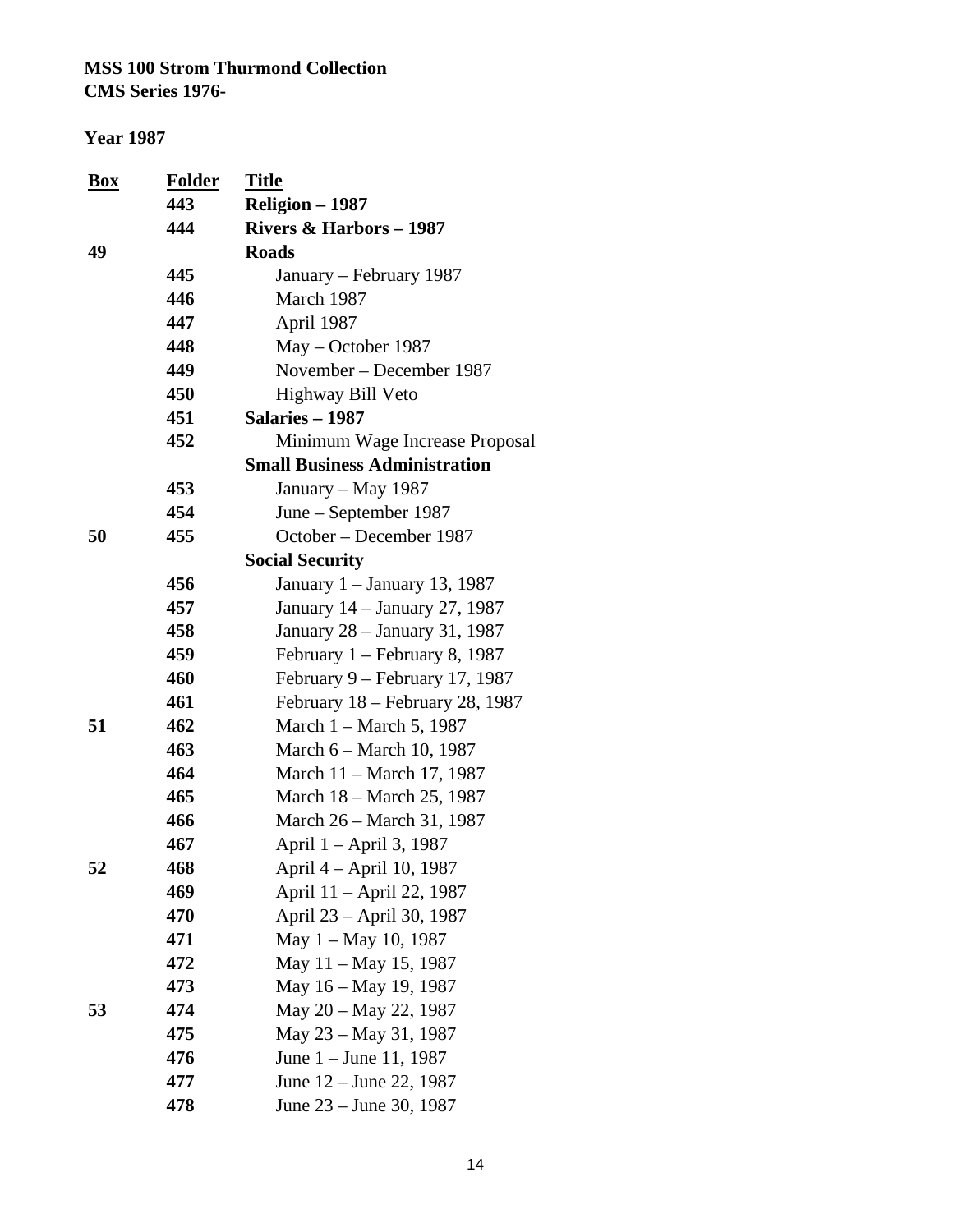| <u>Box</u> | <b>Folder</b> | <u>Title</u>                      |
|------------|---------------|-----------------------------------|
|            | 479           | July $1 -$ July 16, 1987          |
|            | 480           | July 17 - July 21, 1987           |
| 54         | 481           | July 22 – July 31, 1987           |
|            | 482           | August 1 – August 10, 1987        |
|            | 483           | August 11 – August 20, 1987       |
|            | 484           | August 21 – August 31, 1987       |
|            | 485           | September 1 – September 3, 1987   |
|            | 486           | September 4 – September 17, 1987  |
|            | 487           | September 18 – September 21, 1987 |
| 55         | 488           | September 22 – September 24, 1987 |
| 489        |               | September 25 - September 30, 1987 |
|            | 490           | October 1 – October 3, 1987       |
|            | 491           | October 4 – October 15, 1987      |
|            | 492           | October 16 – October 26, 1987     |
|            | 493           | October 27 - October 31, 1987     |
|            | 494           | November $1 -$ November 4, 1987   |
| 56         | 495           | November 5 – November 10, 1987    |
|            | 496           | November $11$ – November 18, 1987 |
|            | 497           | November 19 – November 23, 1987   |
|            | 498           | November 24 – November 30, 1987   |
|            | 499           | December 1 – December 7, 1987     |
|            | 500           | December 8 – December 10, 1987    |
|            | 501           | December $11$ – December 22, 1987 |
|            | 502           | December 23 – December 31, 1987   |
| 57         | 502A          | "Notch Year" babies, 1917-1921    |
|            |               | <b>Taxes</b>                      |
|            | 503           | January 1987                      |
|            | 504           | February 1987                     |
|            | 505           | March 1 – March 16, 1987          |
|            | 506           | March 17 - March 31, 1987         |
|            | 507           | April 1987                        |
|            | 508           | May 1987                          |
| 58         | 509           | June 1987                         |
|            | 510           | <b>July 1987</b>                  |
|            | 511           | August 1 – August 11, 1987        |
|            | 512           | August 12 - August 31, 1987       |
|            | 513           | September 1987                    |
|            | 514           | October 1987                      |
|            | 515           | November 1987                     |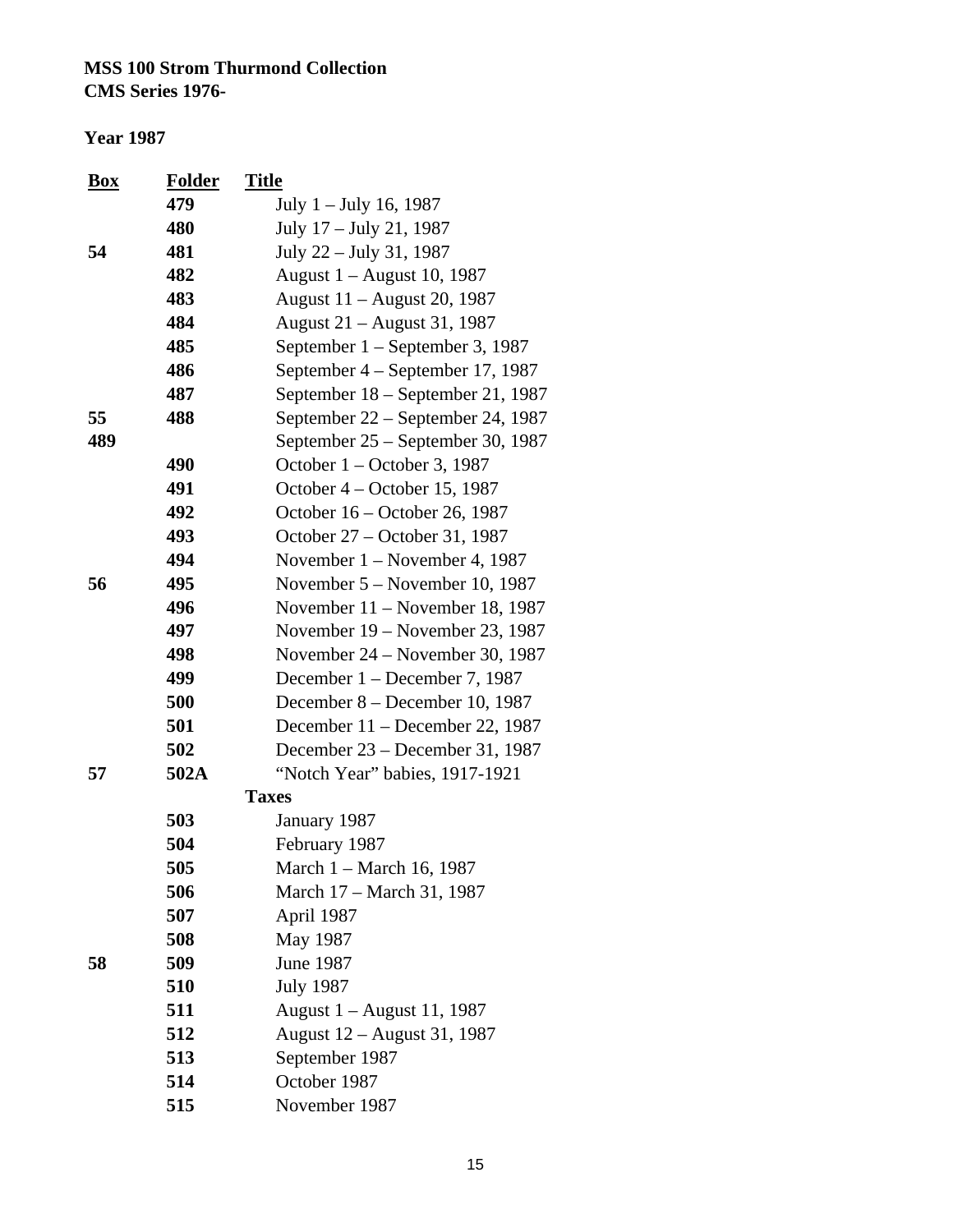**CMS Series 1976-**

| <b>Box</b> | <b>Folder</b> | <b>Title</b>                                                   |
|------------|---------------|----------------------------------------------------------------|
|            | 516           | December 1987                                                  |
|            | 517           | Cafeteria Plans                                                |
|            | 518           | Excise Tax on Cigarettes/Smokeless Tobacco                     |
|            | 519           | <b>Excise Tax on Gasoline</b>                                  |
|            | 520           | Excise Tax on Liquor                                           |
|            | 521           | Fiscal Year vs. Calendar Year for Taxes on Businesses          |
|            | 522           | Flat Tax Proposal (H.R. 111)                                   |
|            | 523           | Independent Contractor Issue (S. 429, S. 491, H.R. 792)        |
| 59         | 524           | Insurance Policies (H.R. 3441)                                 |
|            | 525           | <b>IRA</b> Deduction                                           |
|            | 526           | <b>Real Estate</b>                                             |
| 527        | 527           | Sales Tax on Interstate Sales                                  |
|            | 528           | Second Home Mortgage Interest Deduction (S. 624)               |
|            | 529           | South Carolina Research Authority Exemption Application        |
|            | 530           | <b>Windfall Profits Tax</b>                                    |
|            | 531           | <b>Telecommunications</b>                                      |
|            | 532           | Textiles - 1987                                                |
|            | 533           | Textile and Apparel Trade Enforcement Act (H.R. 1154 & S. 549) |
|            |               | <b>Trade</b>                                                   |
|            | 534           | January – February 1987                                        |
|            | 535           | March - April 1987                                             |
|            | 536           | May 1987                                                       |
|            | 537           | <b>June 1987</b>                                               |
|            | 538           | July-August 1987                                               |
| 60         | 539           | September – October 1987                                       |
|            | 540           | November – December 1987                                       |
|            | 541           | Omnibus Trade Legislation (S. 490)                             |
|            | 542           | <b>Satellite Dish Sales by Electric Cooperatives</b>           |
|            |               | <b>Transportation</b>                                          |
|            | 543           | January – August 1987                                          |
|            | 544           | September – October 1987                                       |
|            | 545           | November $1 -$ November 15, 1987                               |
|            | 546           | November 16 – November 30, 1987                                |
| 61         | 547           | December 1987                                                  |
|            | 548           | <b>Travel - 1987</b>                                           |
|            |               | <b>Veterans</b>                                                |
|            | 549           | January 1987                                                   |
|            | 550           | February $1 -$ February 4, 1987                                |
|            | 551           | February 5 – February 18, 1987                                 |
|            |               |                                                                |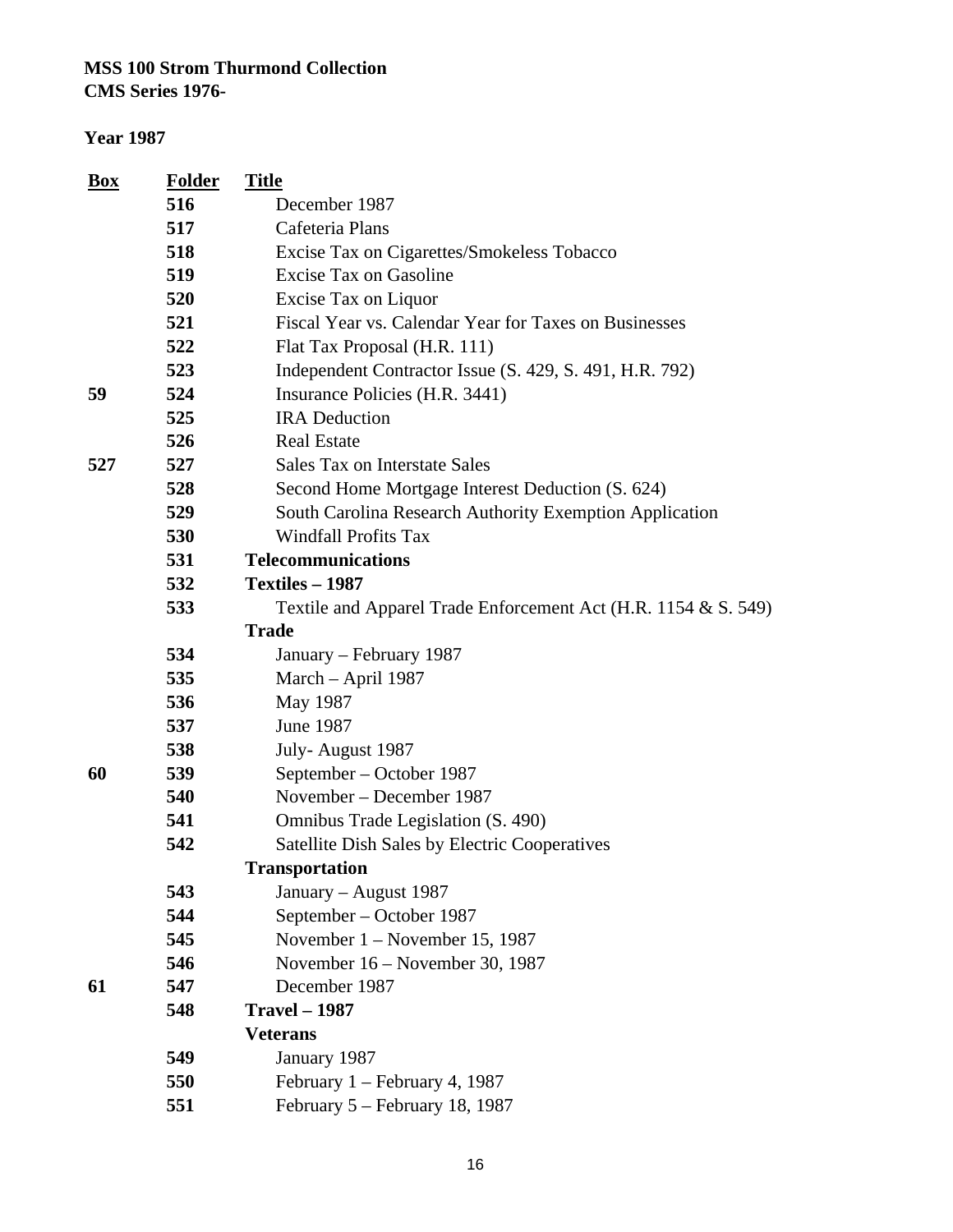**CMS Series 1976-**

| <b>Box</b> | <b>Folder</b> | <b>Title</b>                                     |
|------------|---------------|--------------------------------------------------|
|            | 552           | February 9 – February 29, 1987                   |
|            | 553           | March 1 – March 14, 1987                         |
|            | 554           | March 15 – March 22, 1987                        |
|            | 555           | March 23 – March 31, 1987                        |
| 62         | 556           | April 1 – April 9, 1987                          |
|            | 557           | April 10 - April 19, 1987                        |
|            | 558           | April 20 - April 30, 1987                        |
|            | 559           | May $1 -$ May 10, 1987                           |
|            | 560           | May 11 - May 18, 1987                            |
| 561        |               | May 19 - May 31, 1987                            |
|            | 562           | June $1 -$ June 10, 1987                         |
|            | 563           | June $11 -$ June 24, 1987                        |
|            | 564           | June 25 – June 30, 1987                          |
| 63         | 565           | July $1 -$ July 6, 1987                          |
|            | 566           | July 7 – July 14, 1987                           |
|            | 567           | July 15 – July 21, 1987                          |
|            | 568           | July 22 – July 31, 1987                          |
|            | 569           | August 1 – August 9, 1987                        |
|            | 570           | August 10 – August 13, 1987                      |
|            | 571           | August 14 – August 31, 1987                      |
|            | 572           | September $1 -$ September 15, 1987               |
|            | 573           | September 16 - September 20, 1987                |
| 64         | 574           | September 21 – September 30, 1987                |
|            | 575           | October $1 -$ October 10, 1987                   |
|            | 576           | October 11 – October 23, 1987                    |
|            | 577           | October 24 – October 31, 1987                    |
|            | 578           | November 1 – November 9, 1987                    |
|            | 579           | November 10 – November 19, 1987                  |
|            | 580           | November $20$ – November 30, 1987                |
| 65         | 581           | December 1 - December 8, 1987                    |
|            | 582           | December 9 – December 15, 1987                   |
|            | 583           | December 16 – December 20, 1987                  |
|            | 584           | December 21 - December 31, 1987                  |
|            | 585           | Survivor Benefit Plan (S. 479, S. 719, H.R. 125) |
|            | 586           | <b>Vocational Rehabilitation - 1987</b>          |
|            | 587           | Wildlife – 1987                                  |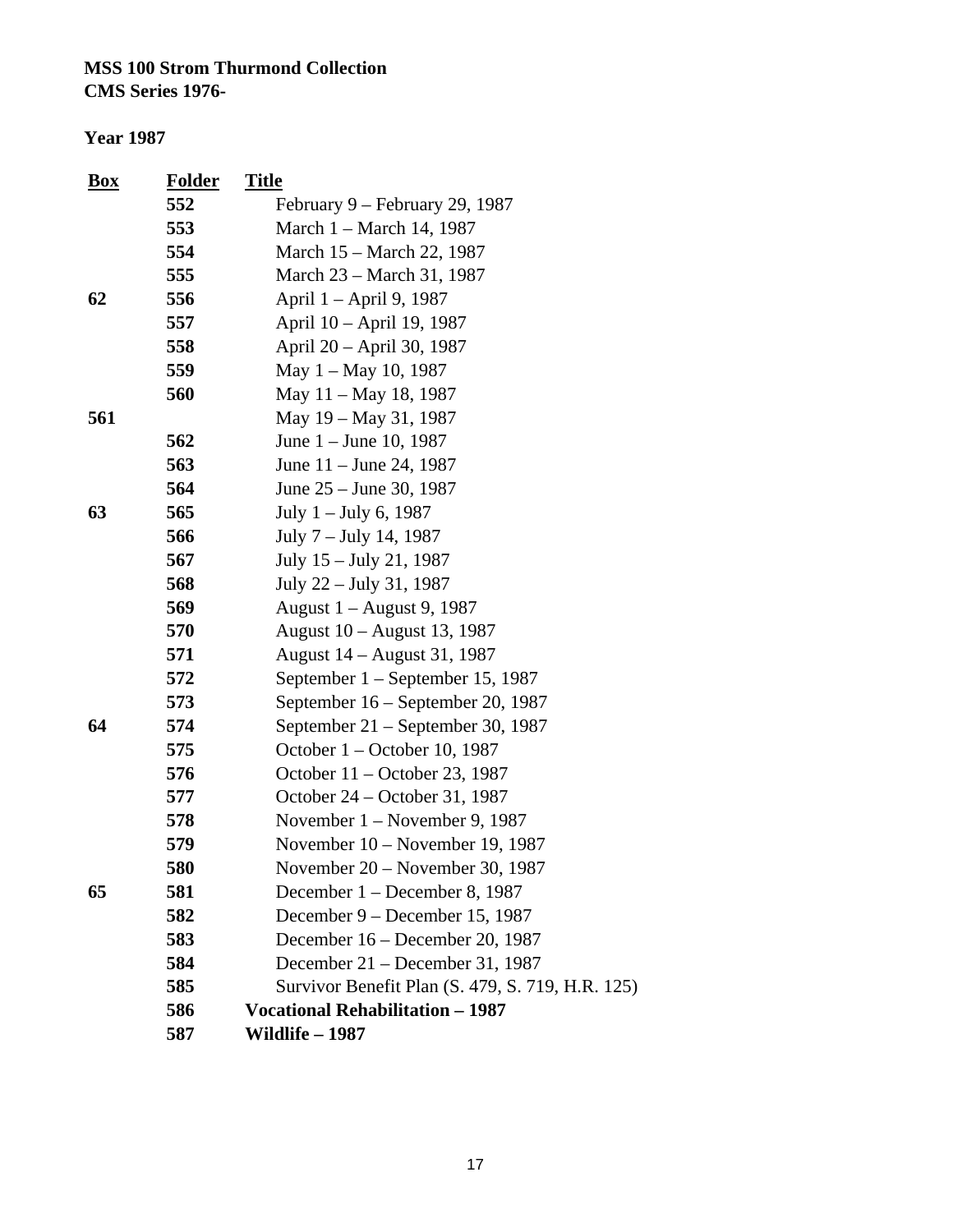#### **Year 1988**

| <b>Box</b>     | <b>Folder</b>    | <b>Title</b>                                     |
|----------------|------------------|--------------------------------------------------|
| 1              | 1                | Abortion - 1988                                  |
|                | $\boldsymbol{2}$ | <b>Administration - 1988</b>                     |
|                | 3                | <b>Adoption - 1988</b>                           |
|                | 4                | Afghanistan - 1988                               |
|                | 5                | <b>Africa - 1988</b>                             |
|                |                  | <b>Agriculture</b>                               |
|                | 6                | January – June 1988                              |
|                | 7                | July – December 1988                             |
|                |                  | <b>Agriculture – FHA Loans</b>                   |
|                | 8                | January - June 1988                              |
|                | 9                | $July - October 1988$                            |
|                | 10               | November – December 1988                         |
|                | 11               | Volume Mail Issues, 1988                         |
|                | 12               | <b>AIDS - 1988</b>                               |
|                | 13               | <b>Americans with Disabilities Act - 1988</b>    |
| $\overline{2}$ | 14               | <b>Animal Welfare/Testing - 1988</b>             |
|                |                  | <b>Applications &amp; Employment: Employment</b> |
|                | 15               | January 1988                                     |
|                | 16               | February $1 - 20$ , 1988                         |
|                | 17               | February 21 – March 15, 1988                     |
|                | 18               | March 16 - 31, 1988                              |
|                | 19               | April 1 – 13, 1988                               |
|                | 20               | April 14 – 30, 1988                              |
| 3              | 21               | May 1988                                         |
|                | 22               | June $1 - 15$ , 1988                             |
|                | 23               | June $16 - 30$ , 1988                            |
|                | 24               | <b>July 1988</b>                                 |
|                | 25               | August 1988                                      |
|                | 26               | September 1988                                   |
| 4              | 27               | October 1988                                     |
|                | 28               | November $1 - 16$ , 1988                         |
|                | 29               | November 17 – 30, 1988                           |
|                | 30               | December 1988                                    |
|                |                  | <b>Applications &amp; Employment: Military</b>   |
|                | 31               | January $1 - 15$ , 1988                          |
|                | 32               | January 16 - 23, 1988                            |
| 5              | 33               | January 24 – 31, 1988                            |
|                | 34               | February $1 - 8$ , 1988                          |
|                | 35               | February 9 – 15, 1988                            |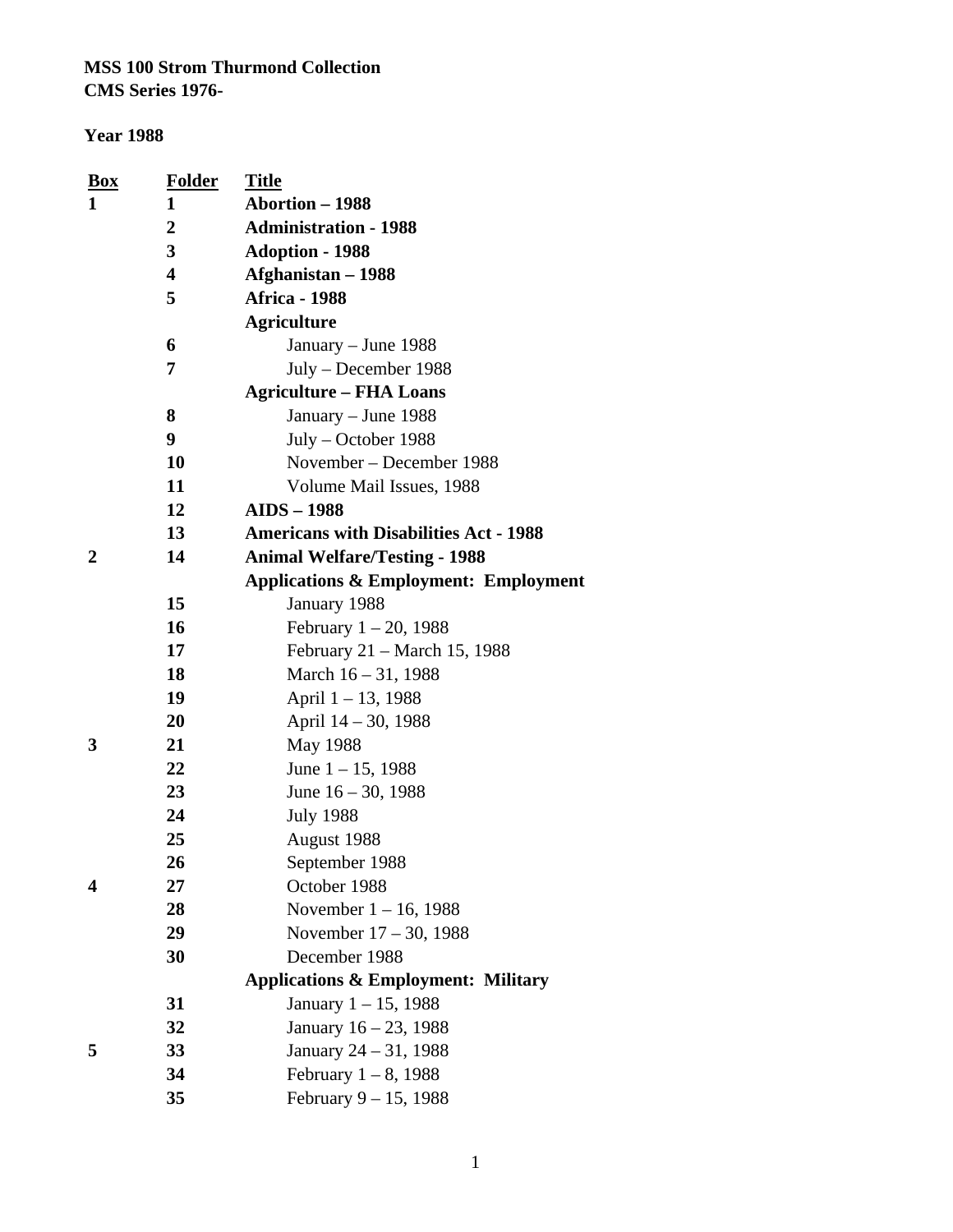| <b>Box</b> | <b>Folder</b> | <b>Title</b>                                    |
|------------|---------------|-------------------------------------------------|
|            | 36            | February 16-29, 1988                            |
|            | 37            | March $1 - 7$ , 1988                            |
|            | 38            | March $8 - 17$ , 1988                           |
| 6          | 39            | March 18-31, 1988                               |
|            | 40            | April 1 – 10, 1988                              |
|            | 41            | April 11 – 20, 1988                             |
|            | 42            | April 21-30, 1988                               |
|            | 43            | May $1 - 10$ , 1988                             |
|            | 44            | May $11 - 23$ , 1988                            |
| 7          | 45            | May $24 - 31$ , 1988                            |
|            | 46            | June $1 - 10$ , 1988                            |
|            | 47            | June $11 - 21$ , 1988                           |
|            | 48            | June $22 - 24$ , 1988                           |
|            | 49            | June $25 - 30$ , 1988                           |
|            | 50            | July $1 - 19$ , 1998                            |
| 8          | 51            | July $20 - 31$ , 1988                           |
|            | 52            | August $1 - 7$ , 1988                           |
|            | 53            | August $8 - 18$ , 1998                          |
|            | 54            | August 19-31, 1988                              |
|            | 55            | September $1 - 14$ , 1988                       |
|            | 56            | September 15 – 30, 1988                         |
| 9          | 57            | October 1988                                    |
|            | 58            | November 1988                                   |
|            | 59            | December 1988                                   |
|            |               | Applications & Employment: Other Assistance     |
|            | 60            | January - February 1988                         |
|            | 61            | March 1988                                      |
|            | 62            | April 1 – 17, 1988                              |
|            | 63            | April 18 - 30, 1988                             |
|            | 64            | May $1 - 12$ , 1988                             |
| 10         | 65            | May 13 - 31, 1988                               |
|            | 66            | <b>June 1988</b>                                |
|            | 67            | <b>July 1988</b>                                |
|            | 68            | August 1988                                     |
|            | 69            | September – December 1988                       |
|            |               | <b>Applications &amp; Employment: Prisoners</b> |
|            | 70            | January - March 1988                            |
|            | 71            | April - June 1988                               |
|            | 72            | July - August 1988                              |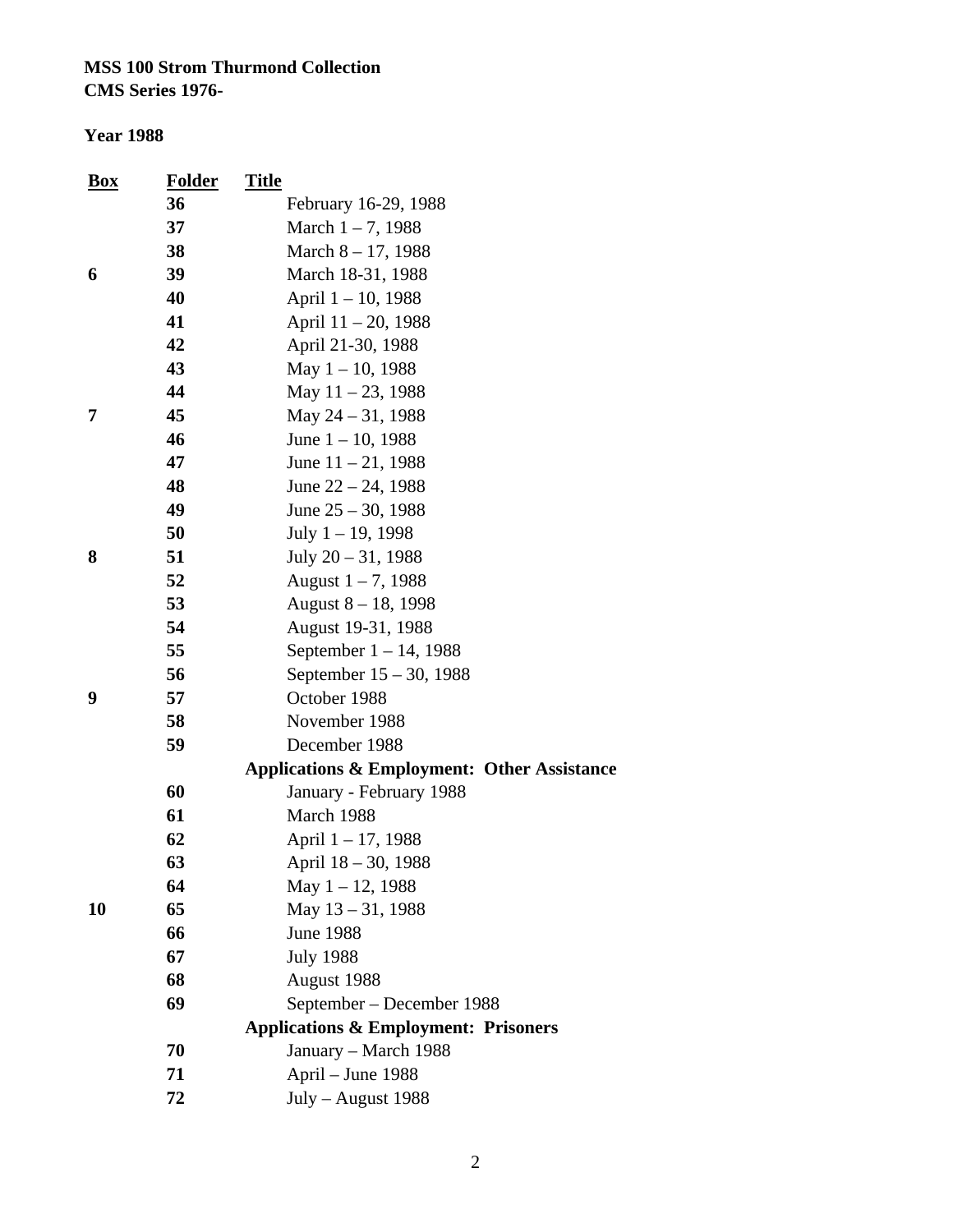**CMS Series 1976-**

| $\mathbf{Box}$ | <b>Folder</b> | <b>Title</b>                                          |
|----------------|---------------|-------------------------------------------------------|
| 11             | 73            | September – October 1988                              |
|                | 74            | November – December 1988                              |
|                |               | <b>Applications &amp; Employment: Veterans</b>        |
|                | 75            | January – March, 1988                                 |
|                | 76            | April – December 1988                                 |
|                | 77            | <b>Appointments -1988</b>                             |
|                | 78            | <b>Appropriations - 1988</b>                          |
|                | 79            | Arts & Entertainment - 1988                           |
|                | 80            | Volume Mail Issues, 1988                              |
|                | 81            | Asia - 1988                                           |
|                |               | <b>Aviation</b>                                       |
|                | 82            | January – May, 1988                                   |
|                | 83            | June – August, $1988$                                 |
| 12             | 84            | September – December 1988                             |
|                | 85            | Volume Mail Issues, 1988                              |
|                | 86            | <b>Banking – 1988</b>                                 |
|                | 87            | <b>Beverages</b> – 1988                               |
|                | 88            | <b>Budget Deficit - 1988</b>                          |
|                |               | <b>Business</b>                                       |
|                | 89            | January – May, 1988                                   |
|                | 90            | <b>June 1988</b>                                      |
|                | 91            | July – September, 1988                                |
| 13             | 92            | October – December, 1988                              |
|                | 93            | Volume Mail Issues, 1988                              |
|                | 94            | <b>Campaign Finance &amp; Reform Oversight - 1988</b> |
|                | 95            | <b>Charitable Organizations - 1988</b>                |
|                | 96            | Child Abuse - 1988                                    |
|                | 97            | Child Care - 1988                                     |
|                | 98            | <b>Child Porn and Internet Indecency - 1988</b>       |
|                | 99            | Civil Rights - 1988                                   |
|                | 100           | Clean Air/Water - 1988                                |
|                |               | <b>Communications</b>                                 |
|                | 101           | January - June 1988                                   |
|                | 102           | July - December 1988                                  |
| 14             | 103           | Volume Mail Issues, 1988                              |
|                | 104           | <b>Communities &amp; Organizations – 1988</b>         |
|                | 105           | $Congress - 1988$                                     |
|                |               | <b>Constituent Response</b>                           |
|                | 106           | January – March, 1988                                 |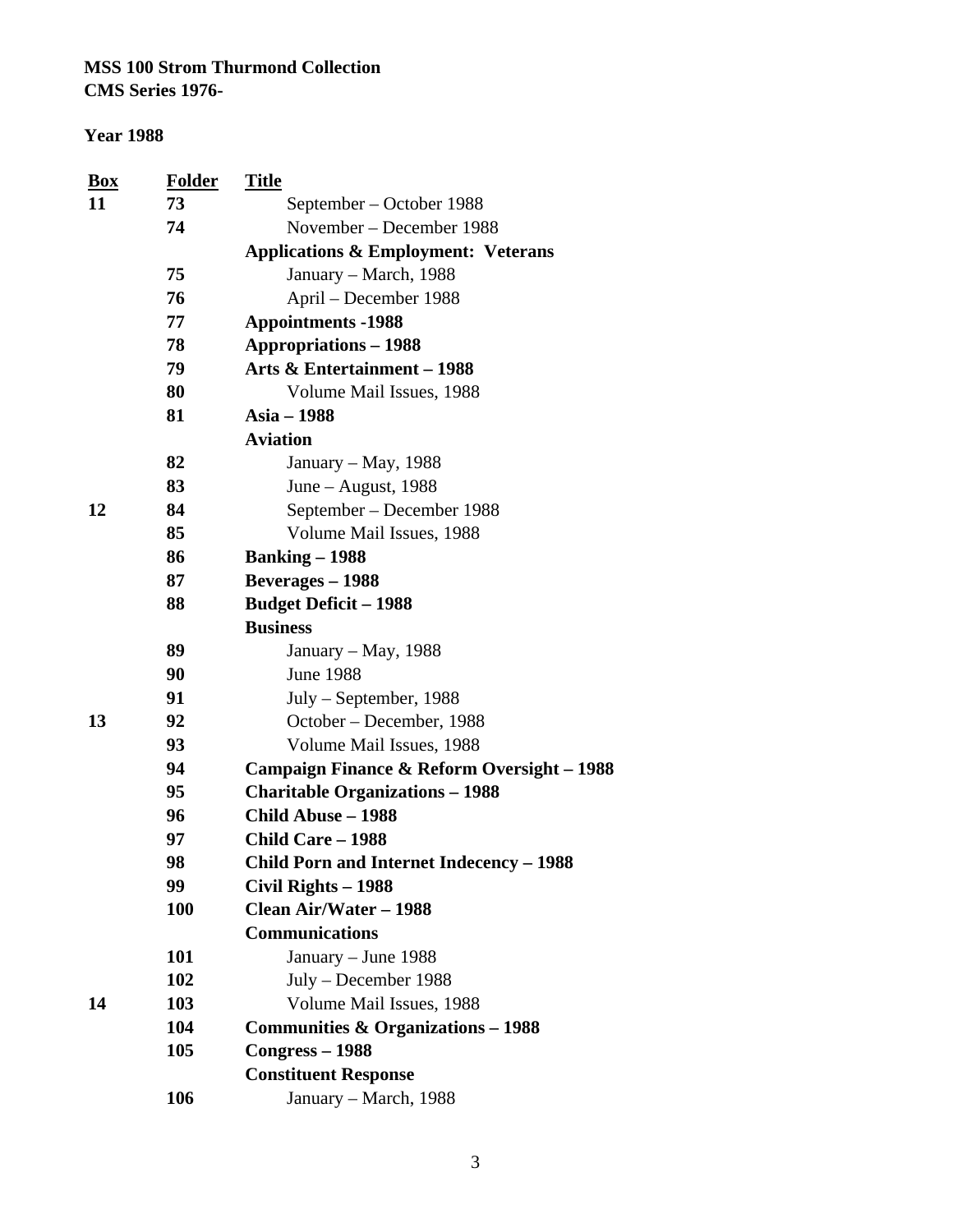| <b>Box</b> | <b>Folder</b> | <u>Title</u>                         |
|------------|---------------|--------------------------------------|
|            | 107           | April 1988                           |
|            | 108           | May – June, 1988                     |
|            | 109           | July – December, 1988                |
|            |               | <b>Consumer Affairs</b>              |
|            | <b>110</b>    | January – August, 1988               |
|            | 111           | September – December, 1988           |
|            | 112           | Volume Mail Issues, 1988             |
|            |               | <b>Contracts</b>                     |
|            | 113           | January – March, 1988                |
| 15         | 114           | April 1988                           |
|            | 115           | May – July, 1988                     |
|            | 116           | August – December, 1988              |
|            | 117           | Volume Mail Issues, 1988             |
|            | 118           | Copyright Law – 1988                 |
|            | 119           | <b>Crime - 1988</b>                  |
|            | 120           | Defense Budget - 1988                |
|            | 121           | Defense Science & Technology - 1988  |
|            | 122           | <b>Department of Justice</b>         |
|            |               | <b>Department of Social Services</b> |
|            | 123           | January 1988                         |
| 16         | 124           | February 1988                        |
|            | 125           | March 1 - 14, 1988                   |
|            | 126           | March $15 - 31$ , 1988               |
|            | 127           | April 1988                           |
|            | 128           | May 1988                             |
|            | 129           | <b>June 1988</b>                     |
|            | 130           | <b>July 1988</b>                     |
|            | 131           | August 1988                          |
| 17         | 132           | September 1988                       |
|            | 133           | October 1988                         |
|            | 134           | November1 - December 10, 1988        |
|            | 135           | December 11 – December 31, 1988      |
|            | 136           | Disaster - 1988                      |
|            | 137           | Drug Abuse - 1988                    |
|            |               | <b>Education</b>                     |
|            | 138           | January – February 1988              |
|            | 139           | March 1988                           |
| 18         | 140           | April – May 1988                     |
|            | 141           | June $-$ July 1988                   |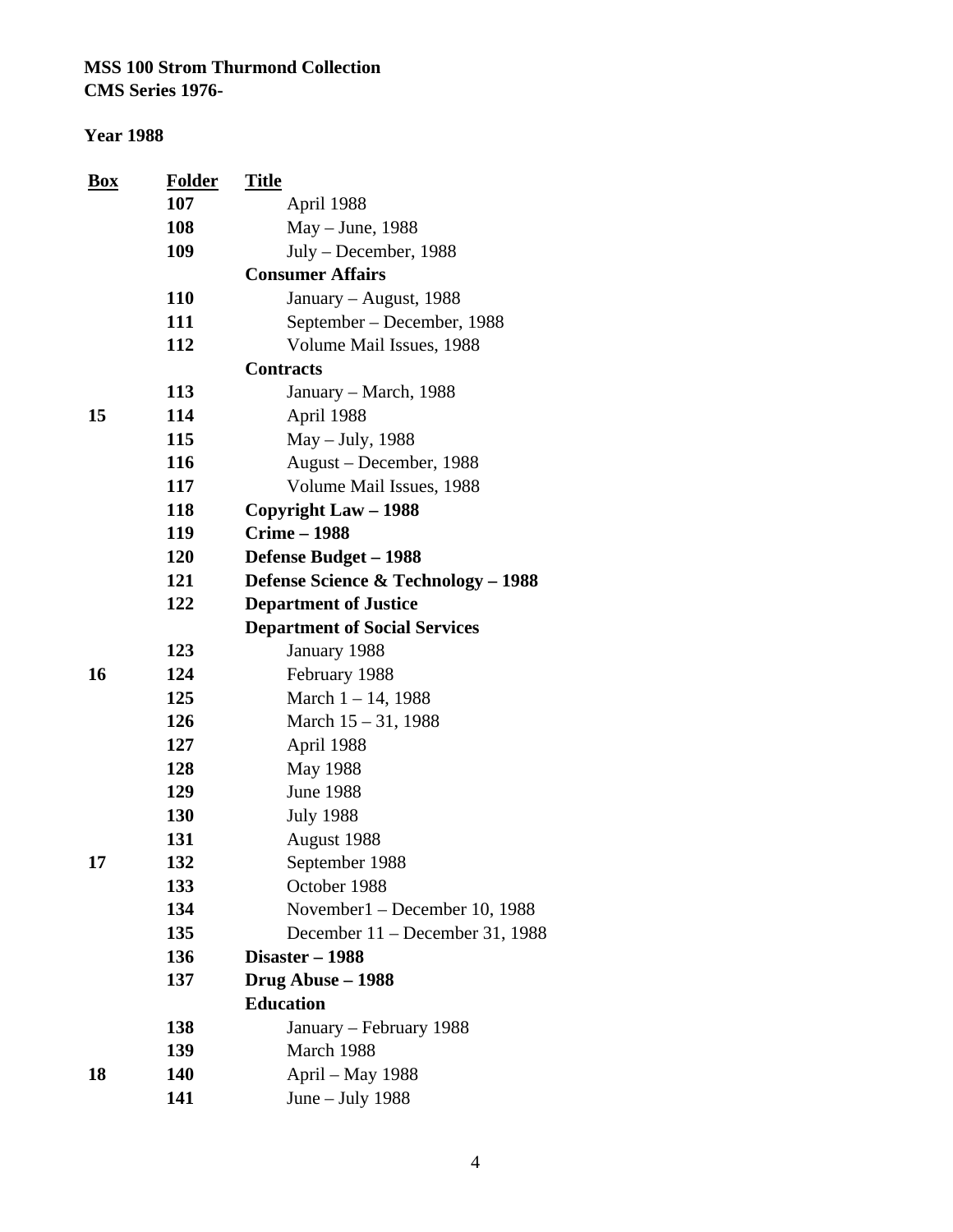**CMS Series 1976-**

#### **Year 1988**

| Box | <b>Folder</b> | <b>Title</b>                                              |
|-----|---------------|-----------------------------------------------------------|
|     | 142           | August - September 1988                                   |
|     | 143           | October 1988                                              |
|     | 144           | November - December, 1988                                 |
|     | 145           | Volume Mail Issues, 1988                                  |
|     | 146           | <b>Election Campaign Reform - 1988</b>                    |
|     | 147           | Electric Utility Restructuring $\&$ Reliability – 1988    |
|     | 148           | <b>Emergency Preparedness – 1988</b>                      |
|     | 149           | <b>Endangered Species - 1988</b>                          |
|     | 150           | $Energy-1988$                                             |
| 19  |               | <b>Environment</b>                                        |
|     | 151           | January – February 1988                                   |
|     | 152           | March 1988                                                |
|     | 153           | April – May 1988                                          |
|     | 154           | June - August 1988                                        |
|     | 155           | September – December 1988                                 |
|     | 156           | <b>Ridgeway Mining Company</b>                            |
|     | 157           | Volume Mail Issues I, 1988                                |
|     | 158           | Volume Mail Issues, II, 1988                              |
| 20  | 159           | Euthanasia – 1988                                         |
|     | 160           | Farm Programs - 1988                                      |
|     | 161           | <b>Federal Government - 1988</b>                          |
|     | 162           | <b>Federal Lands - 1988</b>                               |
|     | 163           | <b>Finance - 1988</b>                                     |
|     |               | <b>Financial Aid</b>                                      |
|     | 164           | January - March 1988                                      |
|     | 165           | April - June 1988                                         |
|     | 166           | $July - August, 1988$                                     |
|     | 167           | September - December, 1988                                |
| 21  | 168           | Fisheries, Coastal and Marine Resources Management - 1988 |
|     | 169           | Flag Protection - 1988                                    |
|     |               | <b>Foreign Policy</b>                                     |
|     | 170           | January – June, 1988                                      |
|     | 171           | July – October, 1988                                      |
|     | 172           | November – December, 1988                                 |
|     | 173           | Volume Mail Issues, 1988                                  |
|     | 174           | Gifts - 1988                                              |
|     | 175           | <b>Government Personnel - 1988</b>                        |
|     |               | <b>Grants</b>                                             |
|     | 176           | January – April, 1988                                     |
|     |               |                                                           |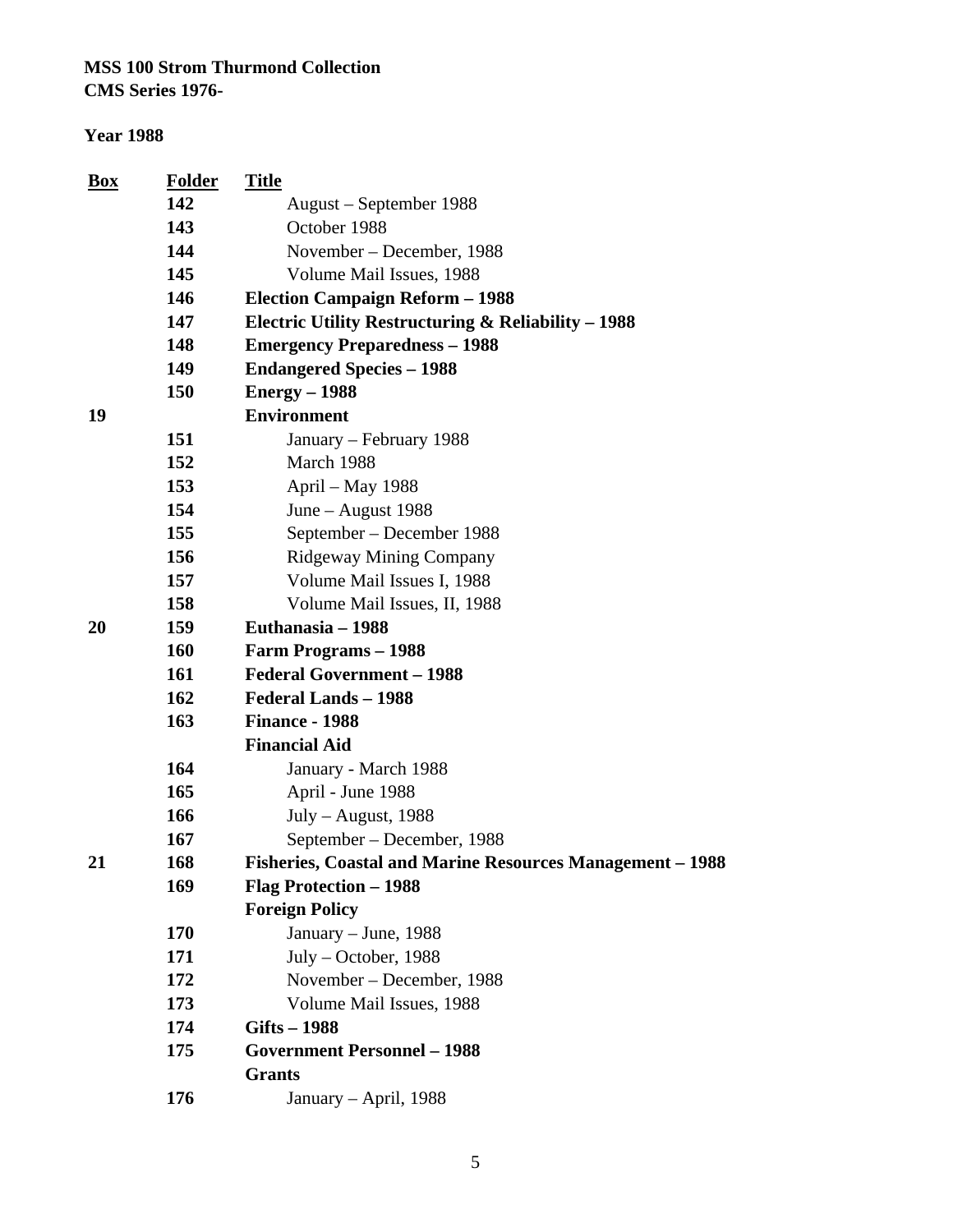#### **Year 1988**

| <b>Box</b> | <u>Folder</u> | <b>Title</b>                                |
|------------|---------------|---------------------------------------------|
|            | 177           | May $1 - 22$ , 1988                         |
| 22         | 178           | May 23 - 31, 1988                           |
|            | 179           | June $1 - 10$ , 1988                        |
|            | <b>180</b>    | June $11 - 30$ , 1988                       |
|            | 181           | $July - October, 1988$                      |
|            | 182           | November – December, 1988                   |
|            | 183           | "The Bridge," Columbia, SC                  |
| 23         | 184           | Columbia, SC Urban Development Action Grant |
|            | 185           | Pelion Corporate Airport (Pelion, SC)       |
|            | 186           | Handicapped – 1988                          |
|            | 187           | <b>Hazardous Waste - 1988</b>               |
|            |               | Health & Welfare                            |
|            | 188           | January $1 - 20$ , 1988                     |
|            | 189           | January $21 - 31$ , 1988                    |
|            | <b>190</b>    | February $1 - 10$ , 1988                    |
| 24         | 191           | February $11 - 20$ , 1988                   |
|            | 192           | February $21 - 29$ , 1988                   |
|            | 193           | March $1 - 16$ , 1988                       |
|            | 194           | March $17 - 31$ , 1988                      |
|            | 195           | April 1988                                  |
|            | 196           | May $1 - 15$ , 1988                         |
|            | 197           | May $16 - 31$ , 1988                        |
|            | 198           | June $1 - 15$ , 1988                        |
| 25         | 199           | June $16 - 30$ , 1988                       |
|            | 200           | July $1 - 18$ , 1988                        |
|            | 201           | July $19 - 31$ , 1988                       |
|            | 202           | August 1988                                 |
|            | 203           | September $1 - 20$ , 1988                   |
|            | 204           | September 21 – 30, 1988                     |
| 26         | 205           | October 1988                                |
|            | 206           | November 1988                               |
|            | 207           | December 1988                               |
|            | 208           | Volume Mail Issues $I - 1988$               |
|            | 209           | Volume Mail Issues, $II - 1988$             |
|            | 210           | Volume Mail Issues, III - 1988              |
|            | 211           | <b>Higher Education - 1988</b>              |
| 27         | 212           | <b>SC State College</b>                     |
|            | 213           | Volume Mail Issues - 1988                   |
|            | 214           | <b>Historic Preservation - 1988</b>         |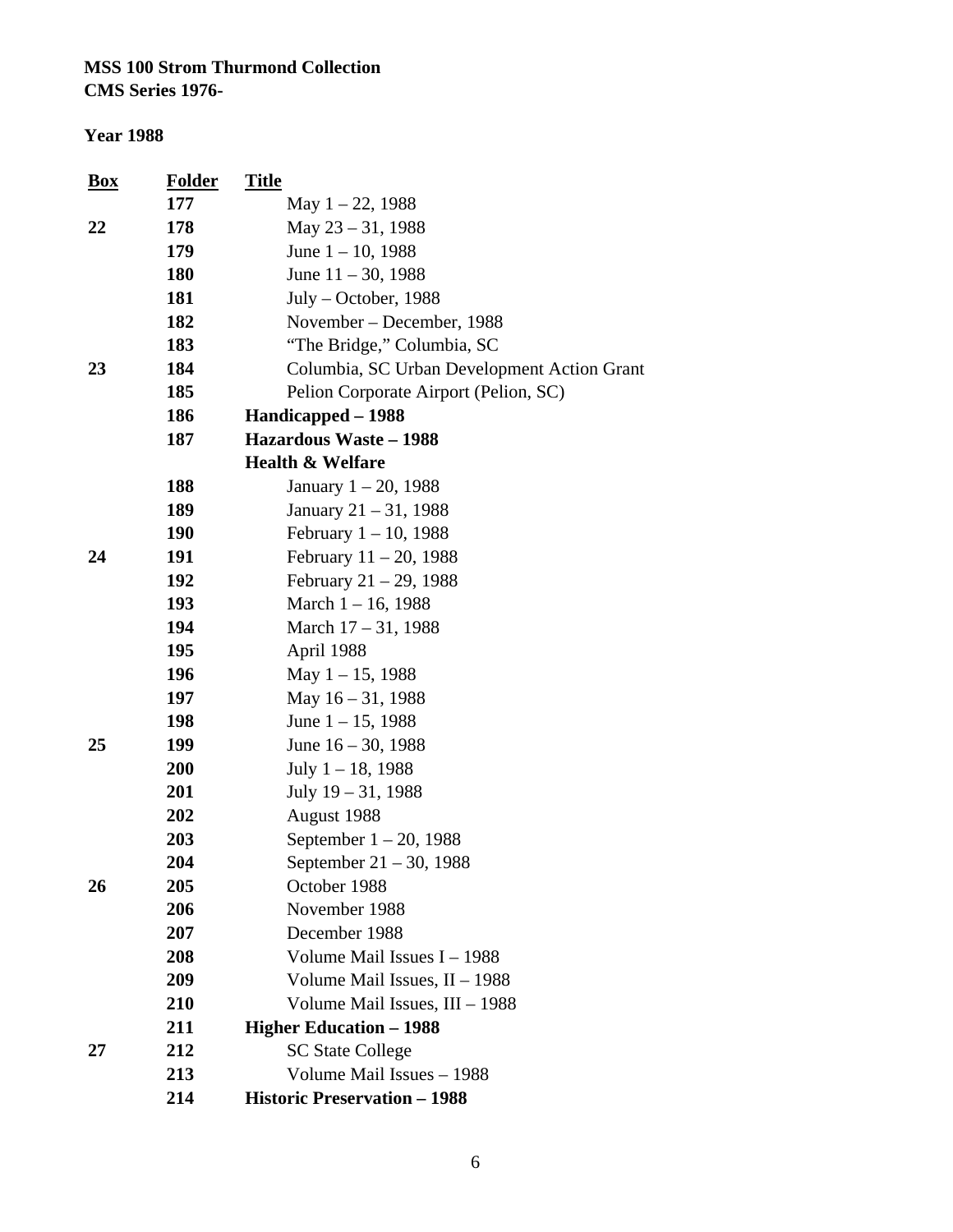| <u>Box</u> | <b>Folder</b> | <b>Title</b>                                                     |
|------------|---------------|------------------------------------------------------------------|
|            | 215           | <b>Homeland Security – 1988</b>                                  |
|            | 216           | Hong Kong, China, and Taiwan - 1988                              |
|            |               | <b>Housing</b>                                                   |
|            | 217           | January – February, 1988                                         |
|            | 218           | March 1988                                                       |
|            | 219           | April – May 5, 1988                                              |
|            | 220           | May $6 -$ May 31, 1988                                           |
| 28         | 221           | <b>June 1988</b>                                                 |
|            | 222           | <b>July 1988</b>                                                 |
|            | 223           | August 1988                                                      |
|            | 224           | September 1988                                                   |
|            | 225           | October 1988                                                     |
|            | 226           | November 1988                                                    |
|            | 227           | December 1988                                                    |
|            | 228           | <b>Human Resources - 1988</b>                                    |
|            |               | <b>Immigration &amp; Naturalization</b>                          |
|            | 229           | January – February, 1988                                         |
|            | 230           | March 1988                                                       |
| 29         | 231           | April 1988                                                       |
|            | 232           | May 1988                                                         |
|            | 233           | <b>June 1988</b>                                                 |
|            | 234           | <b>July 1988</b>                                                 |
|            | 235           | August $1 - 15$ , 1988                                           |
|            | 236           | August $16 - 31$ , 1988                                          |
|            | 237           | September $1 - 15$ , 1988                                        |
| 30         | 238           | September 16 – 30, 1988                                          |
|            | 239           | October 1988                                                     |
|            | 240           | November 1988                                                    |
|            | 241           | December $1 - 14$ , 1988                                         |
|            | 242           | December $15 - 31$ , 1988                                        |
|            | 243           | Chih-Cheng Shiue, Folder I                                       |
|            | 244           | Chih-Cheng Shiue, Folder II                                      |
|            | 245           | Zara Rabnawaz                                                    |
| 31         | 246           | <b>Volume Mail Issues</b>                                        |
|            | 247           | <b>Indian Affairs - 1988</b>                                     |
|            | 248           | A Program for Awareness, Development and Self-Determination 1988 |
|            | 249           | <b>Industries &amp; Trade - 1988</b>                             |
|            | 250           | <b>Inflation, Federal Reserve, and Monetary Policy - 1988</b>    |
|            | 251           | <b>Information Policies &amp; Practices - 1988</b>               |
|            |               |                                                                  |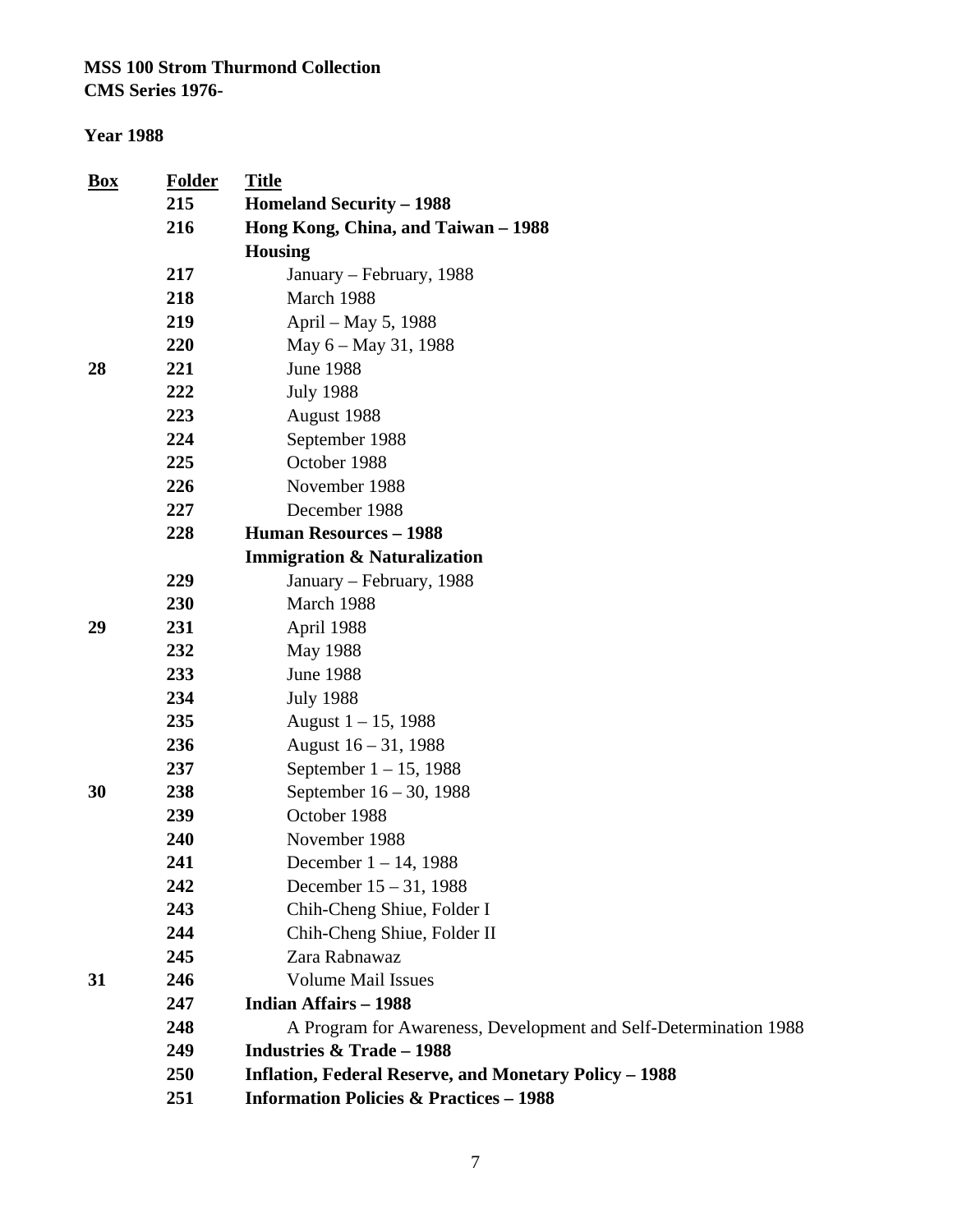| Box | <b>Folder</b> | <b>Title</b>                      |
|-----|---------------|-----------------------------------|
|     | 252           | <b>Institutions – 1988</b>        |
|     |               | <b>Insurance &amp; Retirement</b> |
|     | 253           | January 1988                      |
|     | 254           | February 1988                     |
|     | 255           | March 1988                        |
|     | 256           | April 1988                        |
| 32  | 257           | May 1988                          |
|     | 258           | <b>June 1988</b>                  |
|     | 259           | <b>July 1988</b>                  |
|     | 260           | August – September, 1988          |
|     | 261           | October – November, 1988          |
|     | 262           | December 1988                     |
|     | 263           | Volume Mail Issues, 1988          |
| 33  |               | <b>Invitations - Accepted</b>     |
|     | 264           | January 1988                      |
|     | 265           | February 1988                     |
|     | 266           | March 1 – March 9, 1988           |
|     | 267           | March 10 – March 31, 1988         |
|     | 268           | April 1 – April 10, 1988          |
|     | 269           | April 11 – April 20, 1988         |
|     | 270           | April 21 – April 30, 1988         |
|     | 271           | May 1988                          |
|     | 272           | <b>June 1988</b>                  |
| 34  | 273           | <b>July 1988</b>                  |
|     | 274           | August – December, 1988           |
|     | 275           | Iraq – US Confrontation, 1988     |
|     | 276           | Korean Peninsula - 1988           |
|     |               | Labor                             |
|     | 277           | January – February 1988           |
|     | 278           | March – April 1988                |
|     | 279           | May – June, 1988                  |
|     | 280           | <b>July 1988</b>                  |
|     | 281           | August 1988                       |
|     | 282           | September - October, 1988         |
| 35  | 283           | November - December, 1988         |
|     | 284           | William Chenault, 1988            |
|     | 285           | Volume Mail Issues - 1988         |
|     | 286           | Latin America - 1988              |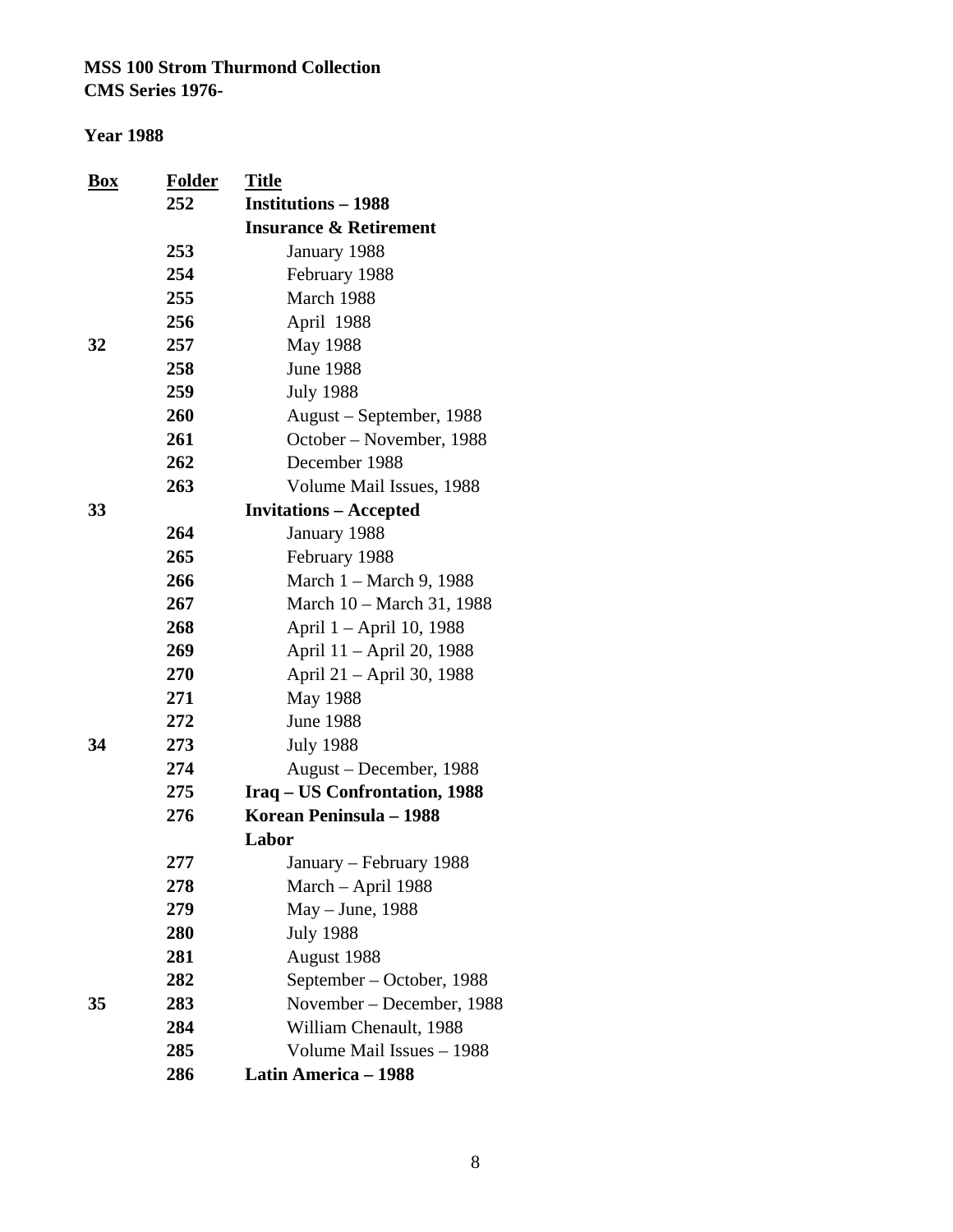#### **Year 1988**

| <b>Box</b> | <b>Folder</b> | <b>Title</b>                          |
|------------|---------------|---------------------------------------|
|            |               | Legal                                 |
|            | 287           | January 1988                          |
|            | 288           | February 1988                         |
|            | 289           | March 1988                            |
|            | 290           | April 1988                            |
|            | 291           | May 1988                              |
|            | 292           | June $-$ July 1988                    |
| 36         | 293           | August 1 – August 13, 1988            |
|            | 294           | August 14 – August 31, 1988           |
|            | 295           | September – December, 1988            |
|            | 296           | FDA California Proposition 65 – 1988? |
|            | 297           | Legislation - 1988                    |
|            |               | Loans                                 |
|            | 298           | January – June, 1988                  |
| 37         | 299           | $July - December, 1988$               |
|            | 300           | <b>Long Term Care - 1988</b>          |
|            | 301           | Lottery $-1988$                       |
|            | 302           | <b>Marketing - 1988</b>               |
|            |               | <b>Medals</b>                         |
|            | 303           | January – April, 1988                 |
|            | 304           | May – December, 1988                  |
|            |               | <b>Medicaid &amp; Medicare</b>        |
|            | 305           | January 1988                          |
|            | 306           | February 1988                         |
|            | 307           | March 1 – March 14, 1988              |
|            | 308           | March 15 – March 31, 1988             |
| 38         | 309           | April 1988                            |
|            | 310           | May 1988                              |
|            | 311           | June $1 - 14$ , 1988                  |
|            | 312           | June $15 - 30$ , 1988                 |
|            | 313           | July 1 – July 18, 1988                |
|            | 314           | July 19 – July 31, 1988               |
|            | 315           | August 1 – August 4, 1988             |
|            | 316           | August 5 – August 19, 1988            |
| 39         | 317           | August 20 - August 31, 1988           |
|            | 318           | September 1 – September 16, 1988      |
|            | 319           | September 17 – September 23, 1988     |
|            | 320           | September 24 - September 30, 1988     |
|            | 321           | October 1988                          |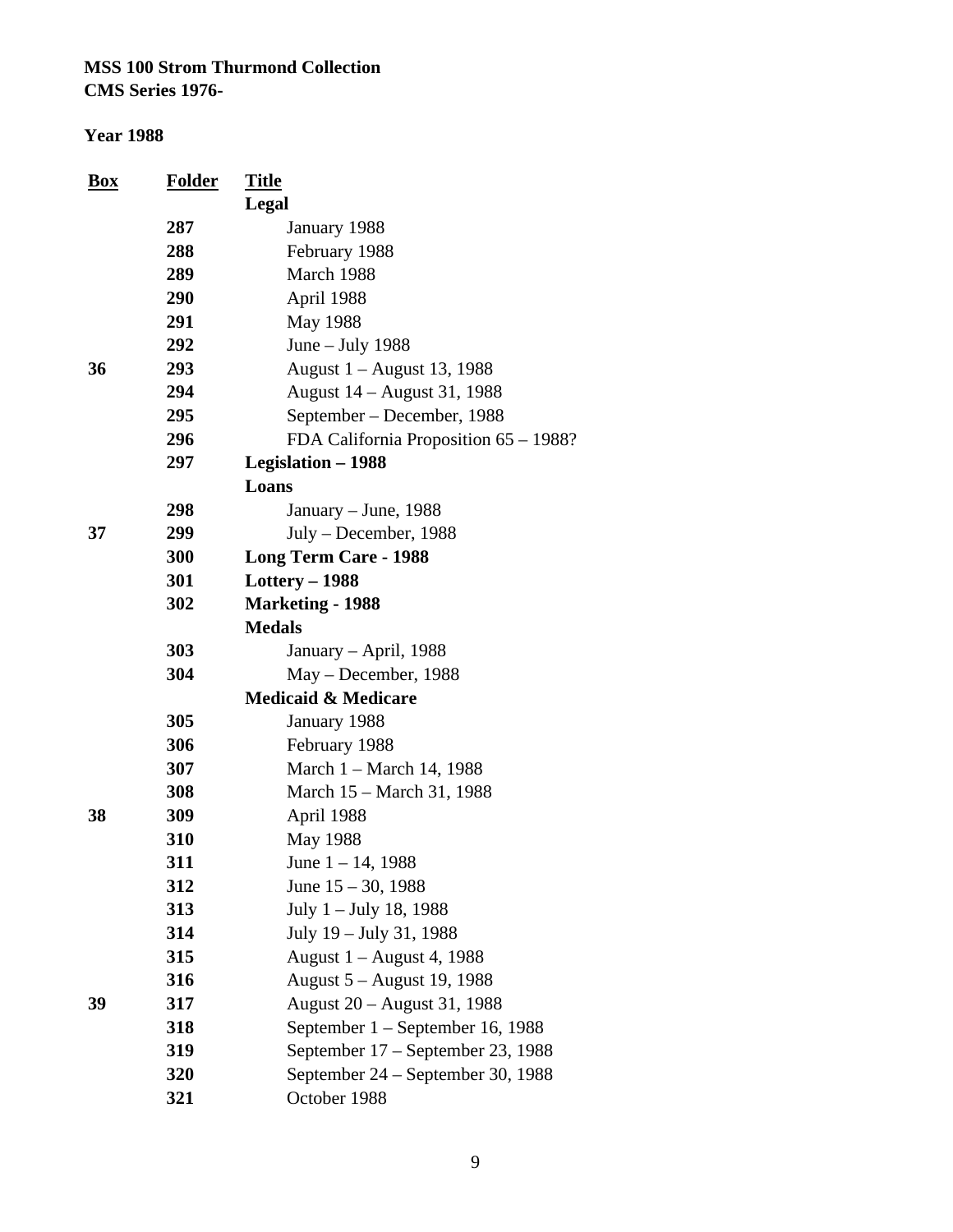**CMS Series 1976-**

| Box | Folder | <b>Title</b>                      |
|-----|--------|-----------------------------------|
|     | 322    | November – December, 1988         |
|     | 323    | <b>Structural Reform</b>          |
|     | 324    | <b>Tennie Rivers</b>              |
|     | 325    | <b>Volume Mail Issues</b>         |
| 40  | 326    | <b>Medical Malpractice - 1988</b> |
|     | 327    | <b>Memorials - 1988</b>           |
|     | 328    | <b>Middle East – 1988</b>         |
|     |        | <b>Military</b>                   |
|     | 329    | January $1 - 10$ , 1988           |
|     | 330    | January 11 - 16, 1988             |
|     | 331    | January 17 – 25, 1988             |
|     | 332    | January 26 – 31, 1988             |
|     | 333    | February $1 - 15$ , 1988          |
|     | 334    | February $16 - 22$ , 1988         |
|     | 335    | February $23 - 25$ , 1988         |
| 41  | 336    | February 26 - 29, 1988            |
|     | 337    | March $1 - 4$ , 1988              |
|     | 338    | March $5 - 12$ , 1988             |
|     | 339    | March $13 - 22$ , 1988            |
|     | 340    | March $23 - 31$ , 1988            |
|     | 341    | April $1 - 7$ , 1988              |
|     | 342    | April 8 – 20, 1988                |
| 42  | 343    | April 21, 1988                    |
|     | 344    | April 22 - 30, 1988               |
|     | 345    | May $1 - 11$ , 1988               |
|     | 346    | May 12 – 16, 1988                 |
|     | 347    | May $17 - 25$ , 1988              |
|     | 348    | May 26 – 31, 1988                 |
|     | 349    | June $1 - 7$ , 1988               |
|     | 350    | June $8 - 15$ , 1988              |
| 43  | 351    | June $16 - 23$ , 1988             |
|     | 352    | June $24 - 30$ , 1988             |
|     | 353    | July $1 - 7$ , 1988               |
|     | 354    | July $8 - 19$ , 1988              |
|     | 355    | July $20 - 31$ , 1988             |
|     | 356    | August $1 - 12$ , 1988            |
| 44  | 357    | August $13 - 17$ , 1988           |
|     | 358    | August 18 - 24, 1988              |
|     | 359    | August $25 - 31$ , 1988           |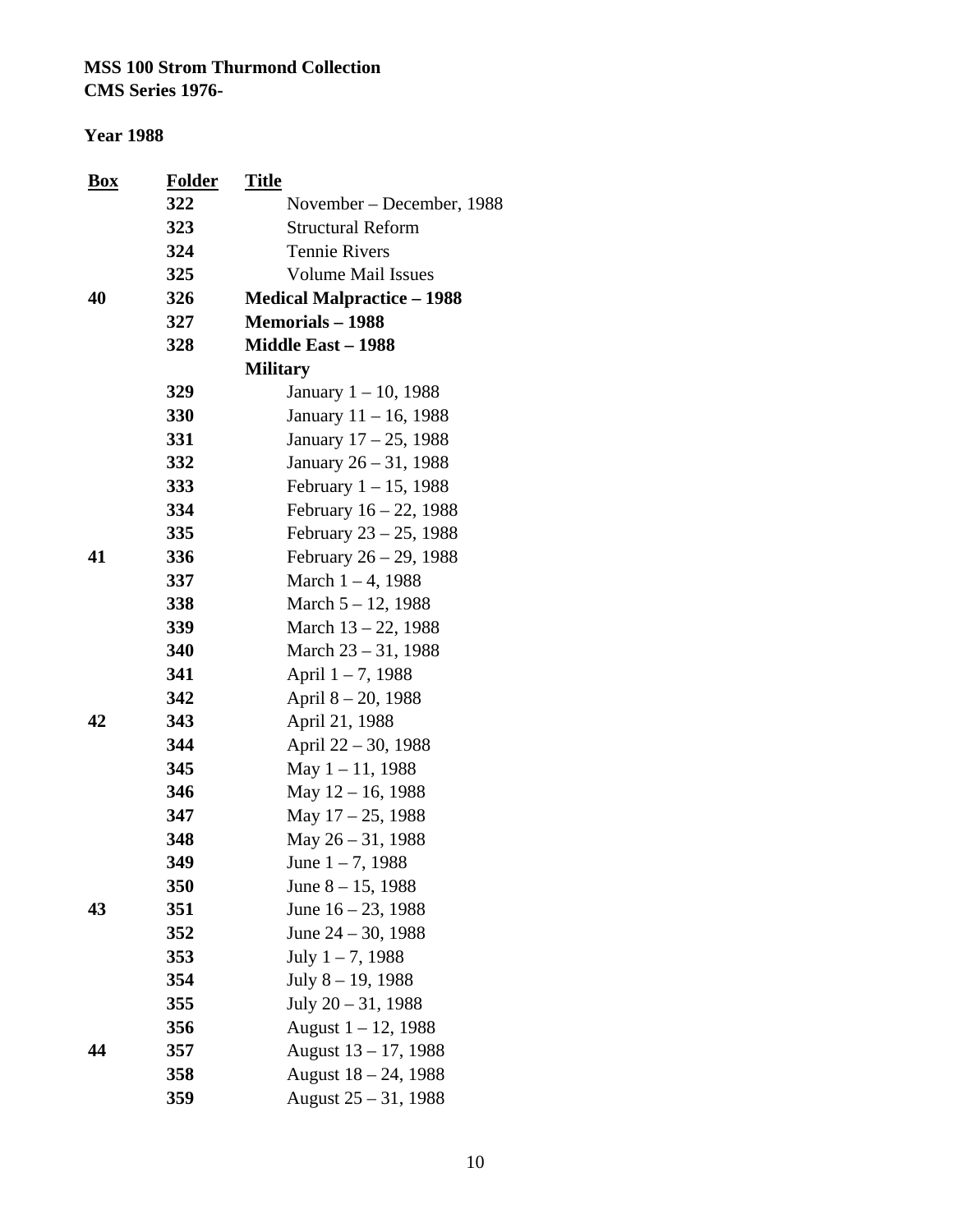| $\frac{Box}{\sqrt{2}}$ | <b>Folder</b> | <b>Title</b>                                            |
|------------------------|---------------|---------------------------------------------------------|
|                        | 360           | September $1 - 9$ , 1988                                |
|                        | 361           | September $10 - 15$ , 1988                              |
|                        | 362           | September 16 – 26, 1988                                 |
|                        | 363           | September 27 – 30, 1988                                 |
| 45                     | 364           | October $1 - 5$ , 1988                                  |
|                        | 365           | October $6 - 7$ , 1988                                  |
|                        | 366           | October $8 - 17$ , 1988                                 |
|                        | 367           | October 18 - 19, 1988                                   |
|                        | 368           | October $20 - 27$ , 1988                                |
|                        | 369           | October $28 - 31$ , 1988                                |
| 46                     | 370           | November 1, 1988                                        |
|                        | 371           | November $2 - 3$ , 1988                                 |
|                        | 372           | November $4 - 10$ , 1988                                |
|                        | 373           | November $11 - 17$ , 1988                               |
|                        | 374           | November $18 - 28$ , 1988                               |
|                        | 375           | November 29 – 30, 1988                                  |
|                        | 376           | December $1 - 2$ , 1988                                 |
|                        | 377           | December $3 - 7$ , 1988                                 |
| 47                     | 378           | December $8 - 12$ , 1988                                |
|                        | 379           | December $13 - 15$ , 1988                               |
|                        | 380           | December $16 - 27$ , 1988                               |
|                        | 381           | December $28 - 31$ , 1988                               |
|                        | 382           | Base Closures and Realignments – 1988                   |
|                        | 383           | Retiree Health Care - 1988                              |
|                        | 384           | Retirement, January - July 1988                         |
|                        | 385           | Retirement, August - December 1988                      |
|                        | 386           | Survivor Benefit Plan - 1988                            |
|                        | 387           | Wartime Relocation - 1988                               |
| 48                     | 388           | <b>Monuments – 1988</b>                                 |
|                        | 389           | <b>Narcotics Control - 1988</b>                         |
|                        | 390           | <b>NASA - 1988</b>                                      |
|                        | 391           | <b>Natural Resources - 1988</b>                         |
|                        | 392           | Colonel William J. Dickinson, Jr. - 1988?               |
|                        | 393           | <b>Nominations – 1988</b>                               |
|                        | 394           | <b>Nuclear Weapons and Arms Control Policies - 1988</b> |
|                        |               | <b>Parks &amp; Recreation</b>                           |
|                        | 395           | January – May, 1988                                     |
|                        | 396           | June – December, 1988                                   |
| 49                     | 397           | Personal - 1988                                         |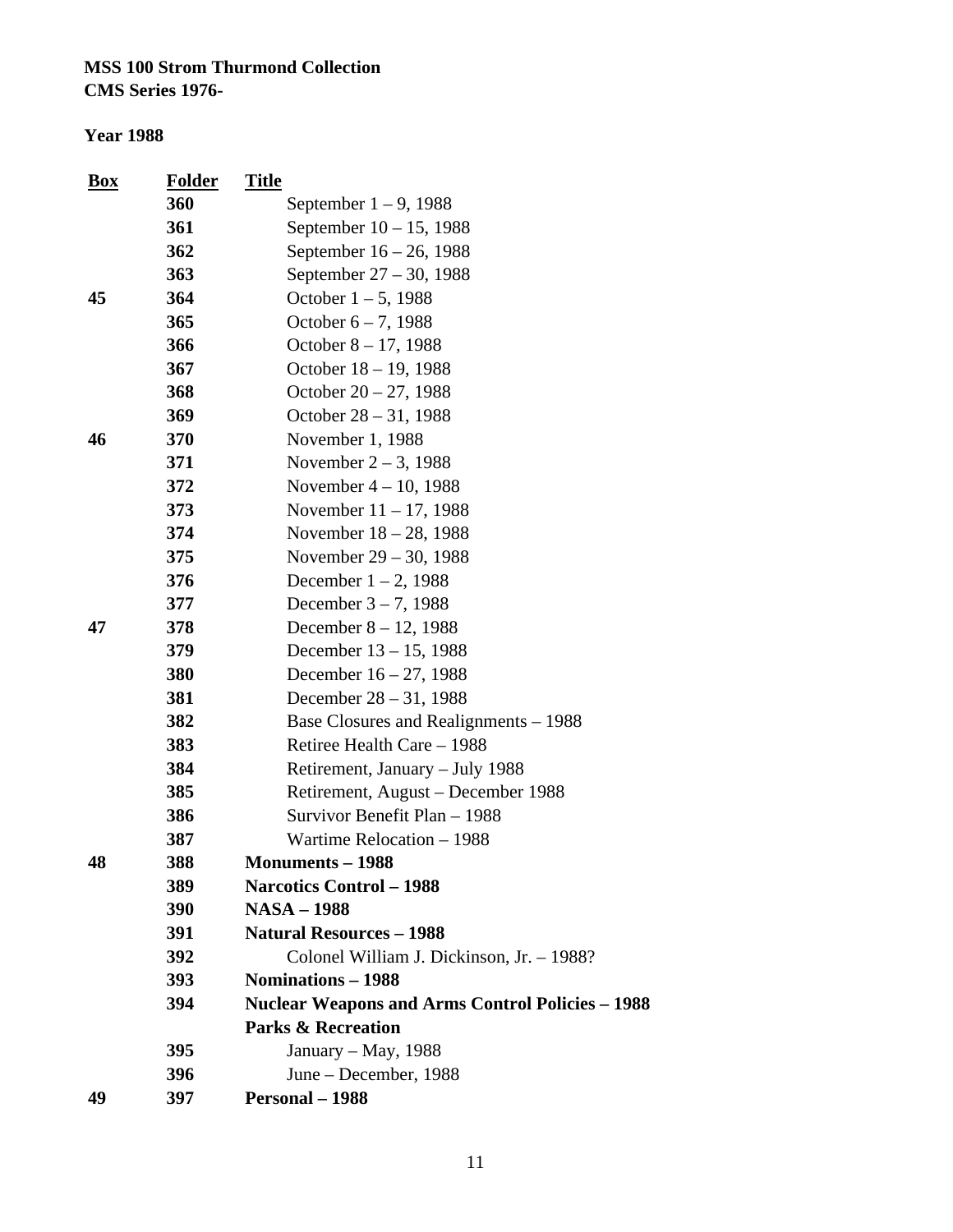| <b>Box</b> | <b>Folder</b> | <b>Title</b>                                              |
|------------|---------------|-----------------------------------------------------------|
|            | 398           | <b>Political Affairs - 1988</b>                           |
|            |               | <b>Postal Affairs</b>                                     |
|            | 399           | January 1988                                              |
|            | 400           | February 1988                                             |
|            | 401           | March $1 - 7$ , 1988                                      |
|            | 402           | March $8 - 31$ , 1988                                     |
|            | 403           | April 1988                                                |
|            | 404           | May 1-23, 1988                                            |
|            | 405           | May 24 - 31, 1988                                         |
|            | 406           | June - July, 1988                                         |
| 50         | 407           | August 1988                                               |
|            | 408           | September 1988                                            |
|            | 409           | October 1988                                              |
|            | 410           | November – December, 1988                                 |
| 51         | 411           | <b>Privacy - 1988</b>                                     |
|            | 412           | <b>Products Liability and Tort Reform - 1988</b>          |
|            |               | <b>Projects</b>                                           |
|            | 413           | January 1988                                              |
|            | 414           | February 1988                                             |
|            | 415           | March 1988                                                |
|            | 416           | April 1988                                                |
|            | 417           | May 1988                                                  |
|            | 418           | June – July, 1988                                         |
|            | 419           | August $1 - 28$ , 1988                                    |
|            | 420           | August $29 - 31$ , 1988                                   |
| 52         | 421           | September – October 1988                                  |
|            | 422           | November $1 - 21$ , 1988                                  |
|            | 423           | November 22 – December 31, 1988                           |
|            | 424           | Extension of Runway 5/23 at Columbia Metropolitan Airport |
|            | 425           | Santee-Cooper Rediversion Project                         |
|            | 426           | State Veterans Nursing Home, Anderson, SC                 |
|            | 427           | Thurmond book, Our American Government: The Case          |
|            |               | for Federalism [Complete Draft]                           |
| 53         | 428           | Thurmond book, Our American Government: The Case          |
|            |               | for Federalism [Early Drafts]                             |
|            | 429           | Thurmond book, Our American Government: The Case          |
|            |               | for Federalism [Correspondence]                           |
|            | 430           | <b>Public Relations - 1988</b>                            |
|            | 431           | Real Estate - 1988                                        |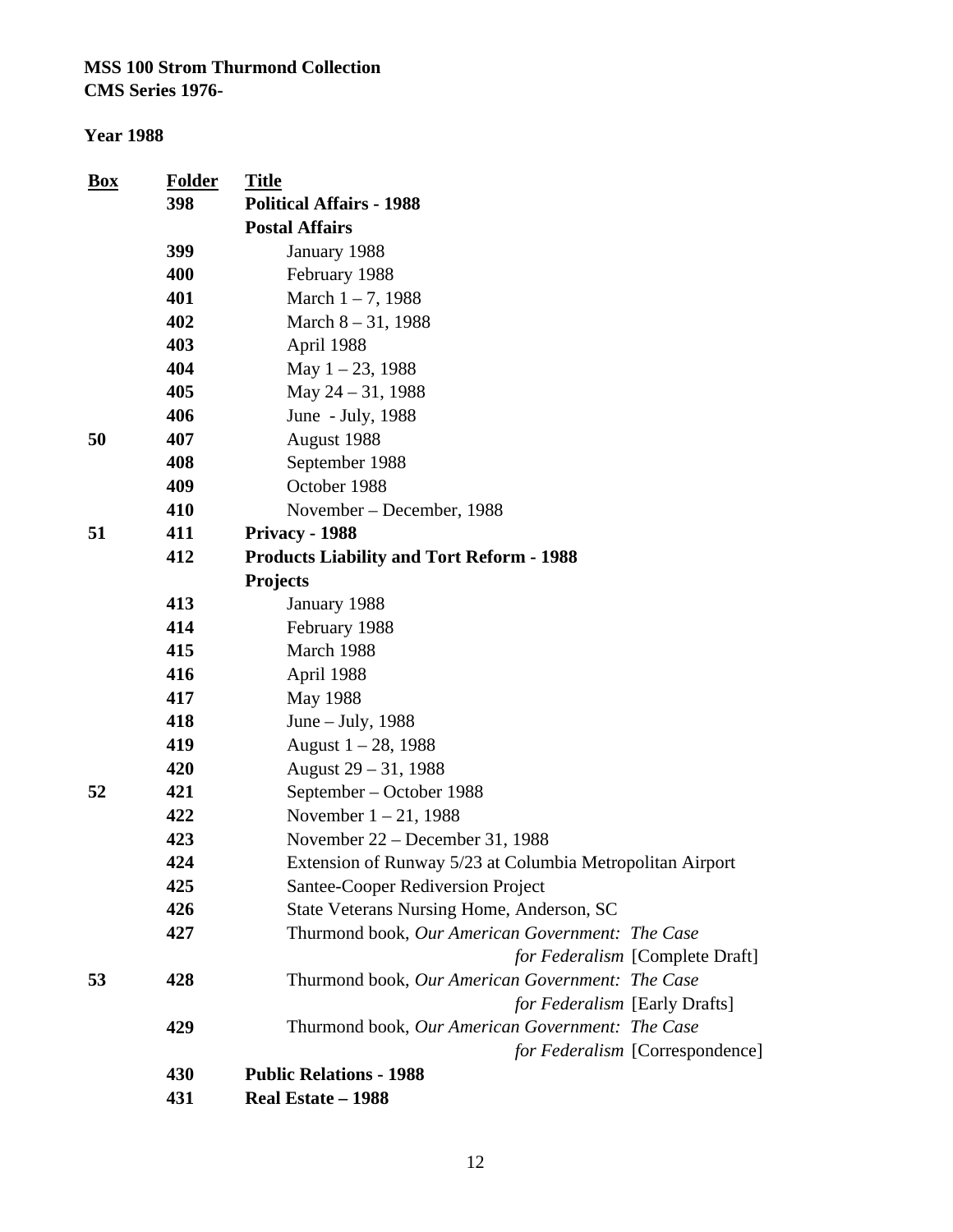| <b>Box</b> | <b>Folder</b> | <b>Title</b>                                                   |
|------------|---------------|----------------------------------------------------------------|
|            |               | <b>Recommendations</b>                                         |
|            | 432           | January 1988                                                   |
|            | 433           | February 1988                                                  |
|            | 434           | March 1988                                                     |
|            | 435           | April – June, 1988                                             |
|            | 436           | $July - August, 1988$                                          |
|            | 437           | September 1988                                                 |
| 54         | 438           | October - December, 1988                                       |
|            | 439           | Refugee & Asylum Policy - 1988                                 |
|            | 440           | <b>Regulatory Process &amp; Use of Risk Assessments - 1988</b> |
|            | 441           | Religion – 1988                                                |
|            |               | <b>Rivers &amp; Harbors</b>                                    |
|            | 442           | January – February, 1988                                       |
|            | 443           | March $-$ May, 1988                                            |
|            | 444           | June – December, 1988                                          |
|            | 445           | <b>Charleston Harbor Deepening Project, 1988</b>               |
|            |               | <b>Roads</b>                                                   |
|            | 446           | January – July, 1988                                           |
|            | 447           | August – December, 1988                                        |
|            | 448           | <b>Russia and US-Russia Relations - 1988</b>                   |
| 55         | 449           | Salaries - 1988                                                |
|            |               | <b>Small Business Administration</b>                           |
|            | 450           | January – March, 1988                                          |
|            | 451           | April – July, 1988                                             |
| 56         | 452           | August 1988                                                    |
|            | 453           | September – December, 1988                                     |
|            | 454           | Volume Mail Issues, 1988                                       |
|            |               | <b>Social Security</b>                                         |
|            | 455           | January 1-19, 1988                                             |
|            | 456           | January $20 - 31$ , 1988                                       |
|            | 457           | February $1 - 9$ , 1988                                        |
|            | 458           | February $10 - 16$ , 1988                                      |
|            | 459           | February $17 - 27$ , 1988                                      |
|            | 460           | February 28 - 29, 1988                                         |
| 57         | 461           | March 1-10, 1988                                               |
|            | 462           | March $11 - 17$ , 1988                                         |
|            | 463           | March 18 - 22, 1988                                            |
|            | 464           | March $23 - 31$ , 1988                                         |
|            | 465           | April 1 - 11, 1988                                             |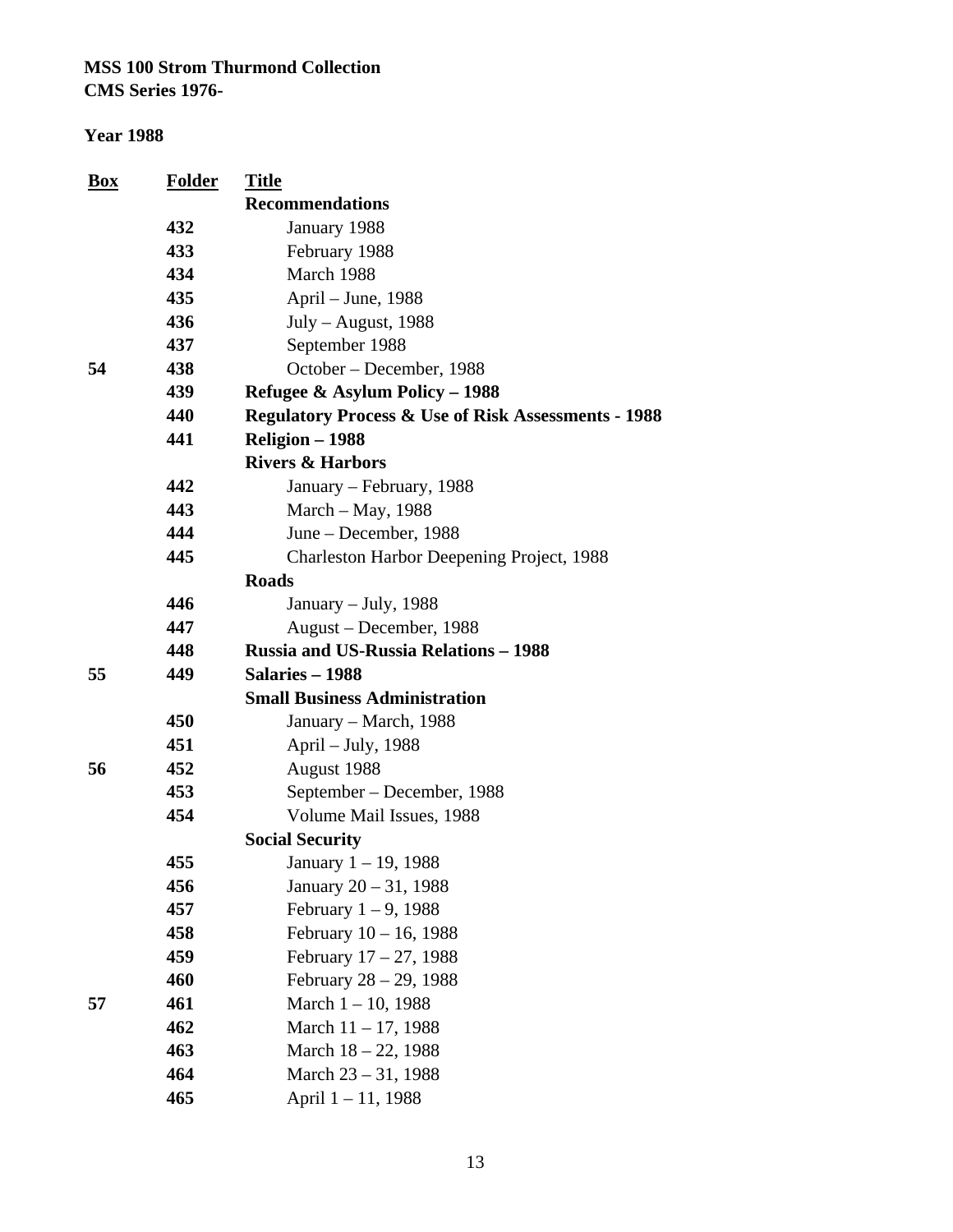| <u>Box</u> | <u>Folder</u> | <u>Title</u>                            |
|------------|---------------|-----------------------------------------|
|            | 466           | April 12 – 18, 1988                     |
|            | 467           | April 19 – 30, 1988                     |
|            | 468           | May $1 - 5$ , 1988                      |
|            | 469           | May $6 - 12$ , 1988                     |
| 58         | 470           | May 13 - 23, 1988                       |
|            | 471           | May 24 - 31, 1988                       |
|            | 472           | June $1 - 16$ , 1988                    |
|            | 473           | June $17 - 27$ , 1988                   |
|            | 474           | June $28 - 30$ , 1988                   |
|            | 475           | July $1 - 8$ , 1988                     |
|            | 476           | July $9 - 14$ , 1988                    |
|            | 477           | July $15 - 22$ , 1988                   |
| 59         | 478           | July $23 - 31$ , 1988                   |
|            | 479           | August $1 - 3$ , 1988                   |
|            | 480           | August $4 - 10$ , 1988                  |
|            | 481           | August $11 - 22$ , 1988                 |
|            | 482           | August $23 - 31$ , 1988                 |
|            | 483           | September $1-6$ , 1988                  |
|            | 484           | September $7 - 13$ , 1988               |
|            | 485           | September 14 – 17, 1988                 |
|            | 486           | September $18 - 26$ , 1988              |
| 60         | 487           | September 27 – 30, 1988                 |
|            | 488           | October $1 - 6$ , 1988                  |
|            | 489           | October $7 - 20$ , 1988                 |
|            | 490           | October $21 - 27$ , 1988                |
|            | 491           | October $28 - 31, 1988$                 |
|            | 492           | November $1 - 4$ , 1988                 |
|            | 493           | November $5 - 18$ , 1988                |
|            | 494           | November 19 – 23, 1988                  |
|            | 495           | November $24 - 30$ , 1988               |
|            | 496           | December $1 - 13$ , 1988                |
| 61         | 497           | December 14 – 19, 1988                  |
|            | 498           | December $20 - 23$ , 1988               |
|            | 499           | December $24 - 31$ , 1988               |
|            | 500           | Volume Mail Issues, 1988                |
|            | 501           | Volume Mail "Notch" Adjustment, 1988    |
|            | 502           | <b>Stocks &amp; Bonds/Market - 1988</b> |
|            | 503           | <b>Textiles: Imports - 1988</b>         |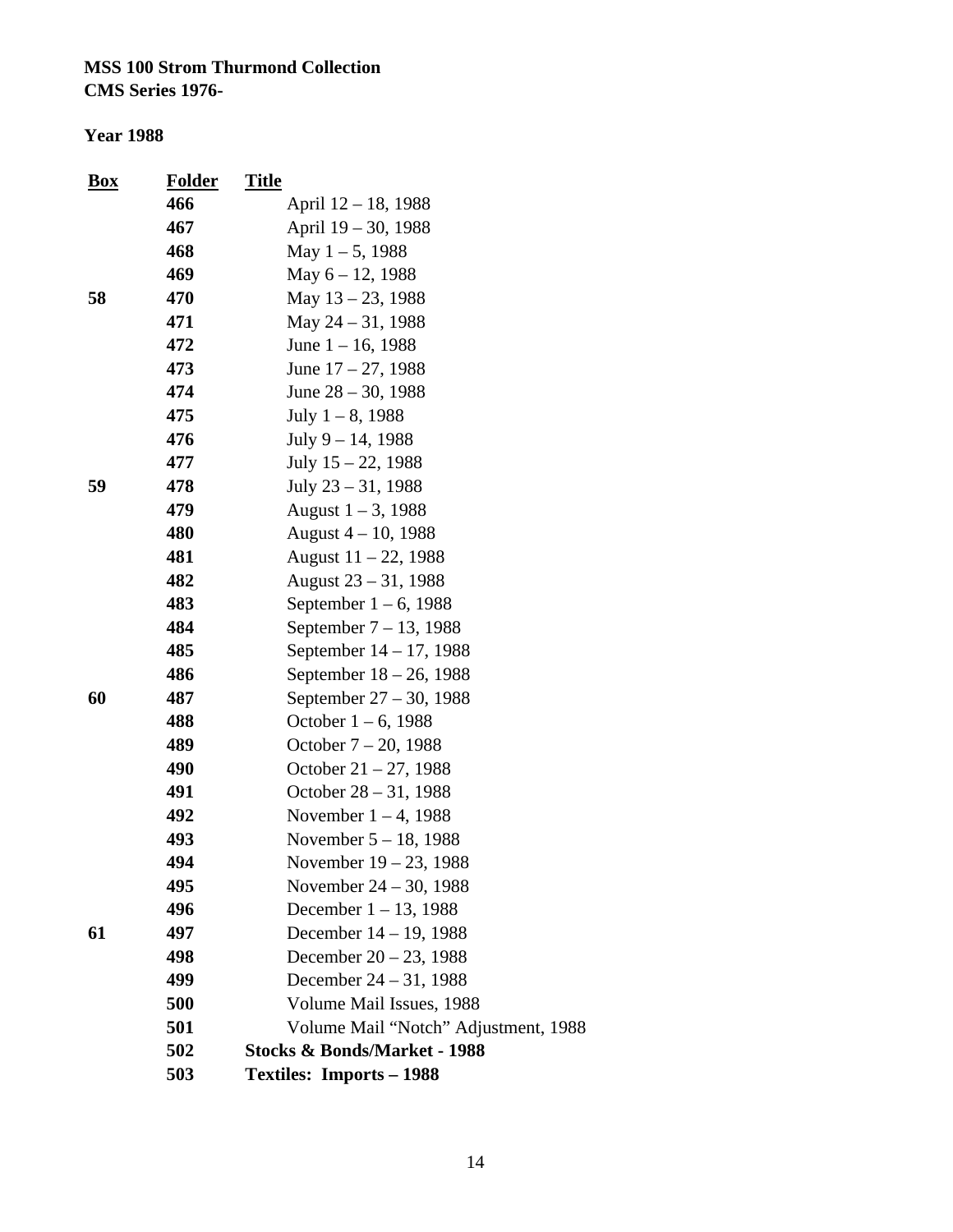| Box | <b>Folder</b> | <b>Title</b>                                          |
|-----|---------------|-------------------------------------------------------|
|     |               | <b>Taxes</b>                                          |
|     | 504           | January 1988                                          |
|     | 505           | February $1 - 17$ , 1988                              |
| 62  | 506           | February $18 - 29$ , 1988                             |
|     | 507           | March $1 - 17$ , 1988                                 |
|     | 508           | March $18 - 31$ , 1988                                |
| 63  | 509           | April 1-11, 1988                                      |
|     | 510           | April 12 - 30, 1988                                   |
|     | 511           | May 1-19, 1988                                        |
|     | 512           | May $20 - 23$ , 1988                                  |
|     | 513           | May 24-31, 1988                                       |
|     | 514           | June $1 - 8$ , 1988                                   |
|     | 515           | June $9 - 17$ , 1988                                  |
|     | 516           | June $18 - 30$ , 1988                                 |
|     | 517           | <b>July 1988</b>                                      |
|     | 518           | August $1 - 16$ , 1988                                |
|     | 519           | August $17 - 31$ , 1988                               |
| 64  | 520           | September $1 - 16$ , 1988                             |
|     | 521           | September 17 – 30, 1988                               |
|     | 522           | October 1988                                          |
|     | 523           | November 1988                                         |
|     | 524           | December 1988                                         |
|     | 525           | East Shore Insurance Agency, 1988                     |
|     | 526           | Volume Mail Issues I, 1988                            |
|     | 527           | Volume Mail Issues II, 1988                           |
|     | 528           | Volume Mail Issues III, 1988                          |
| 65  | 529           | <b>Telecommunications – 1988</b>                      |
|     | 530           | Terrorism - 1988                                      |
|     |               | <b>Trade</b>                                          |
|     | 531           | January 1988                                          |
|     | 532           | February 1988                                         |
|     | 533           | March 1988                                            |
|     | 534           | April 1988                                            |
|     | 535           | May - June, 1988                                      |
| 66  | 536           | <b>July 1988</b>                                      |
|     | 537           | August – September, 1988                              |
|     | 538           | October – December, 1988                              |
|     | 539           | Multilateral, Regional and Bilateral Agreements, 1988 |
|     | 540           | Tariffs, 1988                                         |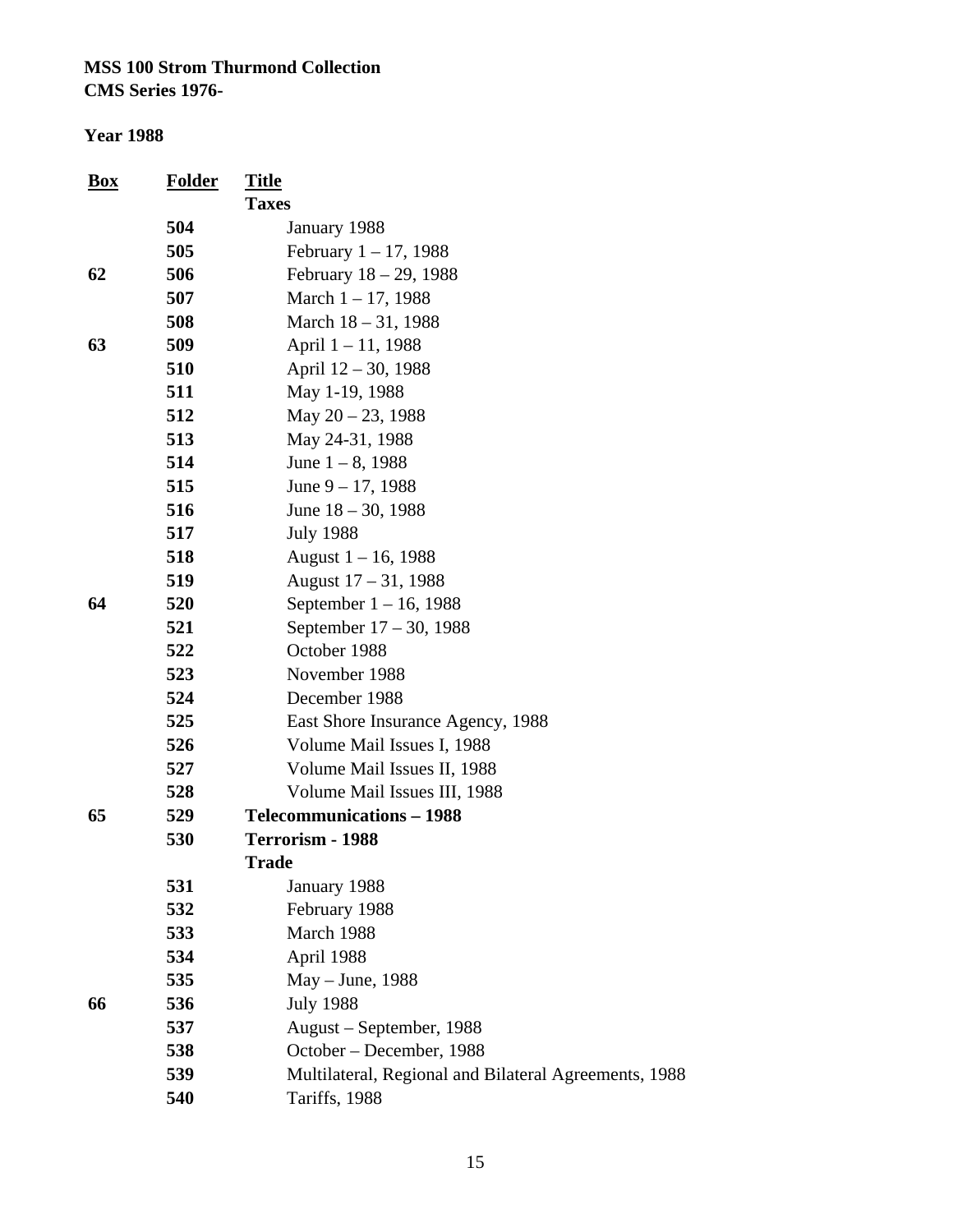| <b>Box</b> | <u>Folder</u> | <b>Title</b>             |
|------------|---------------|--------------------------|
|            |               | <b>Transportation</b>    |
|            | 541           | January – February 1988  |
|            | 542           | March 1988               |
|            | 543           | April 1 – May 3, 1988    |
|            | 544           | May 4 – May 31, 1988     |
|            | 545           | June – July, 1988        |
|            | 546           | August $1 - 5$ , 1988    |
|            | 547           | August $6 - 31$ , 1988   |
| 67         | 548           | September 1988           |
|            | 549           | October – December, 1988 |
|            | 550           | Volume Mail Issues, 1988 |
|            |               | <b>Veterans</b>          |
|            | 551           | January $1 - 21$ , 1988  |
|            | 552           | January 22 – 31, 1988    |
|            | 553           | February $1-8$ , 1988    |
|            | 554           | February 9 - 18, 1988    |
|            | 555           | February 19 - 25, 1988   |
|            | 556           | February 26 - 29, 1988   |
|            | 557           | March $1 - 3$ , 1988     |
|            | 558           | March $4 - 15$ , 1988    |
|            | 559           | March $16 - 23$ , 1988   |
| 68         | 560           | March $24 - 29$ , 1988   |
|            | 561           | March $30 - 31$ , 1988   |
|            | 562           | April 1-7, 1988          |
|            | 563           | April 8 – 15, 1988       |
|            | 564           | April $16 - 21$ , 1988   |
|            | 565           | April $22 - 30$ , 1988   |
|            | 566           | May $1 - 6$ , 1988       |
|            | 567           | May 7 - 17, 1988         |
|            | 568           | May 18 - 25, 1988        |
|            | 569           | May 26 - 31, 1988        |
| 69         | 570           | June $1 - 7$ , 1988      |
|            | 571           | June $8 - 15$ , 1988     |
|            | 572           | June $16 - 22$ , 1988    |
|            | 573           | June $23 - 24$ , 1988    |
|            | 574           | June $25 - 30$ , 1988    |
|            | 575           | July $1 - 7$ , 1988      |
|            | 576           | July 8 - 15, 1988        |
|            | 577           | July $16 - 25$ , 1988    |